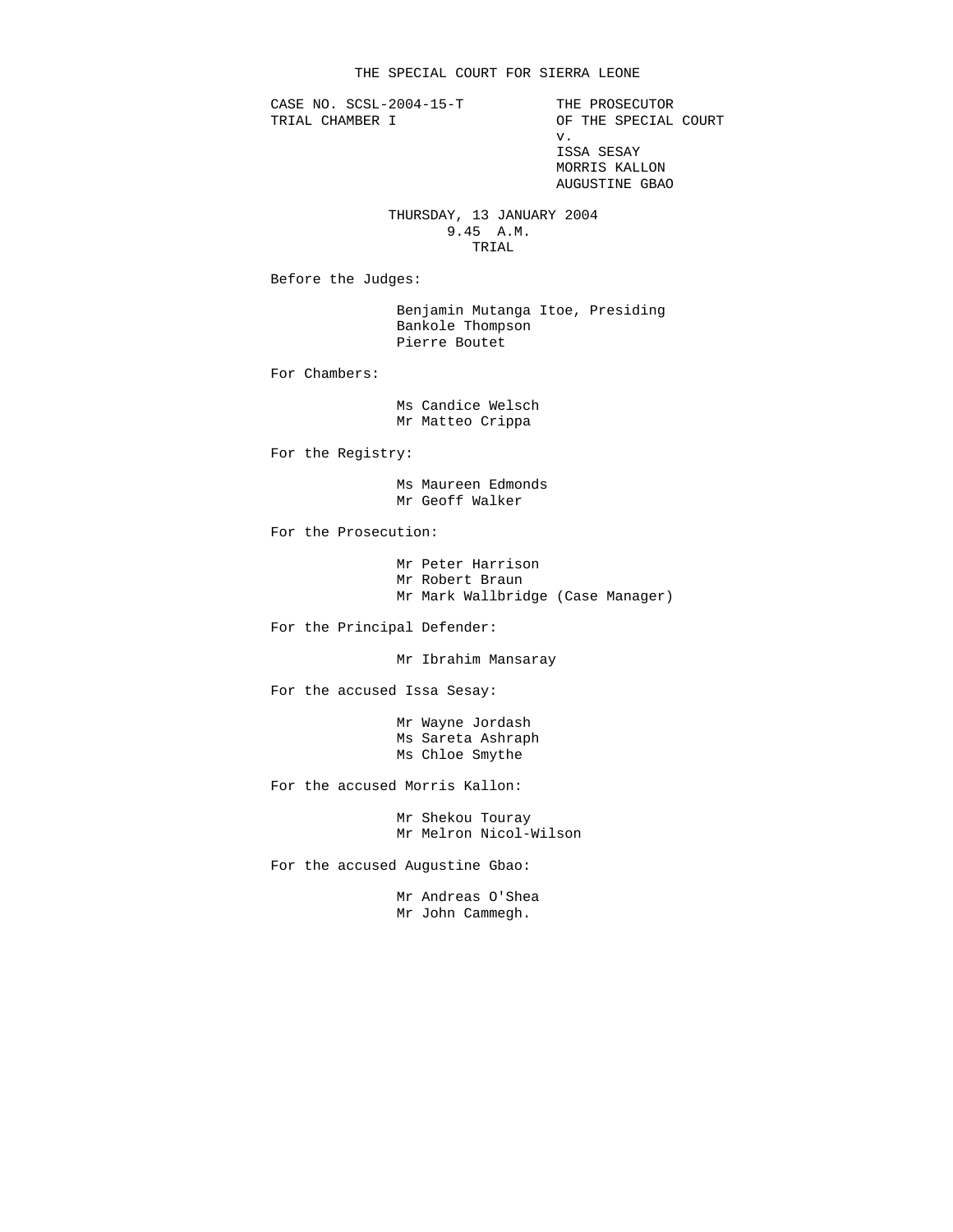1 Thursday, 13 January 2005 2 **Example 2** [The three accused not present] 3 [Open session] 4 [The witness entered court] 5 [Upon commencing at 9.45 a.m.] 6 PRESIDING JUDGE: Good morning learned counsel. We're 7 resuming our proceedings and I see the witness is already 8 on the witness stand. Mr Braun, I think you may proceed 9 with your -- continue with your examination-in-chief of 10 this witness. 11 MR BRAUN: Thank you, Your Honour. 12 PRESIDING JUDGE: Well, it is of course understood 13 that we're in open session and that we ended up with 14 everything closed yesterday. I hope we're in an open 15 session over there, the gallery. The gallery's getting 16 us? Is the gallery with us, please? Are you following 17 the proceedings? Right. Okay. So, we're in an open 18 session. 19 Yes, Mr Braun, you may proceed, please. 20 WITNESS: TF1-304 [Continued] 21 **Example 21** [The witness answered through interpreter] 22 EXAMINED BY MR BRAUN: [Continued] 23 MR BRAUN: 24 Q. Good morning, Mr Witness. 25 PRESIDING JUDGE: Mr Witness, how are you? 26 THE WITNESS: Thank God. Thank God. 27 PRESIDING JUDGE: How are you this morning? Are you all 28 right? 29 THE WITNESS: I thank God.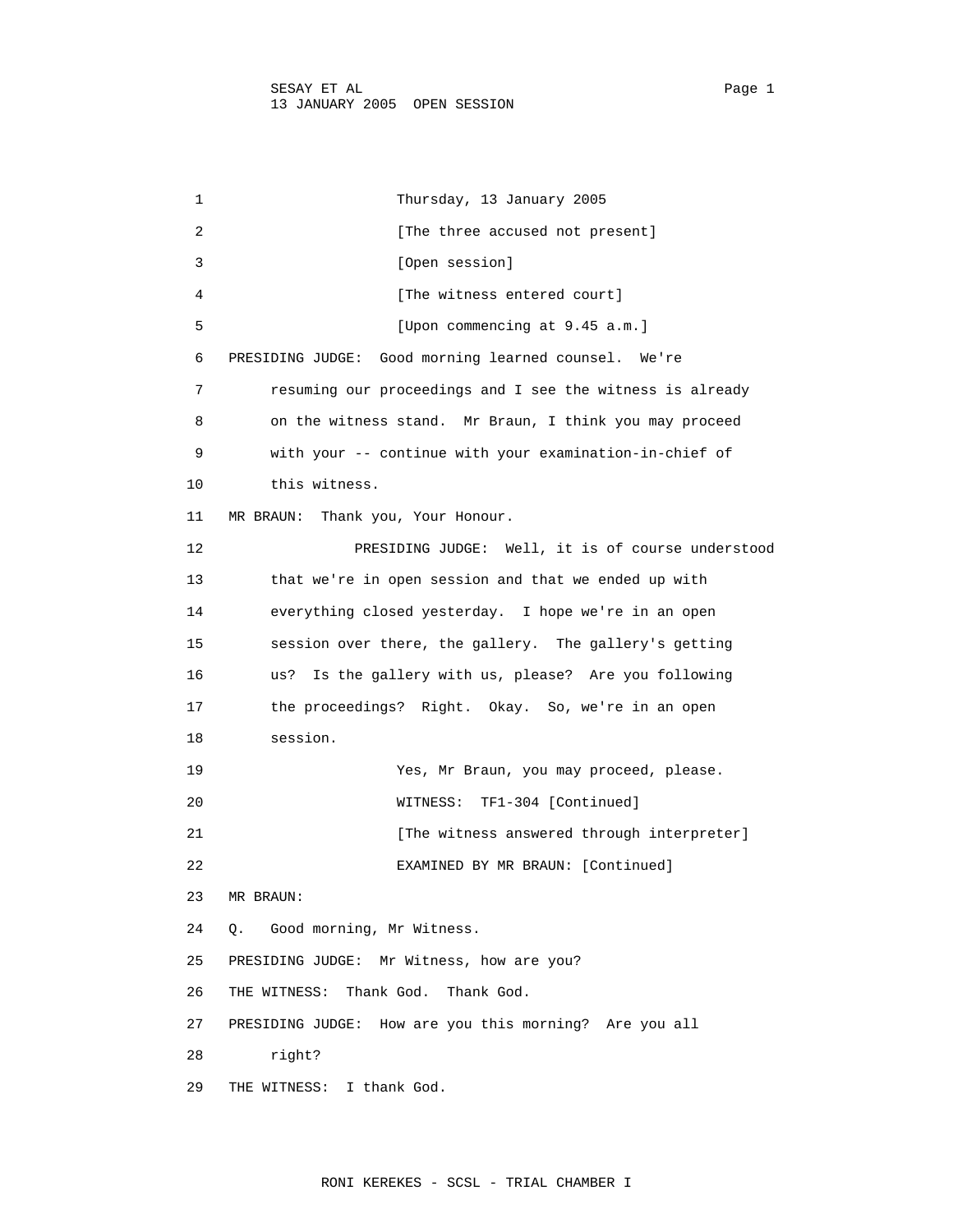1 PRESIDING JUDGE: I didn't get the translation. 2 THE WITNESS: I thank God. 3 PRESIDING JUDGE: Oh. I thank God. Okay. 4 Mr Braun, you may proceed. 5 MR BRAUN: 6 Q. Mr Witness, are you ready to proceed? 7 A. Yes. 8 Q. I'm taking you back to the end of February 1999 when you 9 returned to xxxxxx with your family. Can you describe 10 to the Court how you were treated by the rebels when you 11 arrived in xxxxxx? 12 PRESIDING JUDGE: When you arrived in xxxxxx, don't get how 13 he was treated by the rebels. Ask him what happened, you 14 know, what happened to him when he -- let him recount his 15 experiences rather than taking him directly to how he was 16 treated by the rebels. Do you understand, Mr Braun? 17 MR BRAUN: Your Honour, I understand. 18 PRESIDING JUDGE: All right. You may proceed, please. 19 MR BRAUN: 20 Q. Mr Witness, when you came back to xxxxxx with your 21 family, what happened? 22 A. When I arrive in xxxxxx with my family, the rebels we 23 found there, at the beginning, they didn't treat us 24 badly. 25 Q. Did this change at any point of time? 26 A. Yes. 27 Q. Why did it change? 28 A. While we were there and when the rebels took all over the 29 place.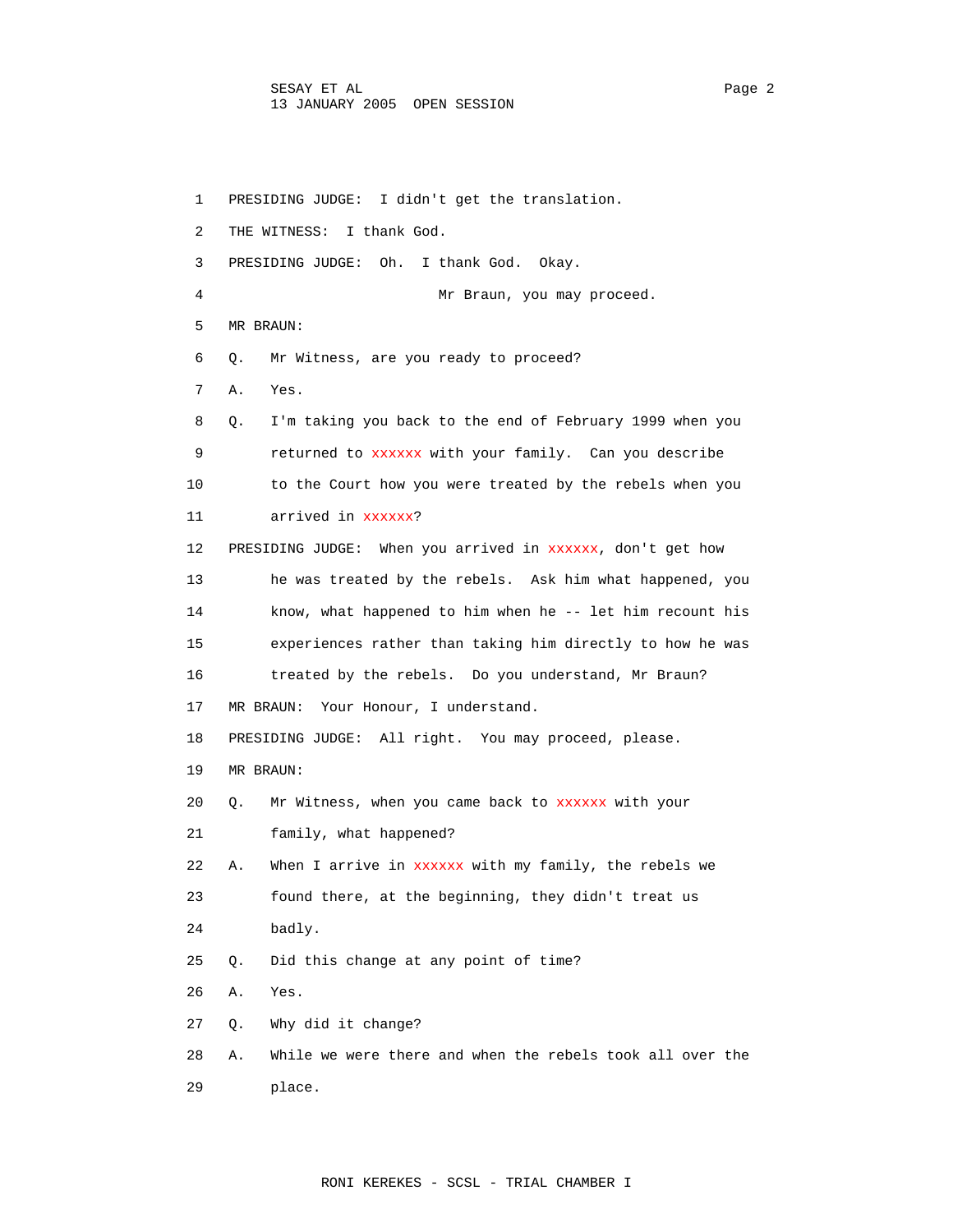1 Q. Go on. 2 A. We did see them many times when they arrived. They will 3 bring us together, assemble us together, all civilians. 4 Q. What happened after that? 5 A. While they gathered us together, we assembled. They put 6 a gun over our head and asked us to go bring vehicles 7 from the bush, old vehicles. 8 Q. Mr Witness, can you recall -- 9 PRESIDING JUDGE: No, Mr Braun, you should know that the 10 evidence is being recorded. Can you go at an acceptable 11 rate of speed. 12 MR BRAUN: Forgive me, Your Honour. 13 PRESIDING JUDGE: Okay, the last answer to your question was 14 that when they assembled them together they would do 15 what? 16 MR BRAUN: 17 Q. Mr Witness, what happened after you were assembled? Can 18 you repeat your answer, please? 19 A. When we were assembled, they would ask us to go and 20 retrieve vehicles from the bush, old vehicles. 21 JUDGE BOUTET: The witness had mentioned something about guns, 22 that "they put guns over our head." Is that correct? 23 MR BRAUN: I understood it that way, Your Honour. 24 JUDGE THOMPSON: Yes, that's what I got on the record. 25 JUDGE BOUTET: Ask the witness to confirm what he meant by 26 guns. 27 JUDGE THOMPSON: Yes. 28 MR BRAUN: 29 Q. Mr Witness, what do you mean by they put guns over your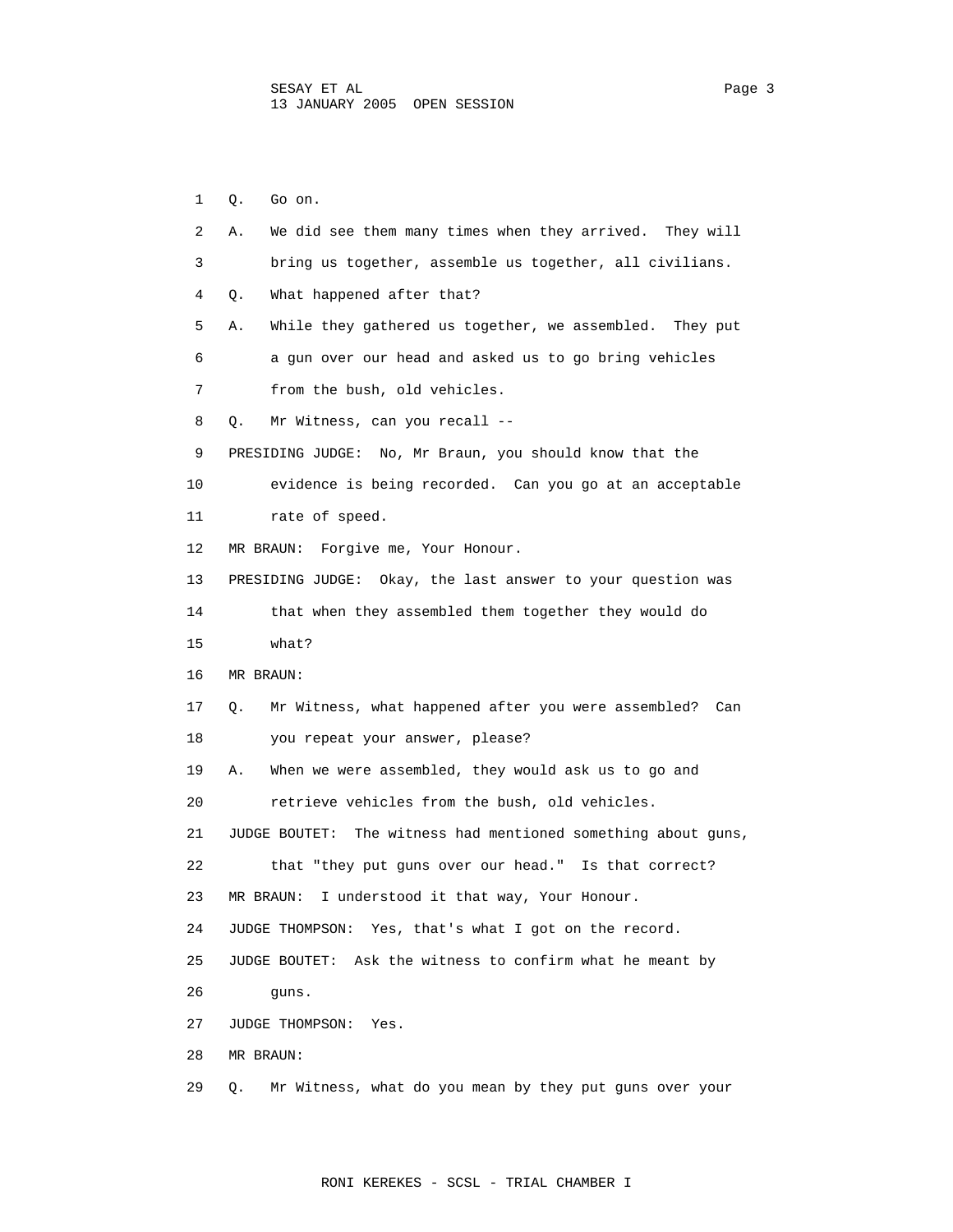1 head? 2 A. The rebels when they came, all of them had guns and they 3 would put guns over our heads when they commanded us to 4 go into the bush to retrieve the vehicles. 5 Q. Mr Witness, when was that? 6 A. When we had returned, at that time it was around March. 7 Q. Of which year? 8 A. 1999. 9 Q. Mr Witness, can you explain to the Court what you had to 10 do with the vehicle you just mentioned? 11 A. Yes. 12 PRESIDING JUDGE: Mr Braun, first of all they gave them an 13 order under threats of holding guns over their heads. 14 Did they execute this order from the rebels? 15 MR BRAUN: Your Honour, I just want to clarify what the order 16 exactly was before I come to that point. But I can take 17 this question first, of course. 18 MR JORDASH: The witness so far has said that the guns were 19 over the -- the rebels held the guns over them, but with 20 due respect, I don't necessarily interpret that as a 21 threat. 22 PRESIDING JUDGE: I see. 23 JUDGE THOMPSON: But the witness also said that the guns were 24 over them when they received the command to retrieve old 25 vehicles from the bush. 26 MR JORDASH: He has also used the word "when the rebels asked 27 them," so it's -- 28 JUDGE THOMPSON: Yes, so the evidence is clearly -- I mean, if 29 you want to say variously, the guns were in fact a symbol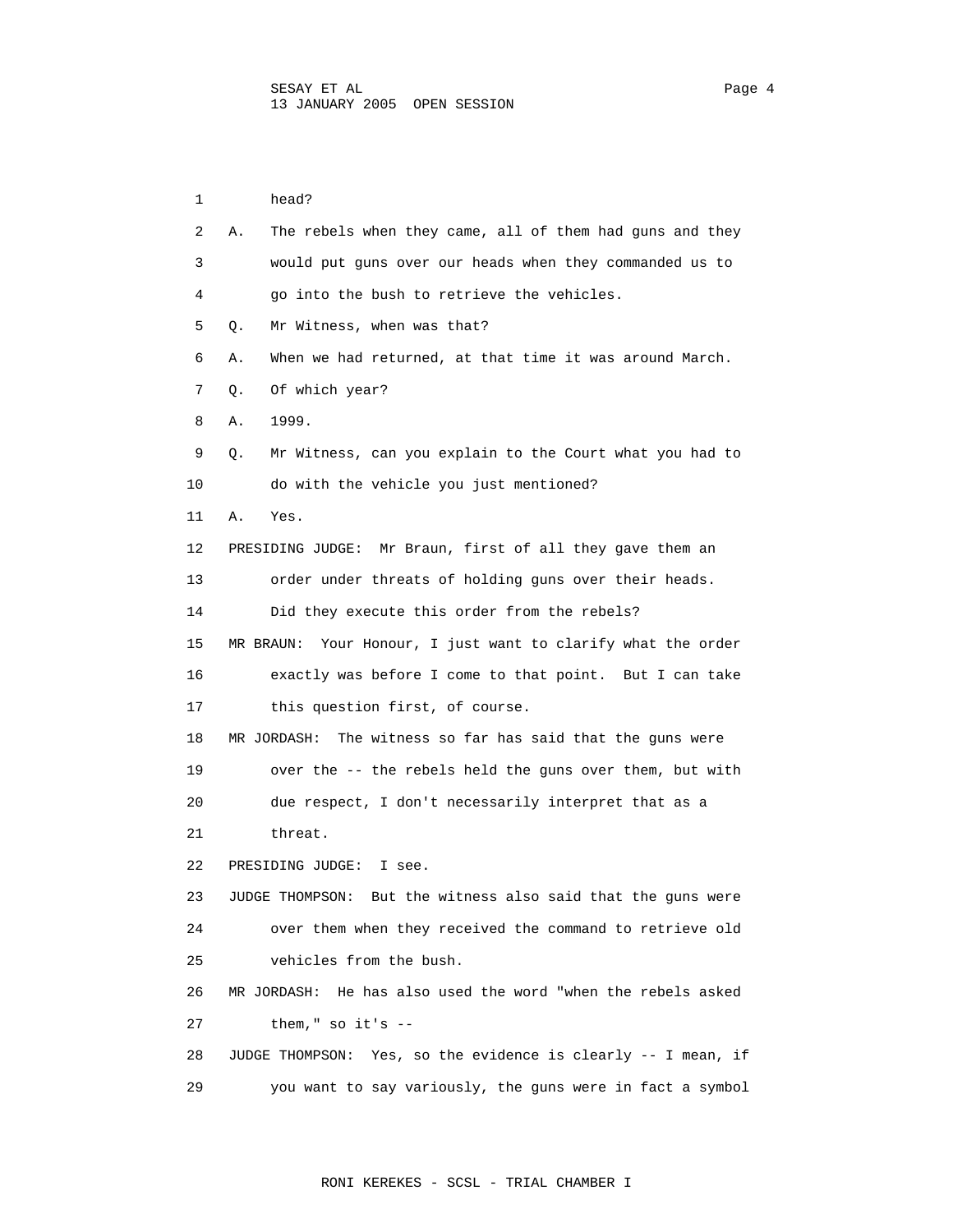| 1  | of sort of compelling obedience to their command.<br>It's        |
|----|------------------------------------------------------------------|
| 2  | not that they just had guns over their heads, it's in the        |
| 3  | context of retrieving old vehicles from the bush.<br>That's      |
| 4  | the state of the evidence as I recall it, unless I'm             |
| 5  | getting something different from what you're getting.            |
| 6  | PRESIDING JUDGE: No, my learned brother, you're not getting      |
| 7  | it wrong at all, because I have it on record that they           |
| 8  | put guns over our heads when they commanded us to go             |
| 9  | retrieve vehicles from the bush. This is, I think, the           |
| 10 | state of the evidence. What Mr Jordash appears to be             |
| 11 | saying is that that does not necessarily constitute a            |
| 12 | threat.                                                          |
| 13 | JUDGE THOMPSON: [Microphone not activated] I wasn't talking      |
| 14 | I was virtually saying that the evidence as I heard<br>law.      |
| 15 | it, unless I heard it wrongly, was that the guns over            |
| 16 | their heads was in relation to the command to retrieve           |
| 17 | old vehicles.                                                    |
| 18 | PRESIDING JUDGE:<br>In fact, I went further to understand it to  |
| 19 | mean a threat. For them to go, it was a command that was         |
| 20 | coupled with the threat, you know, of a gun over their           |
| 21 | heads.                                                           |
| 22 | Your Honour, it's a small point. It's the word<br>MR JORDASH:    |
| 23 | "threat" which I objected to.                                    |
| 24 | PRESIDING JUDGE:<br>No, that's all right.                        |
| 25 | JUDGE THOMPSON: [Microphone not activated]                       |
| 26 | PRESIDING JUDGE:<br>Well, Mr Braun, you see where we are.<br>Can |
| 27 | you clarify the situation, please.                               |
| 28 | Yes, Your Honour.<br>MR BRAUN:                                   |
| 29 | Mr Witness, what happened after the rebels put the guns<br>Q.    |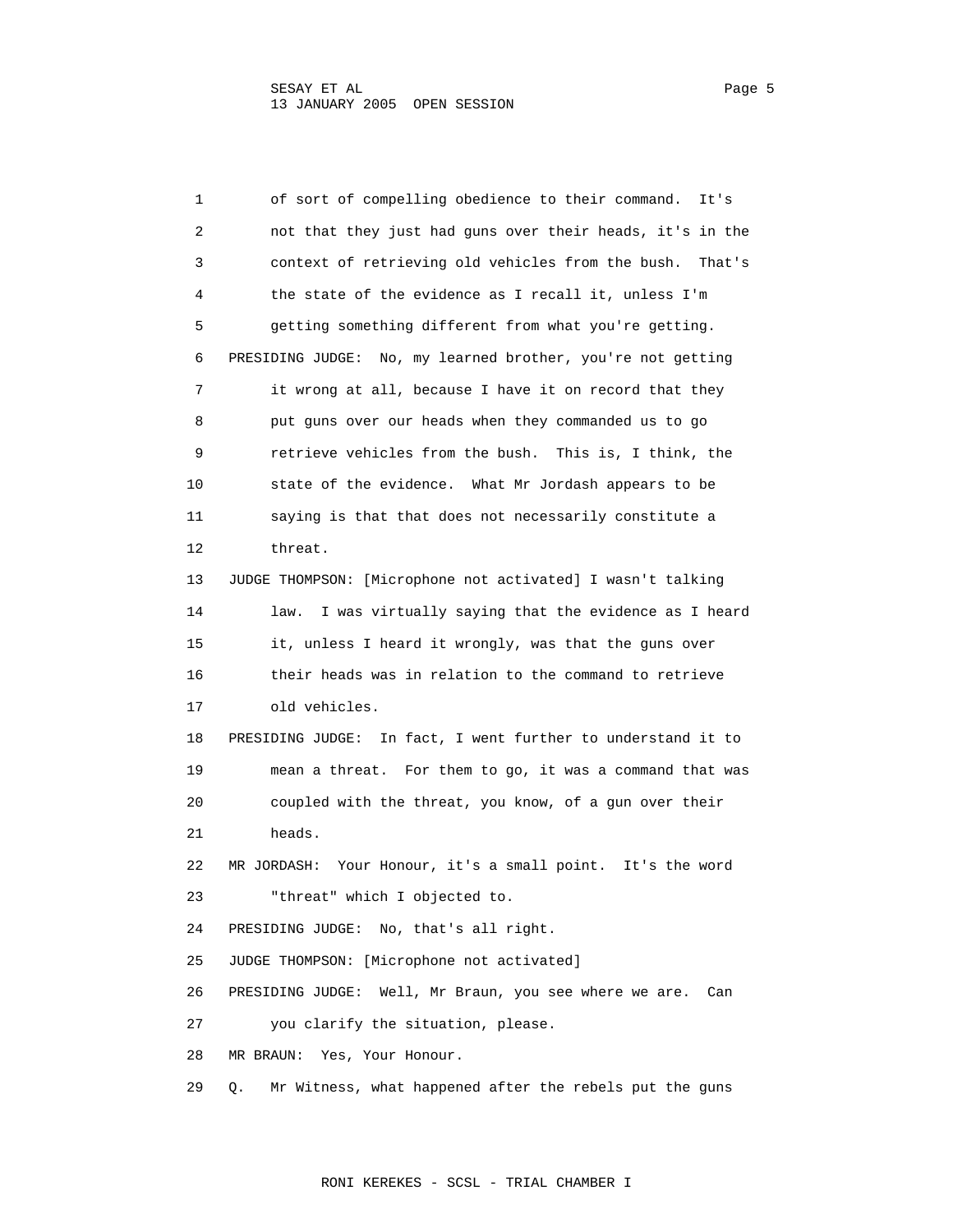1 over your heads? 2 A. They placed the guns over our heads, because they wanted 3 to threaten us to go and retrieve the vehicles from the 4 bush. 5 Q. After that, Mr Witness, did you go to the bush and did 6 you get the vehicle? 7 JUDGE THOMPSON: Why not keep the two parts separate? Why not 8 keep the two parts of your question separate? 9 MR BRAUN: Thank you, Your Honour. 10 PRESIDING JUDGE: Let me tell you, Mr Braun, that this 11 particular judge and his colleagues are very allergic to 12 double-barrelled and triple-barrelled questions. So you 13 should put across single-barrelled questions, so that we 14 move more systematically 15 MR BRAUN: Thank you. 16 Q. Mr Witness, did you go to the car, the vehicle after 17 that? 18 JUDGE THOMPSON: Did you go to the bush? 19 MR BRAUN: Your Honour, the bush didn't seem too important to 20 my understanding, so I just proceeded with my next 21 question. 22 JUDGE THOMPSON: Well, the question really is that -- the 23 records reveal that from the witness's narration, the 24 purpose of putting the guns over their heads was to get 25 them to go and retrieve old vehicles, not from space. 26 PRESIDING JUDGE: Not from the town. 27 JUDGE THOMPSON: Not from space, but from the bush, so it 28 would seem to me, therefore, to make sense of the 29 evidence that if you're asking whether the vehicles were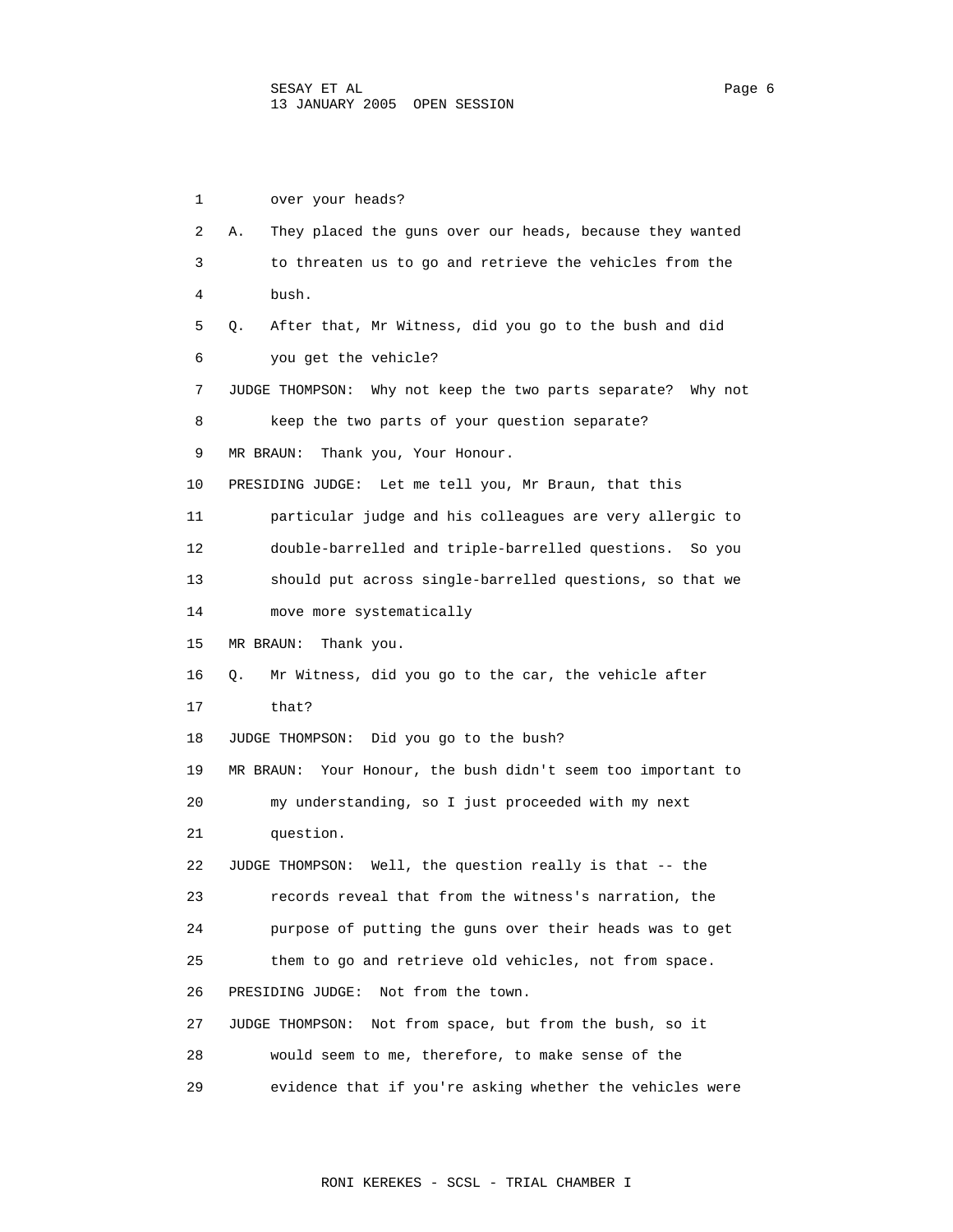| 1  | retrieved, the location seems important, unless you now       |
|----|---------------------------------------------------------------|
| 2  | are revising your position. Am I clear?                       |
| 3  | MR BRAUN: Yes, you're clear.                                  |
| 4  | JUDGE THOMPSON: They didn't do it so they could go and        |
| 5  | retrieve abandoned vehicles from space. It is from the        |
| 6  | bush.                                                         |
| 7  | MR BRAUN:                                                     |
| 8  | So, Mr Witness, after you were put under gunpoint where<br>Q. |
| 9  | did you go next?                                              |
| 10 | We went where they hid the vehicles in the bush, these<br>А.  |
| 11 | old vehicles. That's where we went and we retrieved           |
| 12 | them.                                                         |
| 13 | Where did you bring the car after that?<br>О.                 |
| 14 | JUDGE THOMPSON: Let's not complicate. Lawyers are very fussy  |
| 15 | about language. He's talking about vehicles; why not          |
| 16 | stick to that? Otherwise you establish a discrepancy          |
| 17 | between your question and his answer. Vehicles, vehicles      |
| 18 | all the time. Now you've narrowed it down to the car.         |
| 19 | I understand your point, Your Honour.<br>MR BRAUN:            |
| 20 | JUDGE THOMPSON:<br>Thanks.                                    |
| 21 | MR BRAUN:                                                     |
| 22 | Now Mr Witness, where did you bring the vehicle after<br>Q.   |
| 23 | that?                                                         |
| 24 | We took them to xxxxxx.<br>Α.                                 |
| 25 | PRESIDING JUDGE: I want to be clear in my mind. "Retrieve     |
| 26 | the vehicles." Where did he retrieve the vehicles from?       |
| 27 | The bush.<br>JUDGE BOUTET:                                    |
| 28 | MR BRAUN: Your Honour, I understood that he retrieved the car |
| 29 | from the bush.                                                |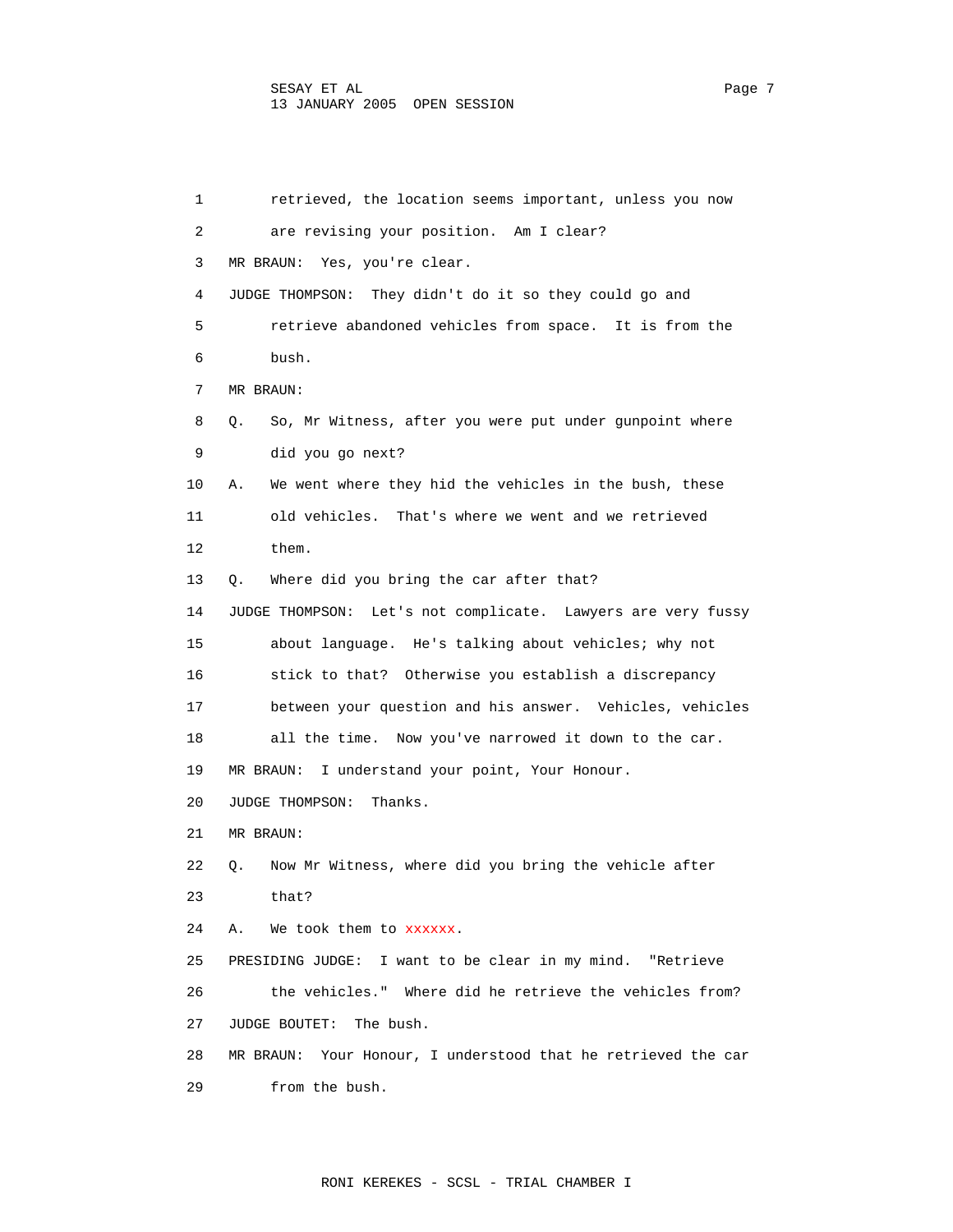1 PRESIDING JUDGE: He retrieved them from the bush. 2 MR BRAUN: My next question will maybe clarify this point. 3 PRESIDING JUDGE: Because I got it as far as he said that, you 4 know, you went and retrieved the vehicles, but I wasn't 5 very clear of the notes that you retrieved it from the 6 bush. 7 JUDGE THOMPSON: [Microphone not activated] 8 MR BRAUN: May I proceed, Your Honour. 9 PRESIDING JUDGE: Yes, you may proceed. 10 MR BRAUN: 11 Q. Mr Witness, how far is the distance between the location 12 where you retrieved the car and Koidu -- vehicles, sorry? 13 A. The distance between **xxxxxx** and where we retrieved the 14 vehicles was 3 miles and the distance from Tombodu to 15 Koidu is 6 miles. 16 Q. Mr Witness, do you know a person called Colonel Twetwe? 17 A. Yes, yes. 18 PRESIDING JUDGE: May we have the spelling, please. 19 MR O'SHEA: Before we have the spelling, if I may object to 20 that question. He can ask questions which elicit who he 21 met, who he knew, et cetera. There have been previous 22 occasions when this has been done but we haven't objected 23 because it hasn't mattered, but it might matter on this 24 occasion, but if we could not simply say, "do you know a 25 person called?" And find another way of getting to that 26 point, I would be grateful. 27 JUDGE THOMPSON: Yes, sir. 28 MR HARRISON: I very much disagree with the point that is

29 being asserted by Mr O'Shea. One can ask questions that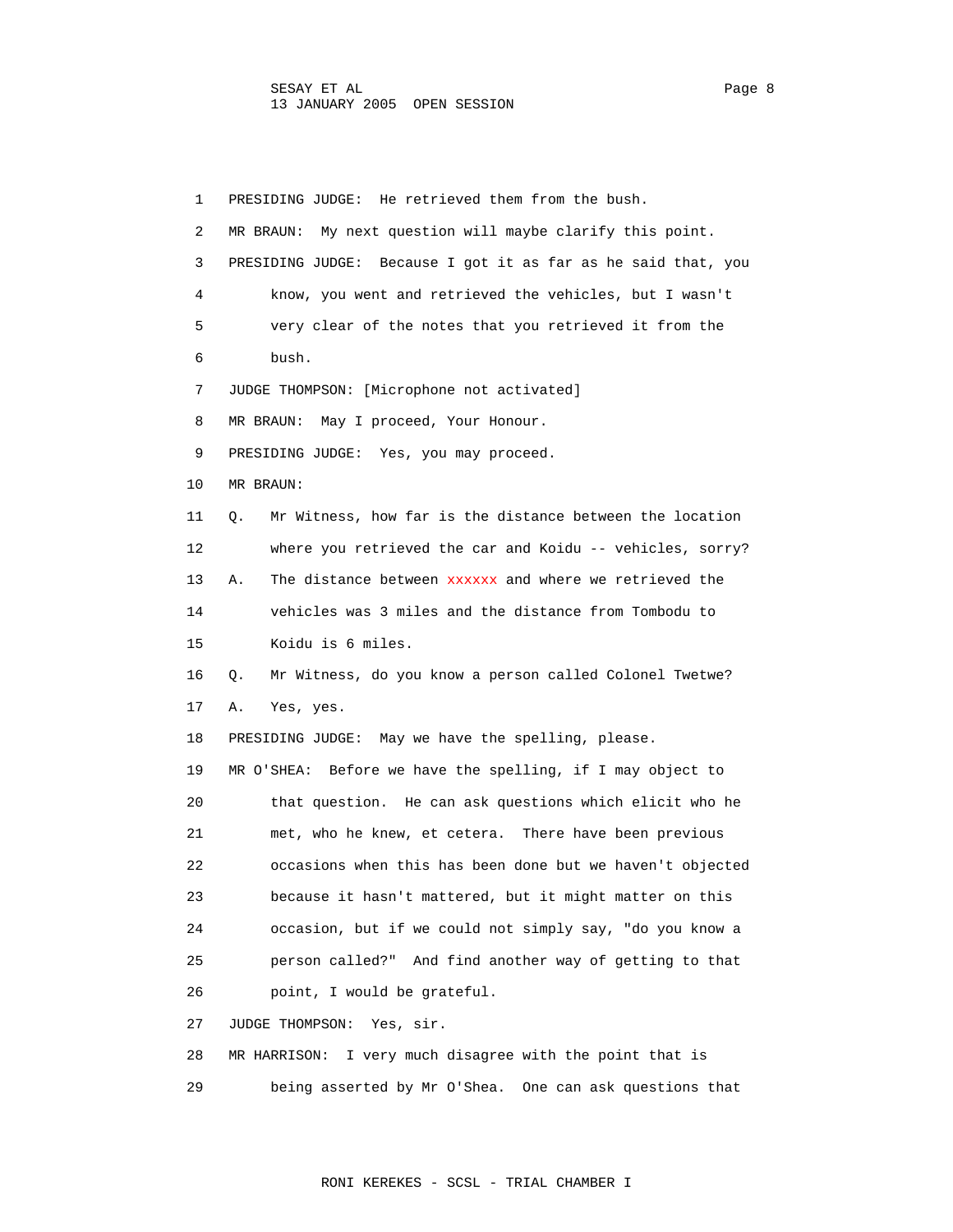1 direct the witness's mind to certain information. The 2 prohibition is that the question implies an answer. 3 Simply asking a person if you know Ms X is not in any way 4 a leading question. The witness has before him whether 5 or not to acknowledge any information about Ms X or a 6 complete ignorance of the existence of Ms X. That is not 7 a leading question and is not one that ought to be 8 prohibited, or the Prosecution ought not to be prohibited 9 from putting it. 10 JUDGE THOMPSON: I agree with you on the exposition of the law 11 on this. Of course, my difficulty with learned counsel's 12 objection was when he said it might elicit something. It 13 didn't sound as if you were on sure ground, because I 14 wanted to know what was the ground of this objection. 15 And when you came out with the word "might," I thought 16 that you yourself were perhaps a little diffident as to 17 whether your objection is well-grounded. Perhaps you 18 need to persuade us. 19 MR O'SHEA: I'm not at all uncertain about whether my 20 objection is unfounded. What I'm uncertain about is the 21 extent to which the question prejudices my client. 22 JUDGE THOMPSON: Grounds is really prejudicial. 23 MR O'SHEA: What I'm saying, Your Honour, is this: If you 24 have a leading question -- I'll come back to this. If 25 you have a leading question, there will be occasions when 26 Defence counsel will feel that there is the potential for 27 dispute but not be absolutely certain that the dispute is 28 there. In which case, I would still object. Now, with 29 the greatest of respect, it is a leading question because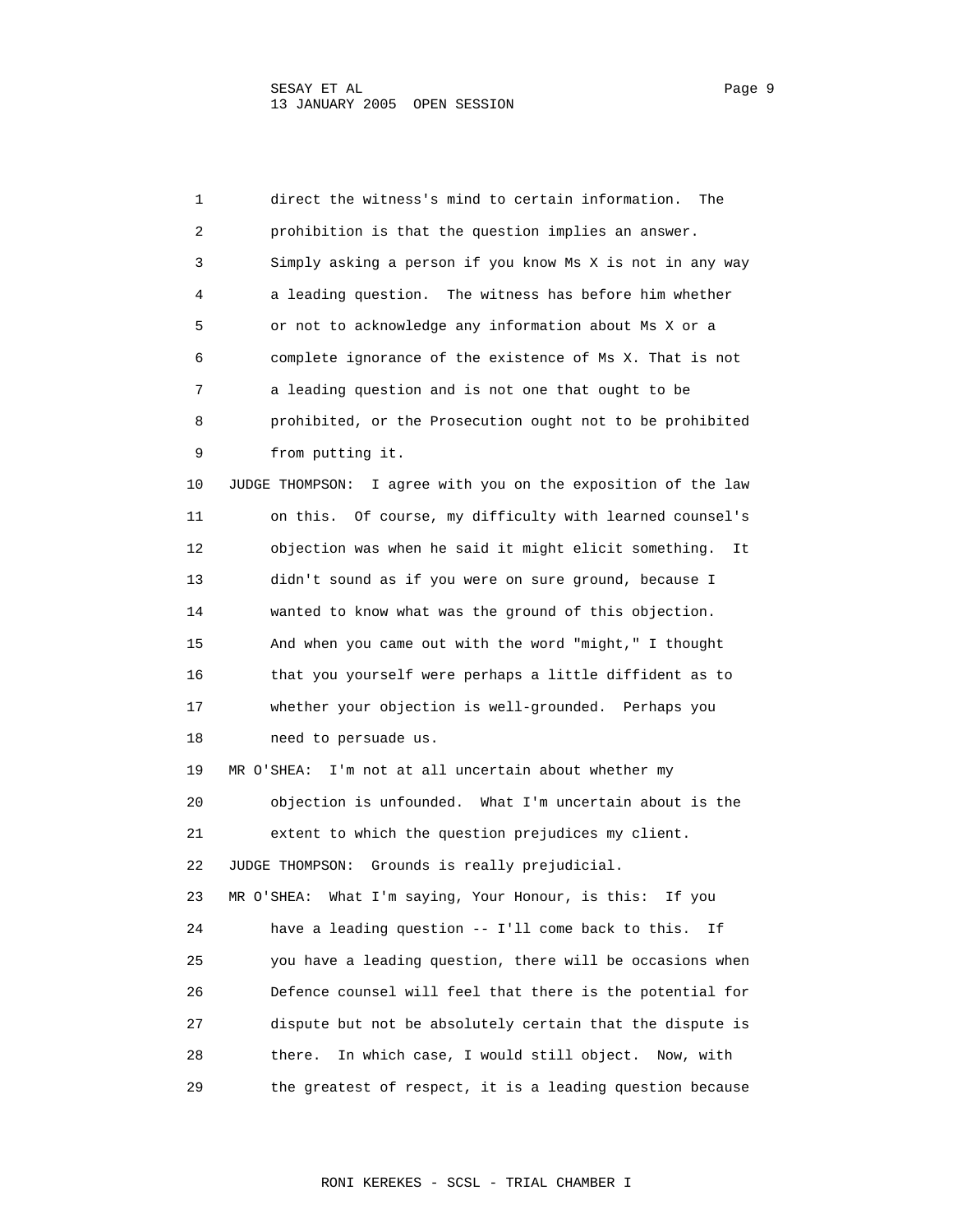1 it has a significant part of the answer in the question. 2 And just to illustrate how it can become extremely 3 prejudicial, what if the question was: "Do you know a 4 person called... and the name of one of the accused?" 5 Now, if that were the question, that clearly would be a 6 very prejudicial question, because you are effectively 7 inviting the witness to indicate that they know the 8 person, a very significant potential matter of dispute. 9 JUDGE THOMPSON: But that was not the question. 10 MR O'SHEA: But it makes no difference. 11 JUDGE THOMPSON: Why then make the differentiation in your 12 analysis? Why make it then? Is it a distinction without 13 a difference? 14 MR O'SHEA: Yes, it is. 15 JUDGE BOUTET: And I would add that why is -- obviously a lot 16 of answers that the witnesses may give may be prejudicial 17 to your client. So are you saying that any answer that 18 may be prejudicial cannot be asked? If I follow the same 19 logic that you're applying now, I have difficulty to 20 follow your objection. On the very last example you 21 gave, what is the difference between the two, as my 22 colleague mentioned, and why would that be prejudicial if 23 you asked, do you know Mr X, who just happened to be an 24 accused? 25 MR O'SHEA: The point is simply this: That I'm asserting that 26 this is a leading question, and if I'm right about that, 27 if a leading question is not prejudicial to me, I won't 28 object to it, but if a leading question is prejudicial to 29 me, I will object to it and have right to do so. Because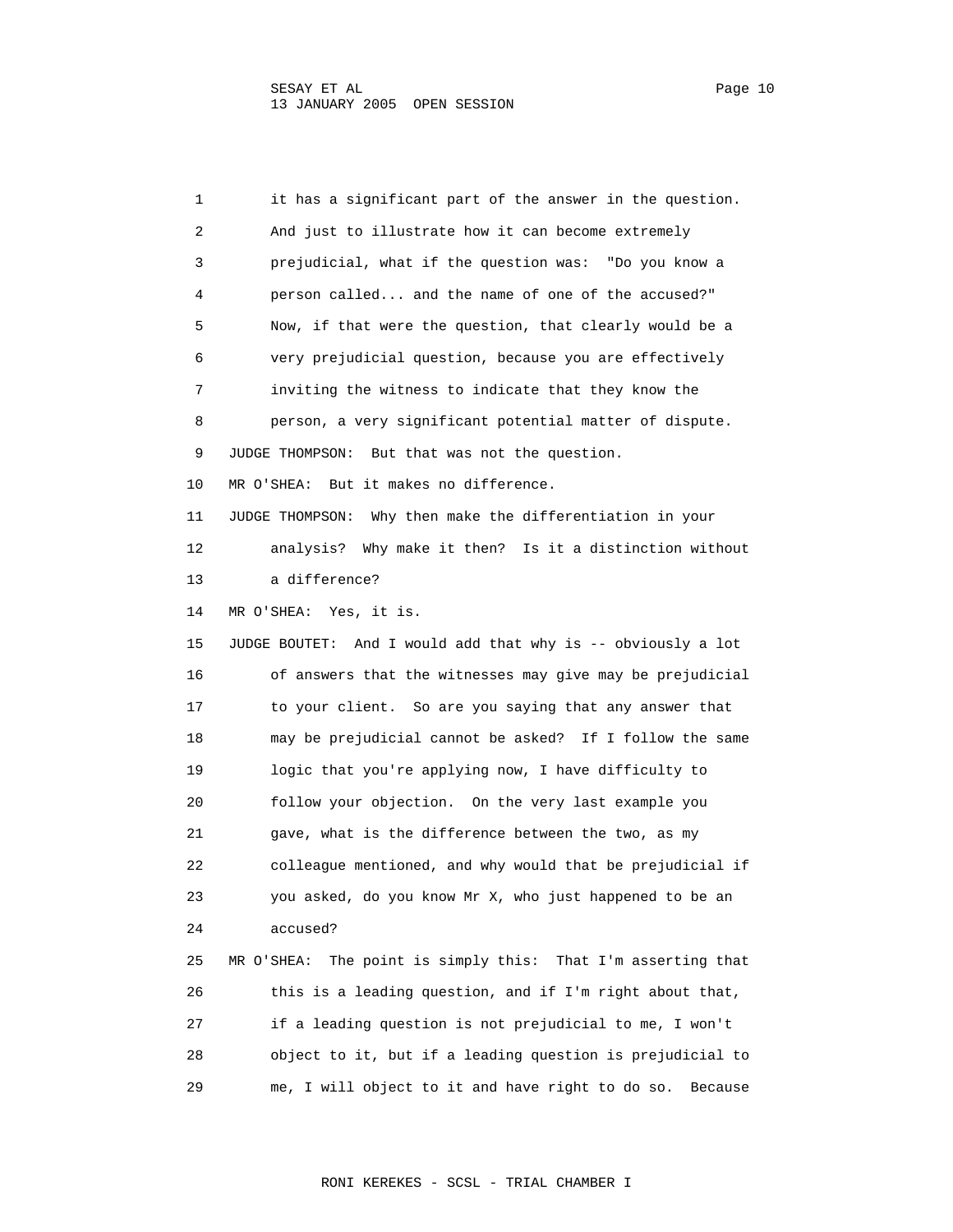1 it's not the point that it's prejudicial; it's the point 2 that it is a question which if a matter is in dispute is 3 not permitted. 4 JUDGE THOMPSON: Yes, but clearly the question is that you're 5 not suggesting that every leading question which is 6 prejudicial or which is necessarily contentious. Or vice 7 versa. 8 JUDGE BOUTET: You've changed your approach now -- 9 JUDGE THOMPSON: Quite right. 10 JUDGE BOUTET: -- to something which is quite different than 11 prejudicial. If you're saying that this particular issue 12 that has been raised by that question is a matter that is 13 clearly in dispute by the Defence, that is a different 14 area. Are you saying now that that question, as posed of 15 this witness, is a matter that is being disputed by the 16 Defence? If that is the case, we'll listen to your 17 argument on this. 18 JUDGE THOMPSON: I couldn't agree with my learned brother 19 more. Because, you see, you must let us know: Are you 20 grounding it on prejudice, allegation of prejudice or is 21 it a leading question that is in contention between the 22 parties? Because there can be leading questions that are 23 contentious, but not prejudicial. I mean, theoretically 24 speaking, and of course I need to remind you too that the 25 test is not just prejudicial, but unfairly prejudicial. 26 That is the test, because really potentially, again 27 speaking theoretically and philosophically, every alleged 28 incriminating evidence is prejudicial to an accused 29 person. Whether you lay it before the Court. I mean,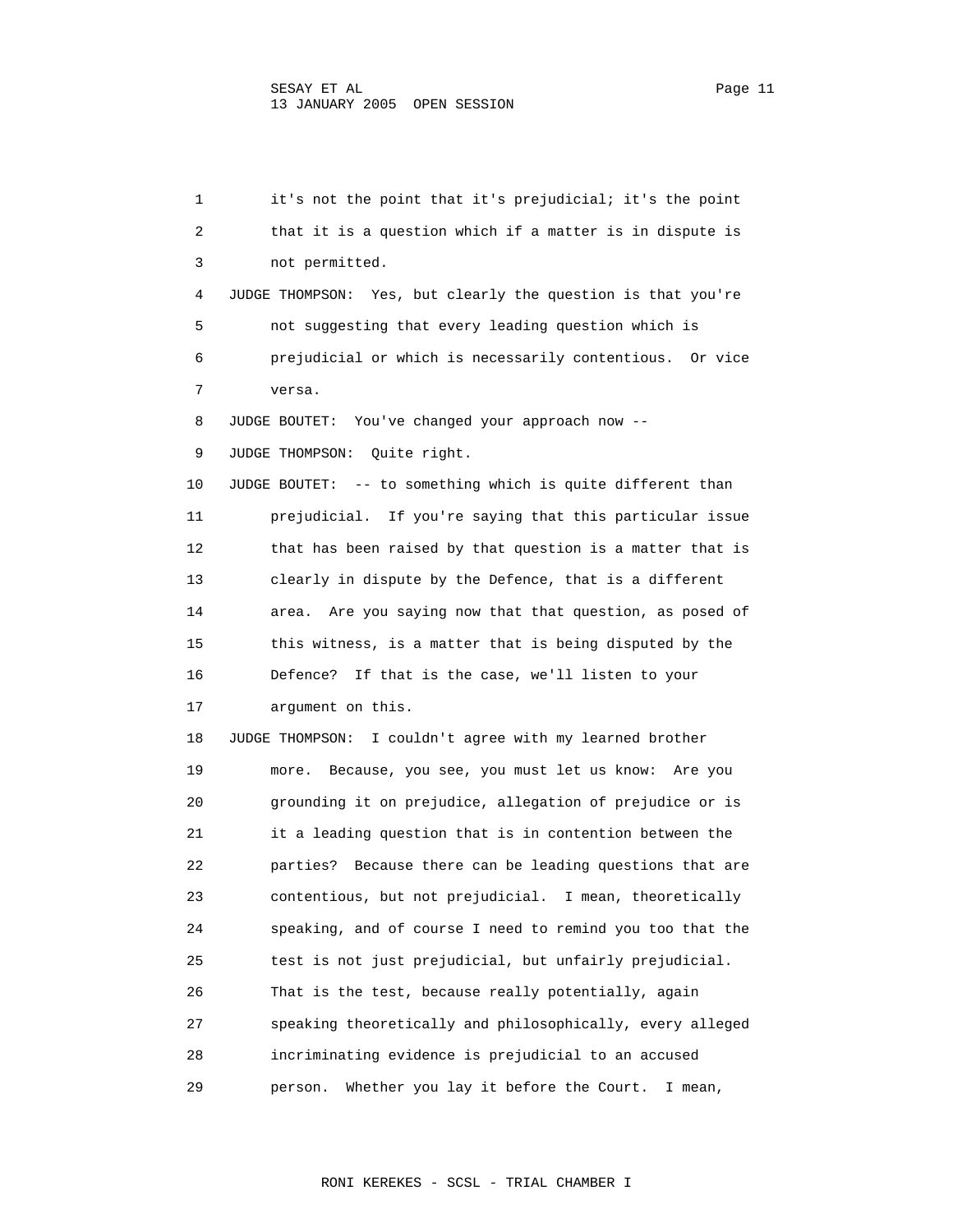1 that's why they call it incriminating. The test is 2 unfairly prejudicial. 3 MR O'SHEA: Well, I think Judge Boutet put the nail on the 4 head, really, it's really a question of my phrasing 5 myself badly. I should perhaps stick to the classical 6 formulations. I don't want to say this is clearly a 7 matter in dispute. In answer to His Honour Judge 8 Thompson's question, I was saying that my area of 9 uncertainty was that I feel that it is a matter in 10 dispute, but I'm not sure on that yet. But it would be 11 my submission that is a sufficient ground to object to 12 the question. 13 JUDGE THOMPSON: In other words you're saying it's sufficient 14 ground to object to a question, if in the perception of 15 counsel it might be prejudicial. 16 MR O'SHEA: It might be a matter of dispute. 17 JUDGE THOMPSON: Is there any authority for this, because that 18 is inviting the Court to speculate. 19 MR O'SHEA: Well, I think the authority is known to us all and 20 the authority is if a leading question is in dispute, it 21 is not permissible. 22 JUDGE THOMPSON: Is it in dispute, then? 23 MR O'SHEA: I'm saying it is in dispute until such time as 24 we're prepared to admit it. Now, there are clearly 25 questions which can be put where I can immediately say, 26 yes, I have no problem with that. This is not one of 27 those questions, so I'm saying it is in dispute up until 28 the time that I'm sure that it's not. 29 PRESIDING JUDGE: Mr O'Shea, is the existence of the name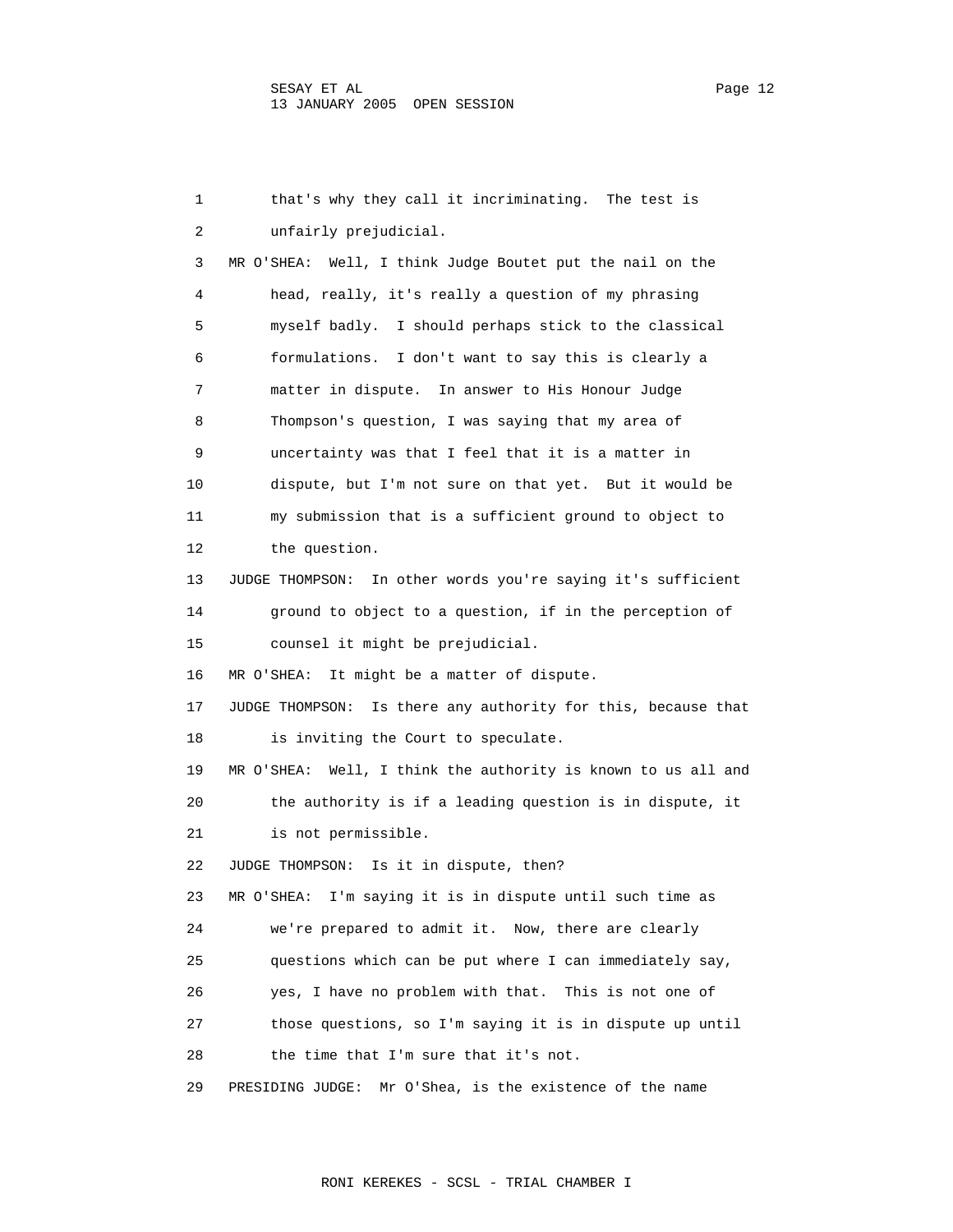1 mentioned by this witness in dispute? 2 MR O'SHEA: What is in dispute is whether this witness knows 3 that person. That's what in dispute. So if I say to 4 Your Honour, "Do you know His Honour Judge Thompson," his 5 answer is in the question. 6 PRESIDING JUDGE: Well, we would overrule this objection and 7 we would ask Mr Braun to continue. 8 MR JORDASH: Your Honour. 9 PRESIDING JUDGE: No, no, we've overruled. I've pronounced on 10 this. We won't get back to that, please. If you're 11 coming back on that, we won't, because the ruling has 12 already been made, Mr Jordash. You should understand, so 13 let's proceed, please. 14 MR JORDASH: My objection was slightly different. It was to 15 the question but I would put it slightly different. 16 PRESIDING JUDGE: No, we have ruled on this and we'll please 17 proceed. Please put your question. What's the spelling 18 of that name? 19 MR BRAUN: 20 Q. Mr Witness, can you spell the name Colonel "Twetwe"? 21 A. T-W-E-T-W-E. 22 PRESIDING JUDGE: T-W-E-T-W-E. Twetwe? 23 THE WITNESS: Twetwe. 24 PRESIDING JUDGE: What's the other name? 25 THE WITNESS: Colonel Twetwe. 26 MR BRAUN: 27 Q. Mr Witness, who was he? 28 A. Colonel Twetwe who brought the rebels and ordered us, the 29 civilians, to go and retrieve the old vehicles from the

RONI KEREKES - SCSL - TRIAL CHAMBER I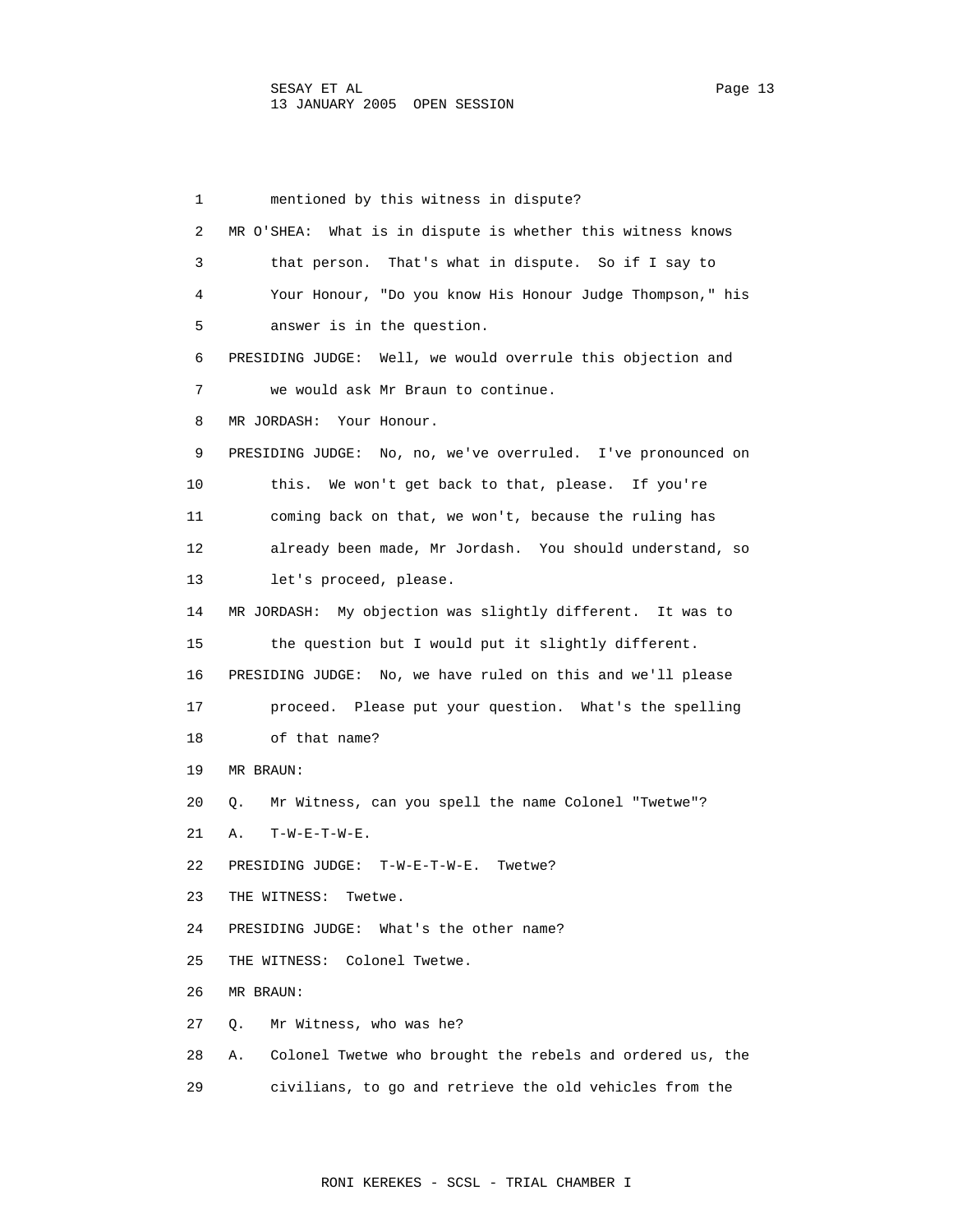1 bush. 2 Q. Mr Witness, were you ordered to do other things? 3 MR O'SHEA: Again objection, for the record, if necessary. 4 PRESIDING JUDGE: Sustained. 5 MR HARRISON: What is the basis of the objection? 6 PRESIDING JUDGE: It is sustained, please. We don't want to 7 get into the merits, 8 MR HARRISON: Well, how should the question be changed if we 9 don't know what the basis of the objection is? 10 PRESIDING JUDGE: I suppose counsel understands. I supposes 11 counsel who is conducting the Prosecution understands. 12 Has he indicated to you that he has not understood the 13 basis of the objection? 14 MR HARRISON: I certainly don't understand and I'm speaking on 15 behalf of the Prosecution. 16 PRESIDING JUDGE: Has he indicated to you that he does not 17 understand the basis of the objection? He is conducting 18 the case. 19 MR BRAUN: Your Honour, I do not understand the basis of this 20 objection. 21 PRESIDING JUDGE: You don't understand the basis of the 22 objection. 23 MR BRAUN: No, Your Honour. 24 PRESIDING JUDGE: Mr O'Shea. 25 MR O'SHEA: Did the rebels ask you to do anything else -- did 26 the rebels order you to do anything else. 27 MR HARRISON: No, frankly, that was not the question. It was 28 "were you..." There's no mention of the rebels in the 29 question.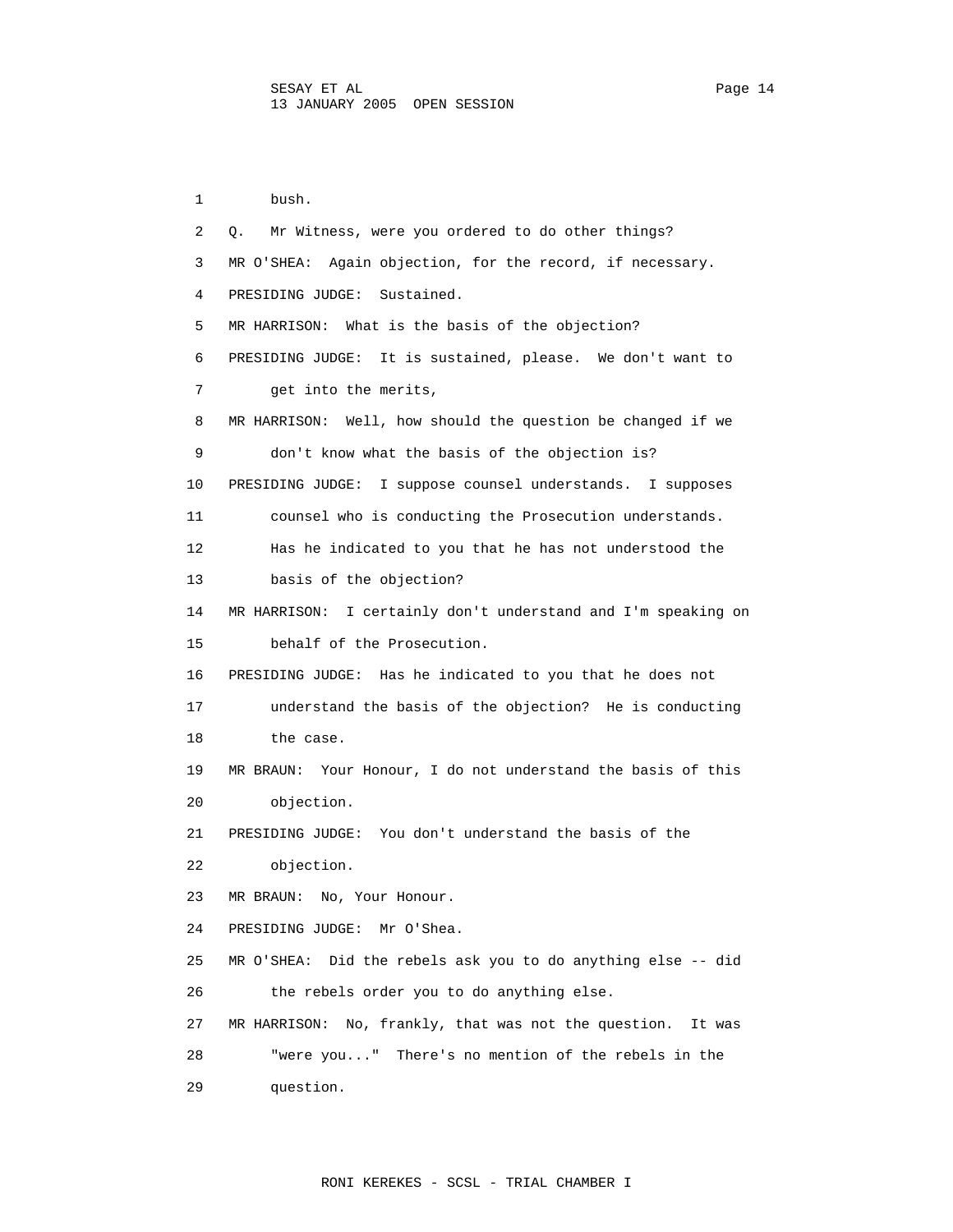1 MR O'SHEA: Well, what was the question? 2 MR HARRISON: "Were you ordered to do other things?" 3 MR O'SHEA: Yes, the answer is in the question. The answer 4 would be yes or no. 5 MR HARRISON: Precisely. The answer is yes or no. It's not a 6 leading question. 7 PRESIDING JUDGE: If the answer is a yes or no, then it is a 8 leading question and we sustained that objection. Can 9 you put the question otherwise, please. 10 MR BRAUN: 11 Q. Mr Witness, what else did you do? 12 A. When we delivered the vehicles, we came back and they 13 also asked us and they placed luggages on our heads. 14 JUDGE THOMPSON: The problem seems to be a disconnect in that 15 translation. "They also asked us and placed luggages on 16 our head." That sounds to be an incomplete translation. 17 Do you understand it? "They also asked us... " 18 MR BRAUN: Your Honour, I just want to ask my next question. 19 JUDGE THOMPSON: Yes, quite right. 20 MR BRAUN: 21 Q. Mr Witness, why did they place luggages on your heads? 22 PRESIDING JUDGE: Mr Braun, please, what luggage was placed on 23 their heads? He said luggage was placed on their heads. 24 What luggage was placed on their heads, please? 25 MR BRAUN: Thank you, Your Honour. 26 Q. Mr Witness, what luggage was placed on your head? 27 A. They went to the villages and collected things from 28 civilians, coffee and rice and they brought them and 29 placed them on our heads.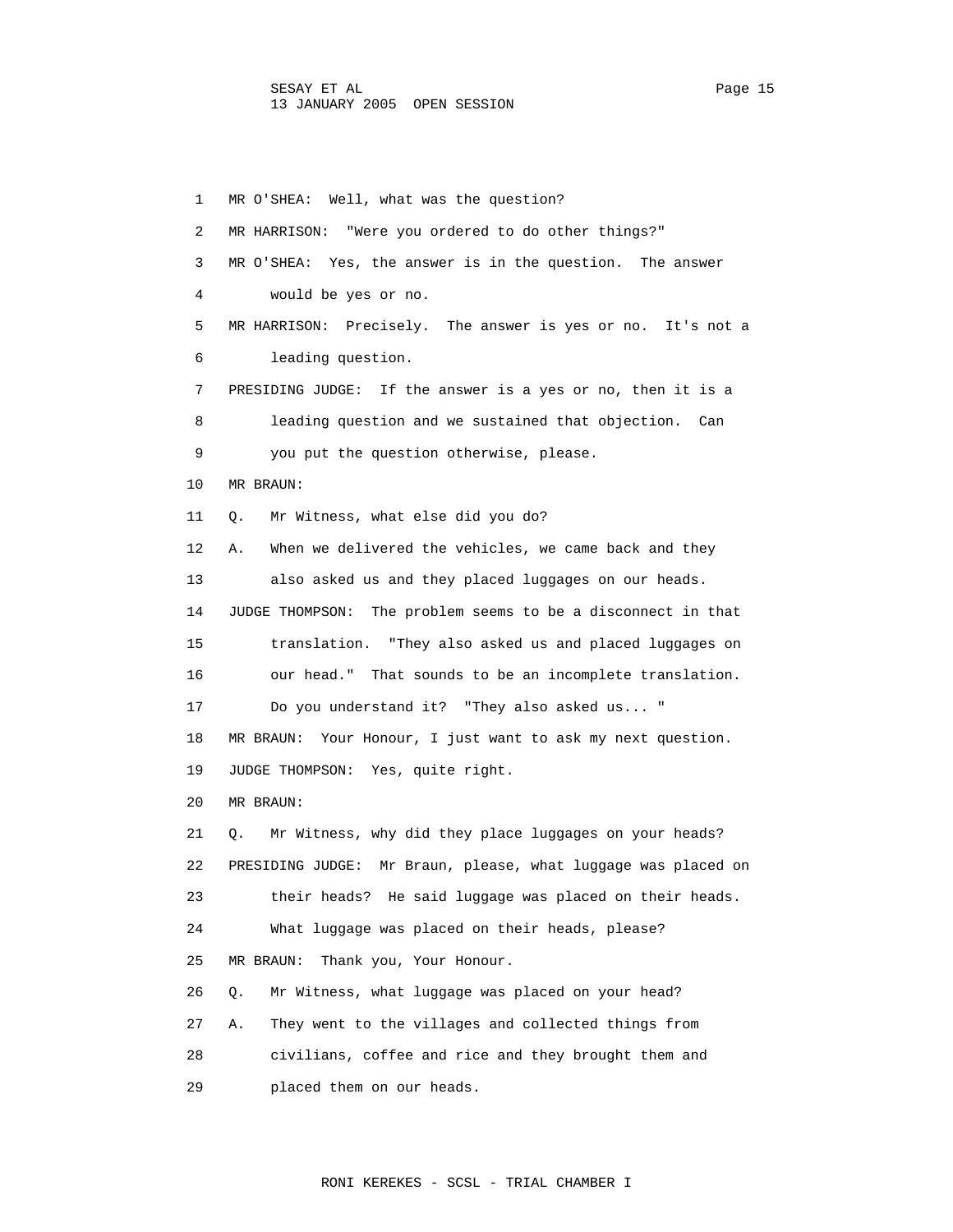1 Q. Who did that? 2 A. The rebels. 3 PRESIDING JUDGE: Collected coffee and what else? Can he 4 enumerate. 5 THE WITNESS: Coffee and rice. Rice, unhusked rice, coffee 6 and other things that they collected from the civilians. 7 MR BRAUN: 8 Q. What do you mean by "collect"? 9 A. These are people's property that they hid in the bush, 10 different kinds of things, machines. They would bring 11 this and place on our heads. 12 Q. Do you know whether the rebels paid for those goods? 13 A. They didn't pay for them. They didn't buy them. When 14 they went into the villages, they just opened fire and 15 they shoot and the civilians would run into the bush and 16 they would collect their property. 17 Q. So after that, what happened to those properties? 18 A. They took them and they turned them to their own. 19 Q. Do you know how these things were brought back to 20 Tombodu? 21 A. Yes. 22 Q. Please tell us? 23 A. When they went and scared the people, they will take us 24 with them and some of the civilians they would arrest, 25 they will place the luggages on our heads with guns over 26 our heads. 27 Q. Did anything happen if civilians refused to carry those 28 things?

29 A. You can't even refuse, because the way you see them, the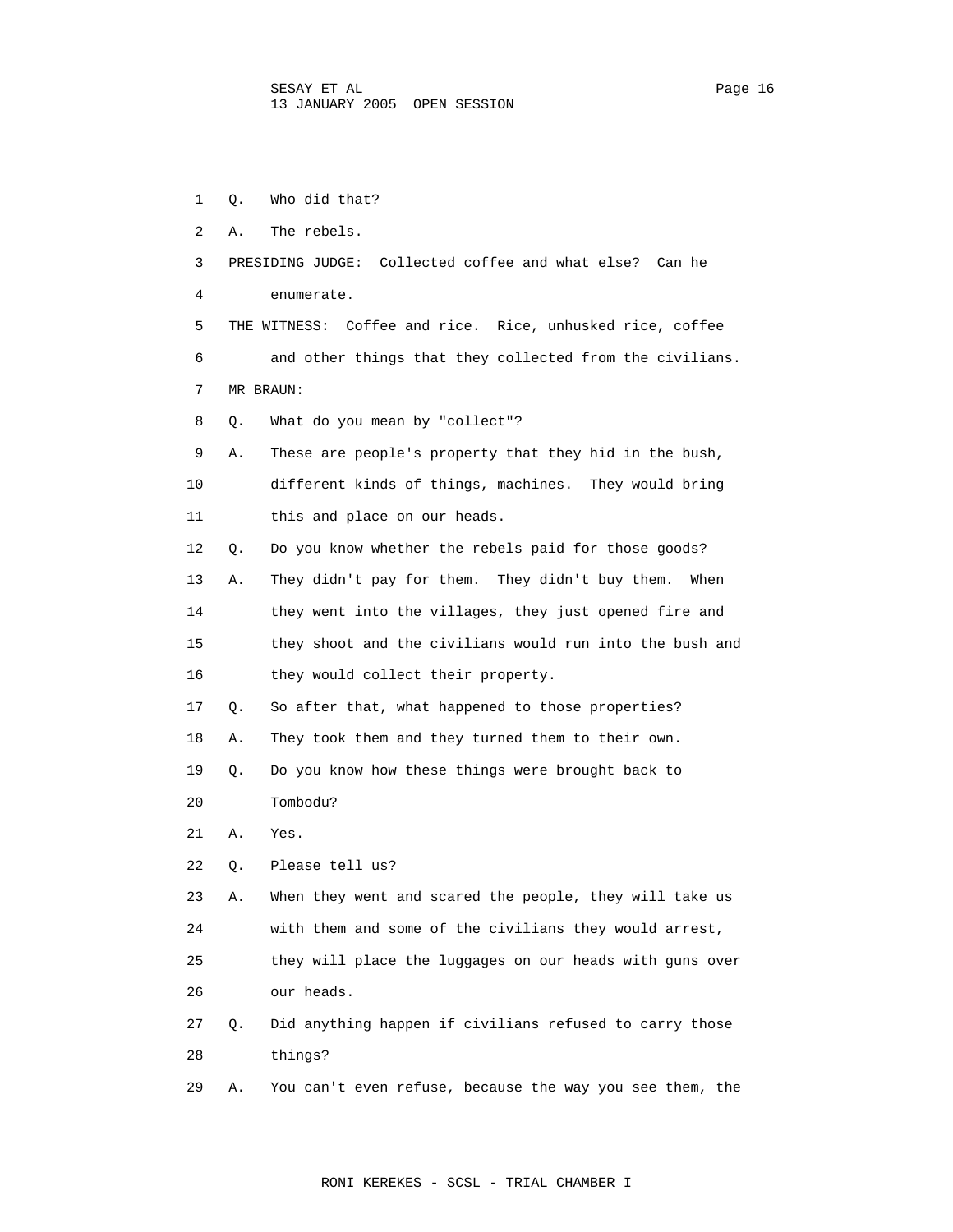| 1  |    | menacing way in which you see them, you never will           |
|----|----|--------------------------------------------------------------|
| 2  |    | refuse.                                                      |
| 3  | Q. | Can you explain this to the Court, Mr Witness?               |
| 4  | Α. | Yes.                                                         |
| 5  | Q. | Please do so.                                                |
| 6  | Α. | If someone comes and asks you to do some job that you        |
| 7  |    | don't want to do but then he has a gun pointed over your     |
| 8  |    | head, would you refuse?                                      |
| 9  | Q. | Did you do anything else by force, Mr Witness?               |
| 10 | Α. | Yes.                                                         |
| 11 | Q. | What, Mr Witness?                                            |
| 12 | Α. | We also pounded husked rice for them, we did.                |
| 13 | Q. | Did you do anything else, Mr Witness?                        |
| 14 | Α. | Yes.                                                         |
| 15 | Q. | Please tell us.                                              |
| 16 | Α. | We did mining for them, diamond mining.                      |
| 17 | Q. | Who is "them," Mr Witness?                                   |
| 18 | Α. | For the rebels.                                              |
| 19 | Q. | Can you tell this Court more about the diamond mining?       |
| 20 | Α. | Yes.                                                         |
| 21 | Q. | Do so.                                                       |
| 22 | Α. | When we ceased carrying the luggages and they brought the    |
| 23 |    | mining into our town.                                        |
| 24 | Q. | Go on?                                                       |
| 25 | Α. | We saw one rebel commander who arrived and his name was      |
| 26 |    | Officer Med.                                                 |
| 27 | Q. | Can you spell the name for the Court, please?                |
| 28 |    | PRESIDING JUDGE: If -- Mr Braun, if you have the spelling on |
| 29 |    | your record, you could help us, straight away.               |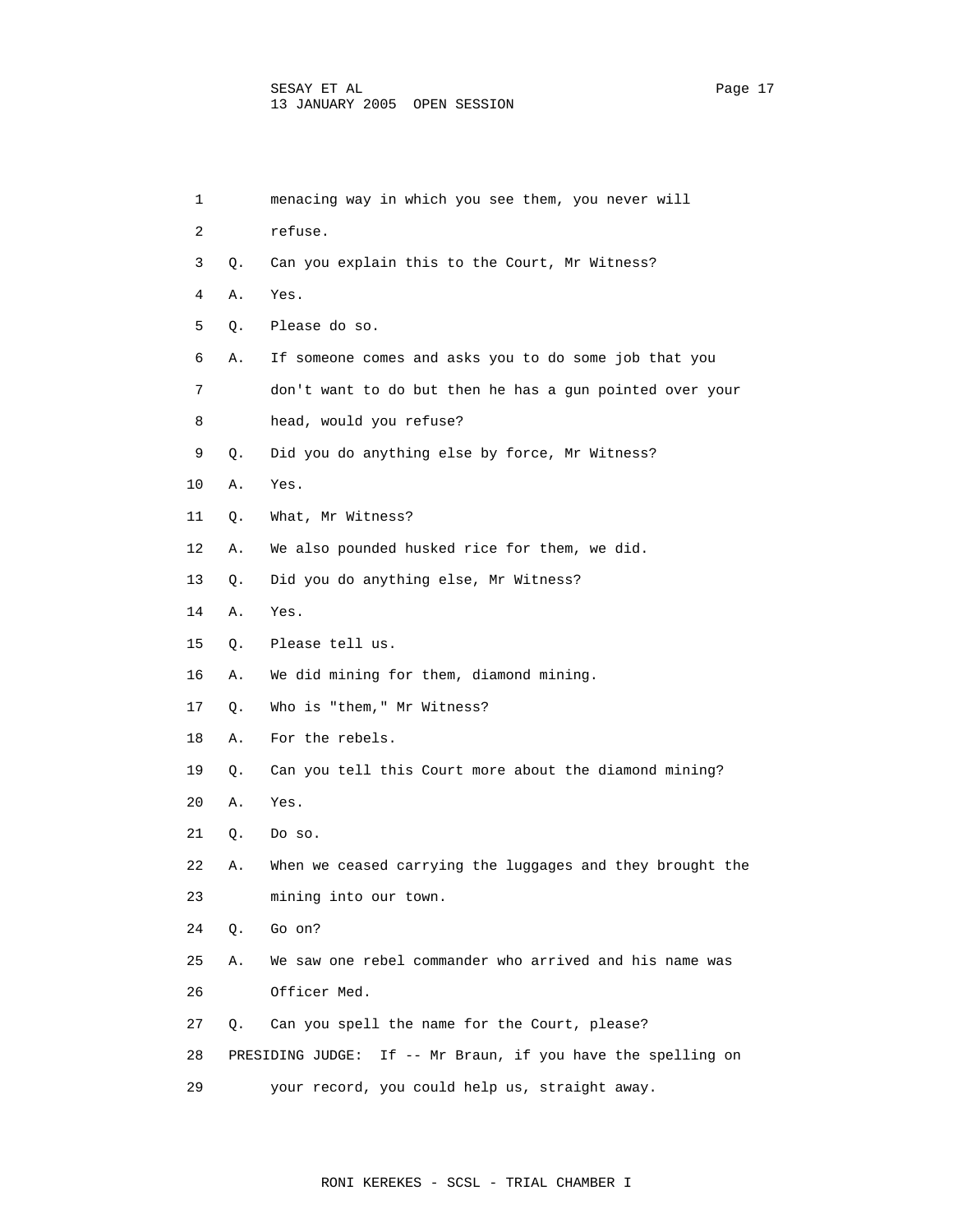- 1 MR BRAUN: Thanks, Your Honour. It's M-E-D.
- 2 PRESIDING JUDGE: M-E?
- 3 MR BRAUN: M-E-D, officer.
- 4 Q. Mr Witness, do you recall when Officer Med came to
- 5 Tombodu?
- 6 A. Yes.
- 7 Q. When was that?
- 8 A. It was around April.
- 9 Q. Which year, Mr Witness?
- 10 A. 1999.
- 11 Q. What happened after Officer Med came to Tombodu?
- 12 A. When he came to Tombodu, he came to Bendu II and
- 13 assembled all the civilians. He invited us to Bendu II.
- 14 PRESIDING JUDGE: This name is coming up now for the second
- 15 time. Let's have the spelling, please. Bendu II?
- 16 THE WITNESS: Bendu II.
- 17 PRESIDING JUDGE: Mr Braun, please?
- 18 MR BRAUN: It's B-E-N-D-U-T-U.
- 19 PRESIDING JUDGE: Okay.
- 20 MR BRAUN:
- 21 Q. What happened after that, Mr Witness?
- 22 A. He told us that he was sent by General Issa Sesay to come
- 23 and start mining in Tombodu.
- 24 Q. Do you know what group Officer Med belonged to?
- 25 A. Yes. He was RUF.
- 26 Q. What happened after that?
- 27 A. He told us to tell him where diamonds were.
- 28 Q. What happened after that?
- 29 A. We told him that we have just arrived into a town. We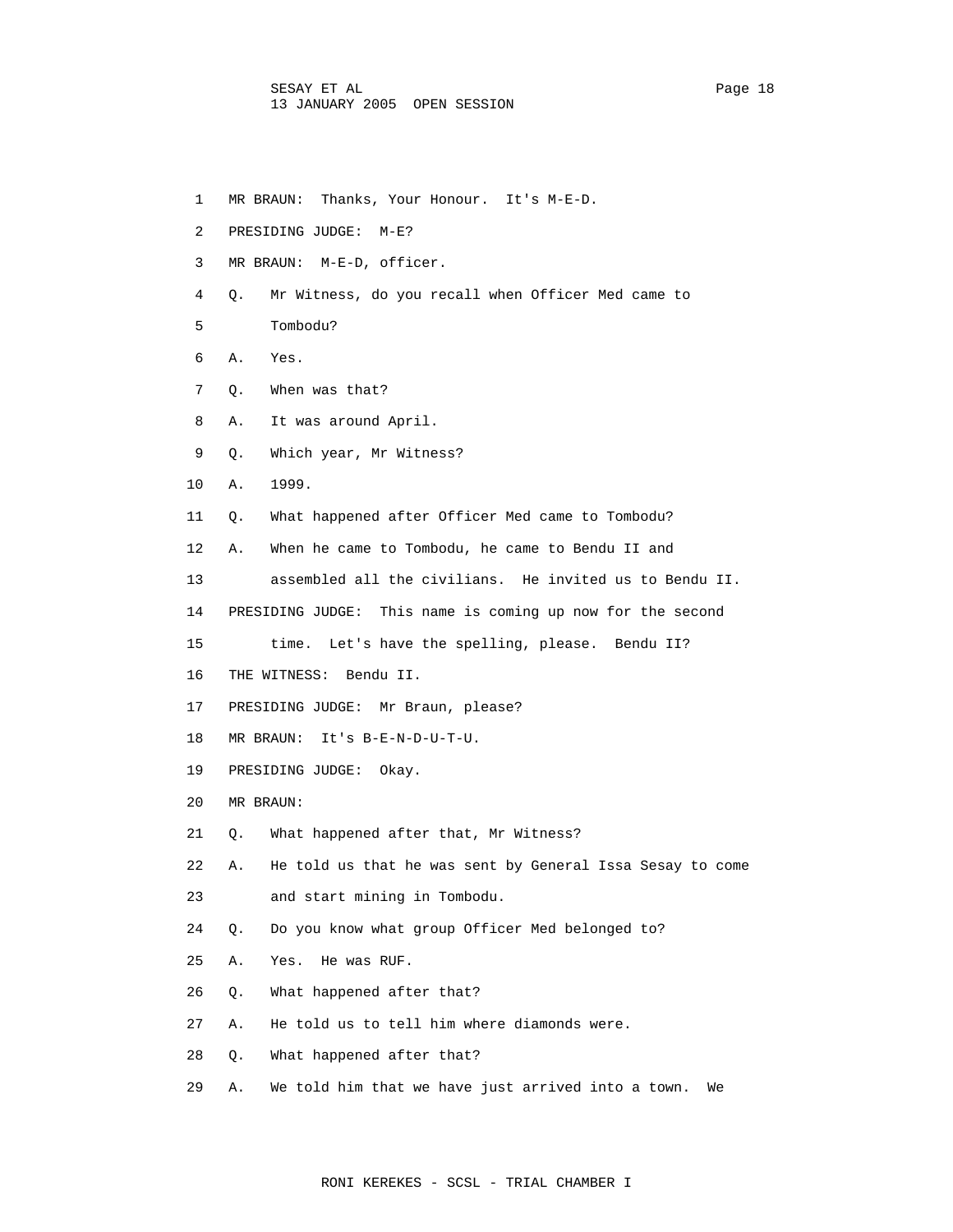| 1  |    | don't know where diamonds are.                            |
|----|----|-----------------------------------------------------------|
| 2  | Q. | What happened after that, Mr Witness?                     |
| 3  | Α. | He said, "Well since you said you don't know where the    |
| 4  |    | diamonds are, we ourselves will look for the diamonds and |
| 5  |    | we will ask you to start working."                        |
| 6  | О. | So did the civilians agree to work for the rebels?        |
| 7  | Α. | We refused because we told them that we didn't know where |
| 8  |    | the diamonds are.                                         |
| 9  | Q. | So what happened next?                                    |
| 10 | Α. | After a few days he brought materials with which to mine  |
| 11 |    | the diamonds, and in fact told us that we're going to     |
| 12 |    | work by force.                                            |
| 13 | Q. | What do you mean by force, Mr Witness?                    |
| 14 | Α. | Well, if you're not prepared to do a particular type of   |
| 15 |    | job and someone comes and tells you you have to do it,    |
| 16 |    | whether you agree or not, you must do it.                 |
| 17 |    | [HS130105B 10.35 a.m.]                                    |
| 18 | Q. | So what happened next, Mr Witness?                        |
| 19 | Α. | When we told them we didn't want to work, he came with    |
| 20 |    | his bodyguards -- the young men who were with him, and    |
| 21 |    | they gathered all of us able-bodied young men in the      |
| 22 |    | town.                                                     |
| 23 | Q. | What happened next, Mr Witness?                           |
| 24 | Α. | When they gathered us together they distributed shovels   |
| 25 |    | to every one of us, and we started mining, we started     |
| 26 |    | digging.                                                  |
| 27 | Q. | Where exactly were you mining?                            |
| 28 | Α. | Bendu II.                                                 |
| 29 | Q. | What happened after that, Mr Witness?                     |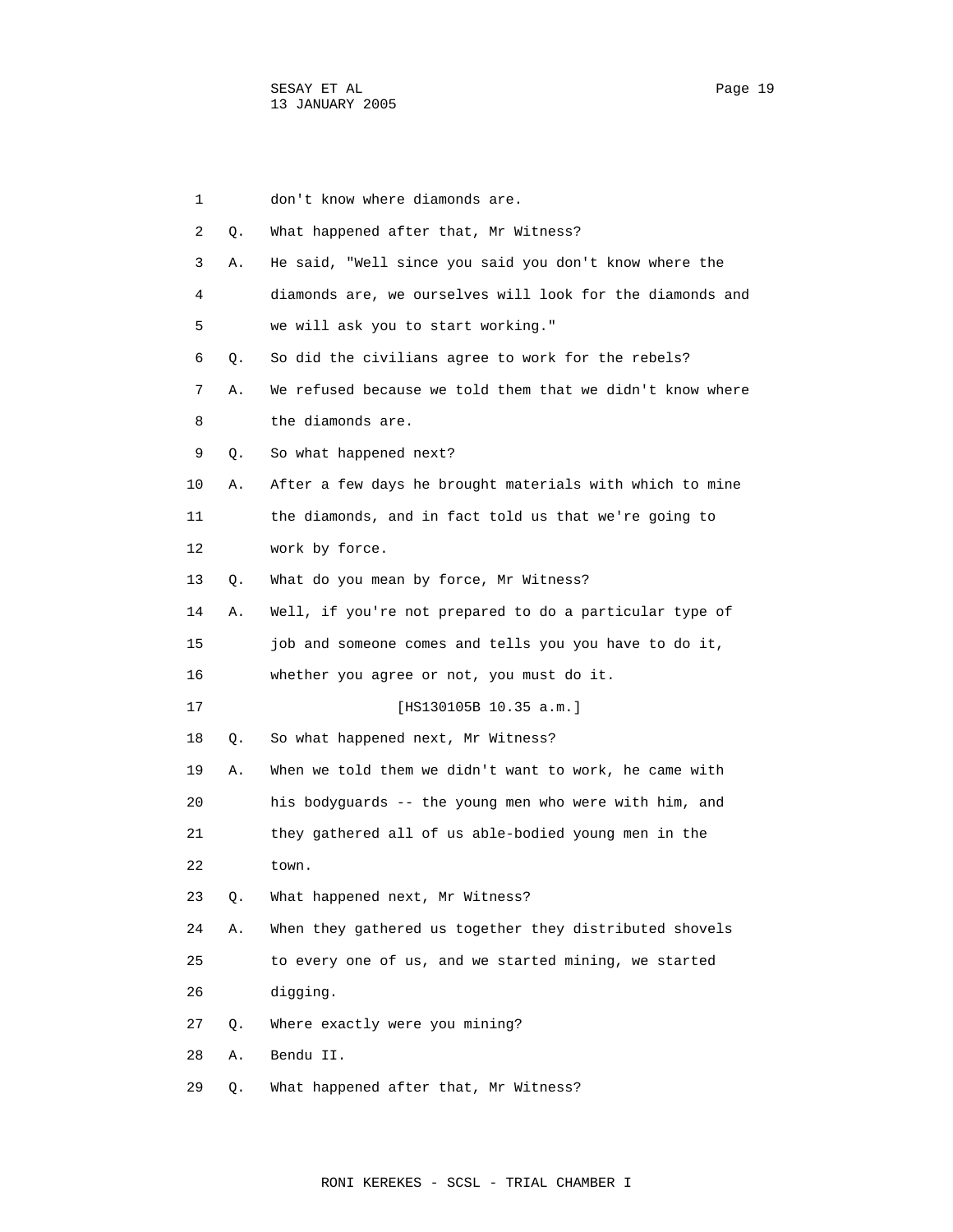|    | 1 | When we started working and the work started becoming<br>Α.     |
|----|---|-----------------------------------------------------------------|
|    | 2 | very difficult, some of the young men in town started           |
|    | 3 | hiding.                                                         |
|    | 4 | Go on, Mr Witness.<br>Q.                                        |
|    | 5 | When many of the young men started hiding, they started<br>Α.   |
|    | 6 | going afar into other villages, collecting young men, and       |
|    | 7 | they brought them.                                              |
|    | 8 | MR BRAUN: Your Honour, I heard the witness say the word         |
|    | 9 | "manpower", but it was not on the translation.                  |
| 10 |   | JUDGE BOUTET: Can the translation do it again?                  |
| 11 |   | THE INTERPRETER: When some of the young men started hiding      |
| 12 |   | from Tombodu, the rebels started going afar, bringing           |
| 13 |   | young men, able-bodied people from different villages           |
| 14 |   | under manpower.                                                 |
| 15 |   | MR BRAUN:                                                       |
| 16 |   | What do you mean by "manpower"?<br>О.                           |
| 17 |   | PRESIDING JUDGE:<br>"Under manpower", what does that mean       |
| 18 |   | precisely?                                                      |
| 19 |   | MR BRAUN:                                                       |
| 20 |   | О.<br>Mr Witness?                                               |
| 21 |   | Manpower is just like slavery, you do things that you<br>Α.     |
| 22 |   | don't like to do. So they brought you and you work for          |
| 23 |   | them even when you are not willing to do the job.               |
| 24 |   | О.<br>Who used the word "manpower"?                             |
| 25 |   | The rebels.<br>Α.                                               |
| 26 |   | Mr Witness, do you know what happened to the persons that<br>Q. |
| 27 |   | were caught?                                                    |
| 28 |   | Α.<br>Yes.                                                      |
| 29 |   | PRESIDING JUDGE:<br>I didn't get that question.                 |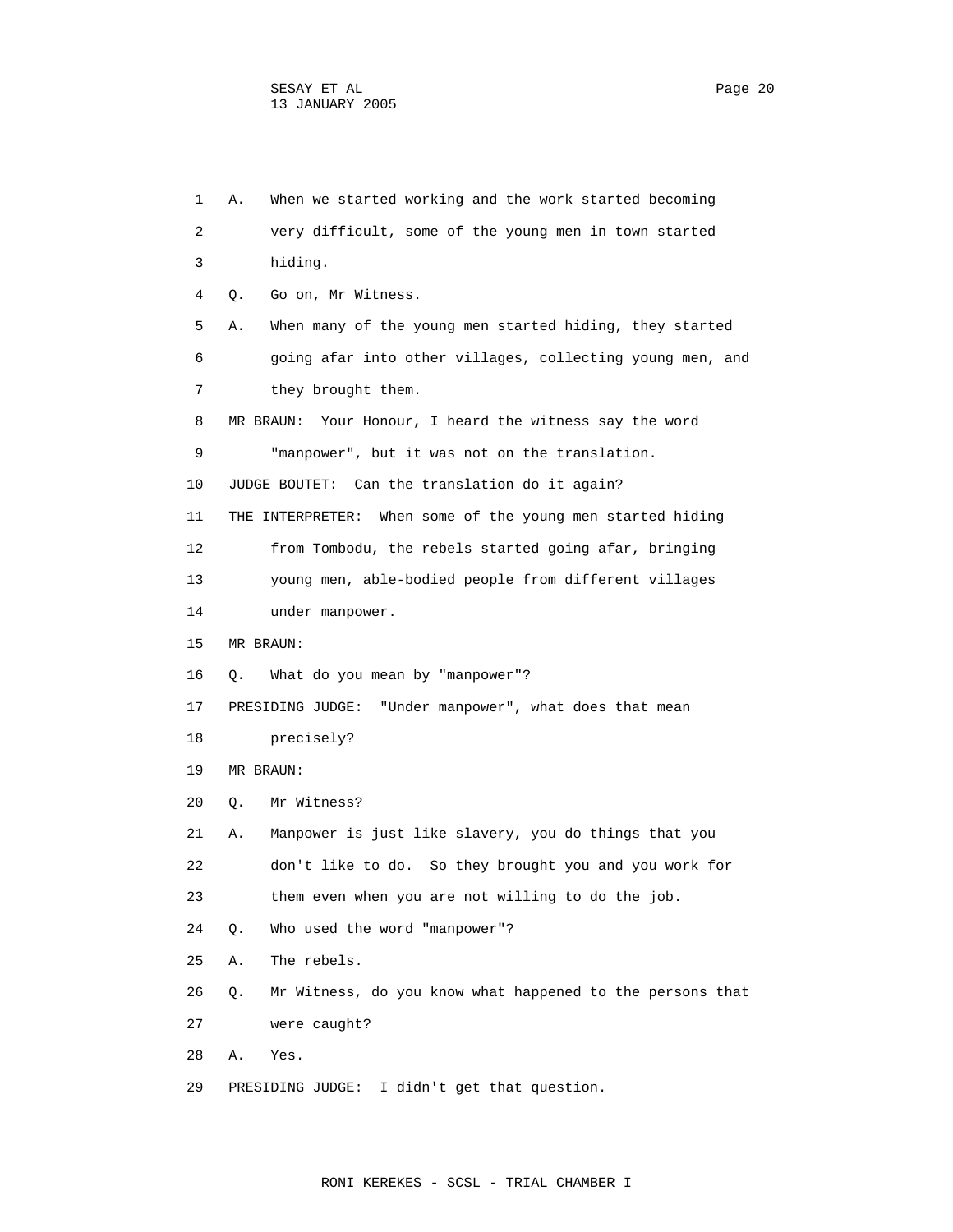| 1  |    | MR BRAUN: Your Honour, the question was: What happened to |
|----|----|-----------------------------------------------------------|
| 2  |    | the persons that were caught by the rebels?<br>Actually,  |
| 3  |    | the question was: Do you know what happened to those      |
| 4  |    | persons?                                                  |
| 5  |    | THE WITNESS:<br>Yes.                                      |
| 6  |    | MR BRAUN:                                                 |
| 7  | Q. | Please tell us?                                           |
| 8  | Α. | When they caught these men they tied ropes around their   |
| 9  |    | waist, one behind the other, and they brought them.       |
| 10 | Q. | Where did they bring them?                                |
| 11 | Α. | They brought them to Bendu II.                            |
| 12 | О. | What happened next, Mr Witness?                           |
| 13 | Α. | When they brought them, they undressed them completely.   |
| 14 | Q. | Do we know, Mr Witness, why those people were caught?     |
| 15 | Α. | Yes.                                                      |
| 16 | О. | Please tell us?                                           |
| 17 | Α. | They caught them to come and work for them and mine       |
| 18 |    | diamonds for them.                                        |
| 19 | Q. | Do you know who gave the order to capture people for      |
| 20 |    | mining?                                                   |
| 21 | Α. | Yes.                                                      |
| 22 | Q. | Who was it?                                               |
| 23 | Α. | The mining commander that was there, Officer Med, he gave |
| 24 |    | the orders to go and get men under manpower and bring     |
| 25 |    | them.                                                     |
| 26 | Q. | What happened after that, Mr Witness?                     |
| 27 | Α. | When these rebels brought these men, the manpower, they   |
| 28 |    | put them in one house in Bendu II.                        |
| 29 | Q. | Go on, Mr Witness.                                        |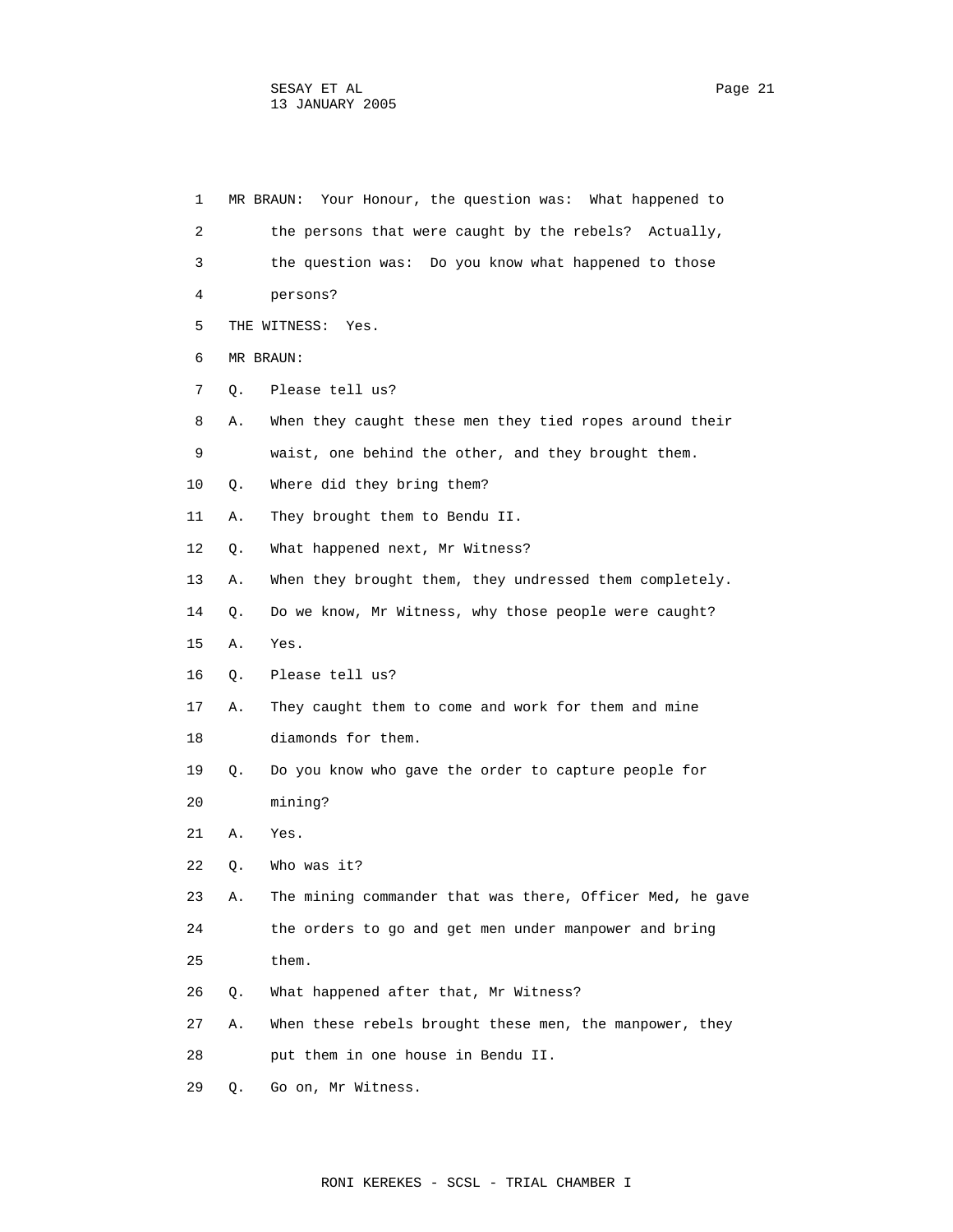| 1  | Α. | Next morning they took them down to the mining pits to do |
|----|----|-----------------------------------------------------------|
| 2  |    | the mining.                                               |
| 3  | Q. | How do you know that, Mr Witness?                         |
| 4  | Α. | It was in my presence and it was not at night. It was     |
| 5  |    | during the day and we were there in the town.             |
| 6  | Q. | Mr Witness, please describe the working conditions for    |
| 7  |    | the miners?                                               |
| 8  | Α. | When they come down to the mining area in the pits, the   |
| 9  |    | rebels will stand up and they would all have guns, so     |
| 10 |    | that nobody would run away.                               |
| 11 | Q. | Did anything happen when a civilian became tired?         |
| 12 | Α. | Yes.                                                      |
| 13 | Q. | What happened?                                            |
| 14 | Α. | When they brought you from afar to come and do work for   |
| 15 |    | them, they build little sheds around. So when you got     |
| 16 |    | tired you went into that shed and sit there so that you   |
| 17 |    | don't run away.                                           |
| 18 | Q. | Did anything happen when a miner stopped working?         |
| 19 | Α. | Yes.                                                      |
| 20 | Q. | What happened?                                            |
| 21 | Α. | If you worked and you were tired and you had a shovel in  |
| 22 |    | your hand and you stand up to take a little bit of a      |
| 23 |    | break, the rebels will take stones and stone you to start |
| 24 |    | working again.                                            |
| 25 | Q. | Do you know whether the civilians were paid for the       |
| 26 |    | mining?                                                   |
| 27 | Α. | No.                                                       |
| 28 | Q. | So you don't know?                                        |
| 29 | Α. | When they hold you like a slave<br>They didn't pay them.  |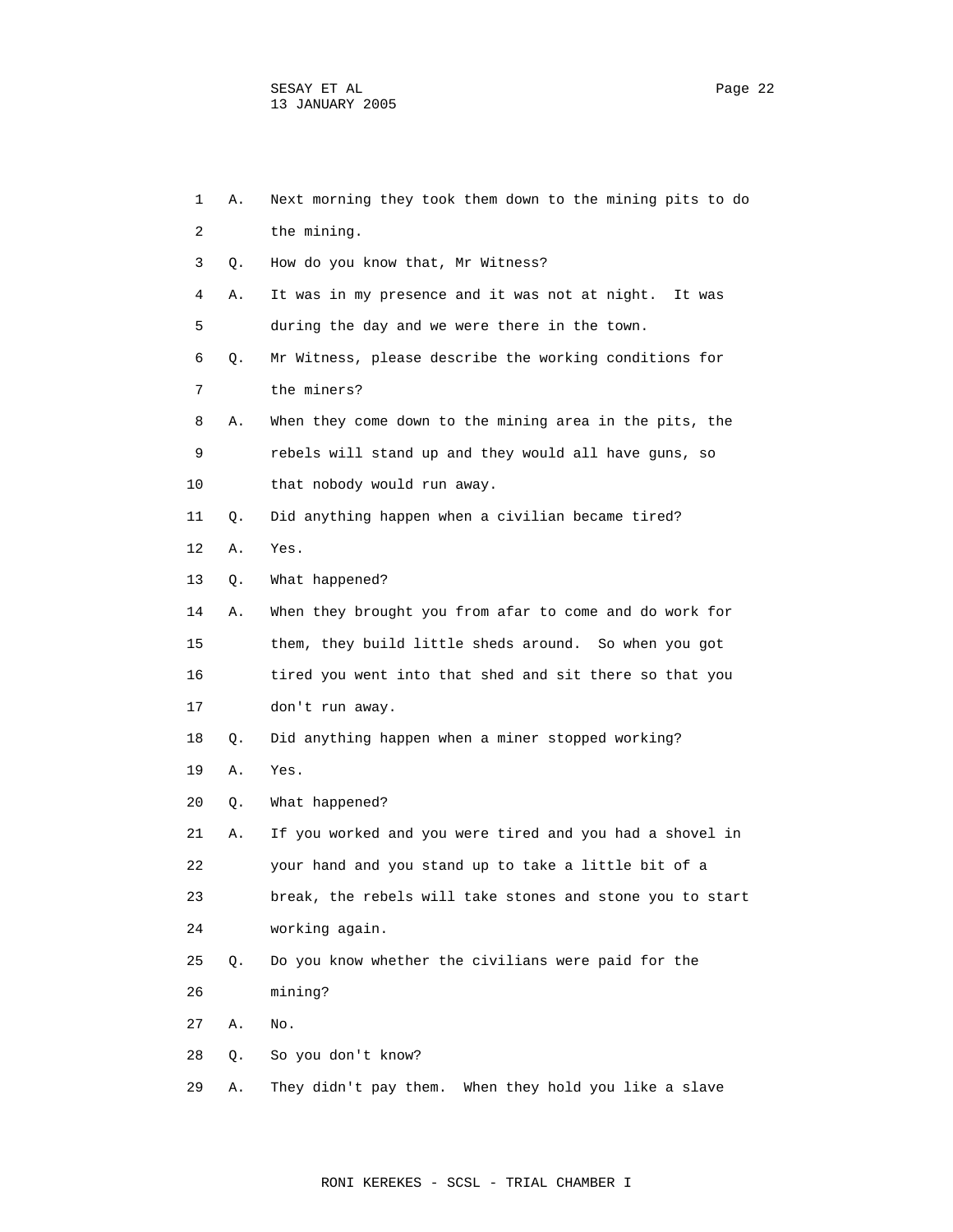| 1  |    | and tie ropes around you, will you be paid? They didn't    |
|----|----|------------------------------------------------------------|
| 2  |    | pay them.                                                  |
| 3  | Q. | Did anything happen when a civilian refused to mine for    |
| 4  |    | the rebels?                                                |
| 5  | Α. | You wouldn't refuse. I mean, there is gun over your        |
| 6  |    | head.<br>I mean, when they ask you to work, you only have  |
| 7  |    | to work.<br>There is no way you're going to refuse.        |
| 8  | Q. | Do you know, Mr Witness, for how long time forced mining   |
| 9  |    | was carried out in Bendu II?                               |
| 10 | Α. | Yes.                                                       |
| 11 | Q. | Please tell us.                                            |
| 12 | Α. | It went on for about two years.                            |
| 13 | Q. | Do you know how often people had to work in the mines?     |
| 14 | Α. | Yes.                                                       |
| 15 | Q. | Please tell us.                                            |
| 16 | Α. | When they begin in the morning, they work right through    |
| 17 |    | the day until in the evening. Even at night they           |
| 18 |    | continued to work.                                         |
| 19 | О. | Did anything happen when people became exhausted from      |
| 20 |    | mining?                                                    |
| 21 |    | MR JORDASH: Do we know that people did become exhausted by |
| 22 |    | mining?                                                    |
| 23 |    | MR BRAUN:<br>I accept that.                                |
| 24 | Q. | Mr Witness, did people become exhausted while mining?      |
| 25 | Α. | Yes.                                                       |
| 26 | Q. | Do you know what happened when they became exhausted?      |
| 27 | Α. | Yes.                                                       |
| 28 | Q. | Please tell us?                                            |
| 29 | Α. | They brought many of them, so when one batch was tired or  |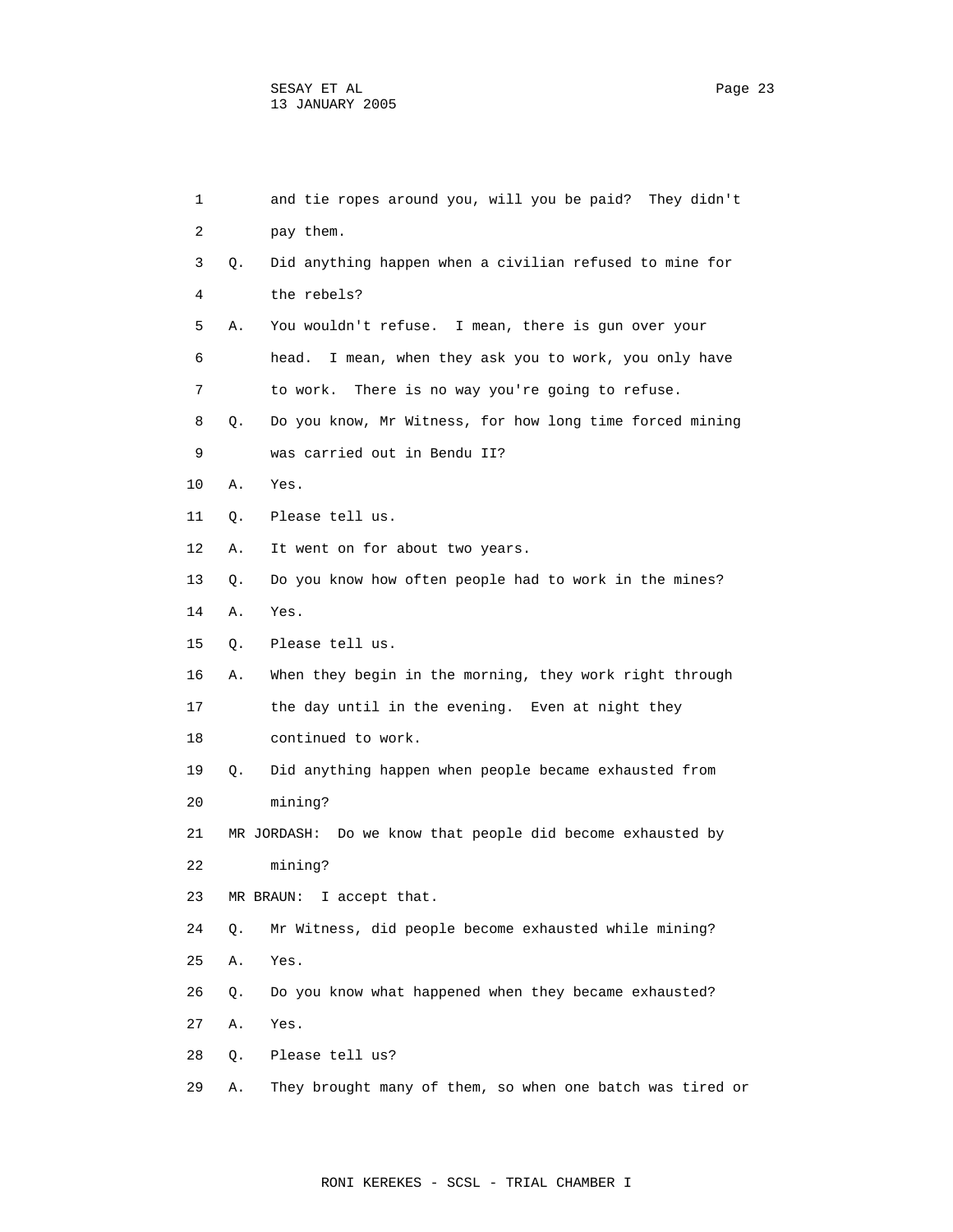| 1  |    | exhausted, they brought other batch.                      |
|----|----|-----------------------------------------------------------|
| 2  | Q. | How long was the mining day for a civilian?               |
| 3  | Α. | If they came in the morning, one batch will work until    |
| 4  |    | midday, then they'll be replaced by another batch while   |
| 5  |    | the others were resting in the sheds. Sheds were built    |
| 6  |    | around the mining site.                                   |
| 7  | Q. | What happened to the miners when they have finished their |
| 8  |    | working day?                                              |
| 9  | Α. | When they were finished working, they mixed gari for      |
| 10 |    | Gari is what they eat. They'll mix the gari and<br>them.  |
| 11 |    | they'll serve it to them by spoons. You have one spoon    |
| 12 |    | of gari and you go back to work.                          |
| 13 | Q. | Do you know whether those people were allowed to go home  |
| 14 |    | after working day?                                        |
| 15 | Α. | When they've brought the first batch and they worked for  |
| 16 |    | long -- I mean, they wouldn't get tired. They just        |
| 17 |    | brought more people to assist in the working.             |
| 18 | Q. | Mr Witness, the question was: What happened if a miner    |
| 19 |    | has finished his working day?                             |
| 20 | Α. | That is why I said they built sheds around the mining     |
| 21 |    | site. When you worked and you finished working, you go    |
| 22 |    | up into the sheds and you rest.                           |
| 23 | Q. | Do you know whether those miners were free to leave their |
| 24 |    | sheds?                                                    |
| 25 | Α. | They never allow them to leave the sheds.                 |
| 26 | Q. | Do you know how many people were forced to mine for the   |
| 27 |    | rebels?                                                   |
| 28 | Α. | When they brought them the first day, there were many of  |
| 29 |    | When we counted there were 150.<br>them.                  |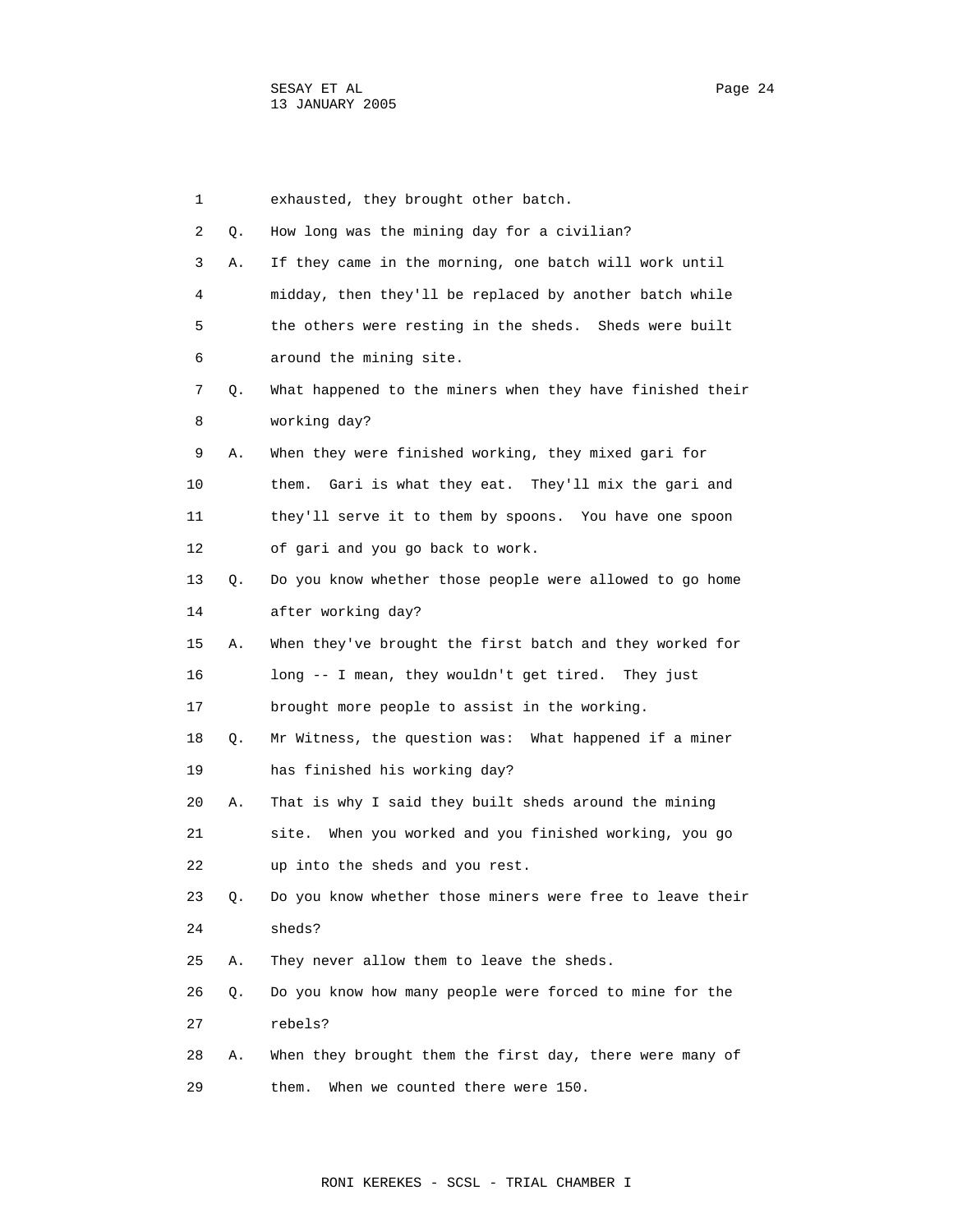1 Q. Did that change at any time? 2 A. Yes. 3 Q. Please tell us? 4 A. When they started the mining, it wasn't any more 5 concentrated in one place; it was scattered all over the 6 place. So mining was now widespread. 7 Q. Do you know how many people were forced to mine when it 8 became widespread? 9 A. I can't tell you the exact number, but by the way I think 10 about it now, there were more than 500 people. There 11 were many people. 12 Q. Do you know who was in charge of the rebels in Tombodu 13 when mining was carried out? 14 A. Yes. 15 Q. Do you recall the names of the rebels in charge of 16 mining? 17 A. Yes. 18 Q. Please tell us? 19 A. Officer Med, CO Gebo. 20 Q. Can you spell that name for the Court, please? 21 PRESIDING JUDGE: Mr Braun, you don't have the name there? 22 You see, we move faster if it is you doing the spelling. 23 MR BRAUN: I know, Your Honour, but I would prefer this name 24 to be spelt by the witness. 25 THE WITNESS: Gebo, G-E-B-O. 26 MR BRAUN: Thank you, Mr Witness. 27 Q. Do you recall any other names, Mr Witness? 28 A. Yes. 29 Q. Please tell us?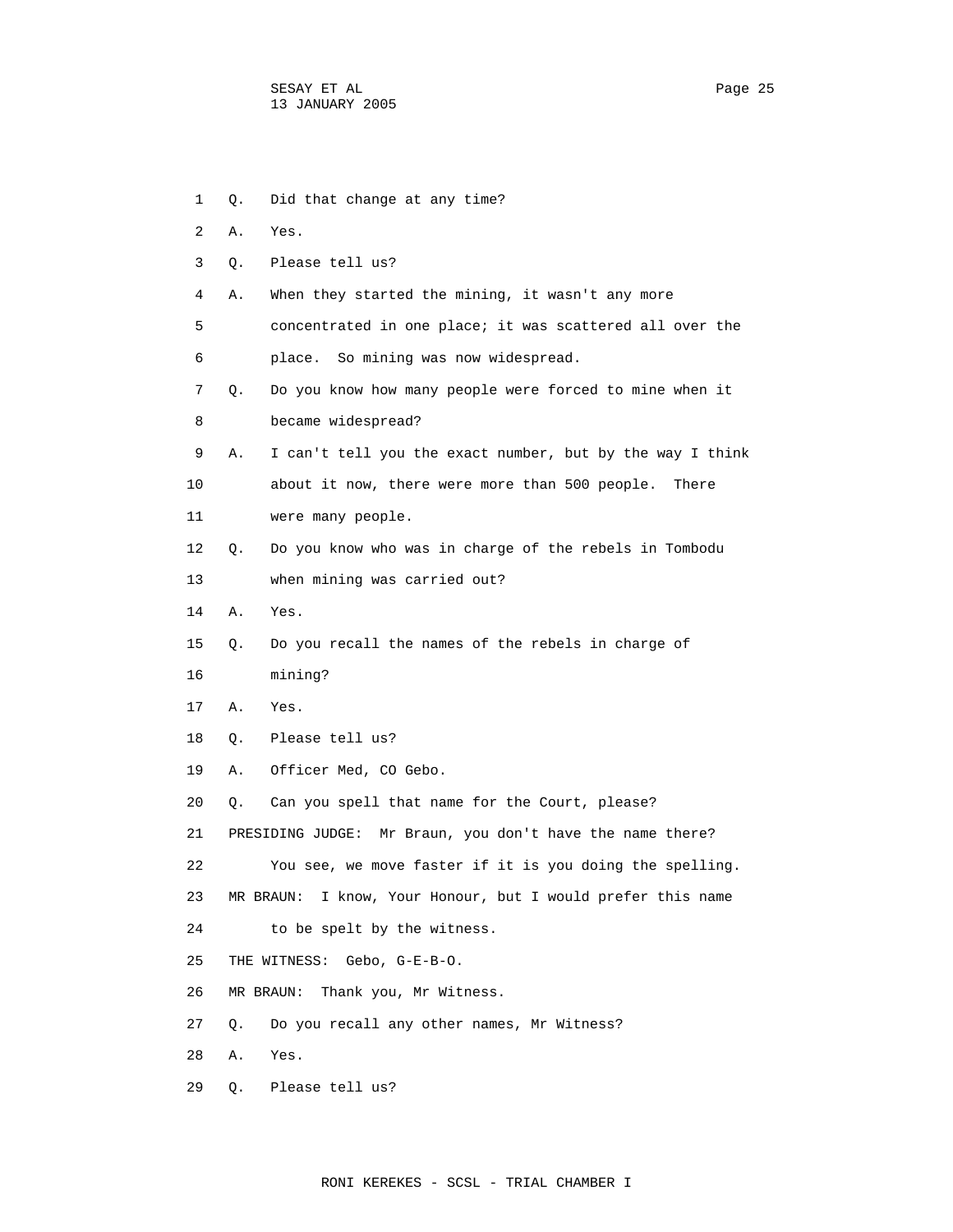| 1  | Α.<br>Major Saw, Staff Alhaji, Colonel Lion.                            |
|----|-------------------------------------------------------------------------|
| 2  | Lion is L-I-O-N. Do you know what group Colonel Lion<br>О.              |
| 3  | belonged to, Mr Witness?                                                |
| 4  | Yes, he was RUF.<br>Α.                                                  |
| 5  | Mr Witness, what happened when a civilian found a<br>Q.                 |
| 6  | diamond?                                                                |
| 7  | PRESIDING JUDGE: Did they find diamonds at all? That's a                |
| 8  | preliminary question.                                                   |
| 9  | MR BRAUN: Sorry, Your Honour, forgive me.                               |
| 10 | Mr Witness, do you know what happened when a civilian<br>О.             |
| 11 | found a diamond while mining?                                           |
| 12 | PRESIDING JUDGE: Did they find diamonds at all?                         |
| 13 | MR BRAUN: Thank you for the quidance, Your Honour.                      |
| 14 | PRESIDING JUDGE: Ask him the question: In the mining did                |
| 15 | they find diamonds?                                                     |
| 16 | MR BRAUN:                                                               |
| 17 | Mr Witness, did civilians find diamonds while mining?<br>О.             |
| 18 | The civilians did the mining. When they finished raising<br>Α.          |
| 19 | the gravels and they washed it, they never touched the                  |
| 20 | diamonds; they only saw them. It is the rebels that took                |
| 21 | the diamonds.                                                           |
| 22 | So the civilians mined some diamonds; that<br>PRESIDING JUDGE:          |
| 23 | is the answer to the question.                                          |
| 24 | I'd like to understand a bit better this mining<br><b>JUDGE BOUTET:</b> |
| 25 | process. What is meant in those circumstances by mining?                |
| 26 | MR BRAUN:                                                               |
| 27 | Mr Witness, can you please describe the mining process to<br>О.         |
| 28 | the Court?                                                              |
| 29 | The way the mining happened, when the civilians dug the<br>Α.           |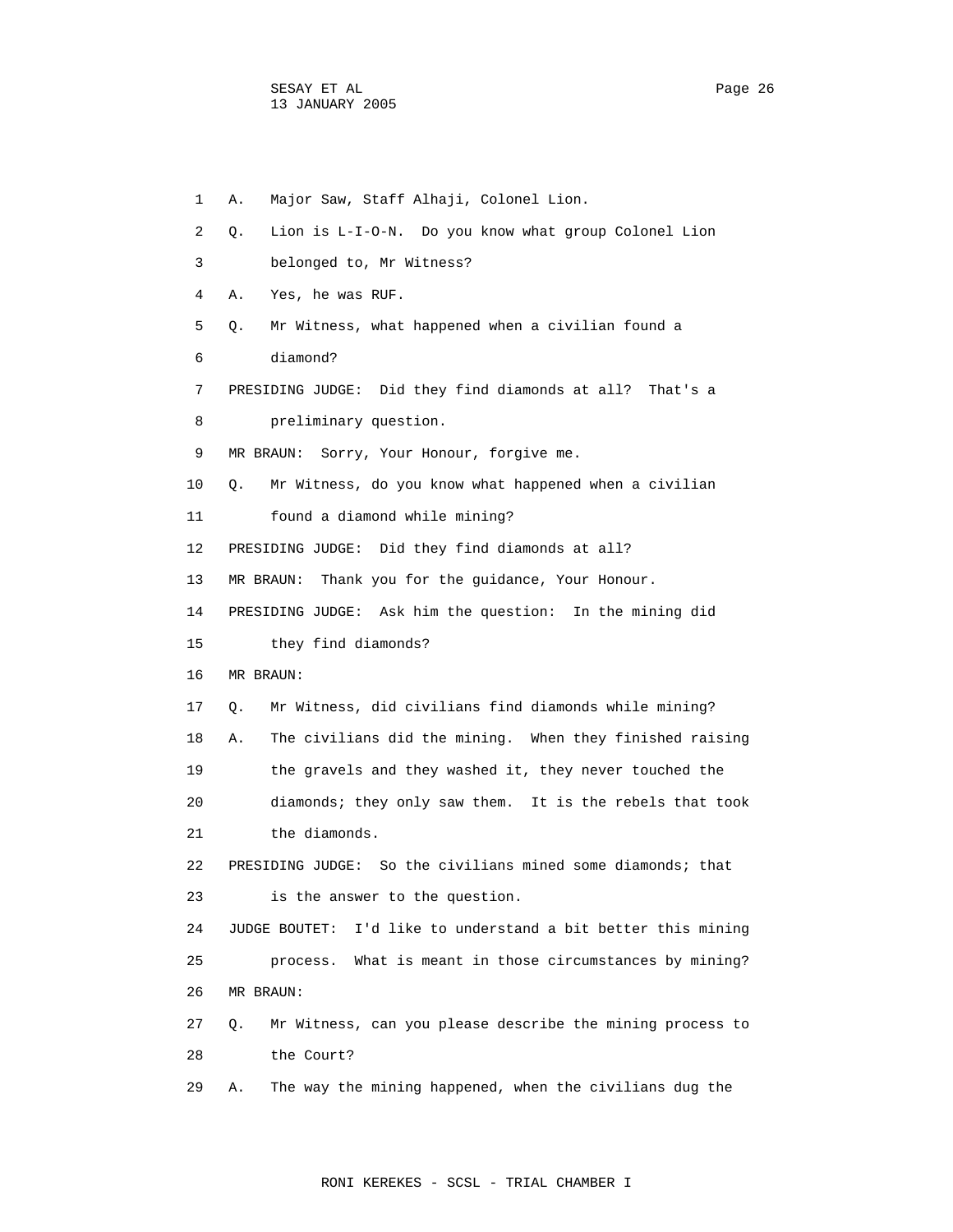1 gravel out of the ground they washed the gravel. They 2 are not washing the gravels for themselves, they'll be 3 washing while some -- the rebels are standing overhead 4 with guns. 5 JUDGE BOUTET: Is this mining done underground? How is it 6 done? Mining can be done in various ways, as such. All 7 I know is they've been issued shovels and they get some 8 gravel, but I don't know the mining process. I would 9 like to understand what it is all about. 10 THE WITNESS: Let me explain. 11 MR BRAUN: 12 Q. Mr Witness, wait, I will put the question to you. Would 13 you please describe the mining site to the Court? 14 A. At the mining site we dug the earth from the surface 15 right down to the gravels. When we reached the gravels 16 we raise the gravel, we dig it out of the earth onto the 17 surface. 18 MR BRAUN: May I proceed, Your Honour? 19 A. So, Mr Witness, can you describe what happened when 20 diamond was found while mining. 21 PRESIDING JUDGE: Why don't you allow him tell his story. 22 They dig up to a certain depth and then they remove 23 gravel and bring it up to the surface. 24 JUDGE THOMPSON: Let's separate the process. Let's hear the 25 process first. 26 MR BRAUN: Thank you, Your Honour. 27 Q. Please, Mr Witness, go on describing the mining process. 28 PRESIDING JUDGE: The gravel is brought to the surface, yes?

29 THE WITNESS: When the gravel was dug out of the earth and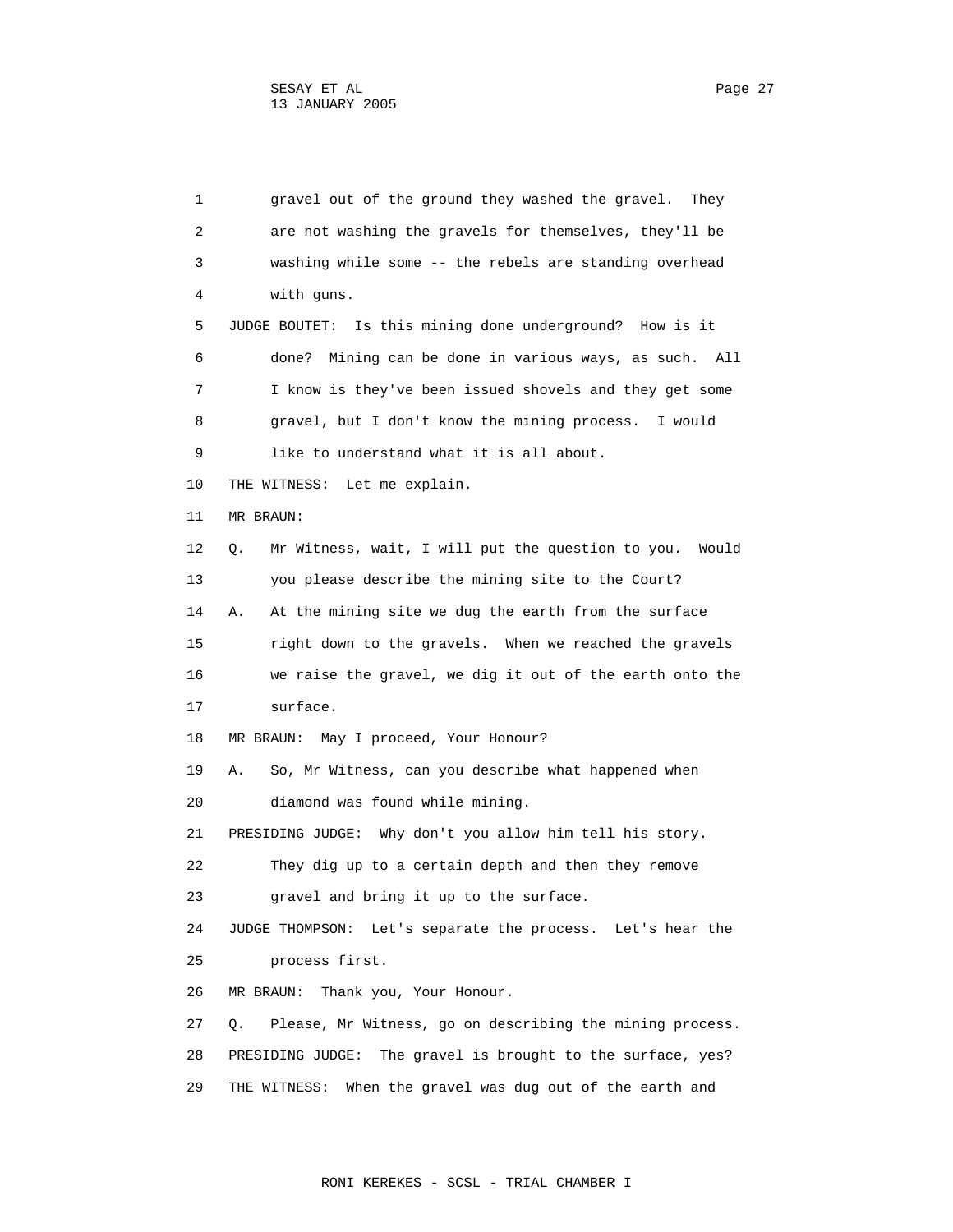1 brought to the surface of the ground, they brought plants 2 that you did the washing. They even brought huge 3 machines, like Caterpillar and dragline operators, but 4 when the gravel was at the surface, they wash them using 5 the washing plants. 6 MR BRAUN: 7 Q. What is a washing plant, Mr Witness? 8 A. The washing plant is a machine that washes the gravel. 9 When the manpower lifts the gravel from the surface of 10 the ground and placed them into the machine, water is 11 poured onto it and they shook, and this is where the 12 washing goes on. 13 Q. What happened next? 14 JUDGE THOMPSON: Just a minute. So the gravel is brought to 15 the surface by some heavy equipment. Did you say like 16 the Caterpillar? Is it by hand or by heavy equipment? 17 The digging is done by heavy equipment, is that what you 18 say? Because you used the word Caterpillar. 19 MR BRAUN: May I ask the witness? 20 JUDGE THOMPSON: Yes, quite right. 21 MR BRAUN: 22 Q. Mr Witness, what was the Caterpillar used for? 23 A. The gravel was really far down into the earth, so what 24 the Caterpillar does was to remove the top earth. 25 JUDGE BOUTET: So in that process you were looking for gravel 26 and it is the gravel that is brought to this washing 27 plant; am I right? 28 THE WITNESS: There are three stages: First, the Caterpillar 29 removes the top earth; then the dragline operator comes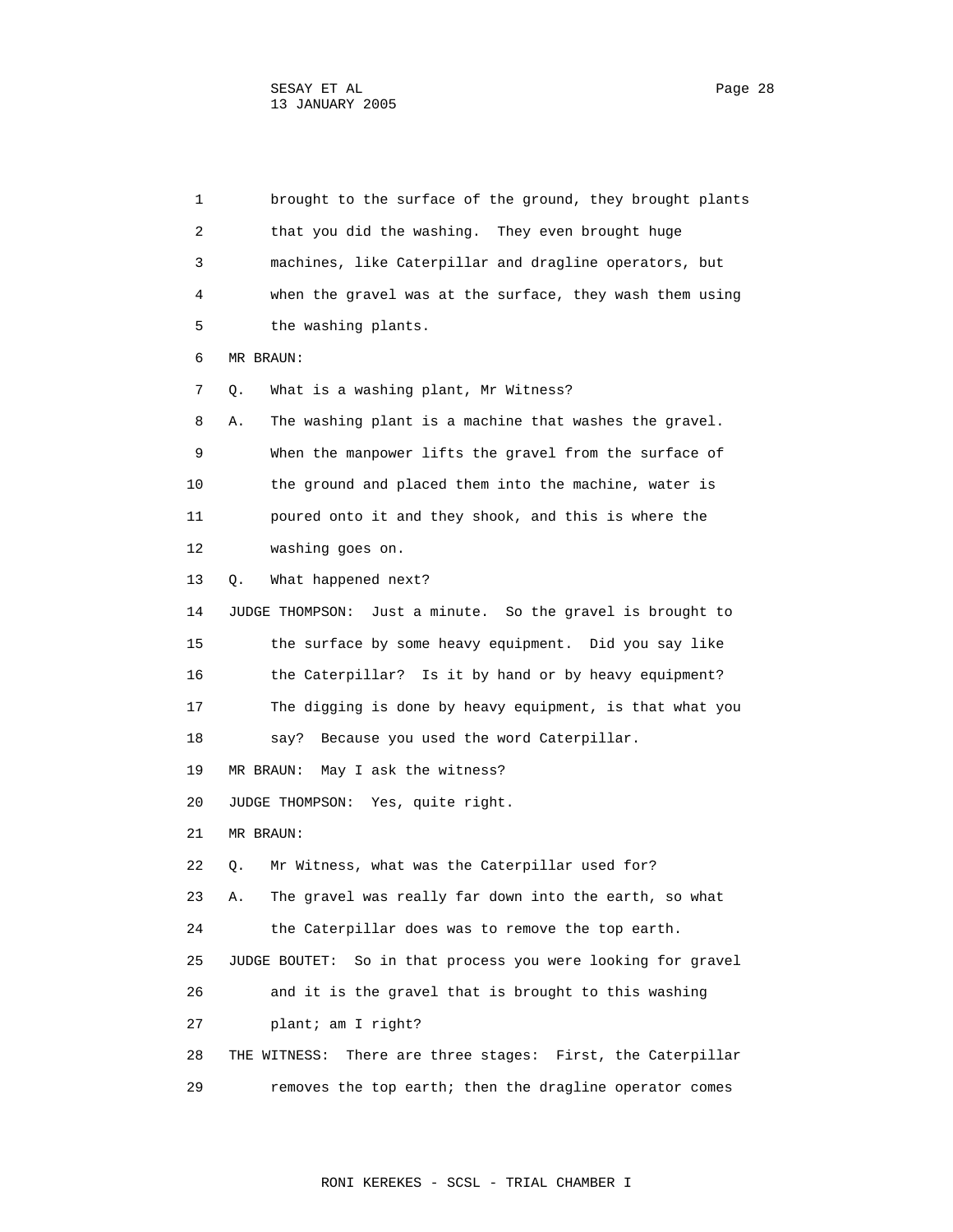| 1  |    | and removes more earth so that it gets closer to the        |
|----|----|-------------------------------------------------------------|
| 2  |    | gravel; then the manpower - these are the men who are       |
| 3  |    | working under force - come down into the pit and dig        |
| 4  |    | clearly on top of the gravel, lift it up by hand onto the   |
| 5  |    | surface of the earth.                                       |
| 6  |    | JUDGE BOUTET: And from the surface then it's taken to the   |
| 7  |    | washing plant?                                              |
| 8  |    | THE WITNESS:<br>Yes.                                        |
| 9  |    | JUDGE BOUTET: How is this washing plant working? How is the |
| 10 |    | diamond coming in the picture? You put all the gravel in    |
| 11 |    | the washing plant presumably.                               |
| 12 |    | When the gravel is placed into the washing<br>THE WITNESS:  |
| 13 |    | plant, it shakes it up and down and water is poured onto    |
| 14 |    | the dirt so that all the dirt is removed and the bigger     |
| 15 |    | stones are removed on top. The ones that are heavier and    |
| 16 |    | concentrated go to the bottom, and it is this concentrate   |
| 17 |    | that is turned over.                                        |
| 18 |    | MR BRAUN:                                                   |
| 19 | Q. | So Mr Witness, what happened with the concentrate?          |
| 20 | Α. | When the concentrate is turned over -- because the          |
| 21 |    | heavier diamonds have descended to the bottom and it is     |
| 22 |    | turned over, they are now on top. So they pick the          |
| 23 |    | bigger diamonds at the top.                                 |
| 24 | Q. | Who picked the diamonds, Mr Witness?                        |
| 25 | Α. | Rebels.                                                     |
| 26 | Q. | What happened to those diamonds after that?                 |
| 27 | Α. | When they pick the diamonds, they give it to their boss.    |
| 28 |    | I don't know what happens to the diamonds when they took    |
| 29 |    | them away.                                                  |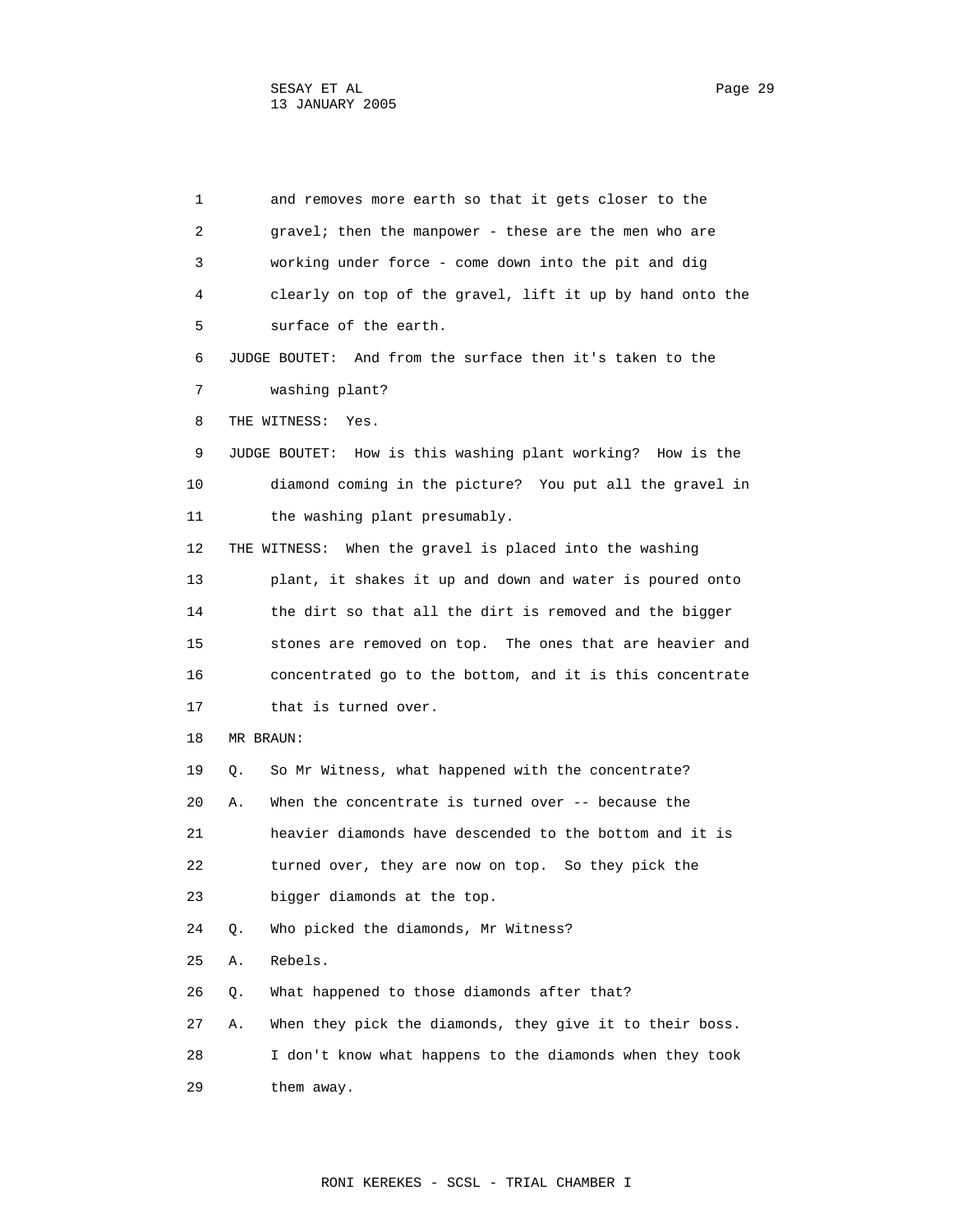1 Q. Who was the boss, Mr Witness? 2 A. General Issa Sesay. 3 Q. Did you see Issa Sesay in Bendu II? 4 A. Yes. 5 Q. Do you know what Issa Sesay did in Bendu II? 6 A. Yes. 7 Q. Would you please explain to the Court? 8 A. When they started washing the gravels and diamonds 9 started surfacing, Issa Sesay came every day. 10 Q. Why did he come? 11 A. When they washed the gravels and they turned the 12 concentrates over and they picked the diamonds, the 13 diamonds were placed in white sheets of paper and they'll 14 give this to Issa Sesay in my presence. 15 Q. Who gave the diamonds to Issa Sesay, Mr Witness? 16 A. The officers he had on the ground, Officer Med and 17 CO Gebo. When the diamonds were picked, they are placed 18 in white sheet of paper and handed over to Issa Sesay and 19 he took it along, in our presence. 20 PRESIDING JUDGE: He said Officer Med and who? 21 MR BRAUN: CO Gebo. 22 THE WITNESS: CO Gebo and Major Saw. 23 MR BRAUN: 24 Q. Mr Witness, how often did you see those officers pass 25 diamonds to Issa Sesay? 26 A. Many, many times. So many times. I saw him many times. 27 Q. Mr Witness, do you recall when you saw Issa Sesay the 28 first time? 29 A. Yes.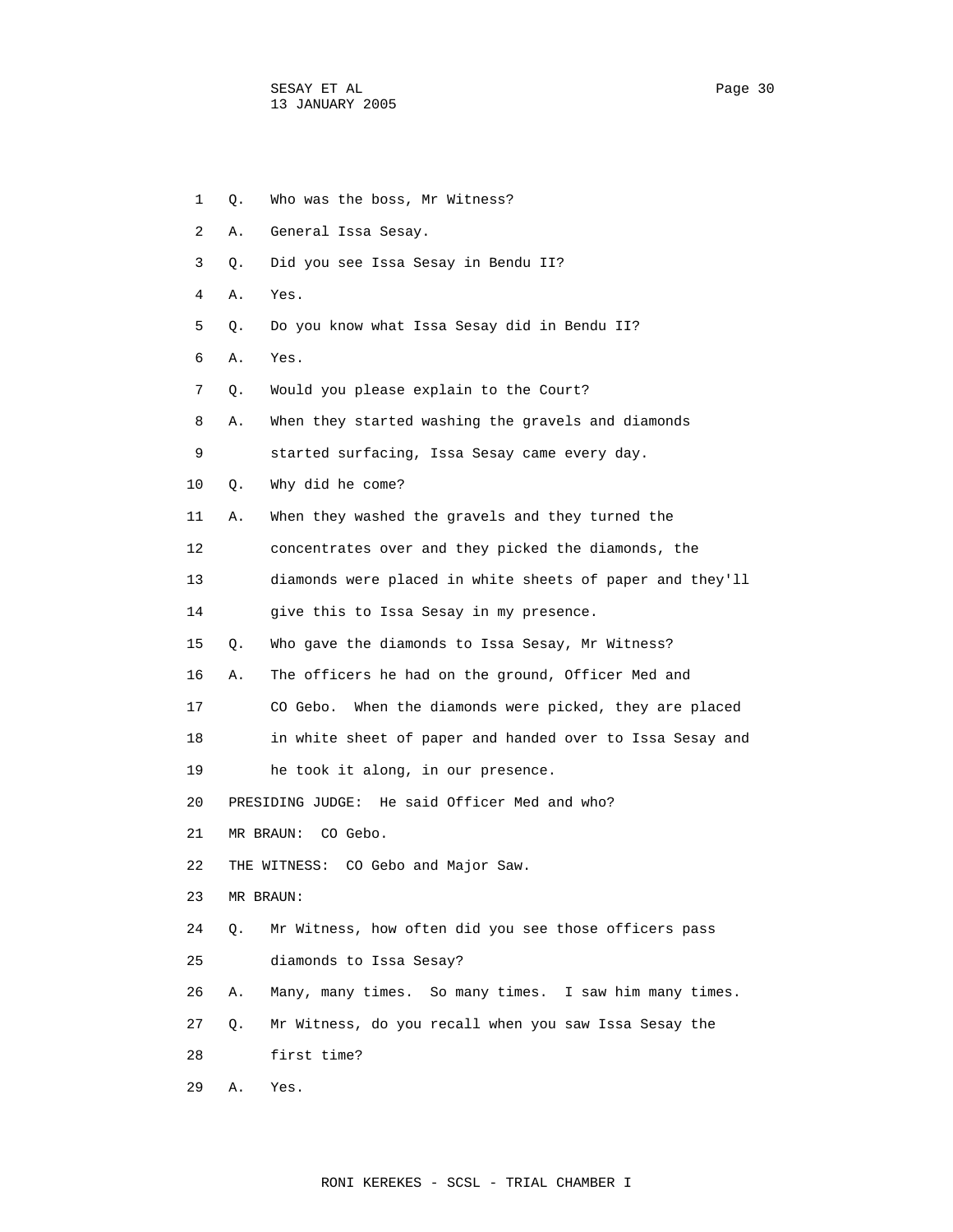1 Q. When was that? 2 A. That was in the year 2000. Up to 2000, 2001. xxxxxx saw him 3 at Bendu II many times during that period, General Issa 4 Sesay. 5 JUDGE THOMPSON: Your question was the first time he ever saw 6 him. 7 MR BRAUN: 8 Q. Mr Witness, I asked you do you recall when you saw Issa 9 Sesay the first time? 10 A. The time he hadn't yet arrived at the mines. 11 JUDGE THOMPSON: Yes, I thought that distinction should be 12 made. Whether that was the first time -- [Microphone not 13 activated] 14 MR BRAUN: Your Honour, I didn't understand you. 15 JUDGE THOMPSON: Yes, I thought that distinction could be 16 made, whether it was the first time he ever saw him or 17 whether it was the first time he saw him in the context 18 of the alleged diamond transactions. So perhaps you need 19 to be a little more specific. What are you trying to 20 elicit? The first time he ever met him or -- 21 MR BRAUN: Exactly, Your Honour. 22 JUDGE THOMPSON: Fine. Go ahead, counsel. 23 MR BRAUN: Your Honour, you want me to put this question 24 again? 25 JUDGE THOMPSON: Well, it is entirely up to you what you are 26 trying to elicit. I am just saying there is a ring of 27 ambiguity here between the specific and the general. 28 MR BRAUN: 29 Q. Mr Witness, when was the first time you saw Issa Sesay?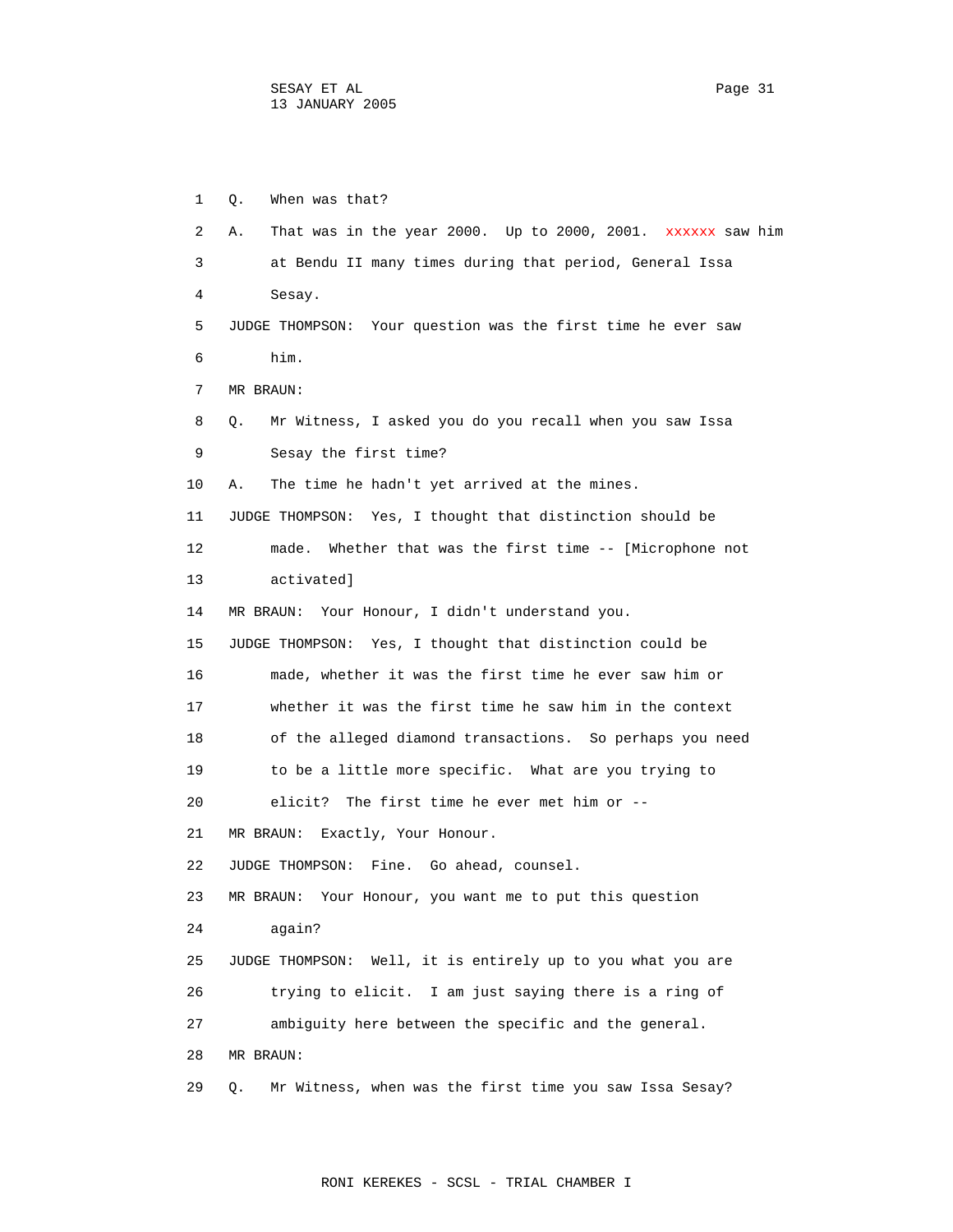| 1  | Α. | The first time xxxxxx saw Issa Sesay was in Bendu II when the |
|----|----|---------------------------------------------------------------|
| 2  |    | diamond mines started.<br>In Bendu II.                        |
| 3  | Q. | Mr Witness, when did you first see Issa Sesay receive         |
| 4  |    | diamonds?                                                     |
| 5  | Α. | xxxxxx. It was on a main highway. I mean, it was not          |
| 6  |    | in hiding. The first time I saw him receive the diamonds      |
| 7  |    | was in xxxxxx.                                                |
| 8  | Q. | Mr Witness, I asked when? When did you see Issa Sesay         |
| 9  |    | receive diamonds the first time?                              |
| 10 | Α. | I saw him around April/May. There was no time for their       |
| 11 |    | mining. I mean, I saw him around May; that's when I saw       |
| 12 |    | him.                                                          |
| 13 | Q. | May of what year, Mr Witness?                                 |
| 14 | Α. | The year 2000.                                                |
| 15 | Q. | Mr Witness, did you see Issa Sesay do anything else in        |
| 16 |    | Bendu II besides collecting diamonds?                         |
| 17 | Α. | Yes.                                                          |
| 18 | Q. | Please go on, Mr Witness.                                     |
| 19 | Α. | Between Bendu II and Tombodu there is a very long bridge      |
| 20 |    | between the two villages. He brought Caterpillar and          |
| 21 |    | they dismantled the bridge.                                   |
| 22 | Q. | Why did they do that?                                         |
| 23 | Α. | They wanted to mine. It was the main highway, but they        |
| 24 |    | broke the bridge so that they can mine there.                 |
| 25 |    | JUDGE THOMPSON: He said, "They broke the bridge."<br>Who?     |
| 26 |    | MR BRAUN:                                                     |
| 27 | Q. | Mr Witness, who broke the bridge?                             |
| 28 | Α. | The rebels, they broke the bridge.                            |
| 29 | Q. | Mr Witness, did anything happen if people did not find        |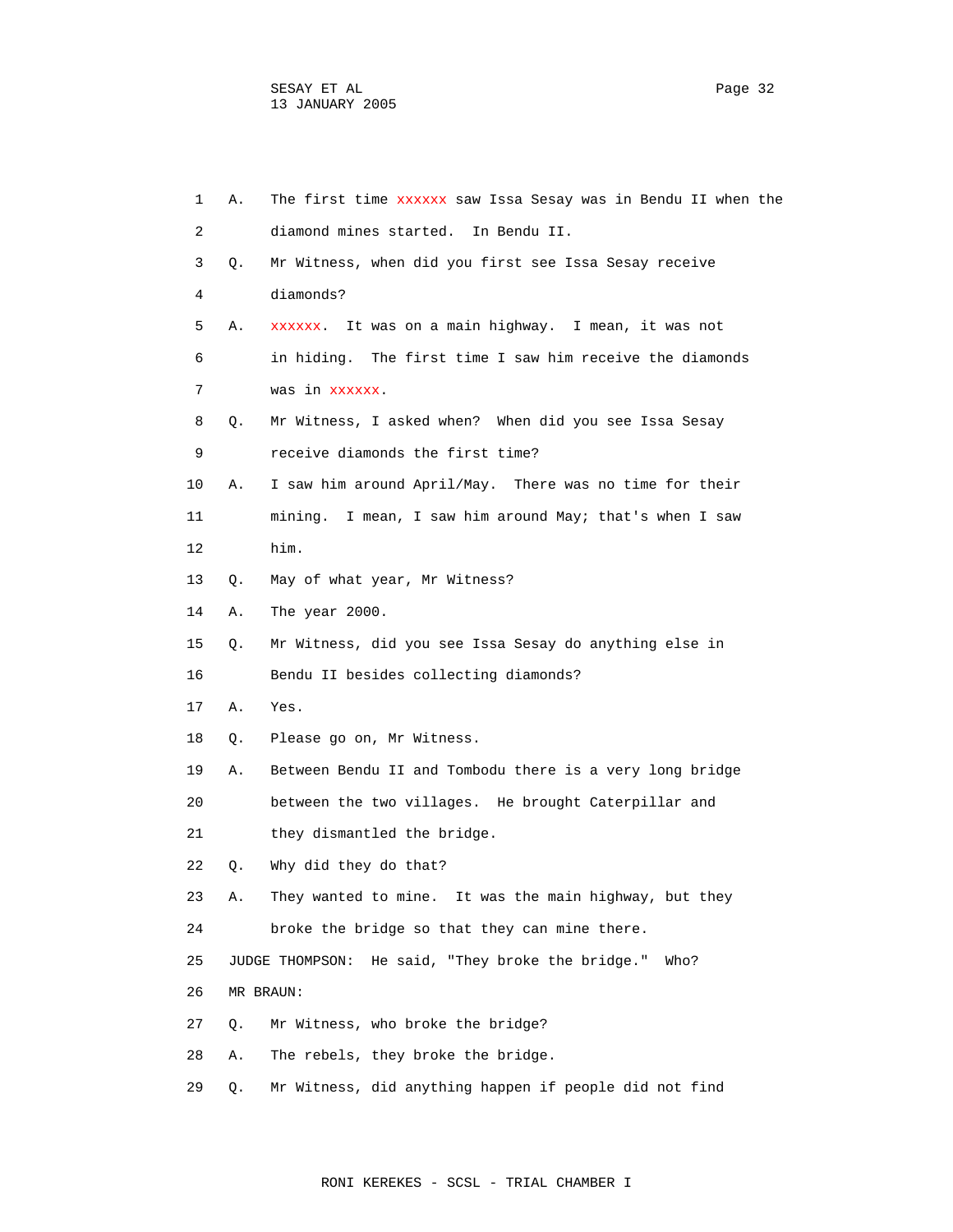1 any diamonds? 2 A. Yes. 3 Q. What happened? 4 A. When they told us to locate and tell them where diamonds 5 could be found, and we told them we didn't know, but when 6 they washed gravels and they didn't see any diamonds, all 7 of us civilians in Tombodu would be assembled and they 8 will say we are witches and wizards. 9 Q. What happened next? 10 JUDGE THOMPSON: So the evidence is that if civilians did not 11 find diamonds after washing gravel, the rebels would 12 assemble them and accuse them of witchcraft; is that it? 13 MR BRAUN: That's what I understood, Your Honour. 14 JUDGE THOMPSON: I just wanted to be clear, all right. 15 JUDGE BOUTET: I would like to hear the answer from the 16 witness, not from the -- [Overlapping speakers] 17 JUDGE THOMPSON: Yeah, is that it? There would be an 18 accusation? Can you relay that to him because that's 19 what I understand. Let him confirm it. 20 THE WITNESS: When we dig diamonds and we didn't find 21 diamonds, they will assemble us and they will accuse us 22 of witchcraft, and they will say we, the civilians, are 23 the ones that are causing them not to see diamonds. 24 JUDGE THOMPSON: Thank you. 25 JUDGE BOUTET: Mr Prosecutor, before you move on a bit 26 further, you had asked a question not long ago about -- I 27 have in my notes whether he saw Mr Sesay do anything else 28 in Bendu II, and then we went from that question to an 29 answer about the long bridge between the two villages and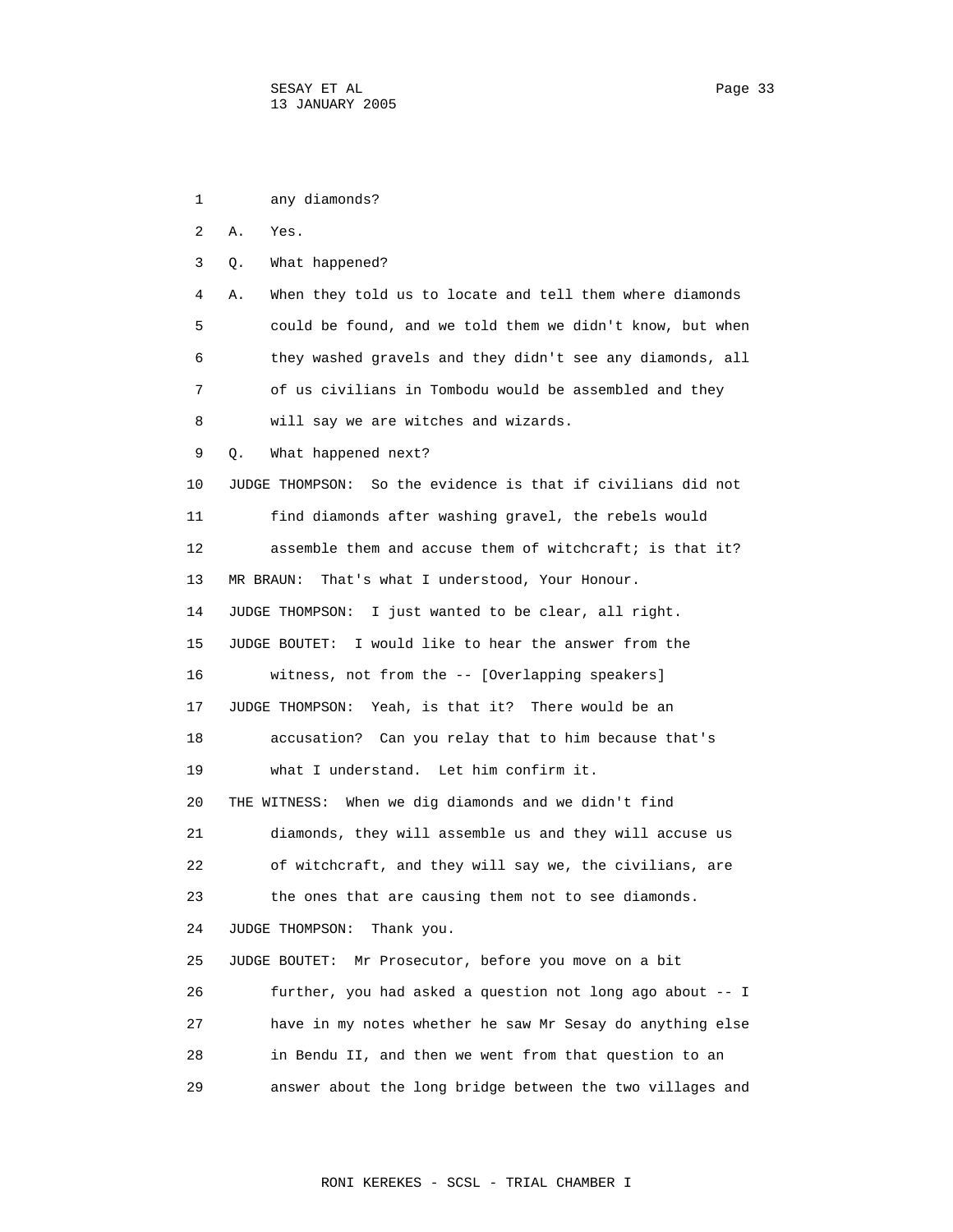1 the Caterpillar and so on and so on. 2 MR BRAUN: Your Honour, I think that the witness answered this 3 question. 4 JUDGE BOUTET: Yes, he did answer the question. He answered 5 in saying there's a long bridge between the two villages 6 and the bridge was pulled down and so on. At least I may 7 have missed something. 8 MR JORDASH: If I can assist. 9 JUDGE BOUTET: Yes. 10 MR JORDASH: What I understood the witness to have said to 11 that question was he brought -- he was in -- 12 JUDGE BOUTET: He brought the Caterpillar? 13 MR JORDASH: He brought the Caterpillar. 14 JUDGE BOUTET: Okay, I might have missed that portion; thank 15 you. 16 JUDGE THOMPSON: I think it was he did say he brought a 17 Caterpillar - that is, Issa Sesay - to dismantle the 18 bridge for the purpose of mining there. 19 JUDGE BOUTET: Thank you, that clarifies my question. 20 PRESIDING JUDGE: And Mr Braun, I suppose that flowed from 21 your question that besides collecting diamonds, did 22 Mr Sesay do any other thing? That is when he brought in 23 -- he talked of the Caterpillar and so on and so forth. 24 MR BRAUN: That's correct. 25 JUDGE BOUTET: That's clarified, thank you. 26 MR BRAUN: 27 Q. So, Mr Witness, what happened after the civilians were 28 accused of being witches and wizards? 29 A. When they accused the civilians of witchcraft, by which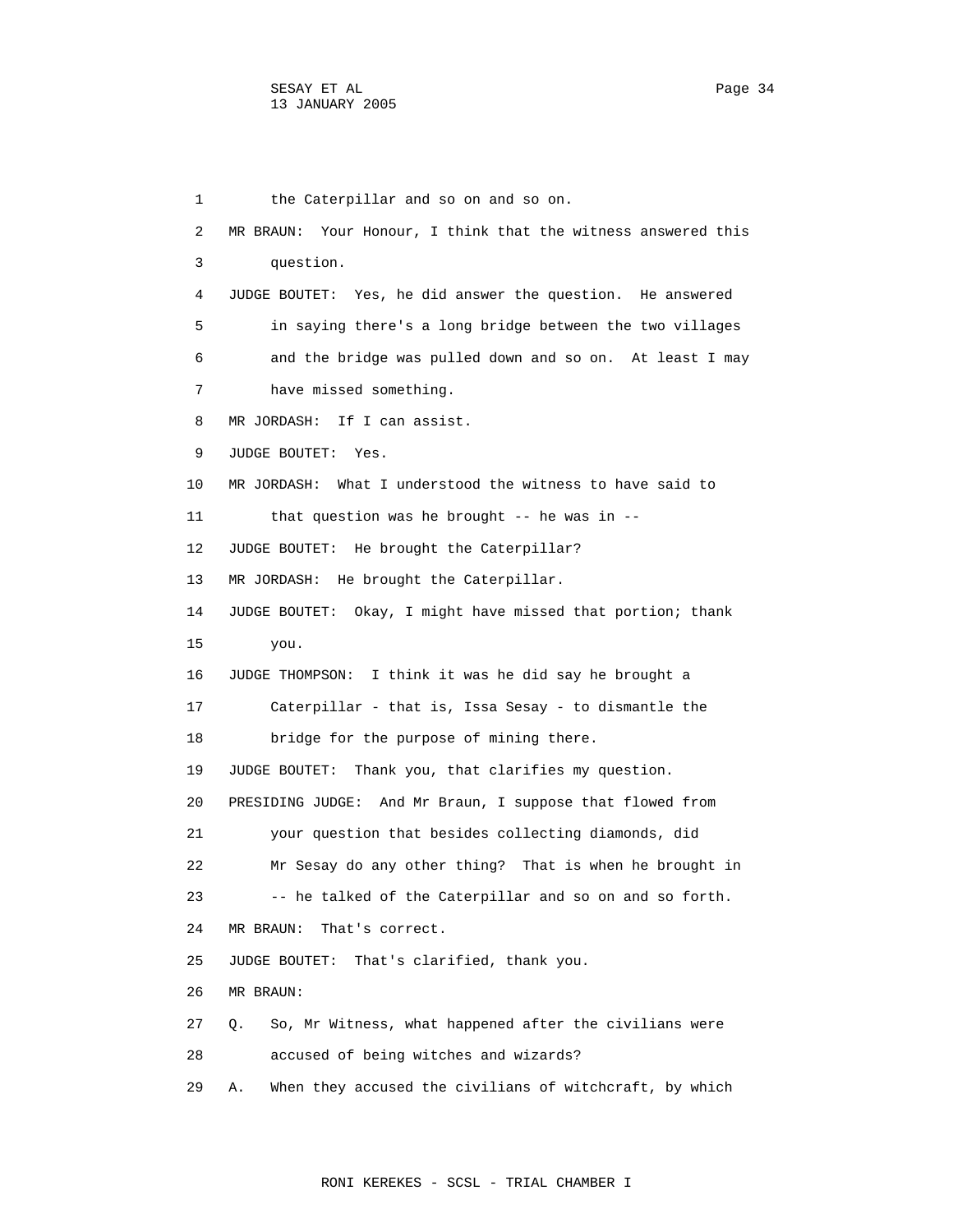| 1  | time many of the young men had actually run away, so most         |
|----|-------------------------------------------------------------------|
| 2  | of the people who were rounded up were the older men.<br>So       |
| 3  | they were taken into a cell called the quard room and             |
| 4  | they were placed in there.                                        |
| 5  | Mr Witness, who is "they"?<br>Q.                                  |
| 6  | The rebels were the ones who rounded them up<br>Α.<br>The rebels. |
| 7  | and placed them in the cell.                                      |
| 8  | So what happened next?<br>Q.                                      |
| 9  | They will undress them, stark naked. I was in hiding<br>Α.        |
| 10 | behind my house. My house was very close to the                   |
| 11 | riverfront. So I was hiding there and I would see them.           |
| 12 | So they undress them stark naked and took them down by            |
| 13 | the riverside.                                                    |
| 14 | What happened next, Mr Witness?<br>Q.                             |
| 15 | The rebels flogged these older men, they beat them up and<br>Α.   |
| 16 | they stab them on their heads and rubbed mud on them.             |
| 17 | What did they do to their heads, stabbing or<br>PRESIDING JUDGE:  |
| 18 | They flogged these old men and did what else?<br>what?            |
| 19 | They stabbed them. They were wounded on their<br>THE WITNESS:     |
| 20 | heads.                                                            |
| 21 | MR BRAUN:                                                         |
| 22 | Mr Witness, do you know who ordered the rebels to do so?<br>Q.    |
| 23 | PRESIDING JUDGE: And mud -- he mentioned mud. What happened?      |
| 24 | Stabbed them on the head and what did he say about mud?           |
| 25 | It was mold, Your Honour.<br>MR BRAUN:                            |
| 26 | They ducked them under the water and they<br>THE WITNESS:         |
| 27 | brought them out and they rubbed mud all over them.               |
| 28 | Did you say this took place by the riverside?<br>JUDGE THOMPSON:  |
| 29 | This is a swampy area and they've been doing<br>THE WITNESS:      |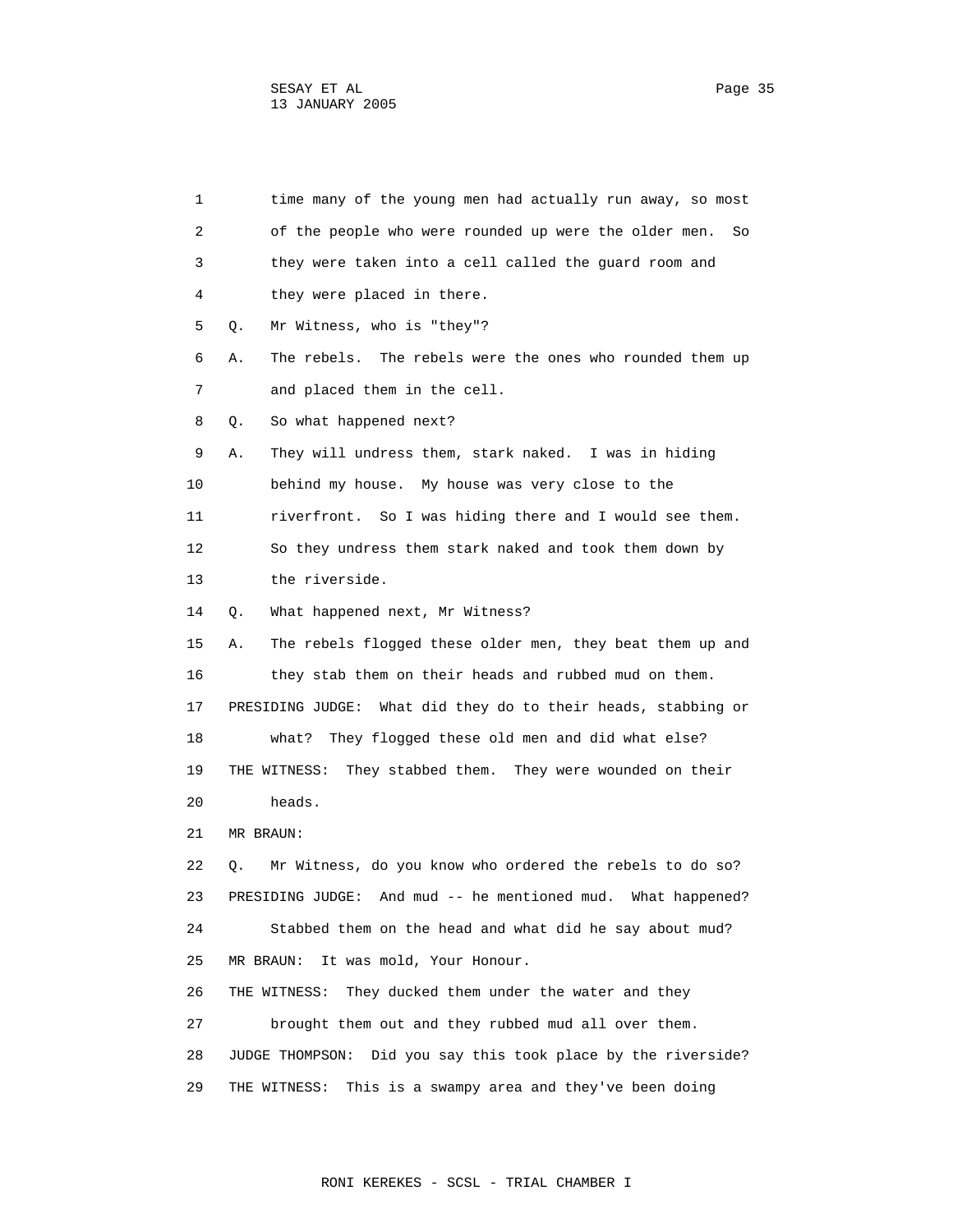1 mining and all the dug out pits have stagnant water in 2 them. But the swamp went down to Nyagbema, a river. 3 JUDGE THOMPSON: Right, thank you. 4 MR BRAUN: 5 Q. Mr Witness, do we know who ordered the rebels to do so? 6 MR O'SHEA: Just a moment, please. Your Honours, we don't yet 7 know if there was an order. We don't at this point in 8 time know that there was any order? 9 JUDGE THOMPSON: Order for? 10 MR O'SHEA: We'll, we've just had a description of being 11 stabbed on the head and the question was: Do you know 12 who ordered this? 13 MR BRAUN: I accept this point, Your Honour. 14 JUDGE THOMPSON: Yes, sustained. 15 MR BRAUN: 16 Q. Mr Witness, was there an order for the rebels to do so? 17 A. Yes. 18 Q. Who gave the order, Mr Witness? 19 A. Officer Med. 20 Q. What happened next, Mr Witness? 21 A. They'll bring the old men again and they'll place them in 22 the cells. The rebels will place the old men in the cell 23 again. 24 Q. What happened next, Mr Witness? 25 A. They'll sleep there and the next morning Officer Med will 26 order them out. 27 Q. Mr Witness, what happened after that? 28 A. When they ordered these older men out and they brought

29 them out, all of us civilians were assembled and General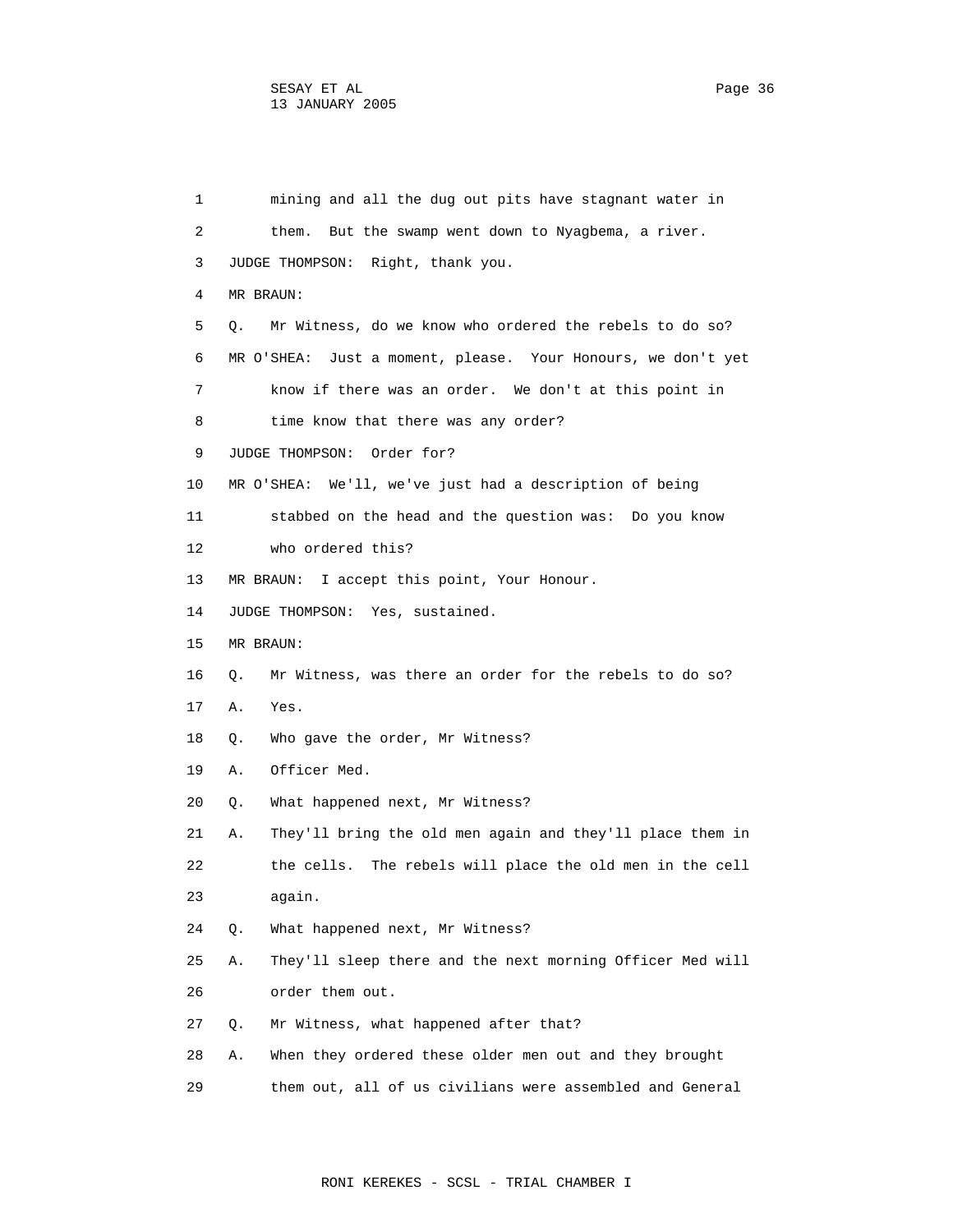| 1  | Issa Sesay came to Bendu II.                                     |
|----|------------------------------------------------------------------|
| 2  | О.<br>What happened next, Mr Witness?                            |
| 3  | When the civilians were assembled the older men told Issa<br>Α.  |
| 4  | Sesay, "Well, you said you brought your people here to           |
| 5  | mine diamonds and they said we are the witches and               |
| 6  | wizards. You see what they've done to us."                       |
| 7  | What happened next, Mr Witness?<br>Q.                            |
| 8  | All he told them was, "Well, old men, you only have to be<br>Α.  |
| 9  | patient and bear up with us. There is nothing we could           |
| 10 | do."<br>That was all he said.                                    |
| 11 | I would like to ease myself.                                     |
| 12 | The witness would like to ease himself.<br>THE INTERPRETER:      |
| 13 | PRESIDING JUDGE:<br>The Court will rise, please, for the witness |
| 14 | to put himself at ease. Court rises, please.                     |
| 15 | [Break taken at 11.37 a.m.]                                      |
| 16 | [HS130105C]                                                      |
| 17 | [On resuming at $12.01$ p.m.]                                    |
| 18 | PRESIDING JUDGE: We're resuming the session. Yes, Mr Braun.      |
| 19 | MR BRAUN: Thank you.                                             |
| 20 | Mr Witness, where is Gbema [phoen]?<br>Q.                        |
| 21 | Gbema is a village in Kamara Chiefdom.<br>Α.                     |
| 22 | In the Kamara Chiefdom, right?<br>PRESIDING JUDGE:               |
| 23 | MR BRAUN:                                                        |
| 24 | Did you know anybody who lived in Gbema?<br>Q.                   |
| 25 | Α.<br>Yes.                                                       |
| 26 | Who is that?<br>Q.                                               |
| 27 | He is called Sahr Sogbeh.<br>Α.                                  |
| 28 | I'm sure the Defence is very happy with that<br>PRESIDING JUDGE: |
| 29 | approach.<br>They are happier with that approach than the        |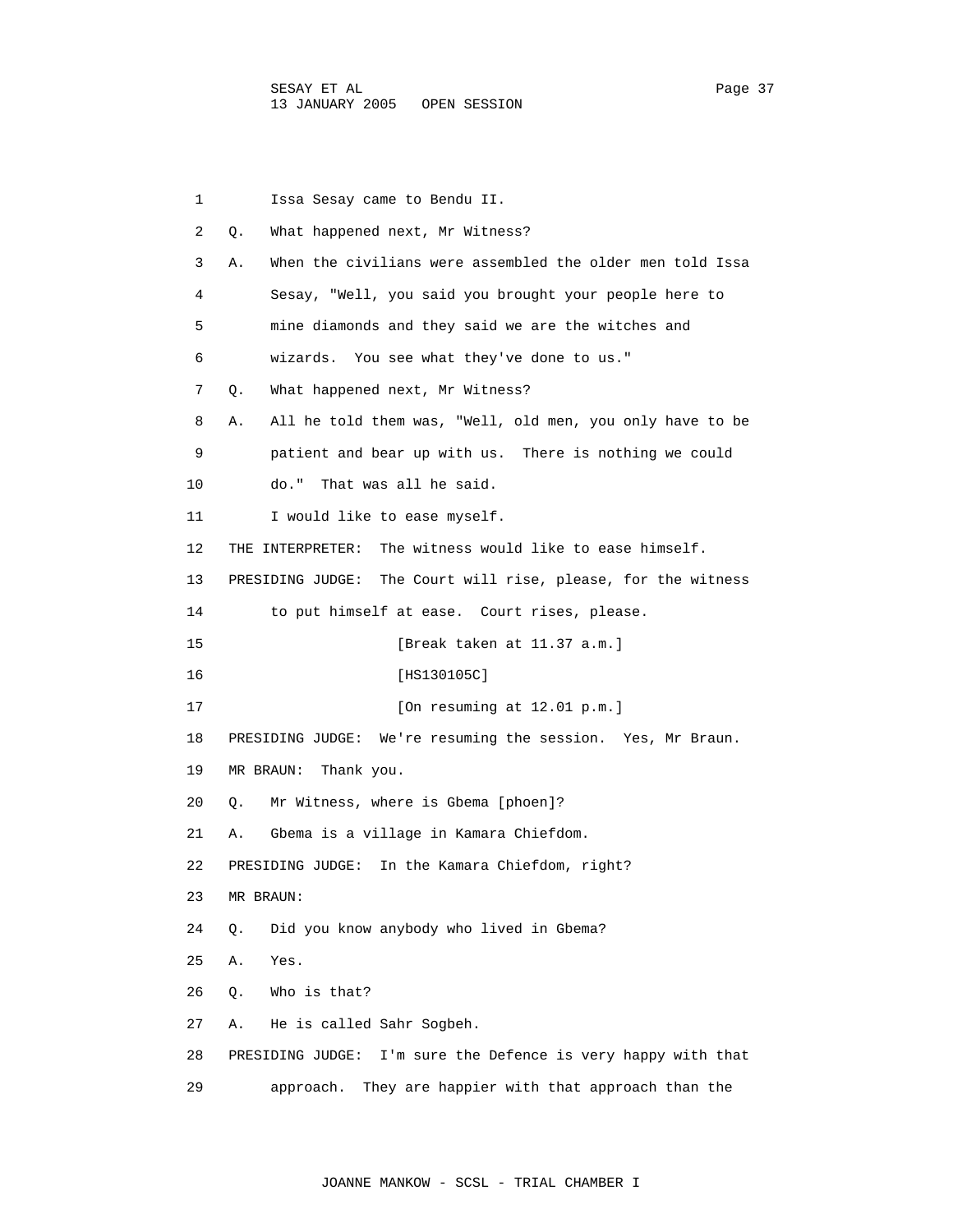- 1 earlier approach.
- 2 Mr Braun.
- 3 MR BRAUN: May I spell the name.
- 4 PRESIDING JUDGE: Yes, please.
- 5 MR BRAUN: S-A-H-R. S-O-B-G --
- 6 PRESIDING JUDGE: S-A.
- 7 MR BRAUN: S-A-H-R. S-O-B-G --
- 8 PRESIDING JUDGE: Okay, let him spell it. Let your witness
- 9 spell it maybe.
- 10 MR BRAUN:
- 11 Q. Mr Witness, maybe you can spell the name for the Court,
- 12 please.
- 13 A. S-A-H-R, S-O-G-B-E-H.
- 14 Q. How do you know him?
- 15 A. He's a relative.
- 16 Q. What kind of relative?
- 17 A. He comes from my father's side.
- 18 JUDGE BOUTET: I don't think you should push that too far
- 19 because of the identity of the witness.
- 20 MR BRAUN: Thank you, Your Honour.
- 21 JUDGE BOUTET: Thanks.
- 22 MR BRAUN:
- 23 Q. Do you know, Mr Witness, whether Sogbeh Sahr belonged to
- 24 an armed group during the conflict in Sierra Leone?
- 25 A. No, he didn't belong to any faction.
- 26 Q. Did anything happen to Sogbeh?
- 27 A. Yes.
- 28 Q. Can you please tell Court what happened to Sogbeh?
- 29 A. Yes. Sogbeh came from Guinea to his village, Gbema.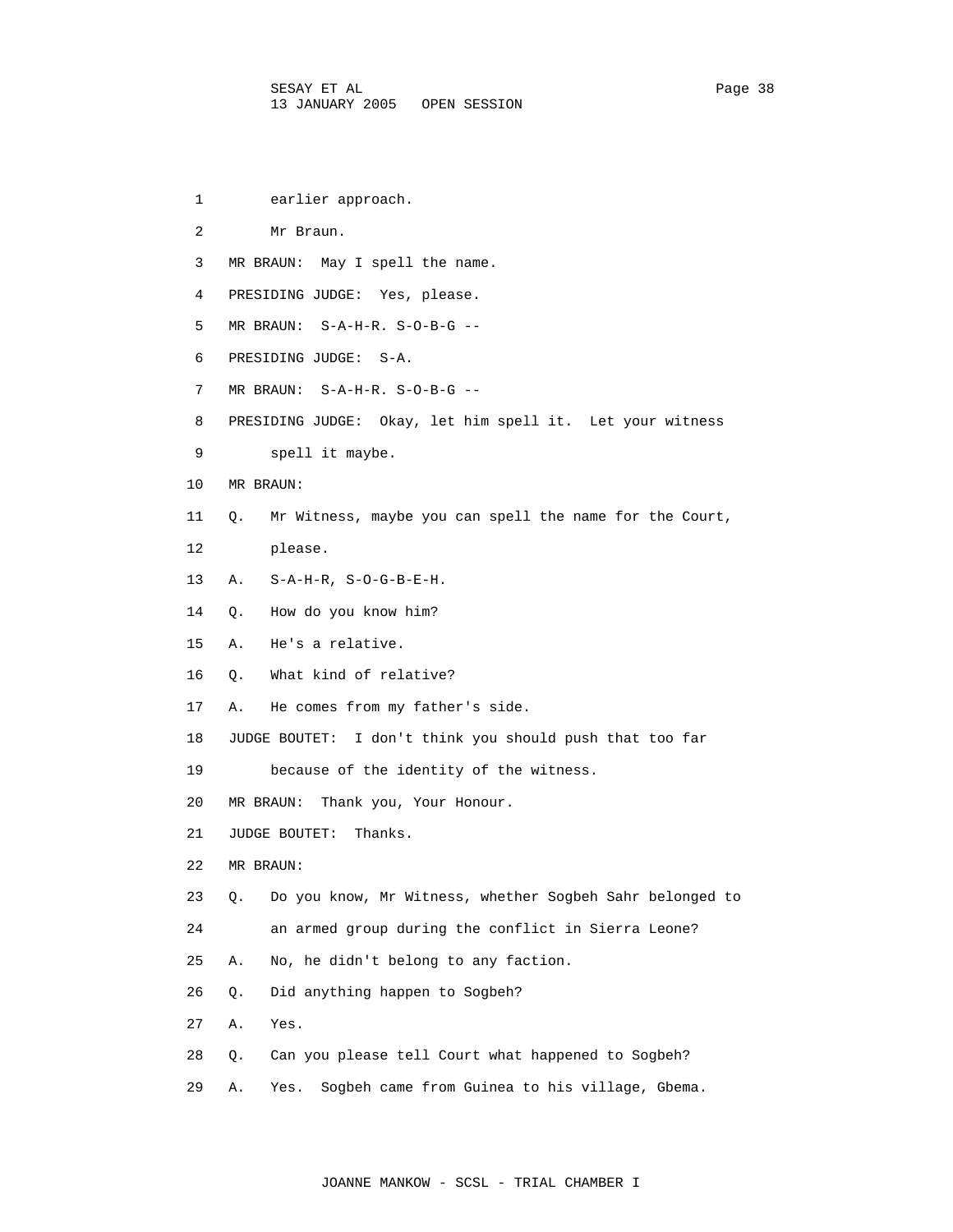| 1  | Q. | Yes.                                                          |
|----|----|---------------------------------------------------------------|
| 2  | Α. | At that time, civilians were returning. We had heard          |
| 3  |    | that the Kamajors are now come towards the eastern end in     |
| 4  |    | Nyagbema.                                                     |
| 5  |    | MR JORDASH: Sorry, could we have the spelling of the location |
| 6  |    | just given, please.                                           |
| 7  |    | MR BRAUN:                                                     |
| 8  | Q. | Mr Witness, can you just spell the name you just              |
| 9  |    | mentioned to the Court.                                       |
| 10 |    | JUDGE THOMPSON: Where the Kamajors were coming from.<br>You   |
| 11 |    | said the eastern end of where, the Kamajors? You said         |
| 12 |    |                                                               |
| 13 |    | THE WITNESS: The Kamajors came from towards Guinea, and they  |
| 14 |    | came into Soa Chiefdom, and they came down into Nyagbema.     |
| 15 |    | MR BRAUN:                                                     |
| 16 | Q. | Can you please spell Nyagbema.                                |
| 17 | Α. | $N-Y-A-G-B-E-M-A.$                                            |
| 18 | Q. | Mr Witness, do you recall when that happened?                 |
| 19 | Α. | Yes.                                                          |
| 20 | Q. | Please tell us.                                               |
| 21 | Α. | This was around 2001 when we heard that UNAMSIL was           |
| 22 |    | arriving.<br>That was the time.                               |
| 23 | Q. | Was it at the beginning, the middle, or the end of 2001,      |
| 24 |    | Mr Witness?                                                   |
| 25 | Α. | Towards the end.                                              |
| 26 | Q. | So what happened next, Mr Witness?                            |
| 27 | Α. | When Sogbeh returned to his village, Gbema.                   |

- 28 Q. Yes, Mr Witness.
- 29 A. The rebels heard about him, and they heard that a strange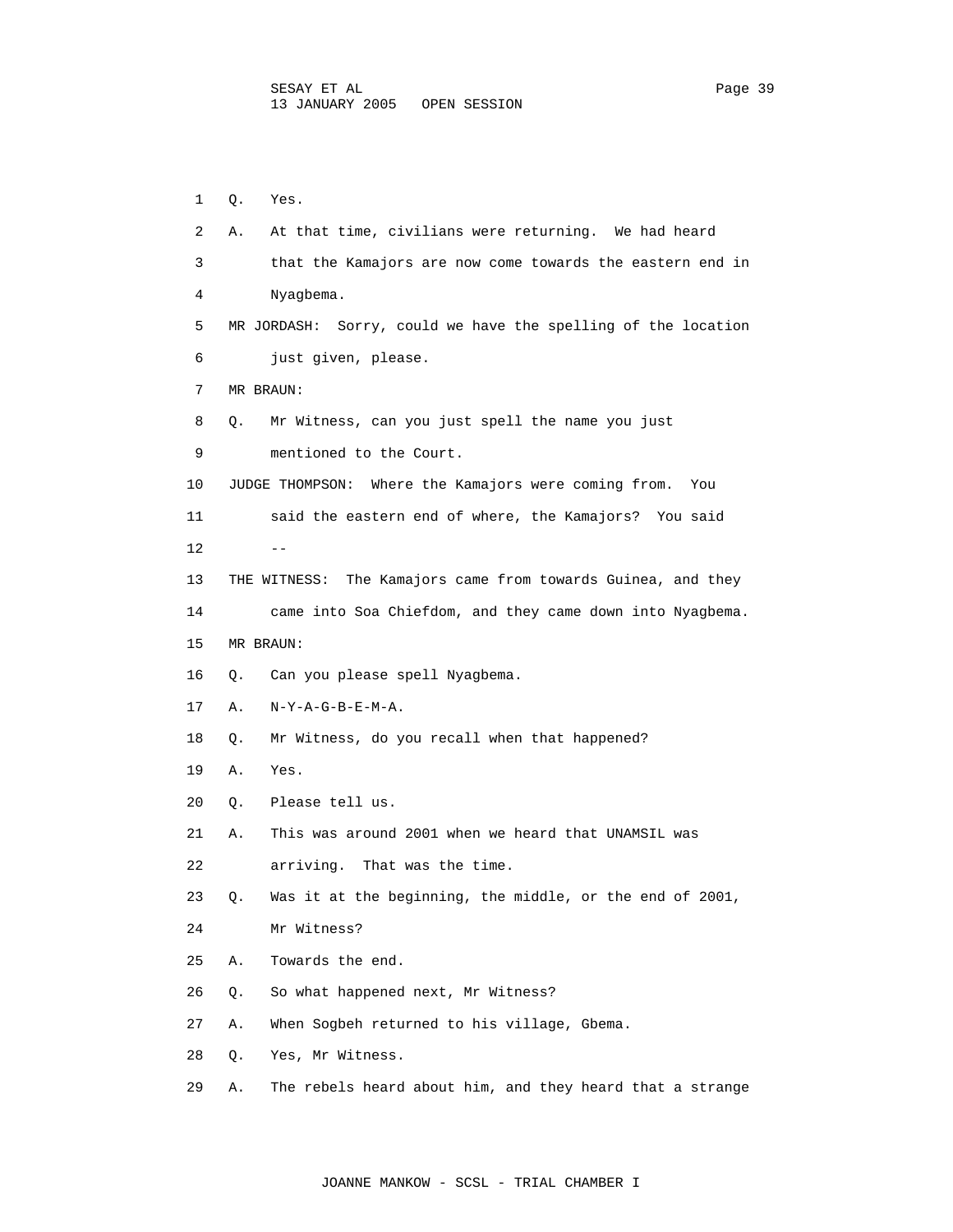1 has come -- a civilian has come from Guinea into the 2 village of Gbema. He has brought with him Kamajors. 3 Q. What happened after that? 4 A. The rebels went for Sogbeh and brought him. 5 MR JORDASH: Your Honours, I'm just raising an objection 6 because I'm curious as to what the relevance of this 7 evidence is. It's evidence, it seems, of some kind of 8 offence, if it is to be alleged as -- as given in the 9 statement that I've got, which is in late 2001, which is 10 way outside the indictment period. If it is to be an 11 alleged killing, it's way outside the terms of 12 indictment, paragraph 48, "killings in Kono District" 13 which, as I understand it, is limited to the June 1998. 14 I'm wondering why we're hearing this evidence. 15 MR HARRISON: It's evidence of the widespread and systematic 16 nature of the violence that took place which is part of 17 the indictment, part of the overall scope of the 18 indictment. Mr Jordash's point about Kono and the time 19 frame I think is right. I don't have that paragraph in 20 front of me. It is evidence as to the widespread and 21 systematic nature of the events and violence that took 22 place in Sierra Leone, and that's why it is being led. 23 MR JORDASH: Well, the Prosecution's case is that the offences 24 as alleged in the indictment were widespread or 25 systematic within the period of the indictment. That's 26 what they need to prove. 27 JUDGE THOMPSON: Yes. 28 MR JORDASH: Not that the offences were occurring outside that

29 period as -- described as widespread or systematic. If

JOANNE MANKOW - SCSL - TRIAL CHAMBER I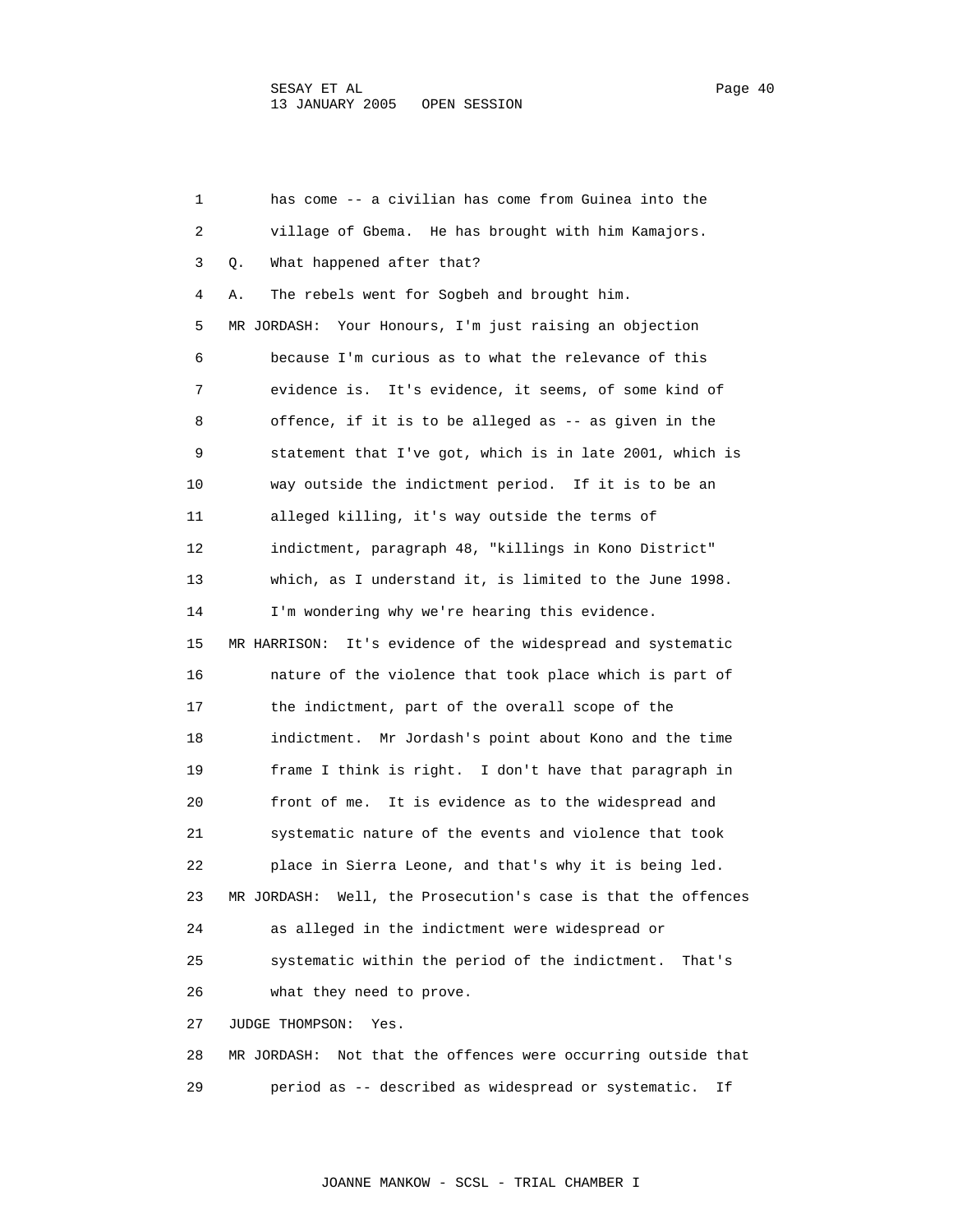1 they were to attempt to elicit evidence of widespread or 2 systematic crimes in 1991, I would, again, object. It's 3 outside the indictment period. We don't need to have to 4 deal, I would respectfully submit, with proof of 5 widespread or systematic outside of the indictment 6 period. It's prejudicial -- 7 JUDGE THOMPSON: Let me understand you. Are you suggesting 8 that this particular piece of evidence seems to be 9 inconsistent with the temporal jurisdiction of the Court? 10 MR JORDASH: Highly inconsistent. 11 JUDGE THOMPSON: The temporal jurisdiction. So it's more 12 fundamental than the Prosecution -- or their response 13 seems to suggest. 14 MR JORDASH: I would respectfully -- 15 JUDGE THOMPSON: From your perspective, it's more fundamental. 16 MR JORDASH: To prove that offences were widespread or 17 systematic in 2001 doesn't, I would suggest, prove that 18 they were widespread or systematic within the period of 19 the indictment. 20 JUDGE THOMPSON: That's what I'm trying to get with you. 21 Because in other words, they are not precluded from 22 proving that certain activities, alleged activities, were 23 widespread and systematic. They're not precluded from 24 doing that, but it must be consistent with the temporal 25 jurisdiction of Court. In other words, we cannot 26 -- whatever proof is being put forward must be in 27 conformity with the temporal jurisdiction of the Court. 28 Is that what -- 29 MR JORDASH: I would certainly not object to evidence which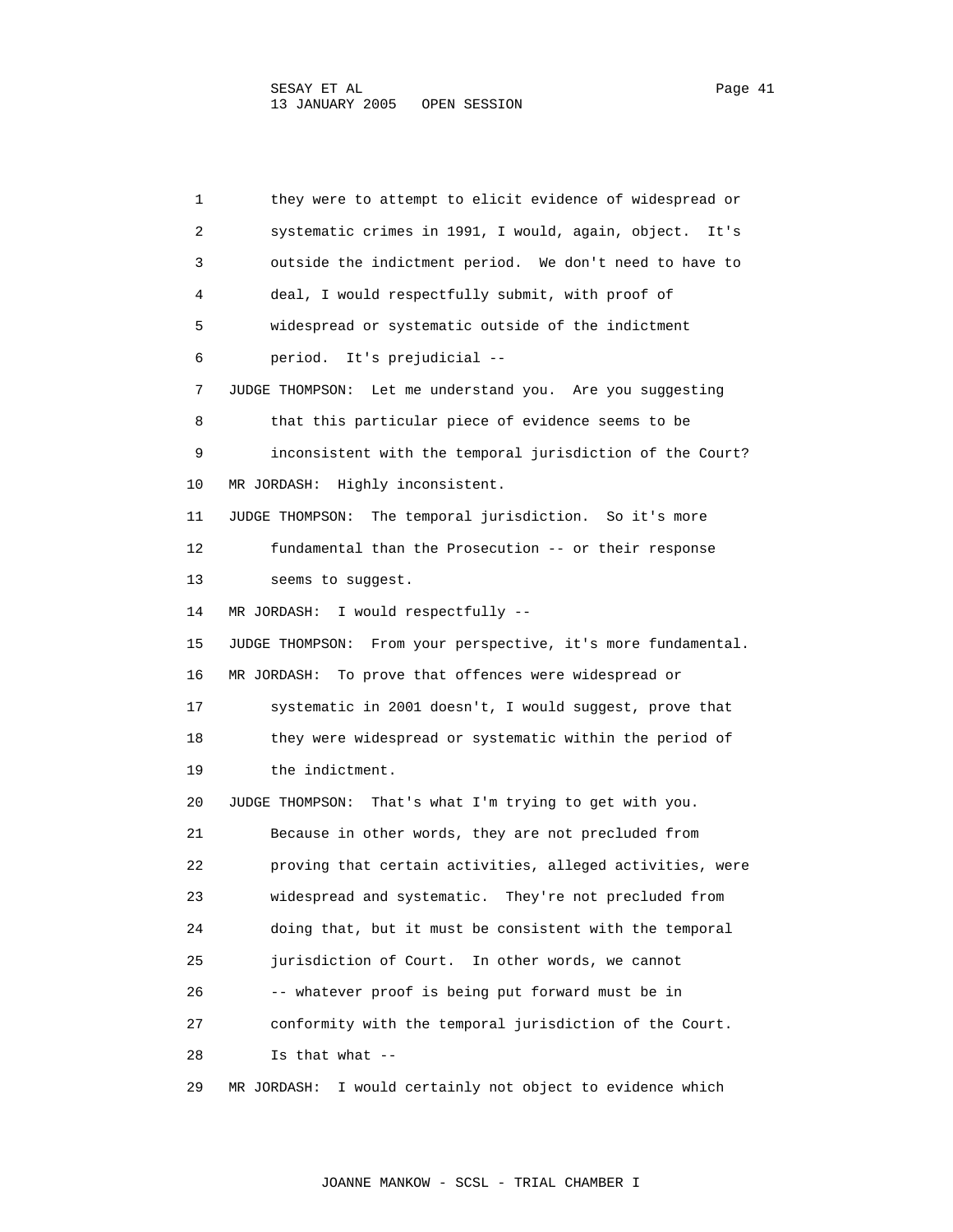1 was marginally outside the period because -- the period 2 of the indictment. 3 JUDGE BOUTET: I think you're talking of something different 4 than what my colleague is raising here. 5 JUDGE THOMPSON: Yes. 6 JUDGE BOUTET: You're not talking here of the temporal 7 jurisdiction of Court. Your objection is focussed on 8 what has been alleged in the indictment. 9 JUDGE THOMPSON: All right. 10 JUDGE BOUTET: This is outside of the allegation in the 11 indictment. 12 JUDGE THOMPSON: Yes, okay. 13 JUDGE BOUTET: Am I right? 14 MR JORDASH: Your Honour, yes. 15 JUDGE THOMPSON: Then, of course, it's not as fundamental as I 16 have been trying to make it. In other words, you're 17 talking about the indictment, the allegations in the 18 indictment. 19 MR JORDASH: In that way, I would submit it's more fundamental 20 than Your Honour's question suggested because it's the 21 indictment which the Prosecution need to try to prove 22 whilst I would respectfully submit that crimes that are 23 marginally outside the indictment might assist 24 Your Honours in establishing whether the Prosecution 25 established that crimes were widespread or systematic 26 within the period of the indictment, offences or alleged 27 offences committed late 2001 is so far outside of the 28 indictment, I would respectfully submit, that it doesn't 29 assist with that question.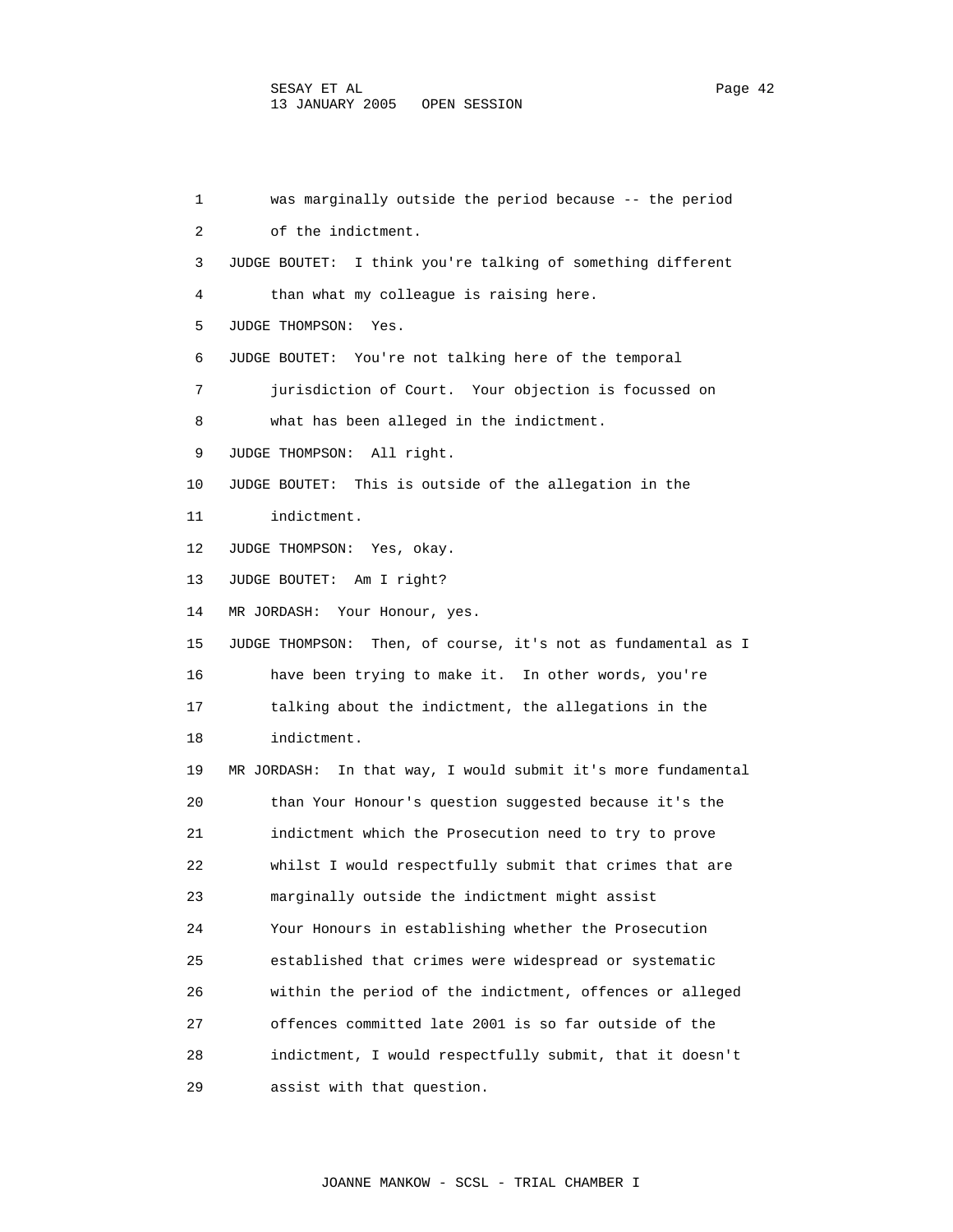1 PRESIDING JUDGE: The point you're making, Mr Jordash, is that 2 even if you conceded that this particular crime was 3 committed within the framework of the widespread nature 4 of the killings, it must come within the period that is 5 alleged in the indictment, and not later. Do I 6 understand you to be saying this? 7 MR JORDASH: Within or very proximate to. 8 PRESIDING JUDGE: I don't even want to be very proximate 9 because we have to look at it if you can tolerate a 10 killing that is proximate but not within, then the logic 11 is that there is no reason why you should not accept a 12 killing that is much later in time than proximate. 13 MR JORDASH: Well, proximate is part of the context -- 14 PRESIDING JUDGE: Proximate is outside. It's outside the time 15 alleged in the indictment, isn't it? 16 MR JORDASH: But it might provide - and I'm not conceding this 17 for each and every piece of evidence which comes slightly 18 outside the indictment, but I can envisage a situation 19 where crimes adduced by -- alleged crimes adduced by the 20 Prosecution, say, one or two months outside the period of 21 the indictment might assist Your Honours in establishing 22 whether crimes within the indictment were widespread or 23 systematic. But this is a crime alleged which is nearly 24 two years outside of the indictment. 25 Crimes may have been - I don't know - widespread or 26 systematic in 2001, but how does that assist Your Honours 27 in deciding whether they were widespread or systematic in 28 1999. Or I beg your pardon, 1998 which is where the 29 Prosecution allege the killings -- the accused are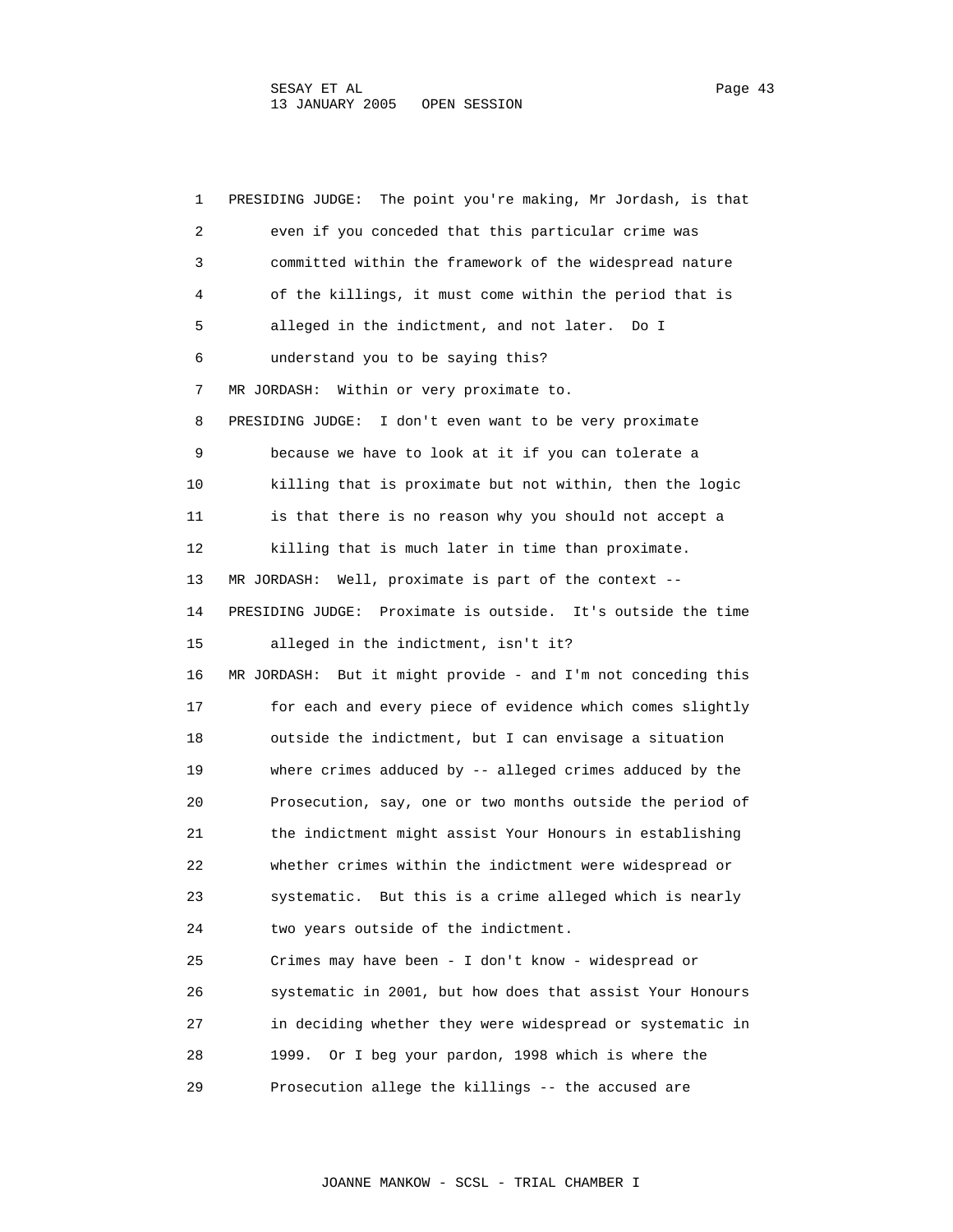1 responsible for killings in Kono. 2 JUDGE BOUTET: You're making reference here to paragraph 48 of 3 the indictment, is it? 4 MR JORDASH: Your Honour, yes. 5 JUDGE BOUTET: That's paragraph 48, yeah. 6 JUDGE THOMPSON: I am confused. 7 JUDGE BOUTET: But I would like to -- I'm reading on the -- I 8 have a copy of the indictment in front of me. And counts 9 3 to 5 make reference to unlawful killings and such. But 10 the difficulty I have here is if you -- with your 11 argument is if you look at paragraph 44, which is 12 terrorising the population and collective punishment, 13 members of the AFRC are references are referenced. I 14 won`t read all of it, but suffice to say that in 15 paragraph 44, they say "committed the crimes set forth 16 below in paragraphs 45 and 82 and charged in counts 3 17 through 13." So the terrorising of the population 18 embodies more than just unlawful killings. What you're 19 talking about is the unlawful, specifically charged under 20 counts 3 to 5, more specifically in paragraph 48 is 21 unlawful killing. You're now talking here of 22 terrorising, which is count 1 and 2. Which is at least a 23 very quick reading. I have not been through all of it, 24 just glanced through it as such. It seems to be much 25 larger than 98. 26 MR JORDASH: Your Honour may well be right, but what that does 27 is simply extend the period of the indictment the 28 Prosecution needs to focus on to February 1999, which is 29 the period -- which is the latest period as indicated by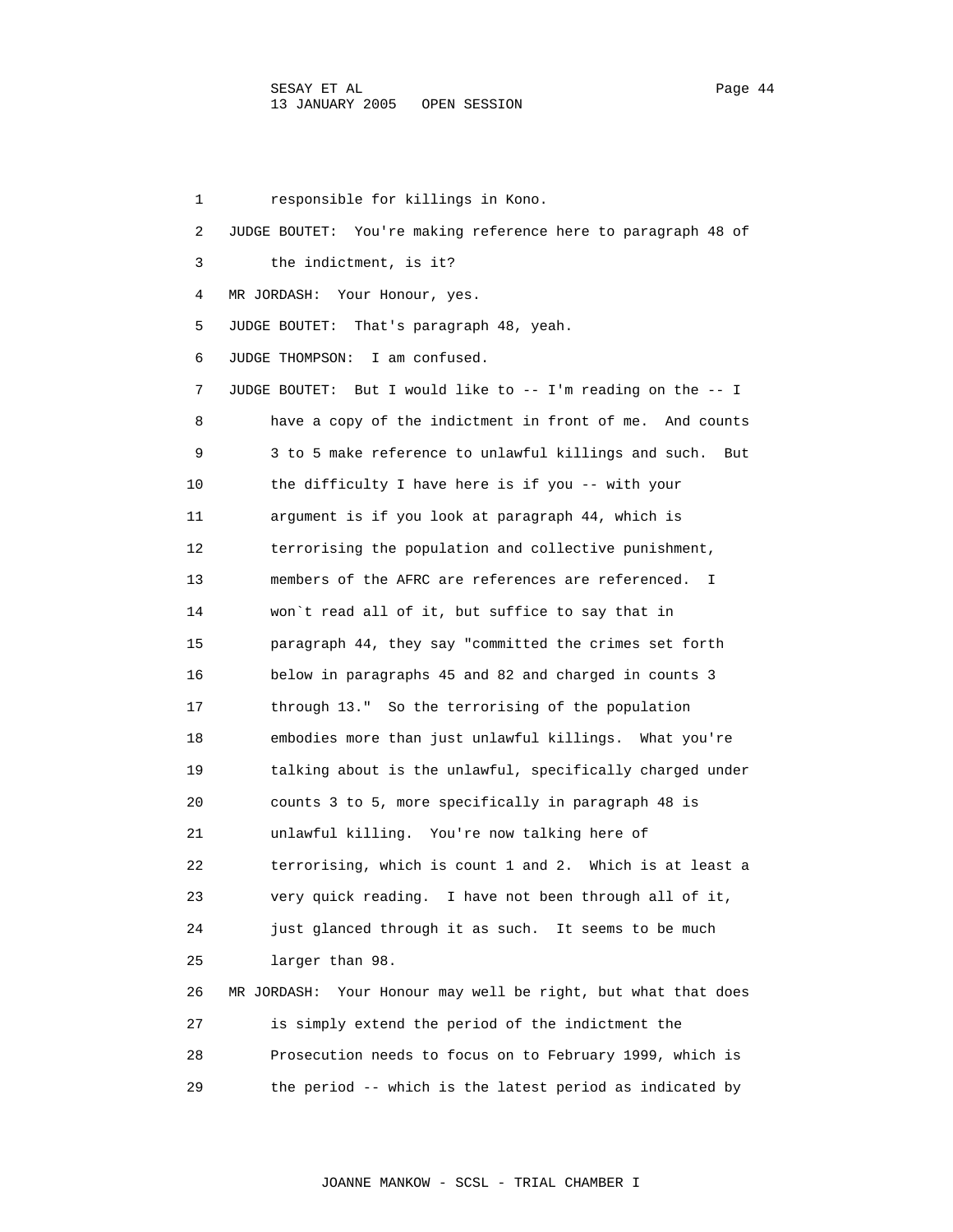1 paragraph 52, which of course deals with Freetown and the 2 Western area. But if Your Honour was right, then the 3 period which the Prosecution ought to be concerned with 4 is a period which ends in February 1999, and I would 5 submit exactly the same, that a crime alleged, therefore, 6 late 2001 is almost two years outside of that. 7 JUDGE BOUTET: Again, as I say, I haven't looked at all of 8 them for that purpose this morning. But it does -- by 9 incorporation includes up to 82. So you're saying that 10 there's nothing in the specificity of 40 -- paragraphs 46 11 on. Or pardon me. 45 on that goes beyond 1999. That's 12 what you're saying. 13 MR JORDASH: The latest period as I understand -- 14 JUDGE BOUTET: You may be right. I haven't -- 15 MR JORDASH: The latest period as I understand it is January 16 2000, which is when the Prosecution say -- Your Honour, 17 before I continue this, could I apply for the witness's 18 microphone to be switched off, please. 19 JUDGE BOUTET: Yeah, I think... 20 **I** [Trial Chamber confers] 21 MR JORDASH: Paragraph 71 deals with Kono and its mining in 22 January 2000. And my recollection of the indictment is 23 that that's the last period which the allegations are 24 concerned with. 25 JUDGE THOMPSON: Did you say 71? 26 MR JORDASH: 71, Your Honour, yes. 27 JUDGE THOMPSON: Yes. And that period covers which particular 28 dates? 14 February 1998. 29 MR JORDASH: I beg your pardon. There is -- it is extended,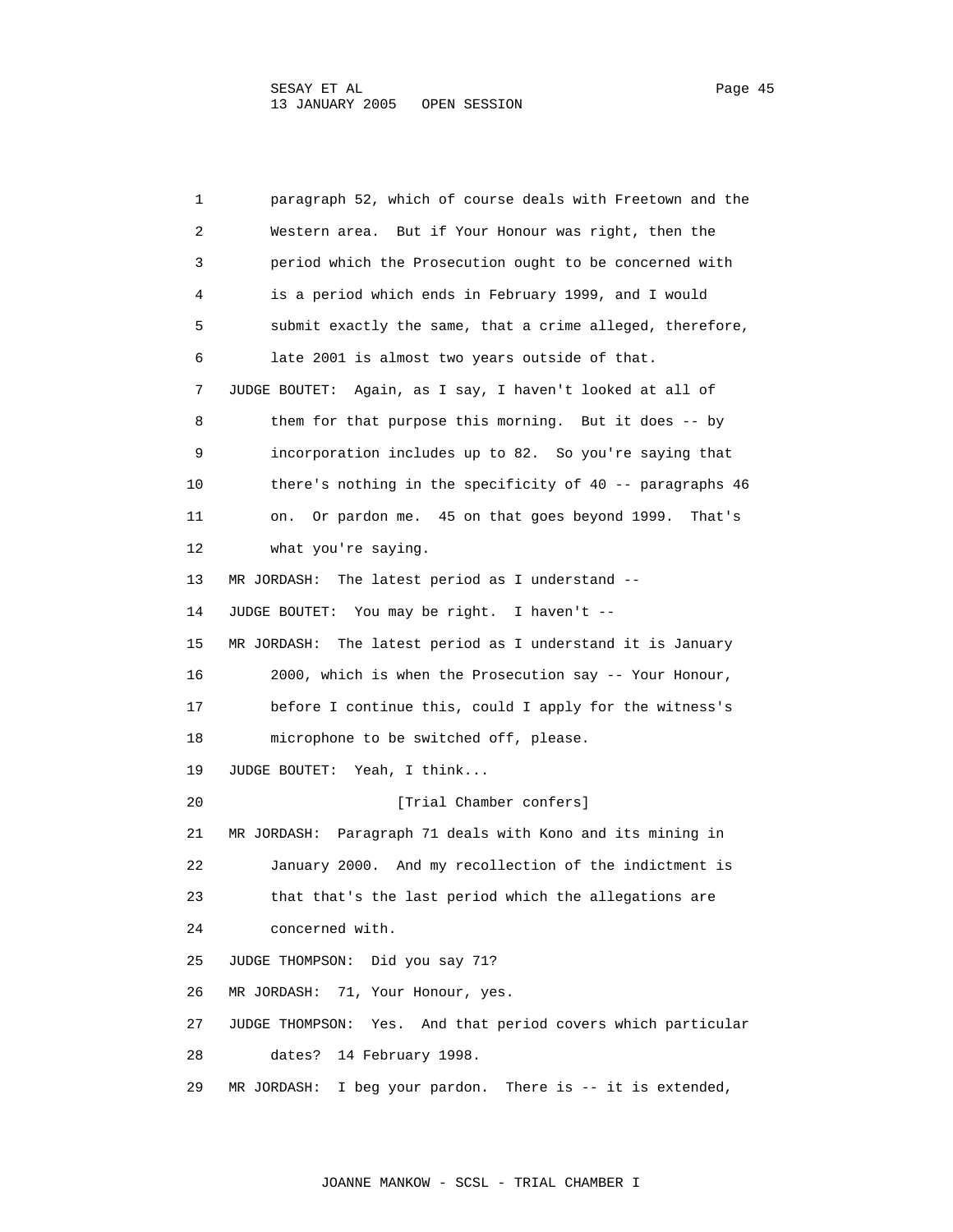1 but only in relation to counts 15 and 18 which are 2 attacks on UNAMSIL personnel. 3 JUDGE BOUTET: Yes, which goes to September 2000. 4 JUDGE THOMPSON: Yes. 5 MR JORDASH: But in terms of the allegations against ordinary 6 civilians -- 7 JUDGE THOMPSON: Yes. 8 MR JORDASH: -- we are talking at the outside January 2000. 9 JUDGE BOUTET: And just to support your position, if I may in 10 this respect, in the allegations of the Prosecution at 11 paragraph 44, they have specified crimes set forth below 12 in paragraphs 45 through 82, which would exclude the 13 counts 14 to 17. They say "in counts 3 through 13." 14 MR JORDASH: Indeed. 15 JUDGE BOUTET: So the campaign to terrorise the civilian 16 population would include up to 13, but not 14 to 17. Am 17 I making sense to you? 18 MR JORDASH: Indeed, Your Honour. 19 JUDGE BOUTET: So as I say, again, it's a very, very quick 20 leafing through the indictment. I don't see any dates 21 that seem to go beyond 1999, excluding count 14 to 17. 22 So... 23 MR JORDASH: That's my understanding of this indictment. 24 JUDGE BOUTET: And therefore, your argument, if I can carry on 25 on this, is that this is way beyond -- the allegation, 26 therefore, has no relevancy to what your accused is 27 facing in this Court. That's basically what you're 28 saying. 29 MR JORDASH: Yes.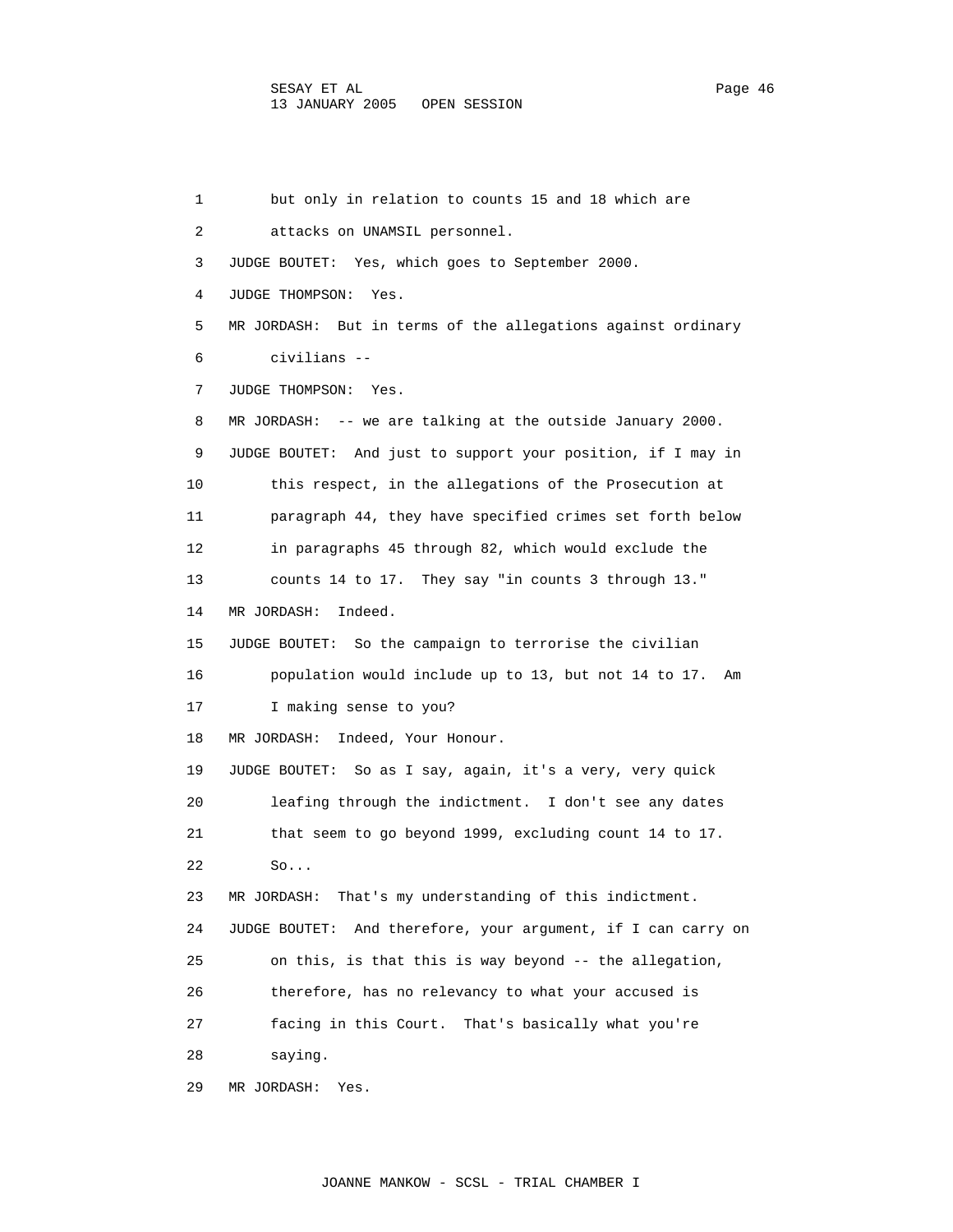1 JUDGE BOUTET: Okay. 2 MR JORDASH: It's a difficult argument insofar as what does 3 "proximate" mean. But I think on a case-to-case basis, 4 that proximate could be judged. And I think in this 5 particular instance, nearly two years outside -- 6 PRESIDING JUDGE: [Microphone not activated] 7 MR JORDASH: Indeed. 8 JUDGE THOMPSON: I think the concept of proximate in the 9 context of criminal law would be very, very elastic and 10 dangerous to apply. I would more comfortable with the 11 concept of proximate in the region of civil law, 12 particularly in the area of the law of negligence. But 13 to import it into the criminal law here can create some 14 problems for us, particularly if you're talking about an 15 indictment which is specific as to the dates -- 16 MR JORDASH: Yes. 17 JUDGE THOMPSON: -- and locations. And there are no pleadings 18 like "on or about" kind of thing. Even if there is such, 19 the question of what is permissible in terms of "on or 20 about the 1st of January." So that can be the notion of 21 proximate. 22 MR JORDASH: I would certainly seek to argue to exclude any 23 evidence which is outside of the terms of the indictment. 24 PRESIDING JUDGE: Precisely. That is what I was referring to. 25 I said if you were prepared to accept the notion of 26 proximate, then you should also go the hog, accepting the 27 notion of the ultimate, you see. 28 MR JORDASH: I'm not conceding anything. 29 PRESIDING JUDGE: And indeed, like my learned brother has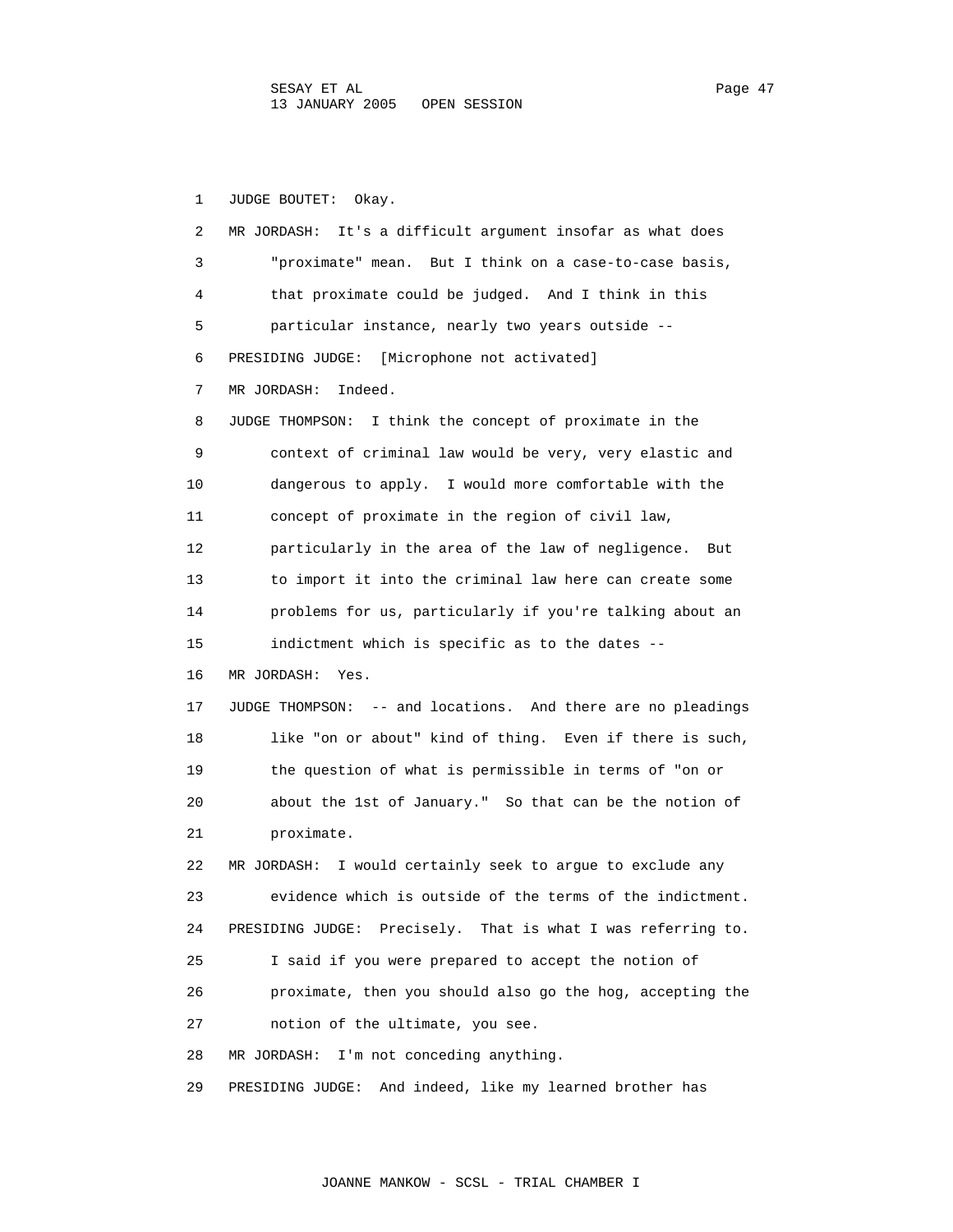1 pointed out, we're on very slippery grounds if we start, 2 you know -- if we move from the indictment that has some 3 confines and we start fishing elsewhere, you know, for 4 evidence which, like you put it, you know, may be 5 prejudicial. 6 In any event, I think our minds are not -- we're 7 just following up. We would like to hear the Prosecution 8 on this, please. And if the Prosecution would need some 9 time to reflect on this, Mr Harrison, we would be very 10 prepared to allow you to reflect on this because it's 11 quite -- we're on very major ground, on a very major 12 objection. 13 MR HARRISON: I accept Your Lordship's invitation, and I would 14 take it. 15 PRESIDING JUDGE: All right. Because it's very important, and 16 we would like to have a very concrete contribution from 17 the Prosecution in this regard so that we resolve this 18 impasse. 19 Well, this said... 20 **I** [Trial Chamber confers] 21 JUDGE BOUTET: Mr Prosecutor, may I ask -- leaving this issue 22 aside for the time being, I'd just like to know for 23 planning purposes how much longer do you have with for 24 this witness? Are you almost finished? 25 MR HARRISON: Approximately 30 minutes is remaining. 26 JUDGE BOUTET: Okay, thank you. 27 PRESIDING JUDGE: In light of the concession which the Chamber 28 has made to the Prosecution in its reply to the issue 29 raised by learned counsel Mr Jordash, we would adjourn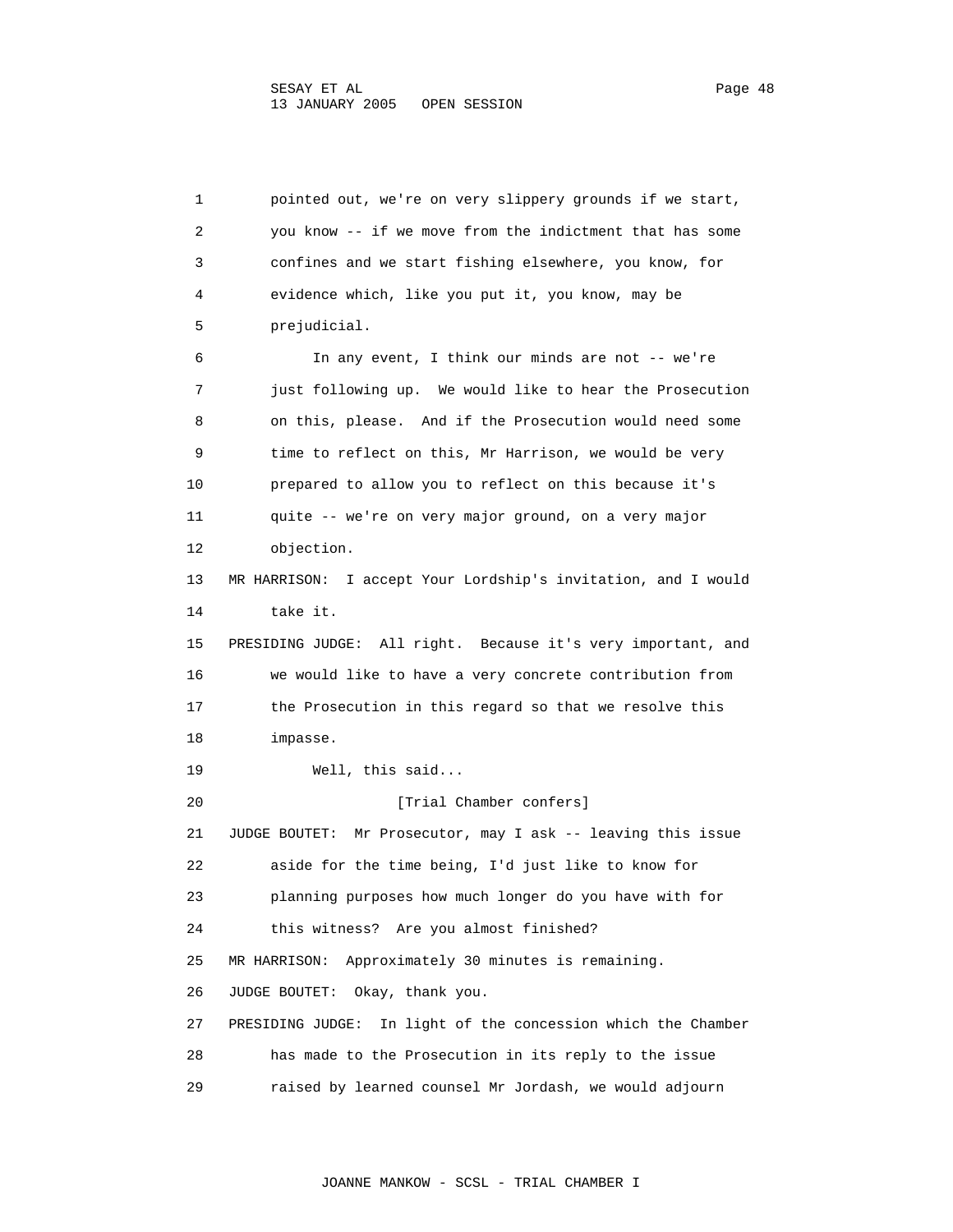1 the session. And I hope that the Prosecution would be 2 ready by 2.30 with its reply so that we can get along and 3 wrap up the examination-in-chief of this witness. 4 Court will rise, and we'll resume sitting at 2.30, 5 please. 6 [Luncheon recess taken at 12.29 p.m.] 7 [HS1300105D] 8 [On resuming at 2.46 p.m.] 9 PRESIDING JUDGE: Good afternoon, learned counsel, we are 10 resuming our session and we would invite learned counsel 11 Mr Harrison to reply to the objections that were raised 12 by learned counsel Mr Jordash before we parted this 13 earlier this afternoon. 14 MR HARRISON: We thank the court for the additional time in 15 which to consider the matter. We have weighted the 16 options available to the Prosecution. We have decided to 17 withdraw the question and to withdraw all of the 18 questions on that area and simply to move to the next 19 area with a view of trying to complete this witness today 20 so that we can move onto the next one. We estimate 21 another 15, perhaps 30 minutes in this final area, 22 separate area, from what we were pursuing before. 23 Certainly we have carried out some research, my best 24 guess it would probably consume most of the afternoon if 25 we actually were to contest this issue. The Prosecution 26 is concerned about trying to assist the Court in keeping 27 up the efficient pace that the Court expects of the 28 Prosecution and we have made that decision.

29 PRESIDING JUDGE: Right.

SUSAN G HUMPHRIES - SCSL - TRIAL CHAMBER 1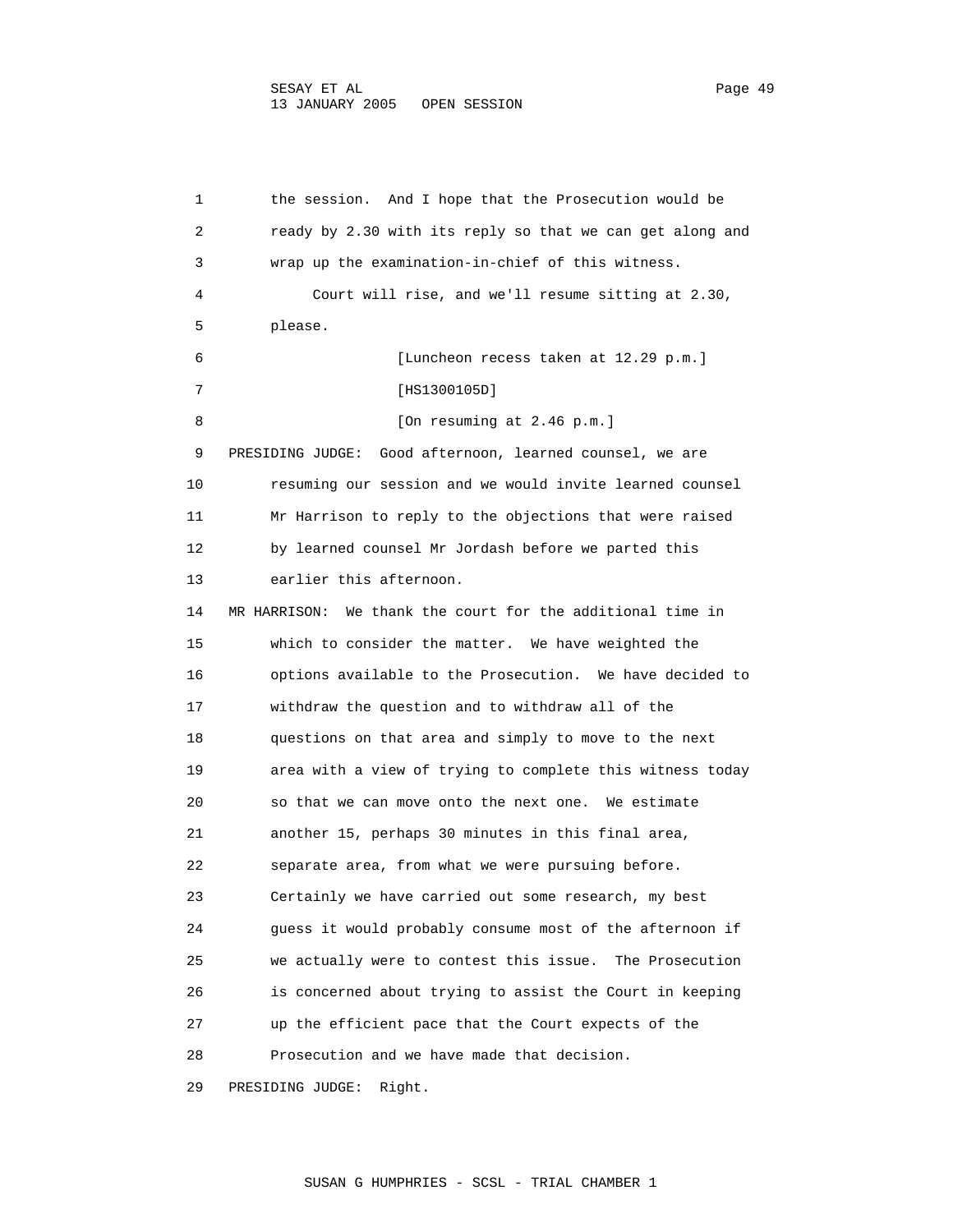1 JUDGE THOMPSON: Thank you learned counsel for the 2 Prosecution. We will now have the witness come back to 3 court to continue the examination-in-chief. 4 [Witness entered court] 5 JUDGE THOMPSON: Mr Braun, you may proceed. 6 MR BRAUN: Thank you, Your Honour. 7 Q. Good afternoon, Mr Witness. 8 A. Yes. 9 Q. Mr Witness, let me take you back to the mango season of 10 the year 2000. Did you notice anything in Tombodu at 11 that time? 12 A. Yes. 13 Q. What did you notice? 14 A. At once I am aware in Tombodu we heard over the radio 15 that they have arrested United Nations peacekeepers in 16 Makeni. 17 Q. Do you know who captured the peacekeepers? 18 A. The rebels, they said it's the RUF rebels that have 19 arrested the peacekeepers. 20 Q. Mr Witness, before I proceed, can you tell the Court when 21 the mango season is? 22 A. The mango season ranges from April to May. That's around 23 the time when the mangoes begin to ripen. 24 Q. So what happened next, Mr Witness? 25 PRESIDING JUDGE: He has talked of mango season, April and 26 May. This is of what year, let us -- every year, but in 27 this particular circumstance. Was this when you heard 28 the announcement over the radio? 29 MR BRAUN: Yes, Your Honour.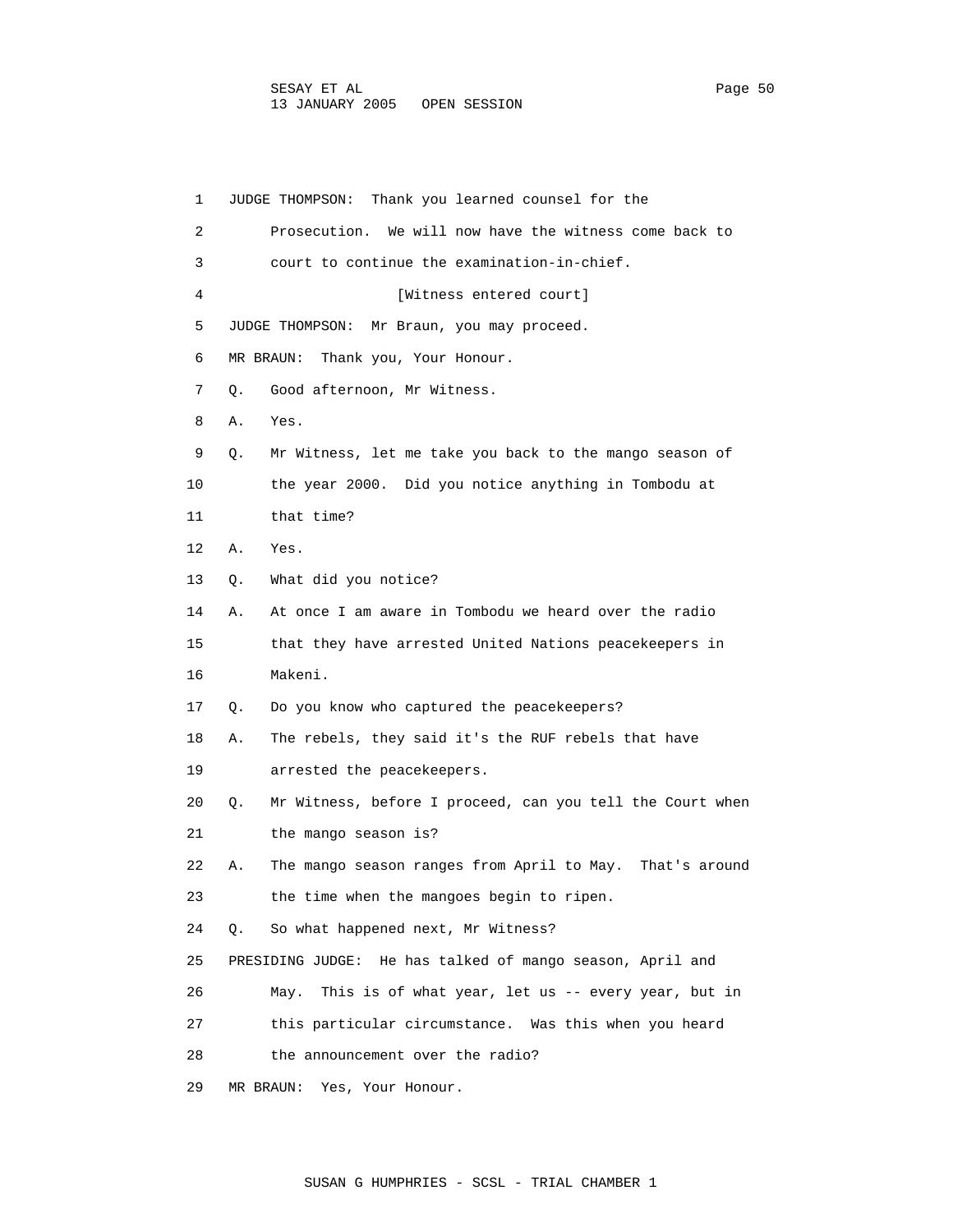1 PRESIDING JUDGE: What year was this? 2 MR BRAUN: 3 Q. What year was that, Mr Witness? 4 A. That -- at that time it was in the year 2000. 5 Q. So what happened after you heard that the peacekeepers 6 were captured by the rebels? 7 A. We were then when we saw rebels being brought into our 8 town. There was a little town there called Bendo 9 [phoen], that's where they brought the rebels. 10 Q. Who did the rebels -- 11 JUDGE THOMPSON: Just a minute. 12 PRESIDING JUDGE: Just a minute, please, we were 13 cross-checking certain dates. 14 MR BRAUN: Your Honour, may I just repeat the last question? 15 PRESIDING JUDGE: Yes, yes, we missed the last question. 16 MR BRAUN: 17 Q. So, Mr Witness, once again, what happened after you heard 18 that the peacekeepers were caught by the rebels? 19 A. We were there when we saw them bringing them by truck 20 into xxxxxx town, Tombodu Town. 21 PRESIDING JUDGE: That is rebels bringing the captured 22 peacekeepers? 23 MR BRAUN: I just want to clarify that point, Your Honour. 24 JUDGE THOMPSON: Yes. 25 MR BRAUN: 26 Q. So, Mr Witness, who brought the peacekeepers to Tombodu? 27 A. The rebels. 28 Q. Mr Witness, can you describe to the court how the 29 peacekeepers were brought to Tombodu?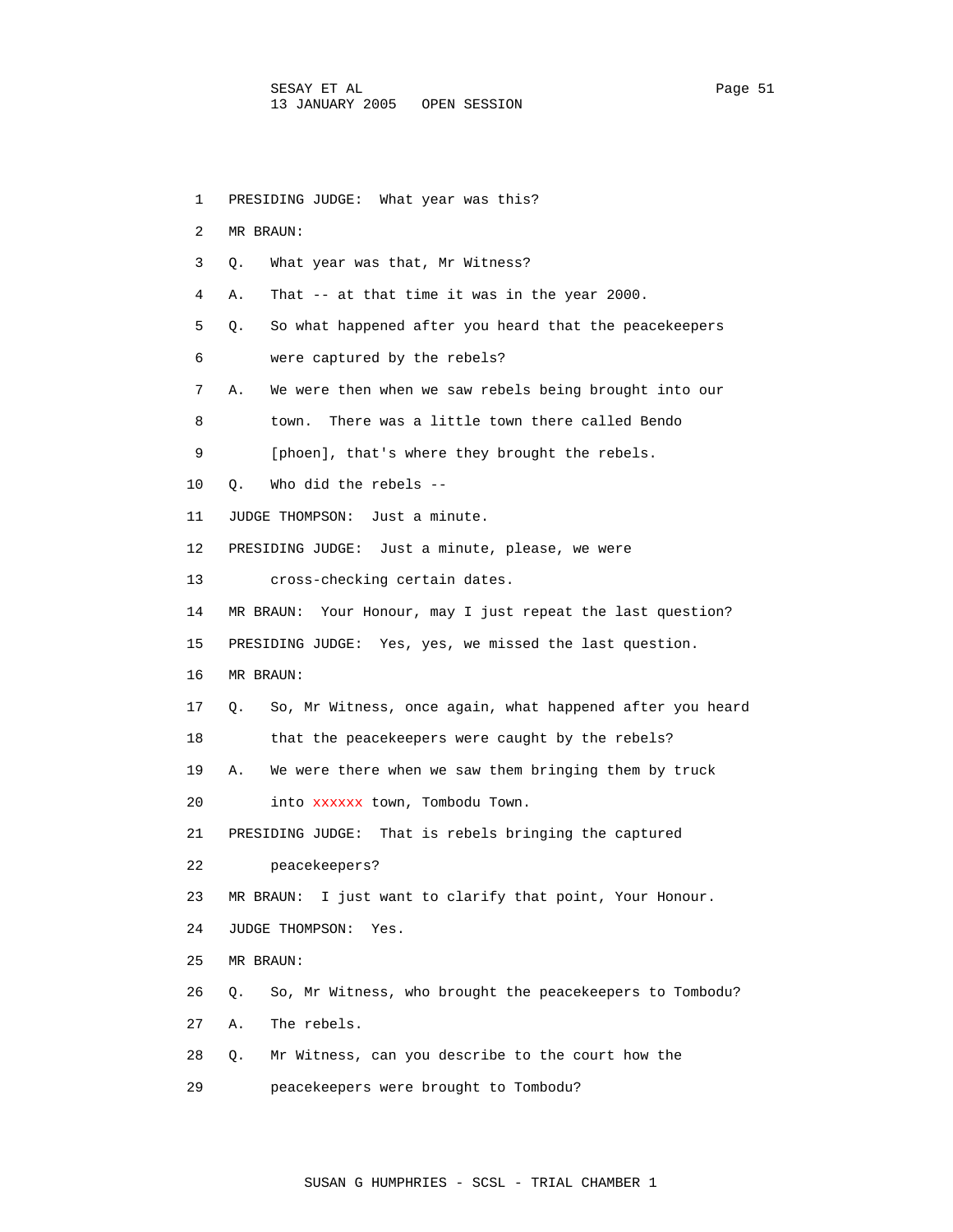| 1  | Α. | Yes.                                                      |
|----|----|-----------------------------------------------------------|
| 2  | Q. | Please do so.                                             |
| 3  | Α. | They brought them in trucks, in white trucks on which the |
| 4  |    | inscription UN was written.                               |
| 5  | Q. | Do you know how many peacekeepers were brought to         |
| 6  |    | Tombodu?                                                  |
| 7  | Α. | Yes.                                                      |
| 8  | Q. | Please tell us.                                           |
| 9  | Α. | They were -- they were placed in straight line and we saw |
| 10 |    | All of us saw them.<br>them all.<br>There there were 190  |
| 11 |    | They were in a straight line.<br>persons.                 |
| 12 | Q. | How do you know there were 190, Mr Witness?               |
| 13 | Α. | When they brought them, all of us civilians went down     |
| 14 |    | there and they placed them in straight line and counted   |
| 15 |    | all of them in our presence.                              |
| 16 | Q. | Who counted the peacekeepers, Mr Witness?                 |
| 17 | Α. | Colonel Gassimu, CO Gassimu.                              |
| 18 | Q. | That is G-A-S-S-I-M-U. Mr Witness, who is                 |
| 19 |    | Colonel Gassimu?                                          |
| 20 | Α. | He was RUF. He was a rebel RUF. He was a commander.       |
| 21 | Q. | Mr Witness, what happened after Colonel Gassimu counted   |
| 22 |    | the peacekeepers in Tombodu?                              |
| 23 | Α. | When they finished counting them, they removed all their  |
| 24 |    | uniforms on them including their boots, and they placed   |
| 25 |    | them inside a mosque.                                     |
| 26 | Q. | Do you know where this mosque is located, Mr Witness?     |
| 27 | Α. | Yes.                                                      |
| 28 | Q. | Please tell us.                                           |
| 29 | Α. | It is in a suburb of Tombodu<br>It is there in Tombodu.   |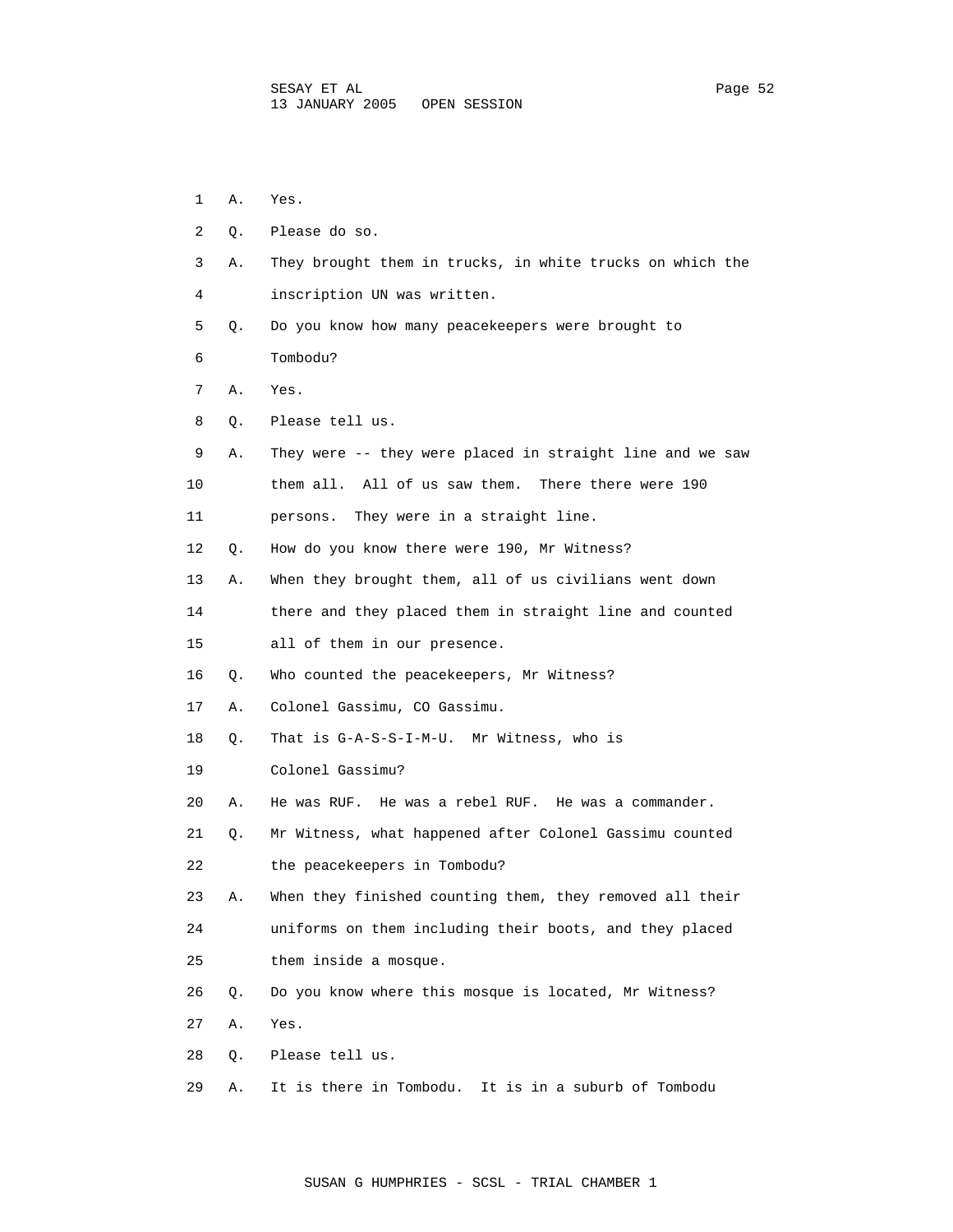1 called Bendo. Its joined to Tombodu. 2 Q. Mr Witness, do we know who was in charge of the rebels in 3 Tombodu when the peacekeepers were captured? 4 A. Yes. 5 Q. Would you please tell us the names? 7 that was on top of all of them, was Officer Med. He was 8 in charge. 9 Q. Mr Witness, what happened after the peacekeepers were 10 brought to the mosque? 11 A. When they brought them they undressed them and took their 12 boots off and their clothes off and they put them inside 14 were laid, that's where they laid. 16 Tombodu? 17 A. Yes. 18 Q. For how long, Mr Witness? 19 A. They were there for over a month. 21 by the rebels? 22 A. Yes. 23 Q. Can you please describe to this court? 24 A. Yes. 25 Q. Go on. 26 A. When they brought them and they placed them inside the 27 mosque they didn't allow them to go out and move around. 28 Q. Go on, Mr Witness.

29 A. They didn't allow them to move around so we the

6 A. The person who was there, starting from the mining period

13 the mosque. It was on the floor of the mosque where they

- 15 Q. Mr Witness, do you know how long the peacekeepers were in
- 20 Q. Mr Witness, do you know how the peacekeepers were treated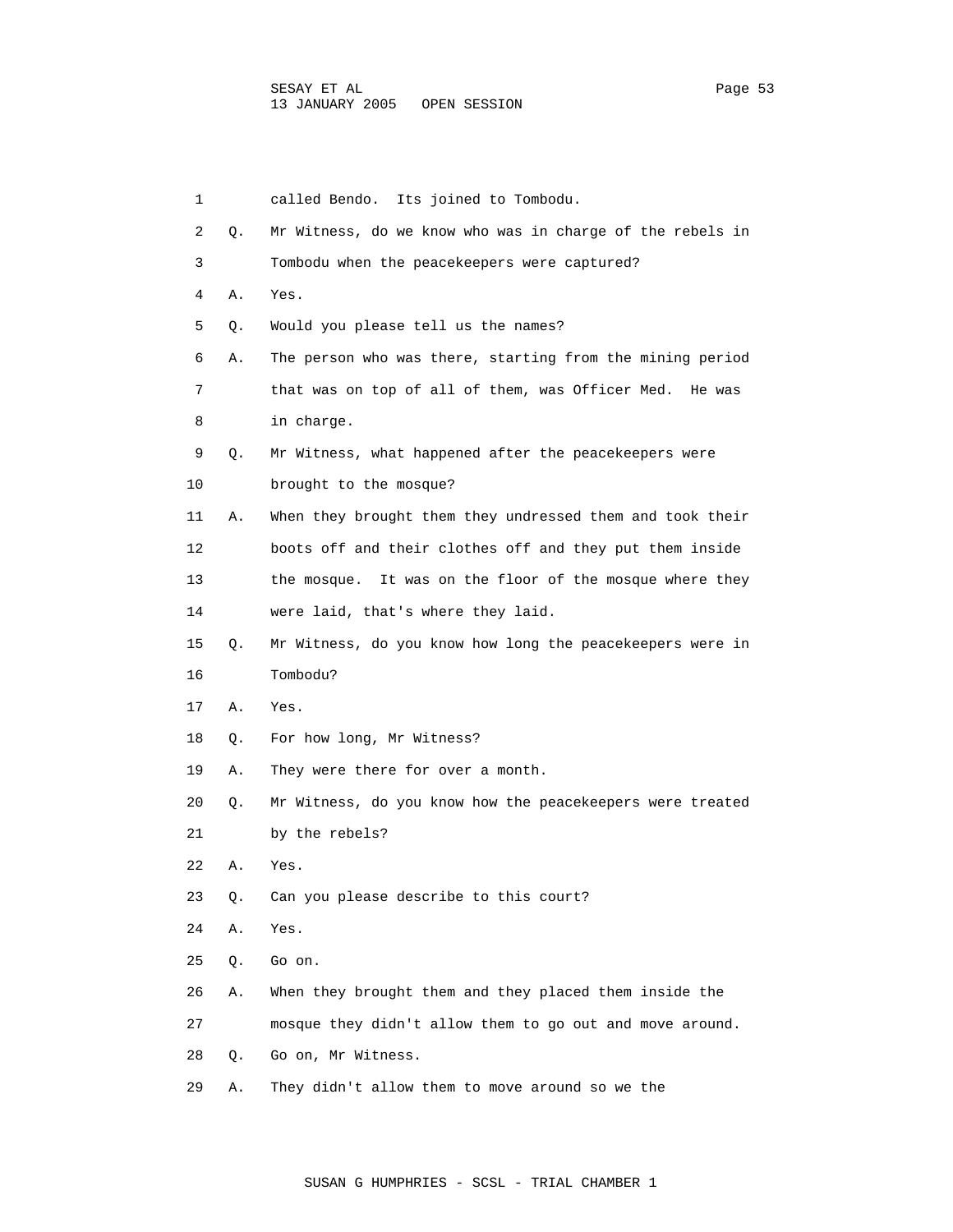| 1  |    | civilians, you know, had compassion on them.<br>We went    |
|----|----|------------------------------------------------------------|
| 2  |    | around picking mangos, getting tubers, potatoes, and we    |
| 3  |    | brought it up to the peacekeepers.                         |
| 4  | Q. | Why did you do that?                                       |
| 5  | Α. | Well, these are human beings and imagine we heard that     |
| 6  |    | these people have come to assist the people so that there  |
| 7  |    | can be peace in the country. If you see them suffering     |
| 8  |    | you must have some compassion on them.                     |
| 9  | Q. | What do you mean by suffering, Mr Witness?                 |
| 10 | Α. | Beside being in one place, they didn't give them enough    |
| 11 |    | food to eat, nor did they have any nice place to lay       |
| 12 |    | In fact, when we brought the foods or the mangos<br>down.  |
| 13 |    | to them they used to shout at us not to give it to them.   |
| 14 | Q. | Mr Witness, do we know what country those peacekeepers     |
| 15 |    | came from?                                                 |
| 16 | Α. | Yes.                                                       |
| 17 | Q. | Please tell us.                                            |
| 18 | Α. | When they arrived, after a while we could sit down with    |
| 19 |    | them and have discussions and some of them had it written  |
| 20 |    | on their shirts "Zambian". So they told us also that       |
| 21 |    | they came from Zambia, so they were Zambians.              |
| 22 | Q. | In which language did you speak with the peacekeepers?     |
| 23 | Α. | Many of them spoke English very well and I also speak      |
| 24 |    | English a little bit.                                      |
| 25 | Q. | Mr Witness, you said the peacekeepers were in Tombodu for  |
| 26 |    | one month, for over one one month. What happened after     |
| 27 |    | that?                                                      |
| 28 | Α. | We also heard on the radio around that time that these     |
| 29 |    | peacekeepers should be released and returned.<br>We didn't |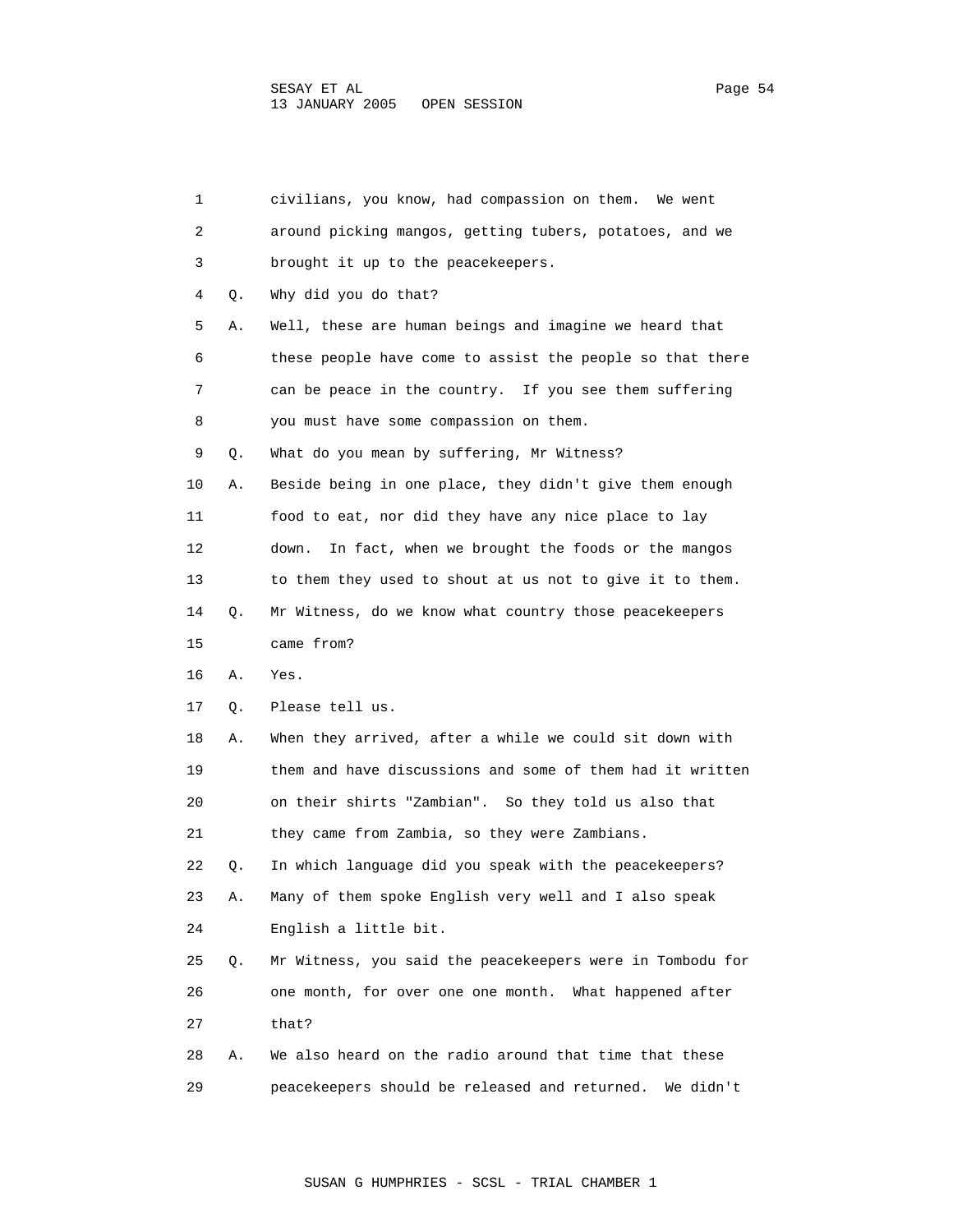| 1  | know where they were to be returned, but that is what we      |
|----|---------------------------------------------------------------|
| 2  | heard.                                                        |
| 3  | What happened after that, Mr Witness?<br>Q.                   |
| 4  | We were $--$ we were there when they also brought more<br>Α.  |
| 5  | vehicles and they asked each of them to go up. Sometimes      |
| 6  | when some of them were climbing up the vehicles they will     |
| 7  | kick them and they will beat them, these rebels.              |
| 8  | Who was kicked and beaten, Mr Witness?<br>Q.                  |
| 9  | The Commander that brought them in the trucks,<br>Α.          |
| 10 | Colonel Gassimu, was the same commander who came back         |
| 11 | with trucks to take them. So it was him and some of the       |
| 12 | rebels that beat and kicked them.                             |
| 13 | Did you see that, Mr Witness?<br>Q.                           |
| 14 | Yes, this happened in my presence.<br>Α.                      |
| 15 | MR BRAUN: I have no further questions for this witness.       |
| 16 | JUDGE THOMPSON:<br>Thank you. Mr Jordash.                     |
| 17 | MR JORDASH: Thank you, Your Honour.                           |
| 18 | Your witness.<br>JUDGE THOMPSON:                              |
| 19 | Yes. Mr Jordash, ready?<br>PRESIDING JUDGE:                   |
| 20 | MR JORDASH:<br>I am ready.                                    |
| 21 | PRESIDING JUDGE:<br>Right.                                    |
| 22 | CROSS-EXAMINED BY MR JORDASH:                                 |
| 23 | Mr Witness, I represent Mr Issa Sesay, just so you know<br>Q. |
| 24 | who I am.<br>Okay?                                            |
| 25 | Α.<br>Yes, I have seen you.                                   |
| 26 | Now, before we -- before I take you to the beginning of<br>Q. |
| 27 | your story, I just want to pick up on what you say about      |
| 28 | Zambian peacekeepers. Now, are you quite sure that you        |
| 29 | took food to the Zambian peacekeepers?                        |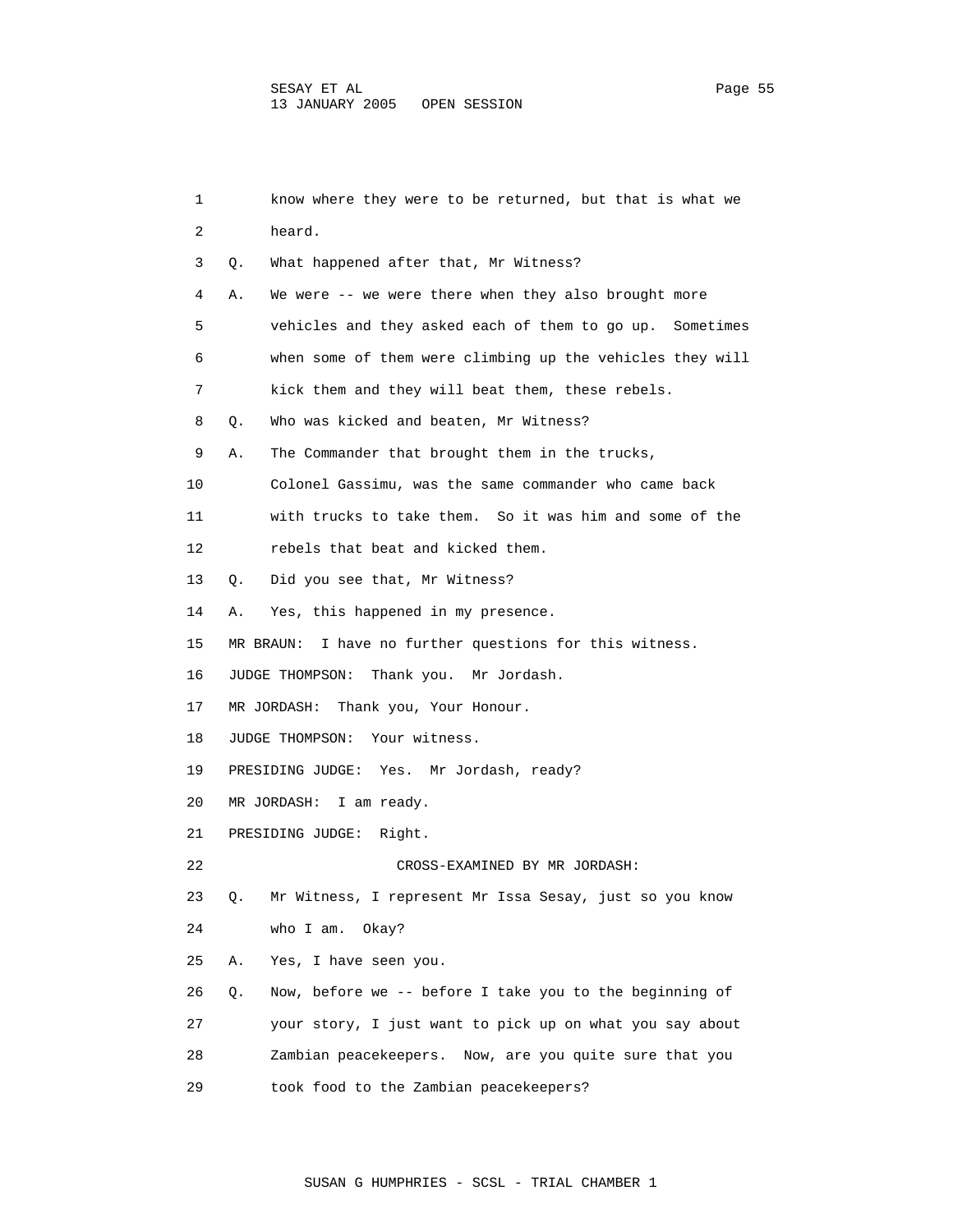1 A. It was not in my absence, it was in my presence. I was 2 the foreman for the young people. Sometimes they even 3 cooked in xxxxxx residence and xxxxxx take it for them. 4 Q. When you say "we", who are you talking about? 5 A. It is us the civilians, us the civilians. 6 Q. Can you estimate for us how many civilians were involved 7 in taking food or preparing food and taking it to the 8 Zambian peacekeepers during the month? 9 A. I can't give you numbers. We were in our village and the 10 people wanted to do good. Whatever they got, they took 11 it to them. Whatever food you have, you give it to them. 12 Q. Was it ten civilians, 50 civilians? Can you give an 13 estimation of the number involved in this food bringing 14 operation? 15 A. There were many of us, but it is not everyone of us at 16 that time that could afford to have food and give it to 17 them. There were many of us. All of us did not carry 18 the foods to them at the same time. Sometimes you get 19 yours and you bring it over to them and another time 20 someone else will do the same thing. 21 Q. Well, was this happening every day? 22 A. Every day we gave them some food. Every day. 23 Q. In a particular day would there be ten or more people, or 24 ten or less people, or less than ten people taking food? 25 A. I can't give you numbers. I mean, people did what they 26 could. So, I can't give you numbers. Whatever people 27 got, that's what they gave. 28 PRESIDING JUDGE: Witness, Mr Witness, please. You were what 29 you were in that community and everything, from what you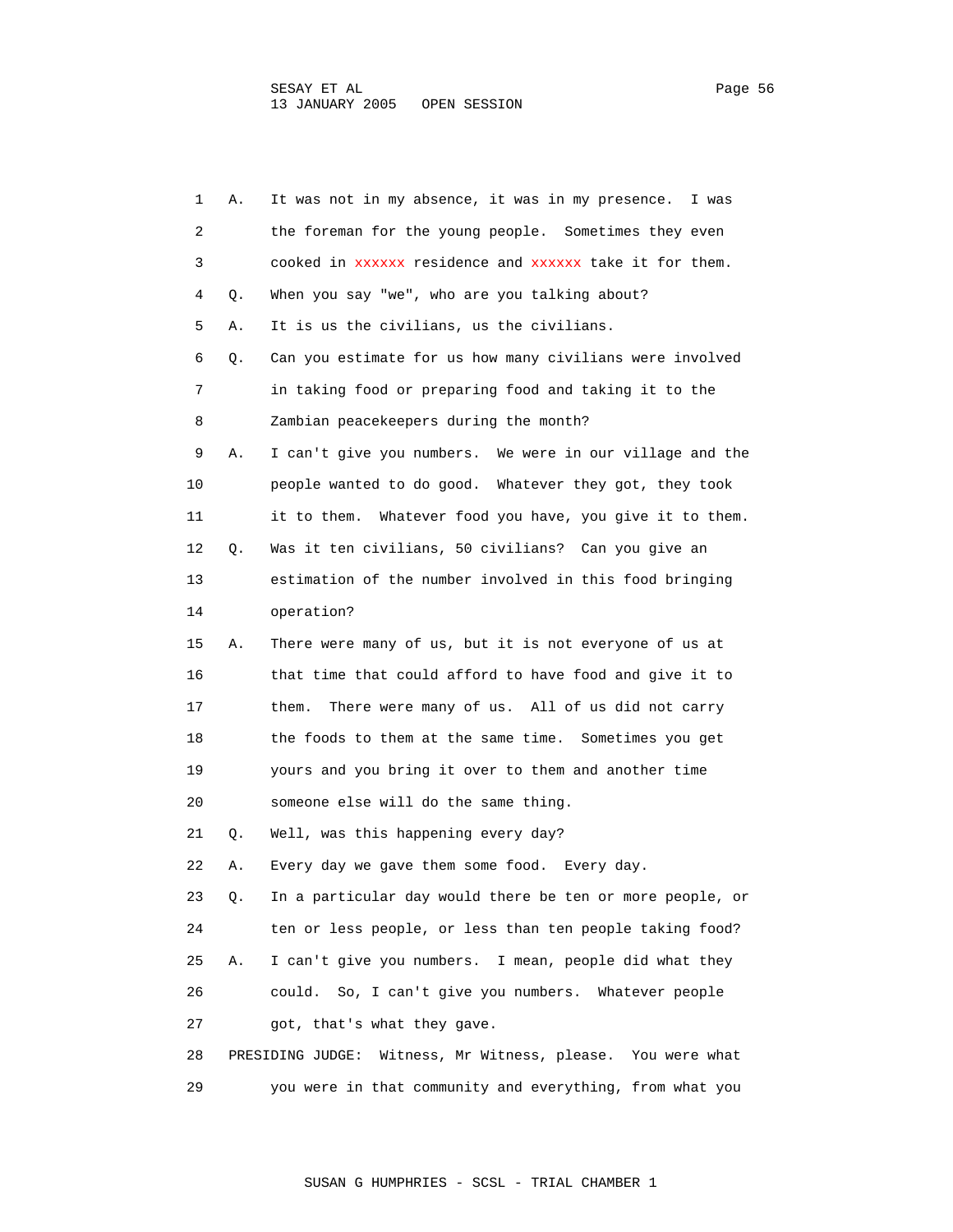1 say, happened in your presence. You saw everything that 2 happened. You cannot know how many people supplied food? 3 We are not saying you should be exact. So today you saw 4 so many supply. You know, the following day you saw so 5 many supply and things like that, we don't want you to be 6 very exact. That is it. So this is what counsel wants 7 to know, you know, from you. It is a straightforward 8 question. 9 THE WITNESS: I understand. On certain days you will have 10 five people, six people or seven people taking food for 11 them. 12 MR JORDASH: 13 Q. Thank you, Mr Witness. Now, I want to go right to the 14 beginning. Firstly, you are under the protection of the 15 Victims and Witnesses Unit at this Court; is that 16 correct? 17 A. I don't understand. 18 Q. You have been in Freetown since 10th January. Sorry, I 19 beg your pardon, since the end of September of 2004 being 20 looked after by the Victims and Witnesses Unit of this 21 Court; is that correct? 22 A. Yes. 23 Q. And during that -- 24 PRESIDING JUDGE: Mr Jordash, please, let us have the -- He 25 has been in Freetown since what date? 26 MR JORDASH: 20th September; is that correct? 27 MR HARRISON: It could be put as a question for the witness. 28 I don't mean to give the evidence, but I think he may get 29 a bit different information if he actually makes that a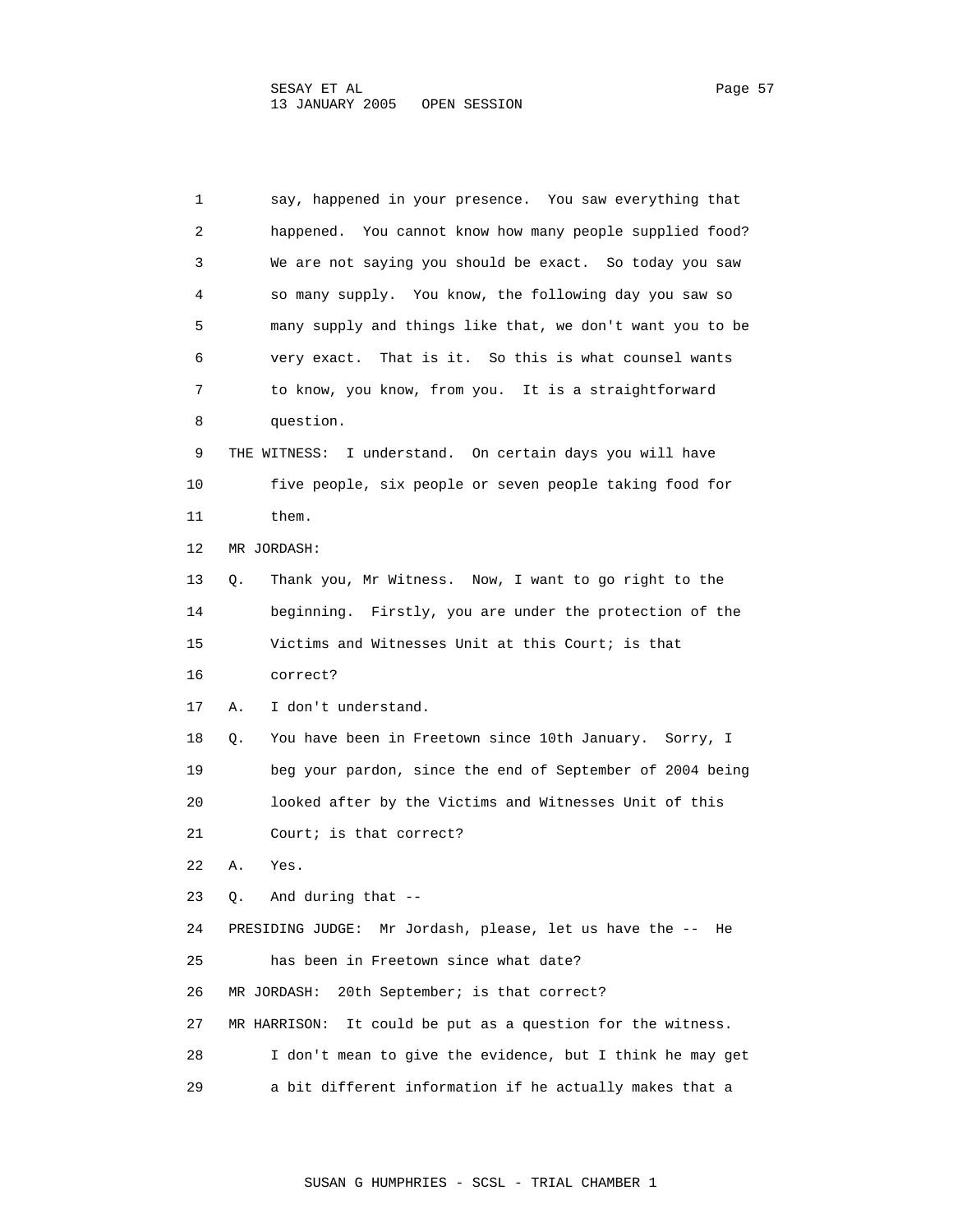1 question. 2 PRESIDING JUDGE: When did he arrive in Freetown. 3 MR JORDASH: Thank you, Your Honour. 4 THE WITNESS: Those who brought us actually know, but I think 5 we were here around the 20th September. 6 MR JORDASH: Thank you. 7 Q. And is it correct, Mr Witness, that you have received 8 money from the Victims and Witnesses Unit since you 9 arrived? 10 A. Yes, they gave me money. I mean, they can take me away 11 from my people. When I come here they give me food, 12 money for food, they give me money for transportation and 13 they gave me money to help my people. 14 Q. So it is correct, is it not, that you have received 15 41,500 Leones for medical expenses? Is that correct? 16 A. Yes. 17 Q. And -- 18 PRESIDING JUDGE: Mr Jordash, please. 19 MR JORDASH: Sorry, Your Honour. 20 PRESIDING JUDGE: How many? For medical expenses, how many? 21 MR JORDASH: 41,500. 22 PRESIDING JUDGE: 41,500. 23 MR JORDASH: 70,000 for clothes; is that correct? 24 A. Yes. 25 JUDGE THOMPSON: 70,000 for what? 26 MR JORDASH: For clothes, Your Honour. 27 Q. And an extra 25,500 for other things; is that correct? 28 A. Yes. 29 Q. What were those other things?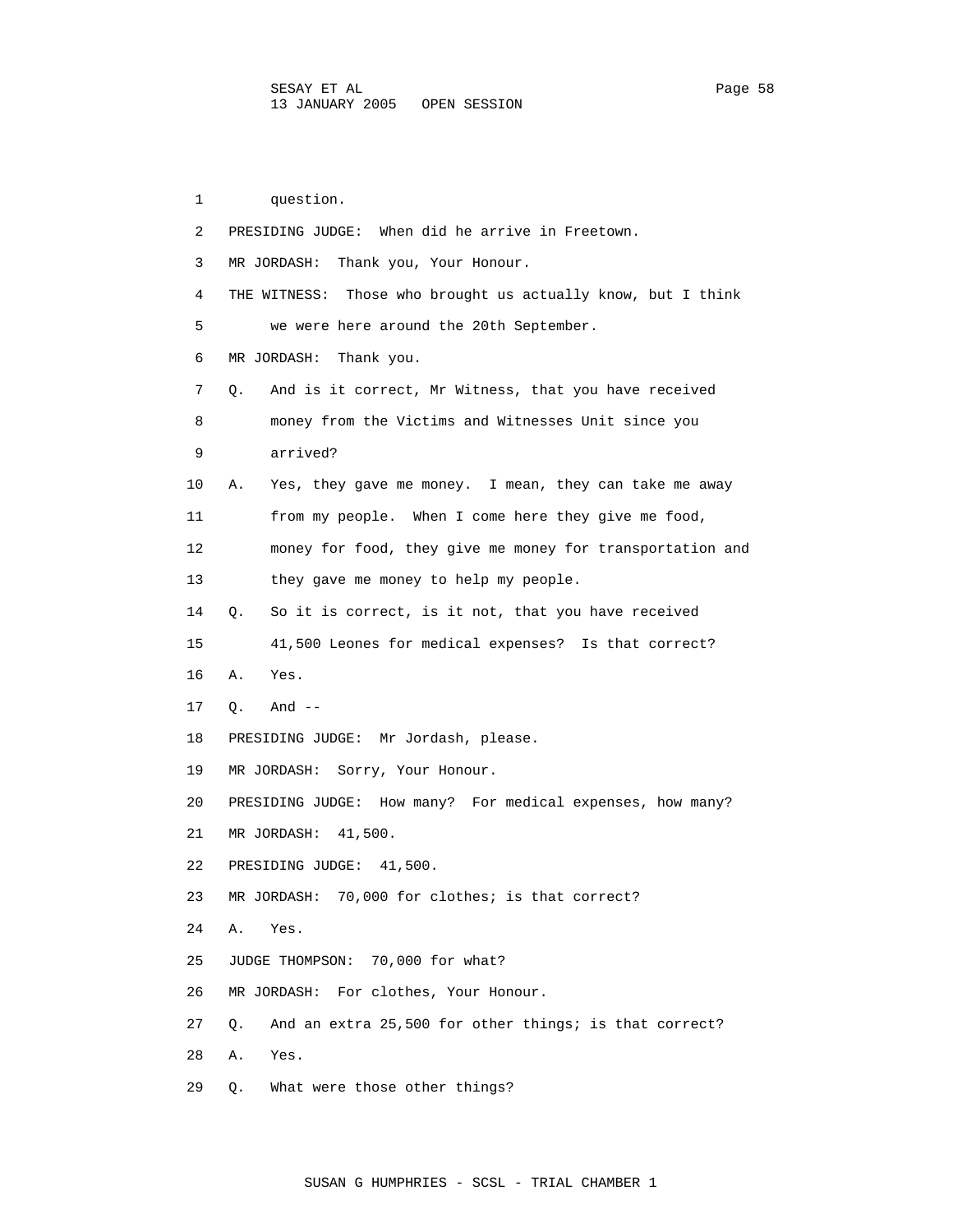1 A. Well, if they move you from your home and they bring you 2 to a new foreign place, you might go around and there are 3 things you want to buy, you know. So, in fact, if they 4 give you transportation to move from where you are to 5 another place they give you a little bit of money to buy 6 food on the way. 7 JUDGE THOMPSON: So, how do we characterise that? 8 Miscellaneous expenses? 9 MR JORDASH: I think that's what I was trying to get at. 10 JUDGE THOMPSON: Miscellaneous, incidental expenses. 11 MR JORDASH: Well, if I can try to clarify with the witness. 12 JUDGE THOMPSON: Yes. 13 MR JORDASH: 14 Q. So some of that spent on transport; is that correct? 15 Some of that 25,500 on transport. 16 A. The transport I am talking about is the one that they 17 give me when I am moving from one town to another. So, 18 even when I move from one big town to another they give 19 me money and I have to eat some food on the way, I get 20 money for that. Even when I am here I move around, there 21 are things I will see on the street and buy that I want. 22 Q. The 25,500 I am referring to, Mr Witness, is money you 23 have had while you were in Freetown. So you haven't been 24 moving from Freetown since September to now, have you? 25 JUDGE THOMPSON: You said he moves around. 26 PRESIDING JUDGE: Mr Jordash, better get it -- better get it 27 clearly, you know, because -- 28 JUDGE THOMPSON: Yes, he said when he moves around. 29 PRESIDING JUDGE: It does not appear -- he has acknowledged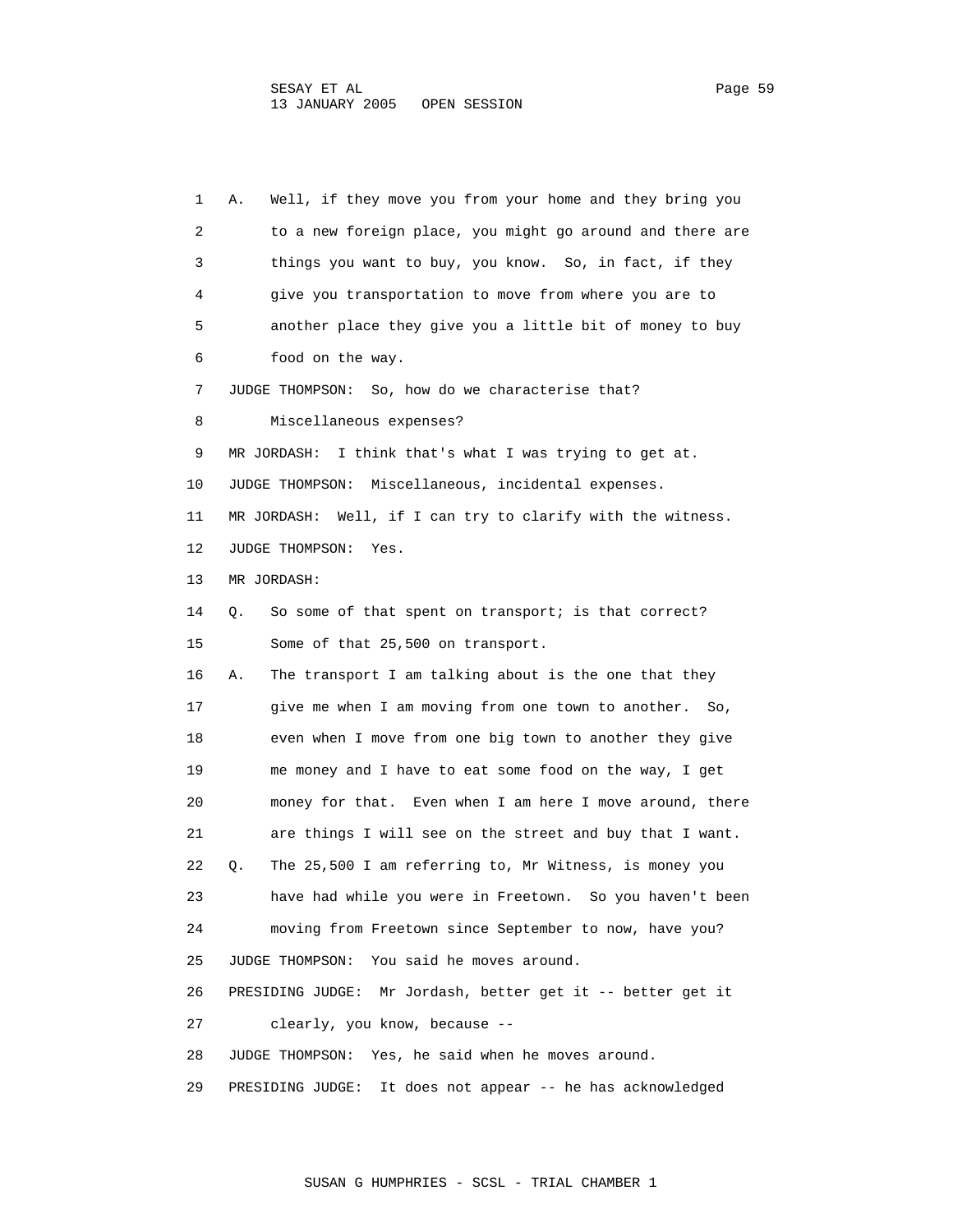1 the 25,000 Leones and I think, I am not very sure, what 2 he is saying is in addition to that he has to move -- 3 JUDGE THOMPSON: Move around. 4 PRESIDING JUDGE: Mover around certain places. 5 JUDGE THOMPSON: Around town, yes. 6 PRESIDING JUDGE: Travelling, you know, he will be given some 7 money, you know, to pay for his transportation. Buy some 8 food and what have you. 9 [MULTIPLE SPEAKERS - TRANSCRIPT INCOMPLETE] 10 MR JORDASH: If I can clarify this then. 11 PRESIDING JUDGE: Please do. 12 JUDGE THOMPSON: Yes, yes. 13 PRESIDING JUDGE: Let's get it clear. 14 MR JORDASH: 15 Q. Have you moved -- since you arrived in Freetown in 16 September 2004, have you moved around Freetown on your 17 own? 18 A. Yes, I go visiting my people, my relatives. 19 Q. What else then have you spent money on since arriving in 20 Freetown? 21 A. I buy little things and I send them for my people, my 22 children. 23 Q. Is it correct you have also received about 10,000 Leones 24 a day for food? 25 A. For food I eat in the morning and I eat in the day time 26 and I eat in the evening. 27 Q. Was that paid for by the people who were looking after 28 you at the moment? 29 A. Yes.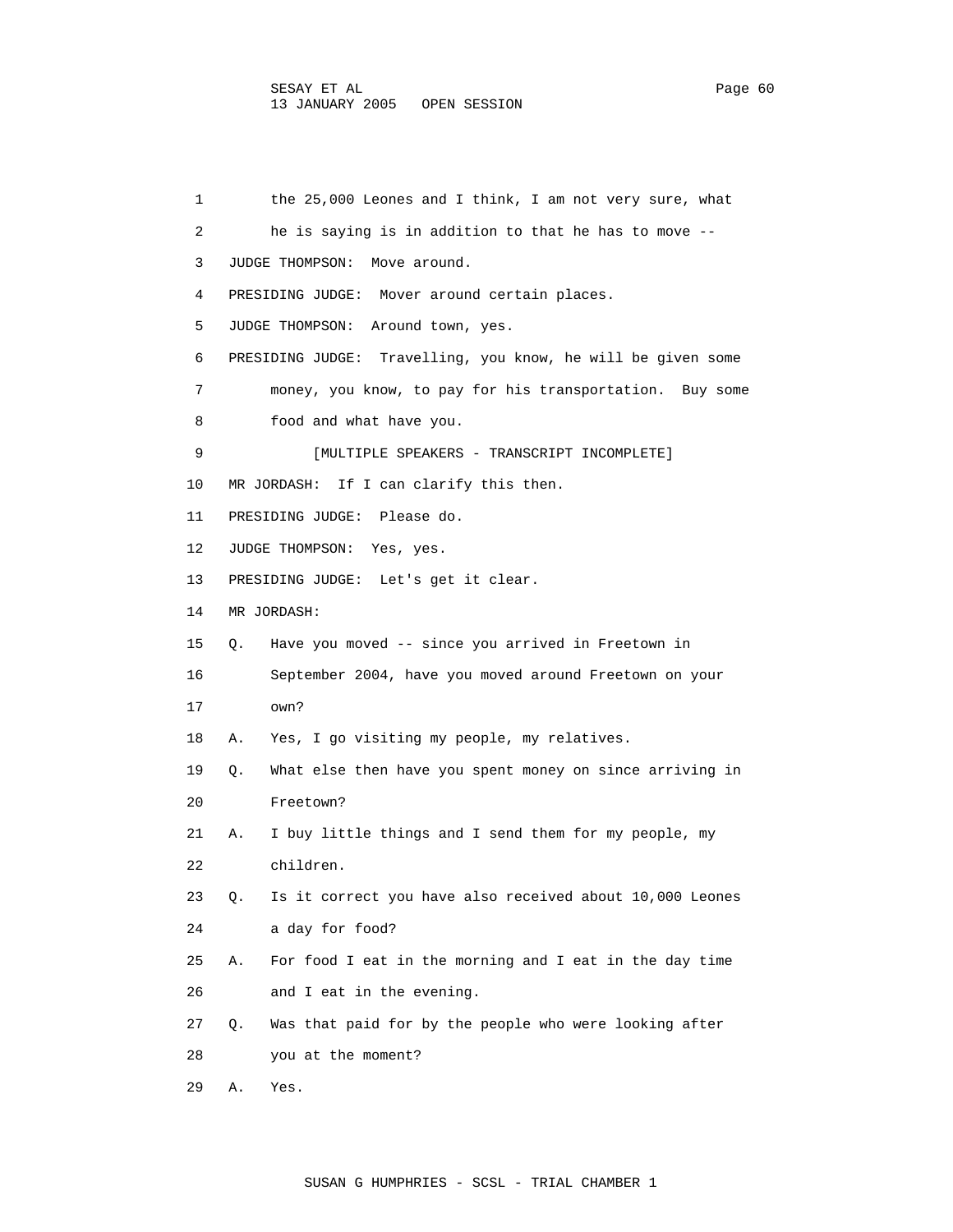1 JUDGE THOMPSON: Yes, learned counsel. 2 MR HARRISON: I would just like to ask if Mr Jordash would be 3 willing to acknowledge that when he talks about the 4 people looking after the witness what he is referring to 5 is that segment of the Witness Management Unit that is 6 under the auspices of the Registry and not under the 7 control of the OTP. 8 JUDGE THOMPSON: Perhaps. I don't know whether the learned 9 counsel for the first accused wants to clarify that, or 10 perhaps you want to reserve that for re-examination. 11 JUDGE BOUTET: I thought that it was clear because that was 12 part of your questions. It was no doubt in my mind 13 that's what  $--$  14 PRESIDING JUDGE: He did not in any way, you know, bring the 15 OTP into the picture. I don't think so, I did not have 16 that perception at all. 17 JUDGE BOUTET: But there was a specific -- 18 PRESIDING JUDGE: Unless Mr Jordash -- 19 JUDGE THOMPSON: I did not sense any ambiguity there, but 20 probably counsel was acting from an abundance of caution. 21 MR JORDASH: 22 Q. Now, Mr Witness, you have told us that you are a farmer; 23 is that correct? 24 A. Yes. 25 Q. Can I ask you - and I apologise for being personal - but 26 can I ask you how much you would expect to earn doing 27 that job in a week? 28 PRESIDING JUDGE: It will be difficult as a farmer, you know, 29 for him to calculate his wages on a weekly basis.

SUSAN G HUMPHRIES - SCSL - TRIAL CHAMBER 1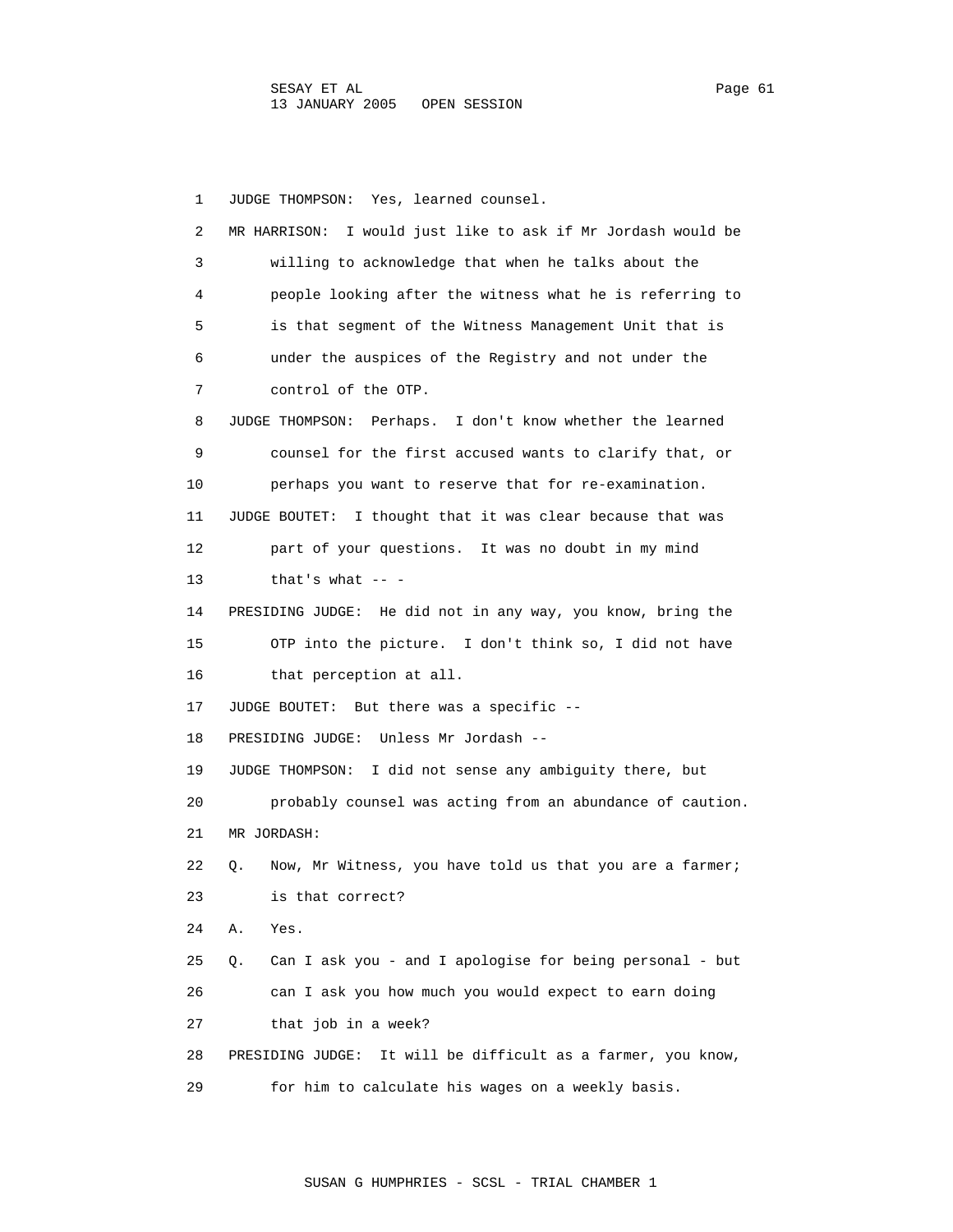1 (Inaudible) you think it would be. 2 MR JORDASH: If I can break it down then, Your Honours. 3 PRESIDING JUDGE: Yes, it is difficult for a peasant within 4 this context to estimate his wages per week. They are 5 not like you in England being paid weekly or bi-weekly. 6 MR JORDASH: If only, Your Honour. 7 PRESIDING JUDGE: Right. Okay. 8 MR JORDASH: 9 0. You work as a farmer; is that correct? 10 A. Yes. 11 Q. And do you sell products or do you grow products that you 12 then use to live on? Do you understand the question? 13 A. The rice farm I make is for feeding my family, we do not 14 sell it, we eat the food from the rice, but we do have 15 cassava plantation, banana plantation and those ones we 16 harvest and sell. 17 Q. Can you estimate -- 18 JUDGE THOMPSON: Just a minute, we need to have that catalogue 19 of items there. Grows rice for domestic consumption and 20 he said also that you -- let him continue the evidence. 21 You have got the first part that you -- 22 PRESIDING JUDGE: Cassava. 23 JUDGE THOMPSON: You grow rice for domestic consumption. Then 24 you grow cassava. 25 THE WITNESS: We grow rice, we have cassava garden and I do 26 have coffee garden. Coffee, a large one. 27 JUDGE THOMPSON: Cassava farm, coffee farm. And the produce 28 from the cassava and the coffee farm you sell? 29 THE WITNESS: Yes.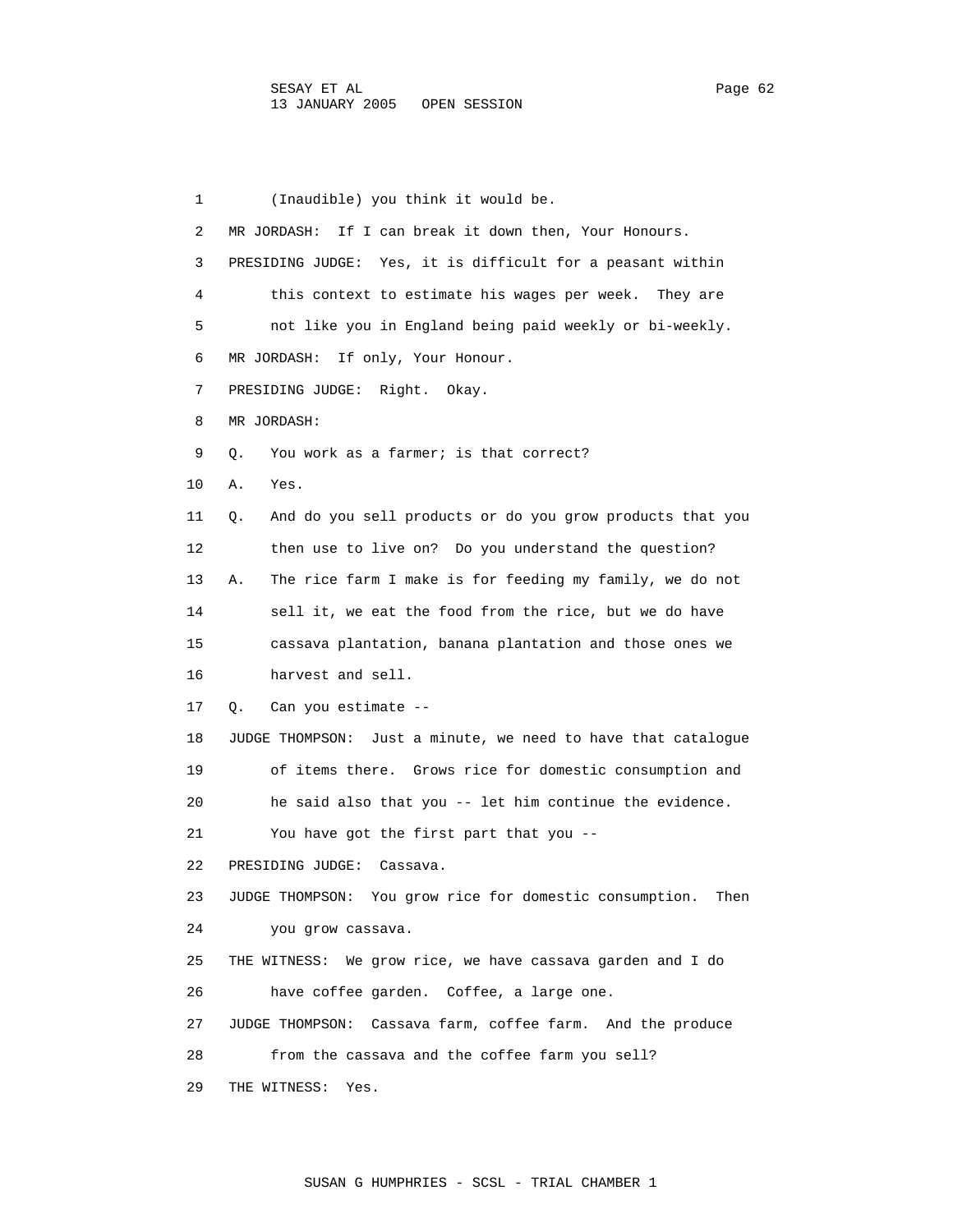1 PRESIDING JUDGE: Mr Witness, just a minute. Cassava, coffee, 2 did you mention something else? I thought I heard 3 something else. Banana, yes, banana. 4 THE WITNESS: Banana, I have a banana farm. 5 JUDGE THOMPSON: Banana farm. 6 MR JORDASH: 7 Q. How often do you sell those products? 8 A. The cassava -- the cassava we sell by year. When we 9 harvest the cassava, we sell, we replant it. The coffee 10 also when I harvest I have up to three bags of coffee and 11 I sell that every year. But for the banana there is no 12 time for the banana, you can have banana during the dry 13 season or the rainy season. 14 MR JORDASH: 15 Q. Do you know how much you would make in a year from that? 16 From that trade? 17 A. In my rice farm, my swamp rice farm, because I work in 18 the swamp, I harvest a lot of rice. I harvest -- I put 19 my rice in drums, so I have sometimes more than five 20 drums. In fact, I didn't finish harvesting before coming 21 down to Freetown here. 22 Q. How much money do you think you would make from your 23 trade in total a year? 24 PRESIDING JUDGE: Why don't you take him sector by sector. 25 Rice, although he said rice it's for domestic 26 consumption, but it is changing now. 27 MR JORDASH: If the witness may be able to short cut things if 28 he knows roughly. I was trying to save some time. 29 PRESIDING JUDGE: Well, let's see how we go.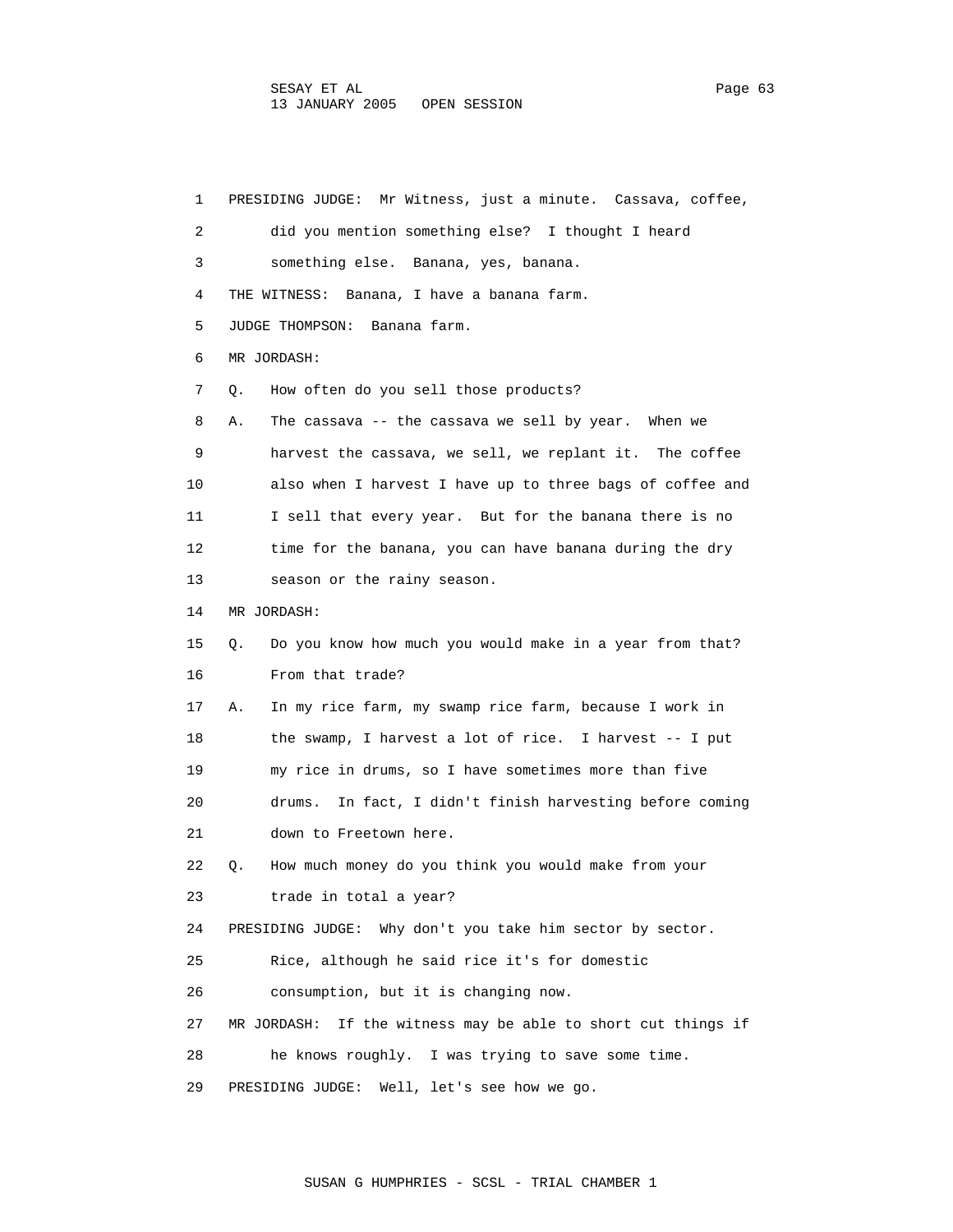1 MR JORDASH: 2 Q. Do you know or are you able to estimate, Mr Witness, how 3 much money you would make a year from the whole of your 4 trade? 5 A. Coffee does not bear every year very well, but in good 6 years I can get 70 pounds or 100,000 pounds. 100,000 7 pounds or 70,000 pounds of -- 8 Q. Pounds, is that -- 9 PRESIDING JUDGE: That will be weight. 10 JUDGE BOUTET: It's not money, it's the weight of the coffee. 11 PRESIDING JUDGE: It's the weight, you see. Coffee is sold in 12 weight, you see. Yes. Coffee and cocoa. For those of 13 us who have been in France. 14 MR JORDASH: 15 Q. Mr Witness, I want to move on from this, but I want to 16 find out how much money, money, you would expect to make 17 from your trade a year. How much money? 18 A. I don't sell rice, I don't sell the rice. I sell the 19 coffee and we sell the cassava. The banana you don't 20 keep the money, I mean, you sell it in pieces, the little 21 change that comes in you use. You use that for daily 22 sustenance, but we sell the coffee and the cassava. 23 Q. After selling the coffee and cassava, how much money 24 would you expect to have a year? Okay, just pause there, 25 Mr witness, so there can be a translation? 26 A. Every year I sell my coffee. Sometimes I get 100 -- 27 200,000 Leones and sometimes I sell the cassava maybe 28 40,000 Leones or 60,000 Leones. For the banana and the 29 rice, I don't sell the rice, but the banana I sell and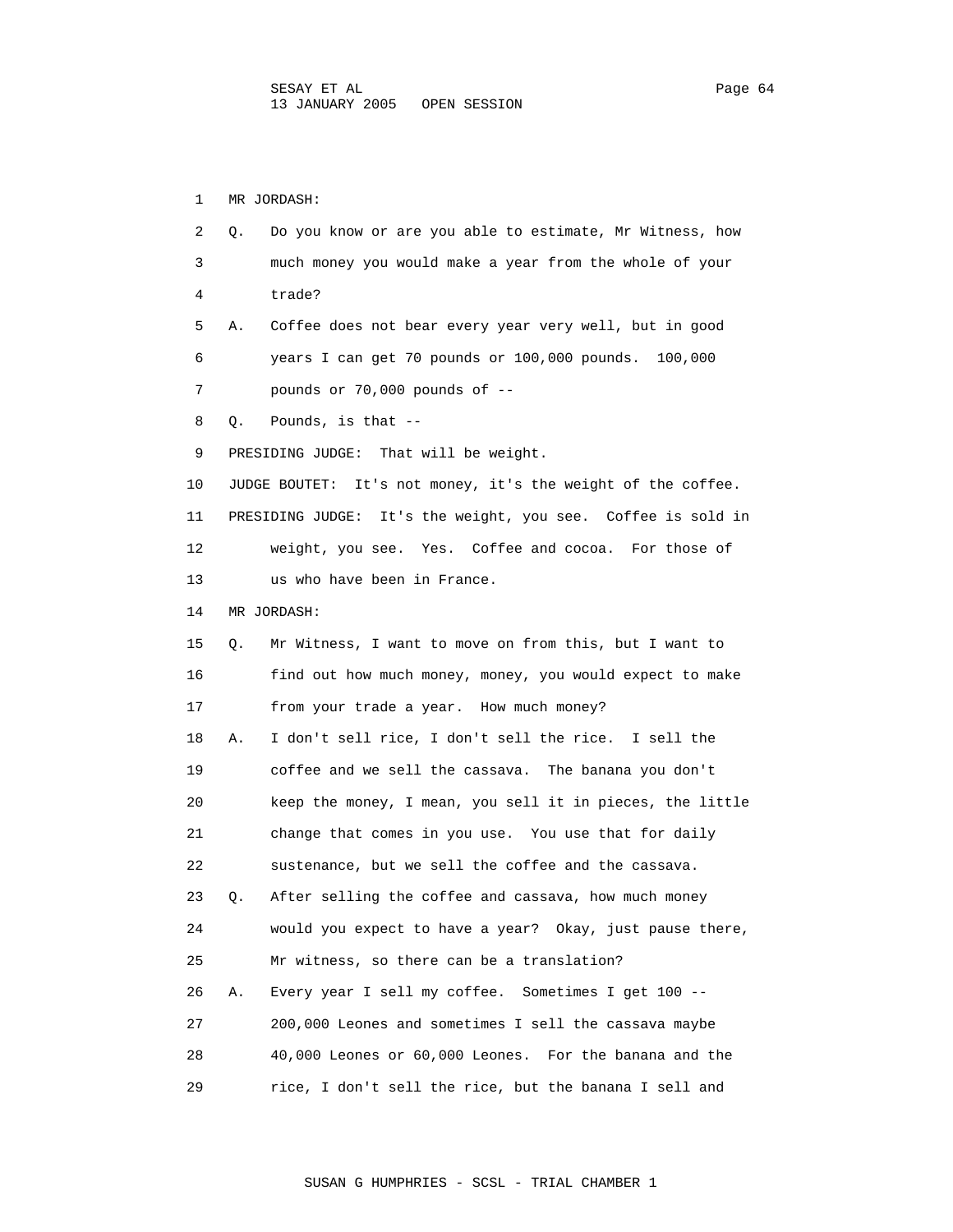1 use the money on a daily basis. 2 [HS130105E 3.40 p.m.] 3 Q. So approximately 260,000 Leones a year; am I right? 4 A. What I've said I don't think he has understood. The 5 coffee does not bear constantly every year. This amount 6 of money I get sometimes; I get more sometimes, sometimes 7 I get less. 8 Q. But that would be a rough average; is that correct? 9 A. Yes, in a good harvest year. 10 Q. So do you accept then, Mr Witness, that the 770,500 11 you've received since September is approximately three 12 times what you would normally earn in a year? Do you 13 accept that, Mr Witness? 14 JUDGE THOMPSON: Are you inviting an argument? Does it not 15 follow mathematically? If he says that you must accept 16 that the estimate in terms of average of what he takes in 17 for those products in one year is 260,000, would it not 18 follow as a matter of mathematical logic allowing for 19 some errors that that would be three times? 20 MR JORDASH: Your Honour, I'll abandon the question. 21 JUDGE THOMPSON: Otherwise he might get into an argument with 22 you and then we will not know what to write down. 23 PRESIDING JUDGE: But I think he needs to be given the total 24 of what he has received, because you have been putting it 25 to him in bits and pieces. Can you put the total to him 26 from September to date? 27 MR JORDASH: 28 Q. You've received then, Mr Witness, from the Witness and 29 Victims Unit here, from September, 770,500 Leones; is

ELLA K DRURY - SCSL - TRIAL CHAMBER I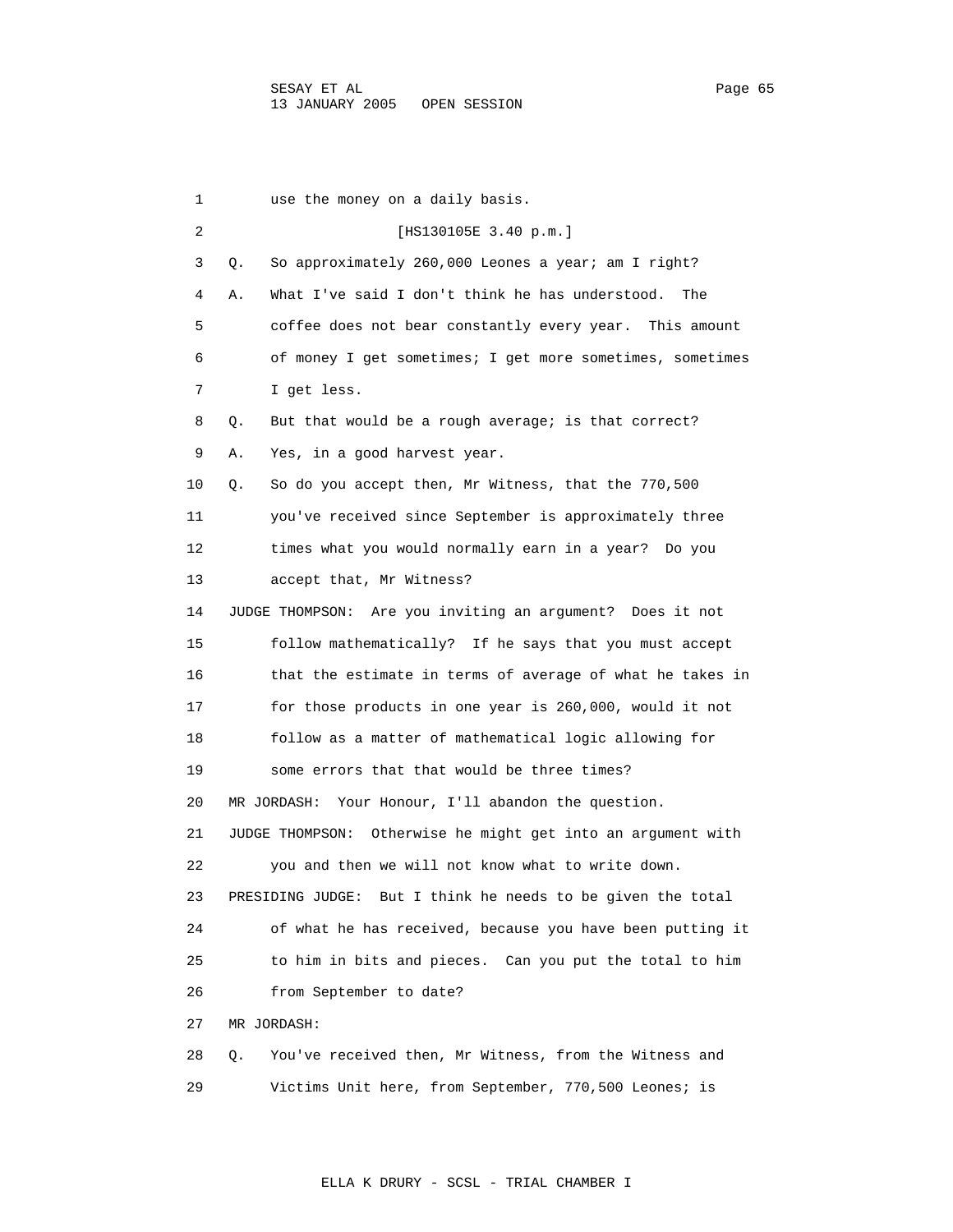1 that correct? 2 A. I can't say for sure, because the money -- the amount you 3 have called is not the amount they gave to me in money. 4 PRESIDING JUDGE: What amount is it, Mr Jordash? 5 MR JORDASH: 770,500 Leones. 6 Q. Has the money you've received motivated you to give 7 evidence for the Prosecution? 8 A. No, that's not the reason I've come to give evidence. It 9 is not for the money. My life is more than the money. 10 Q. What is the reason that you've decided to give evidence 11 for the Prosecution? 12 A. The things that happened in my home, I didn't want them 13 to recur again. That is why I have offered to come and 14 speak up, so that the whole world can hear what happened. 15 Q. Is there anything else you'd like to happen as a result 16 of you giving evidence? 17 MR HARRISON: Well -- 18 THE WITNESS: There's no other thing. 19 PRESIDING JUDGE: He has answered the question. 20 MR JORDASH: 21 Q. Your first experience with the rebels -- 22 PRESIDING JUDGE: Just a minute, please. 23 MR JORDASH: Thank you. 24 Q. Your first experience with the rebels was when you 25 encountered the shooting and shortly thereafter Rambo; is 26 that correct? 27 A. The first time I heard about the rebels was way before 28 that time we heard about the rebels. But the very time I 29 came in contact with them was when we were chased out of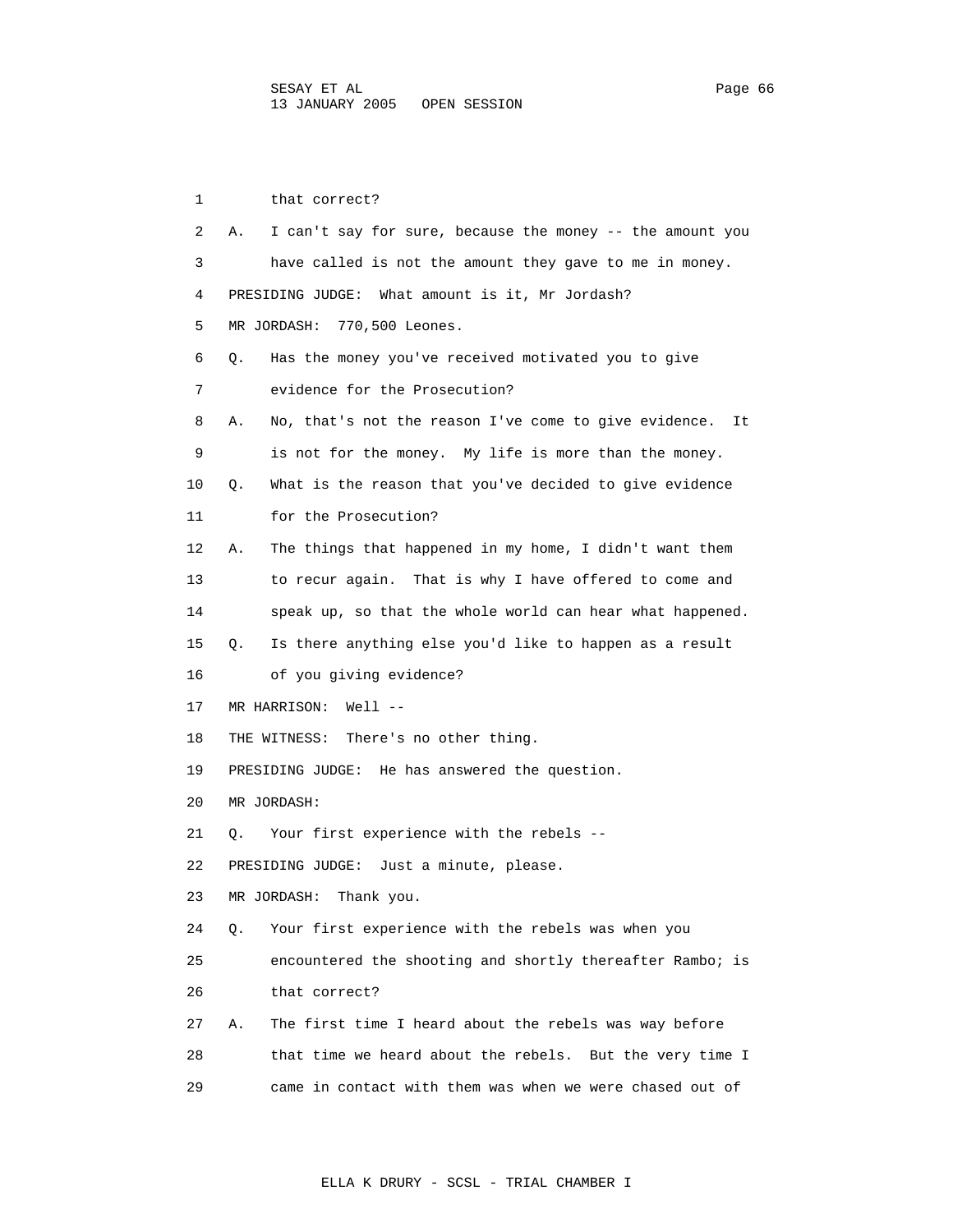| 1  |    | our town -- when Rambo was chasing us out of our town.    |
|----|----|-----------------------------------------------------------|
| 2  | Q. | And Rambo, you say, accused you of being a member of a    |
| 3  |    | youth group; is that correct?                             |
| 4  | Α. | Yes.                                                      |
| 5  | Q. | Just so we're clear, you'd run into the bush at this      |
| 6  |    | point with your family; is that correct?                  |
| 7  | Α. | Yes.                                                      |
| 8  | О. | What made -- you're 43 years old, aren't you, Mr Witness? |
| 9  | Α. | When they went to ask us for ages in the year 2000, I was |
| 10 |    | 42 years old. At this -- I was 43 years old. At this      |
| 11 |    | moment in time 45 years old.                              |
| 12 | Q. | Sorry, my mistake. So in 1998 when xxxxxx xxxxxx Rambo    |
| 13 |    | you were 37; is that correct?                             |
| 14 | Α. | Yes.                                                      |
| 15 | Q. | What was it, then, that made Rambo think that you were a  |
| 16 |    | member of a youth group at the age of 37?                 |
| 17 | Α. | Any time they see a young man, when you're not a soldier  |
| 18 |    | or a rebel, you're called a youth.                        |
| 19 | Q. | You told us that before the war you were a member of a    |
| 20 |    | youth organisation; is that correct?                      |
| 21 | Α. | In every one of our towns here all young men are youth.   |
| 22 |    | As long as you are young man you are a youth.             |
| 23 | Q. | So to your mind what was he accusing you of - being a     |
| 24 |    | youth or being a member of a military group or what?      |
| 25 | Α. | I didn't belong to any fighting function.<br>I was an     |
| 26 |    | ordinary youth.                                           |
| 27 | Q. | What was your understanding of what Rambo was accusing    |
| 28 |    | you of doing, though - being a young man or something     |
| 29 |    | else?                                                     |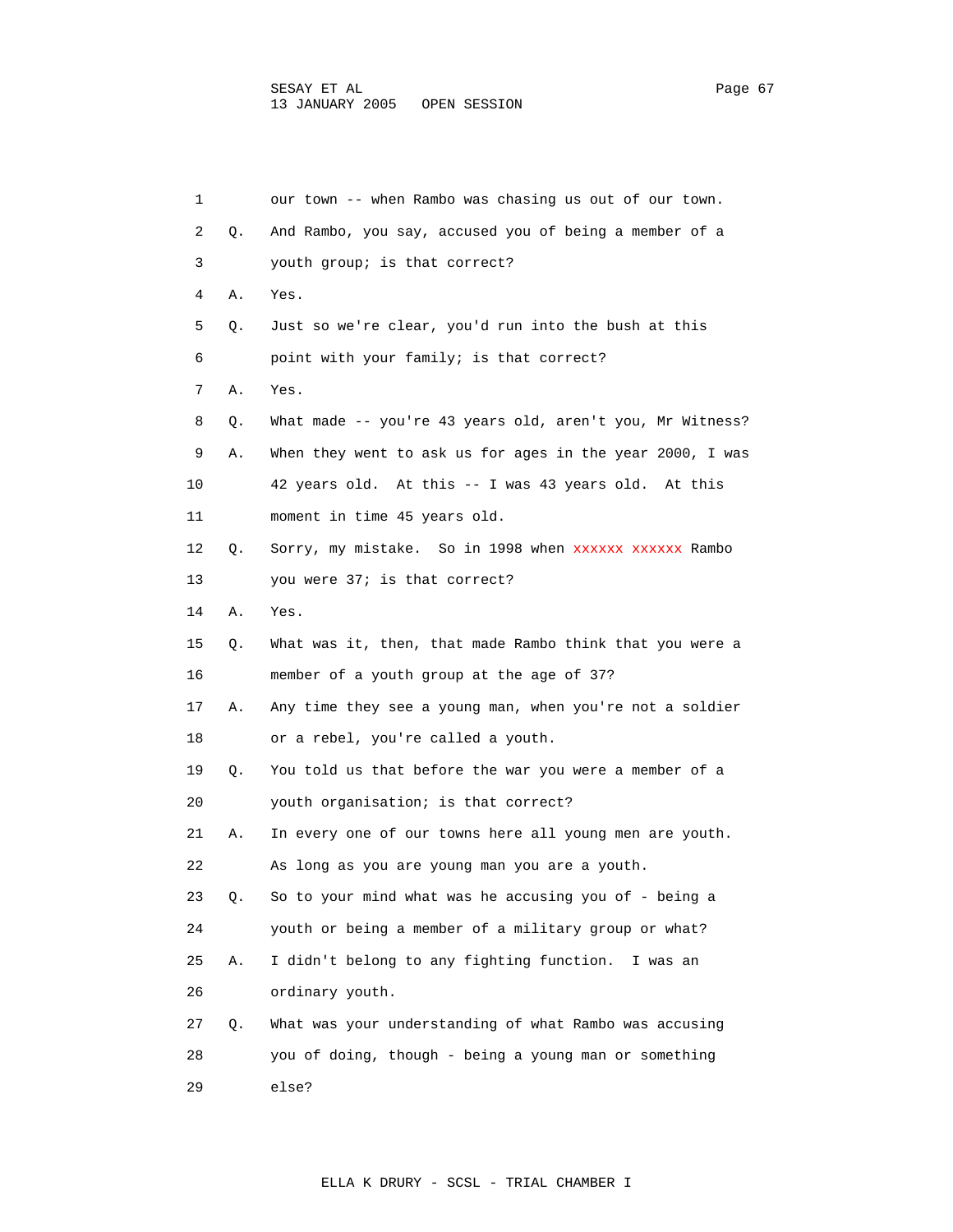| 1  | Α. | I was not alone. I mean, if someone comes determined to      |
|----|----|--------------------------------------------------------------|
| 2  |    | do something bad to all of you -- he just saw me and he      |
| 3  |    | wanted to do me something bad, he called me a youth.         |
| 4  | Q. | What did you say to him?                                     |
| 5  | Α. | I was under gunpoint, I didn't say anything. He asked,       |
| 6  |    | me, "Are you a youth?" I said, "Yes, I'm a youth."           |
| 7  | Q. | You knew Staff Alhaji, didn't you, before the war?           |
| 8  | Α. | Yes.                                                         |
| 9  | Q. | Were you friends with Staff Alhaji?                          |
| 10 | Α. | He was not my friend. We were not doing one thing. He's      |
| 11 |    | just like a soldier who comes to a town and goes back.       |
| 12 |    | He came to our town and went back.                           |
| 13 |    | PRESIDING JUDGE: The question is did you know Staff Alhaji   |
| 14 |    | before the war? Was that not the question? He said yes.      |
| 15 |    | MR JORDASH:<br>Yes.                                          |
| 16 |    | PRESIDING JUDGE: Now he's saying that he only came as a      |
| 17 |    | soldier and went. What does that mean?                       |
| 18 |    | MR JORDASH: I was going to follow that up, Your Honour, if I |
| 19 |    | may.                                                         |
| 20 | Q. | Tell us how you met Staff Alhaji?                            |
| 21 | Α. | I knew him as a soldier.                                     |
| 22 | Q. | Tell us how you met Staff Alhaji? What was the first         |
| 23 |    | time?<br>What happened?                                      |
| 24 | Α. | This particular question I don't understand.                 |
| 25 | Q. | Well, have you spoken to Staff Alhaji? Did you speak to      |
| 26 |    | Staff Alhaji before the war?                                 |
| 27 | Α. | I didn't have any discussions with him. I didn't have        |
| 28 |    | much time with him, but I saw him, he came to the town.      |
| 29 | Q. | How did you know his name was Staff Alhaji?                  |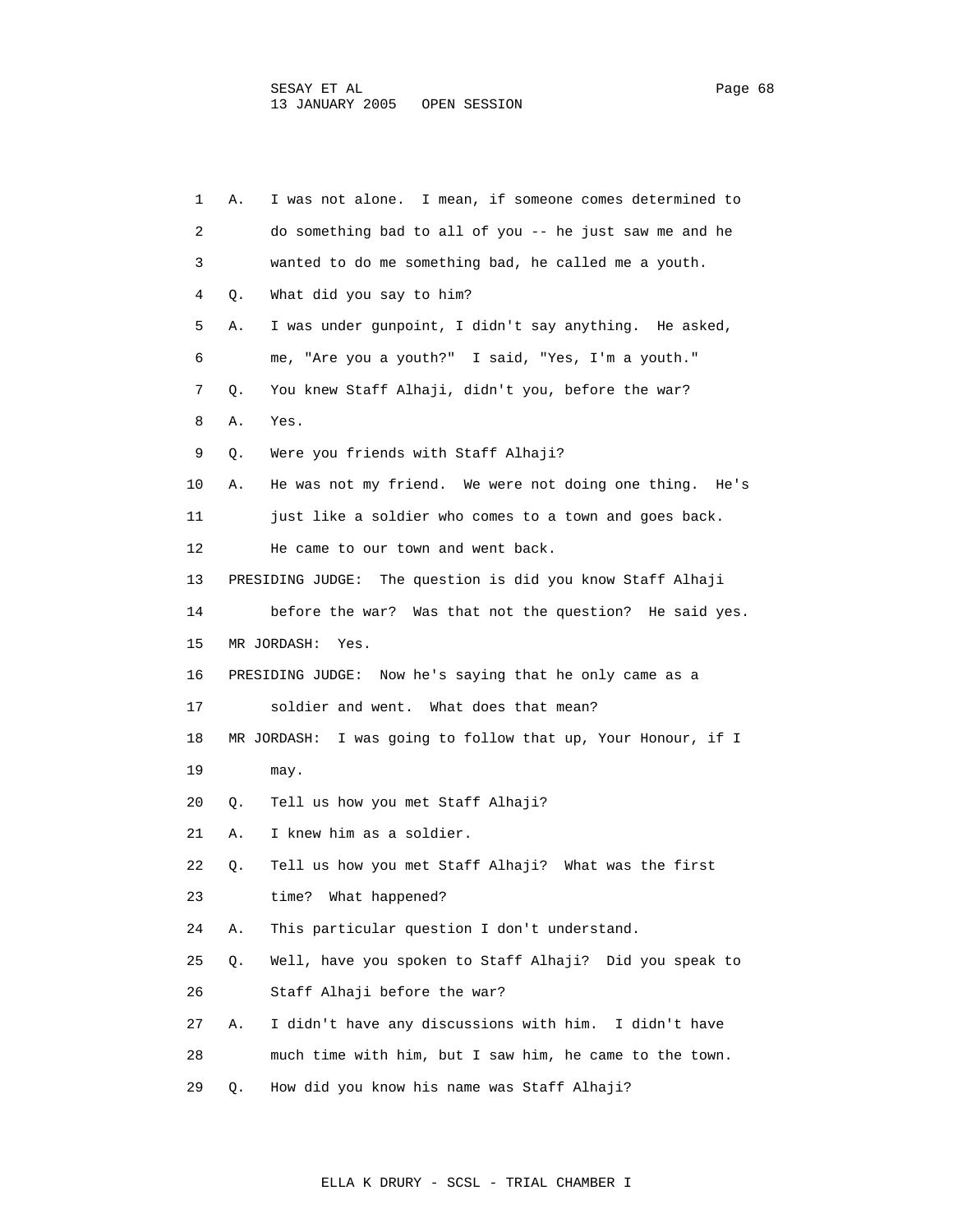1 A. That's how they called him, Staff Alhaji. Everybody 2 called him Staff Alhaji and I hear them call him Staff 3 Alhaji. Even when I was arrested by them, they called 4 him Staff Alhaji, Alhaji Bayo. 5 Q. So is your evidence that Staff Alhaji saved your life, 6 but you do not know why he did that? Is that what you're 7 saying? 8 A. If someone save someone's life it is because God has not 9 willed it. I think it is because God had not willed it, 10 that's why I was saved. 11 PRESIDING JUDGE: Yes, witness, I agree with you that God did 12 not will it, but I would like you to focus on the 13 question put to you by counsel. Focus on that question. 14 Please, ask him the question again. We know that if God 15 does not wish that something happens to you, it doesn't 16 happen. There are other things, you know, which hang 17 around and which you need to clarify us about. 18 MR JORDASH: 19 Q. Let me try to clarify it for you, Mr Witness. I 20 understood before that you'd known Staff Alhaji and in 21 some way that had made him save your life. But you would 22 say -- would you agree with that or not? 23 A. If God save someone's life you only have to say it is 24 God, because I actually never sat down with Staff Alhaji 25 to have discussions, I did not belong to his groups, and 26 if he saved my life at that point, well, I'll only say 27 it's God that saved my life. 28 JUDGE THOMPSON: I sense that we're getting into a very 29 argumentative kind of area. Because this is something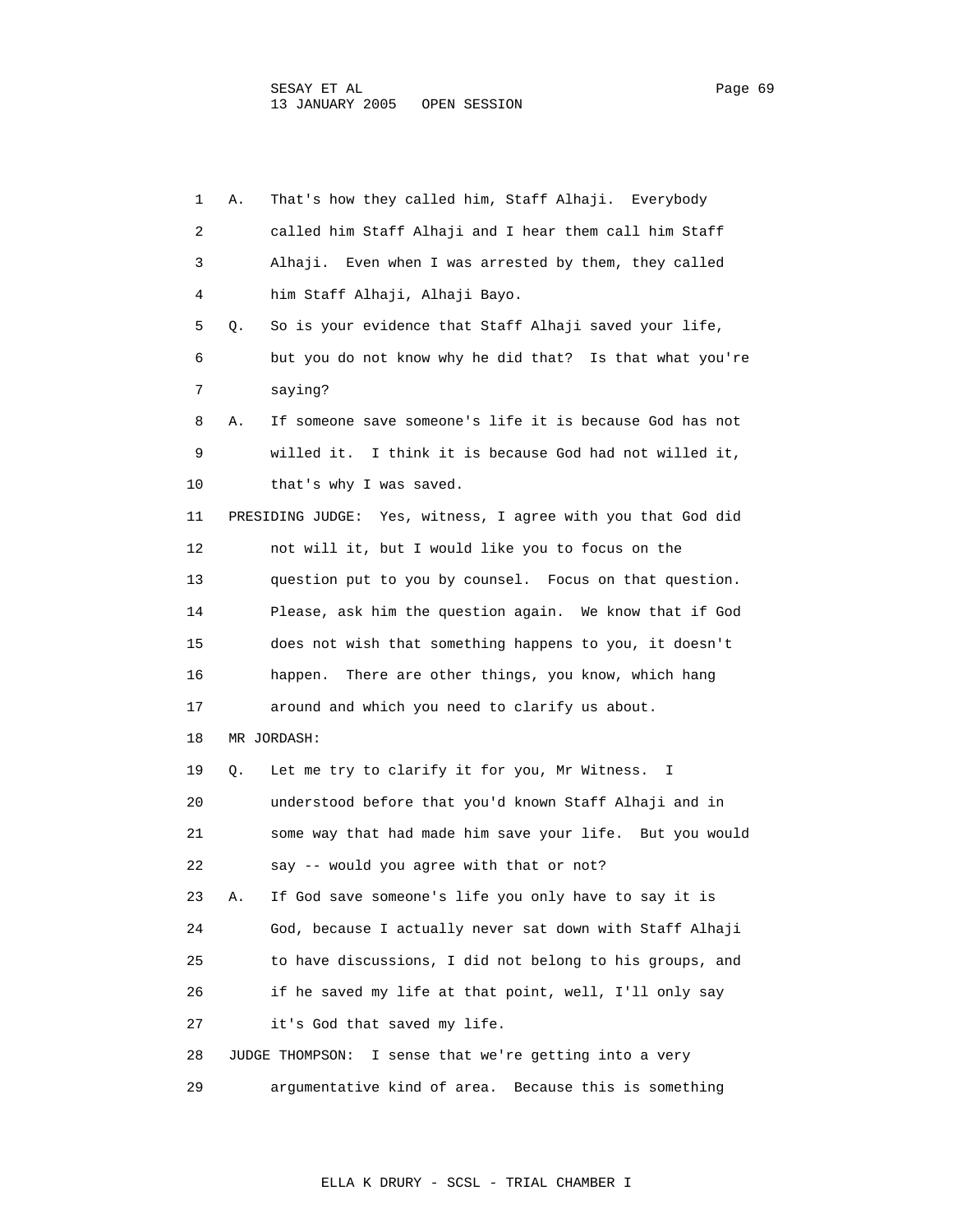1 that we can debate endlessly. From his perspective, he 2 is not attributing it to Staff Alhaji. He seems to have 3 a divine conviction of a divine intervention. 4 PRESIDING JUDGE: But he knew Staff Alhaji before the war. 5 Could that have contributed to his releasing him? This 6 is the issue at stake. 7 JUDGE THOMPSON: And that is why it's argumentative, because 8 we'll never get anywhere with this. In fact, even if he 9 answers, I do not know how to evaluate that as a matter 10 of fact or opinion. 11 MR JORDASH: I'm happy to move on, Your Honour. 12 JUDGE THOMPSON: Quite right. I don't know. It's highly 13 controversial. The atheist might not even take that 14 position, or the agnostic. 15 MR JORDASH: 16 Q. When you first encountered Rambo, what happened to your 17 wife and children? What happened to them? 18 A. Nothing. They went into the bush, they run away. It is 19 me who was arrested. They ran away into the bush. 20 Q. Was that because you ran more slowly or what? What's the 21 reason for that? 22 A. Where we hid our property, our belongings, was different 23 from where we slept. So I was staying where the belong 24 ings were and my children and wife were in the other 25 place. So when they heard the people coming, they just 26 run away and they found me where the things were. 27 Q. So you had no idea where your wife or children ran to; is 28 that correct? 29 A. Well, when they caught me and they had gone away, it was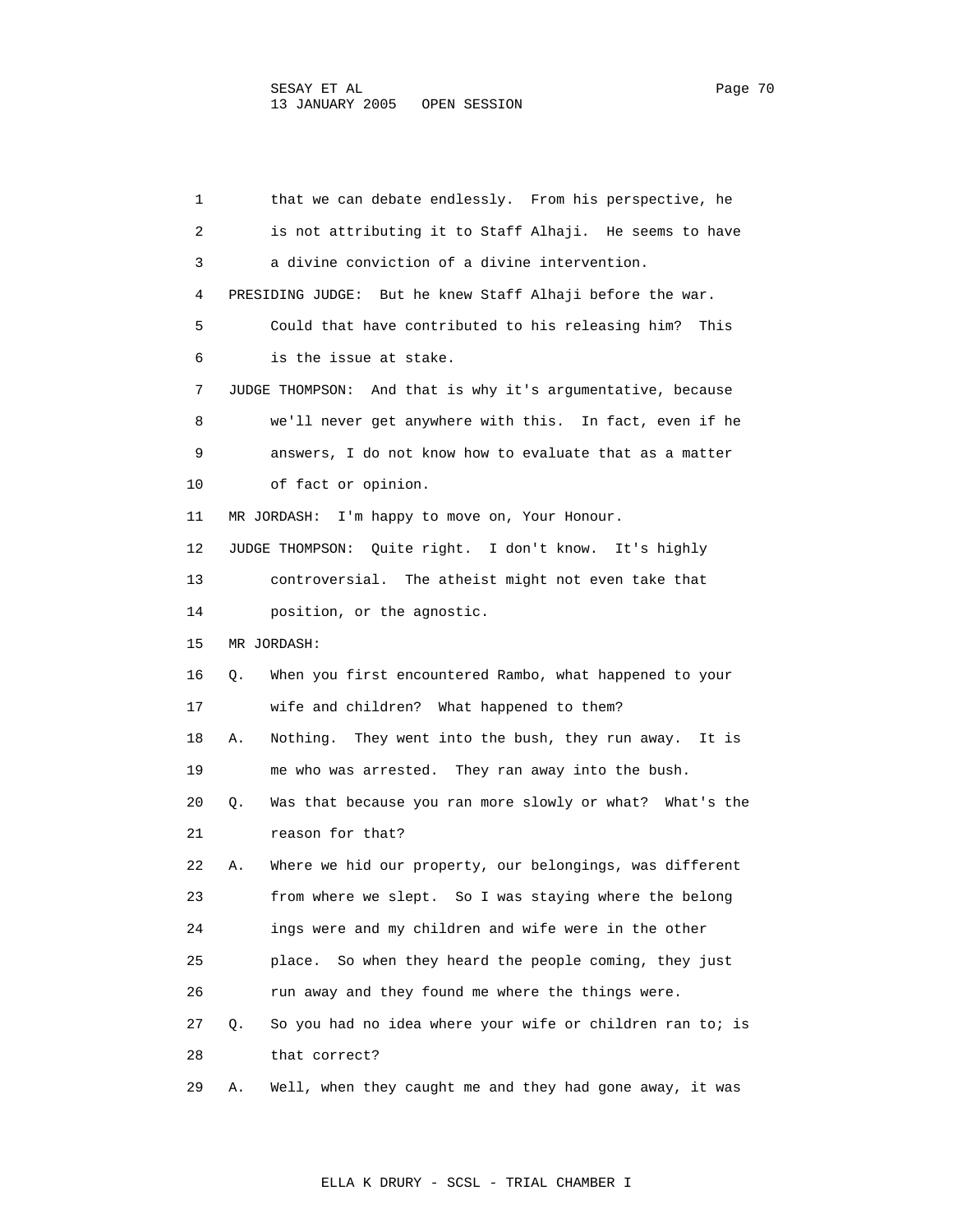| 1  |    | later that I knew where they went. I didn't know at that  |
|----|----|-----------------------------------------------------------|
| 2  |    | time.                                                     |
| 3  | Q. | How did you find them after being released by Alhaji?     |
| 4  | Α. | I went looking for them until I saw them.                 |
| 5  | Q. | How long were you -- how long was it between the time you |
| 6  |    | were stopped by Rambo and the time you found your wife    |
| 7  |    | and two children?                                         |
| 8  | Α. | I don't understand what you've said.                      |
| 9  | Q. | How long was it from the moment you were stopped in the   |
| 10 |    | bush by Rambo to the time when you found your wife and    |
| 11 |    | children -- wife and two children, having being released  |
| 12 |    | by Alhaji?                                                |
| 13 | А. | It took me about a week before I saw them.                |
| 14 | Q. | Had you ever been to Fakuniya before, before you were     |
| 15 |    | stopped by Rambo?                                         |
| 16 | Α. | I had never been there before.                            |
| 17 | Q. | Had you heard about Fakuniya before you were caught by    |
| 18 |    | Rambo?                                                    |
| 19 | Α. | Yes.                                                      |
| 20 | Q. | Do you know why your xxxxxx decided to go to              |
| 21 |    | Fakuniya?                                                 |
| 22 | Α. | I don't understand.                                       |
| 23 | Q. | Do you know why your xxxxxx decided to go to              |
| 24 |    | Fakuniya?                                                 |
| 25 | Α. | We had not planned this before. When I found my wife, I   |
| 26 |    | was told that they had gone to Fakuniya.<br>We hadn't     |
| 27 |    | planned this before.                                      |
| 28 | Q. | Well, you found your wife -- I beg your pardon.<br>You    |
| 29 |    | found your mother-in-law later. Did you ever ask her why  |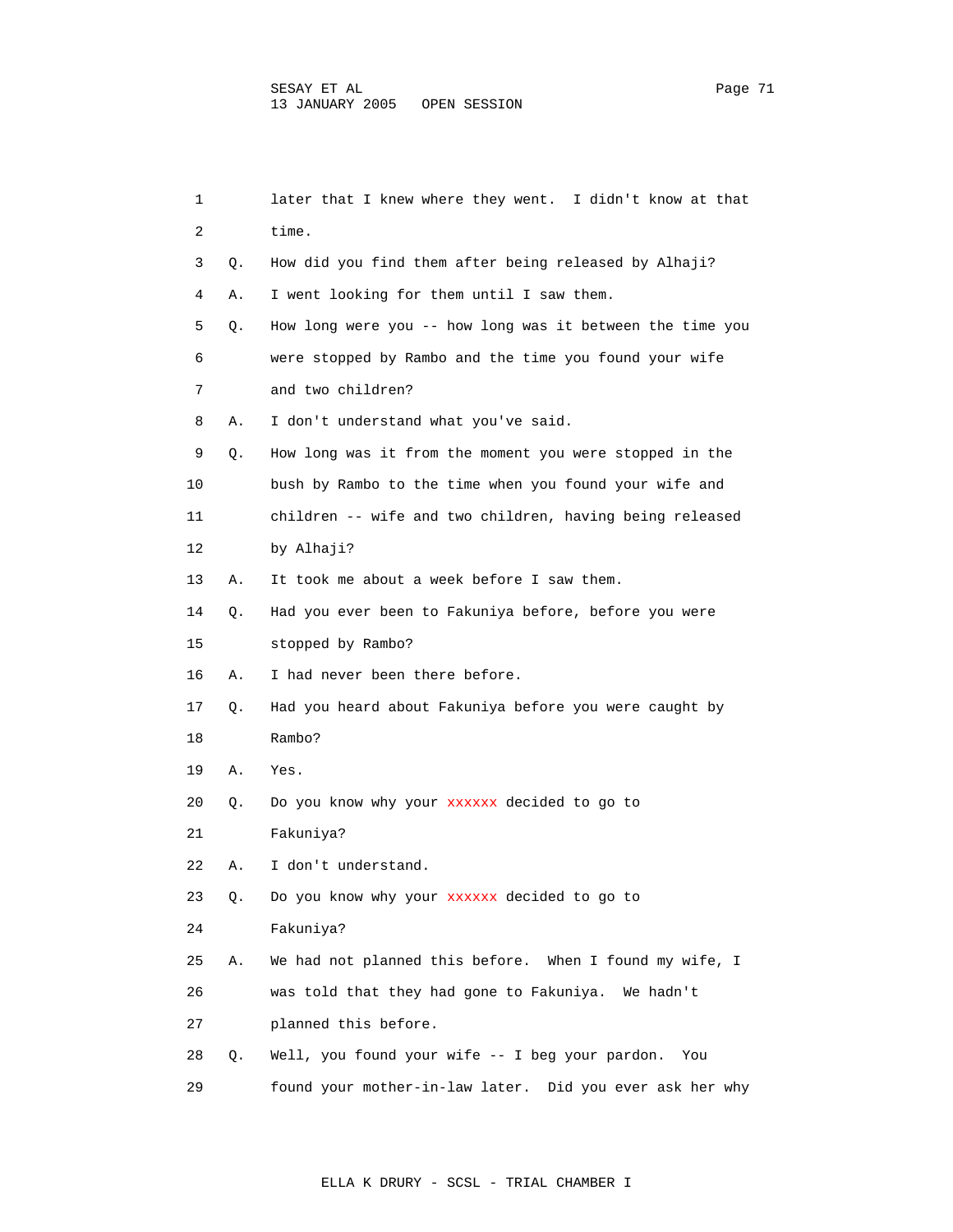1 she had decided to go to xxxxxx? 2 JUDGE THOMPSON: Or did she ever tell you why she decided to 3 go? 4 MR JORDASH: Did she ever tell you? 5 JUDGE THOMPSON: Yes, that will help rather than -- 6 MR JORDASH: 7 Q. Did she ever tell you why? 8 A. That was wartime, people were running away from the war. 9 Most people in that region went to Fakuniya. I'm sure 10 that's why she too went there. 11 Q. How long had she been there when you arrived? 12 A. It took some time running away from the war -- running 13 away from the war. I mean, you wouldn't go straight from 14 one point to another. I mean, you move one step and you 15 take a week before you get there, you take another week, 16 you take about two weeks. It took me almost five months 17 before I got there. It was during the rainy season when 18 I arrived. 19 Q. How long had they been in Fakuniya when you arrived? 20 A. Before I know they were there, that's what I've just 21 said. It took almost about five months before I saw 22 them. 23 Q. Let me try again. When you arrived, your xxxxxx 24 and three children had already arrived at Fakuniya; is 25 that correct? 26 A. Yes. 27 Q. Did you find them easily in xxxxxx? 28 A. I didn't find them very easily. 29 Q. When you did find them how long had they been in

ELLA K DRURY - SCSL - TRIAL CHAMBER I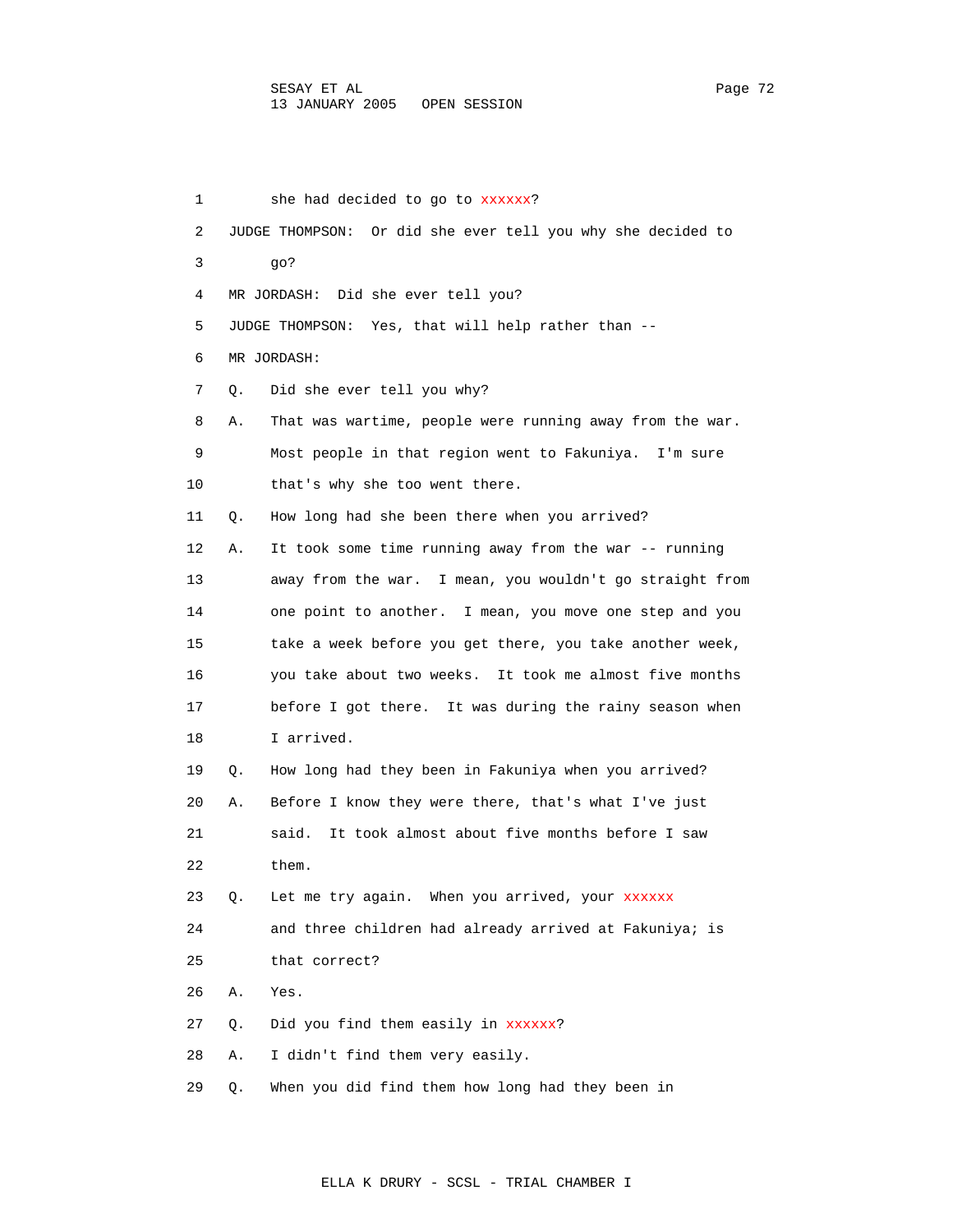| 1  |    | Fakuniya? Did they tell you how long they'd been there?     |
|----|----|-------------------------------------------------------------|
| 2  | Α. | When you're looking for someone -- they were not actually   |
| 3  |    | in Fakuniya itself, but Fakuniya is a big town and Konia    |
| 4  |    | is adjoined to it. So xxxxxx is actually the village        |
| 5  |    | where I found them, which is very close to Fakuniya.<br>The |
| 6  |    | distance is not so long.                                    |
| 7  | Q. | And how long had xxxxxx been in the Fakuniya or Gbesendor   |
| 8  |    | region when you arrived?                                    |
| 9  | Α. | I can't tell. The only time I can tell is the length of     |
| 10 |    | time it took me to find them. When I found them, we         |
| 11 |    | slept in the bush and came back in the town during the      |
| 12 |    | day, but we spent about one month before we left.           |
| 13 | Q. | Just focus on my question. Did you not, when first          |
| 14 |    | seeing your xxxxxx and three children after five            |
| 15 |    | months, ask them, "Where have you been? How long have       |
| 16 |    | you been here?"                                             |
| 17 | Α. | When they went into the bush, from the time until I found   |
| 18 |    | them, I am sure that's how long it took them.<br>I only     |
| 19 |    | know about that time from the time they left me until the   |
| 20 |    | time I found them there.                                    |
| 21 | Q. | So you never asked them where they'd been; is that          |
| 22 |    | correct?                                                    |
| 23 | Α. | When you're running from the war you don't have time        |
| 24 |    | asking these kinds of questions. I mean, you're worried     |
| 25 |    | about life and when you see your people you're happy.       |
| 26 | О. | But you were in xxxxxx for one month. You had plenty        |
| 27 |    | of time to ask them what, I would suggest, was a            |
| 28 |    | ordinary, normal question; isn't that right?                |
| 29 | Α. | I couldn't ask them because I didn't even have that time.   |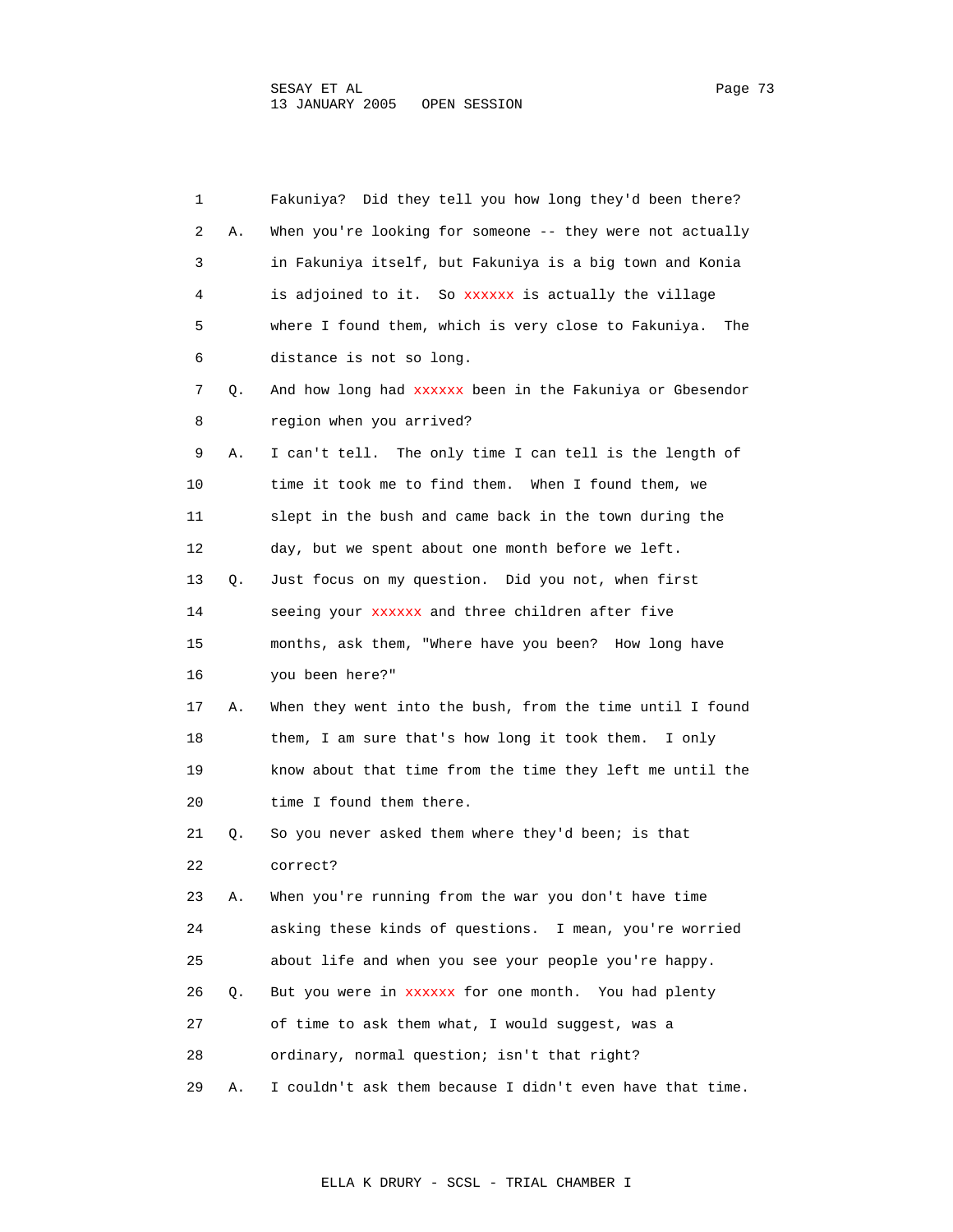1 I was only worried about my life. 2 Q. I do want to move on from this, Mr Witness, but you 3 were -- is your evidence -- your truthful evidence to 4 this Court that in the whole month you were in xxxxxx 5 you did not have the opportunity to ask your 6 xxxxxx or three children where it was they'd been 7 and how long they'd been in Gbesendor? You understand 8 the question? 9 A. My only worry was to see my children and when I saw them 10 I was very happy. I didn't even have time to sit down 11 and begin asking how long have you been here, so I think 12 I didn't bother. 13 Q. Is the truth, Mr Witness, that in fact you stayed with 14 Staff Alhaji and never in fact went to Fakuniya? Is that 15 really what happened? 16 A. What he's saying, he wasn't there, I was there. I have 17 seven children. What will I go and sit with Staff Alhaji 18 for? I don't even know Staff Alhaji, we never even had 19 any arrangements or discussions before. From the time we 20 were driven from our village I stopped seeing Staff 21 Alhaji, until we went back and he was with us during the 22 mining period. 23 Q. Just picking up on that, you say Staff Alhaji was in 24 Tombodu during 1999 and 2000; is that your evidence? 25 A. Try and understand me. During the time we were running 26 away that's when I left Staff Alhaji. When I come back I 27 didn't find him in Tombodu. 28 Q. But you've just told us that he was there, and you said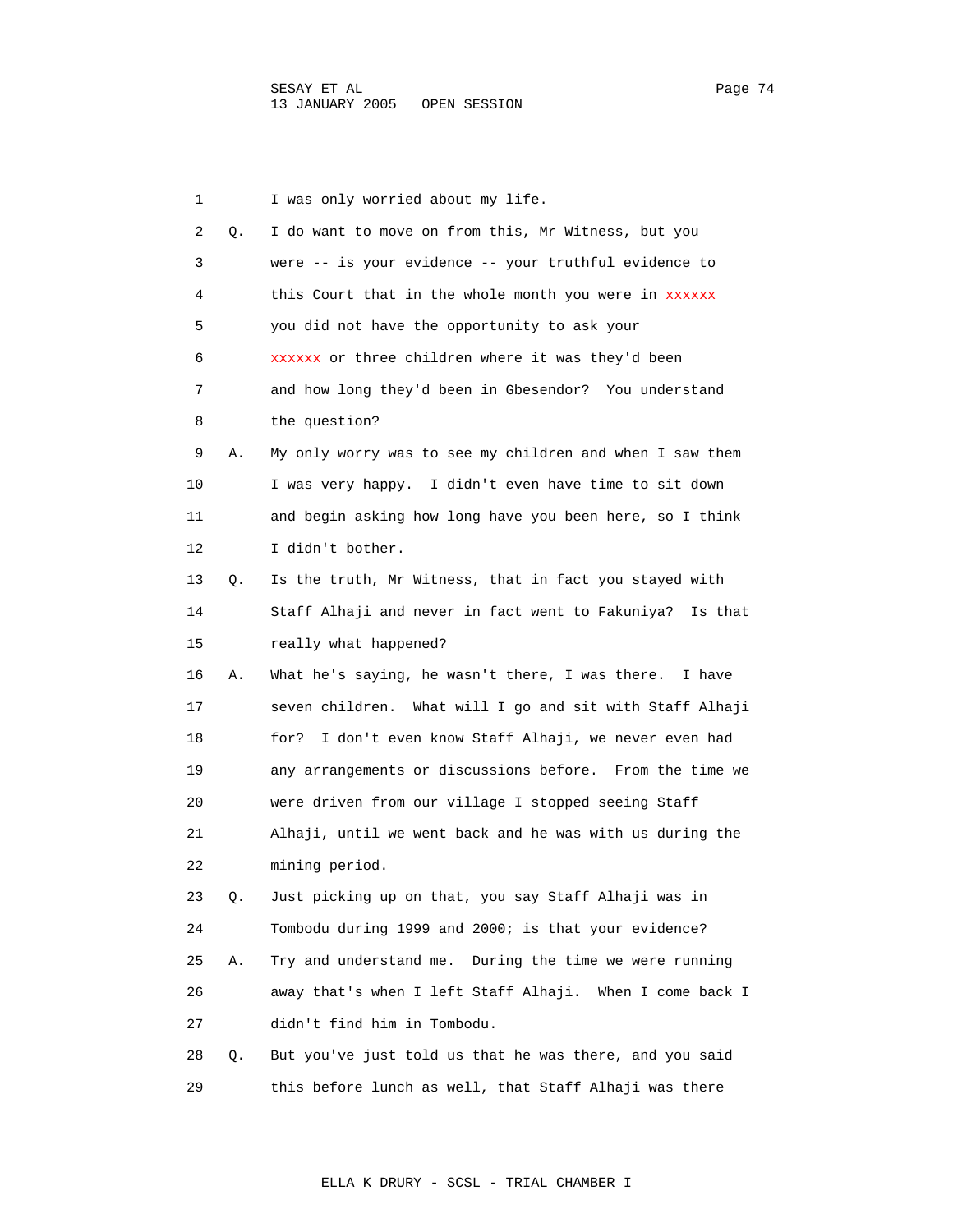| 1  |    | during the forced mining that you were describing.<br>Is  |
|----|----|-----------------------------------------------------------|
| 2  |    | that a truthful answer?                                   |
| 3  | Α. | Staff Alhaji and others were in charge of the mining. He  |
| 4  |    | was not in Tombodu Town; he was on Number 11 area, but    |
| 5  |    | Number 11 is also in Kamara Chiefdom.                     |
| 6  | Q. | When was the last time you were aware of Staff Alhaji     |
| 7  |    | being in that chiefdom or the area of Kono?               |
| 8  | Α. | I don't understand.                                       |
| 9  | Q. | Well, you say Staff Alhaji was there during the mining.   |
| 10 |    | When's the last time you either saw or heard that         |
| 11 |    | Staff Alhaji was in the Kono District?                    |
| 12 | Α. | He was in Number 11. He was in charge of Number 11, not   |
| 13 |    | in Tombodu.                                               |
| 14 | Q. | From what date until when was Staff Alhaji in charge of   |
| 15 |    | Number 11?                                                |
| 16 | Α. | I didn't have any time with Staff Alhaji, he was in       |
| 17 |    | Number 11. The person who was in charge of us was         |
| 18 |    | Officer Med.<br>That was who I had anything to do with.   |
| 19 |    | Staff Alhaji was in Number 11.                            |
| 20 | Q. | How do you know?                                          |
| 21 | Α. | This is how they were distributed. The rebels would come  |
| 22 |    | and tell us that, "Well, these are the ones that are over |
| 23 |    | there, Staff Alhaji is in Number 11." And Officer Med     |
| 24 |    | himself told us that Staff Alhaji was in Number 11 and he |
| 25 |    | was in charge of us in Tombodu.                           |
| 26 | Q. | So when did Officer Med tell you that Staff Alhaji was in |
| 27 |    | Number 11?                                                |
| 28 | Α. | At the time he assembled us and introduced himself as the |
| 29 |    | man in charge of the mining in Tombodu, that was when he  |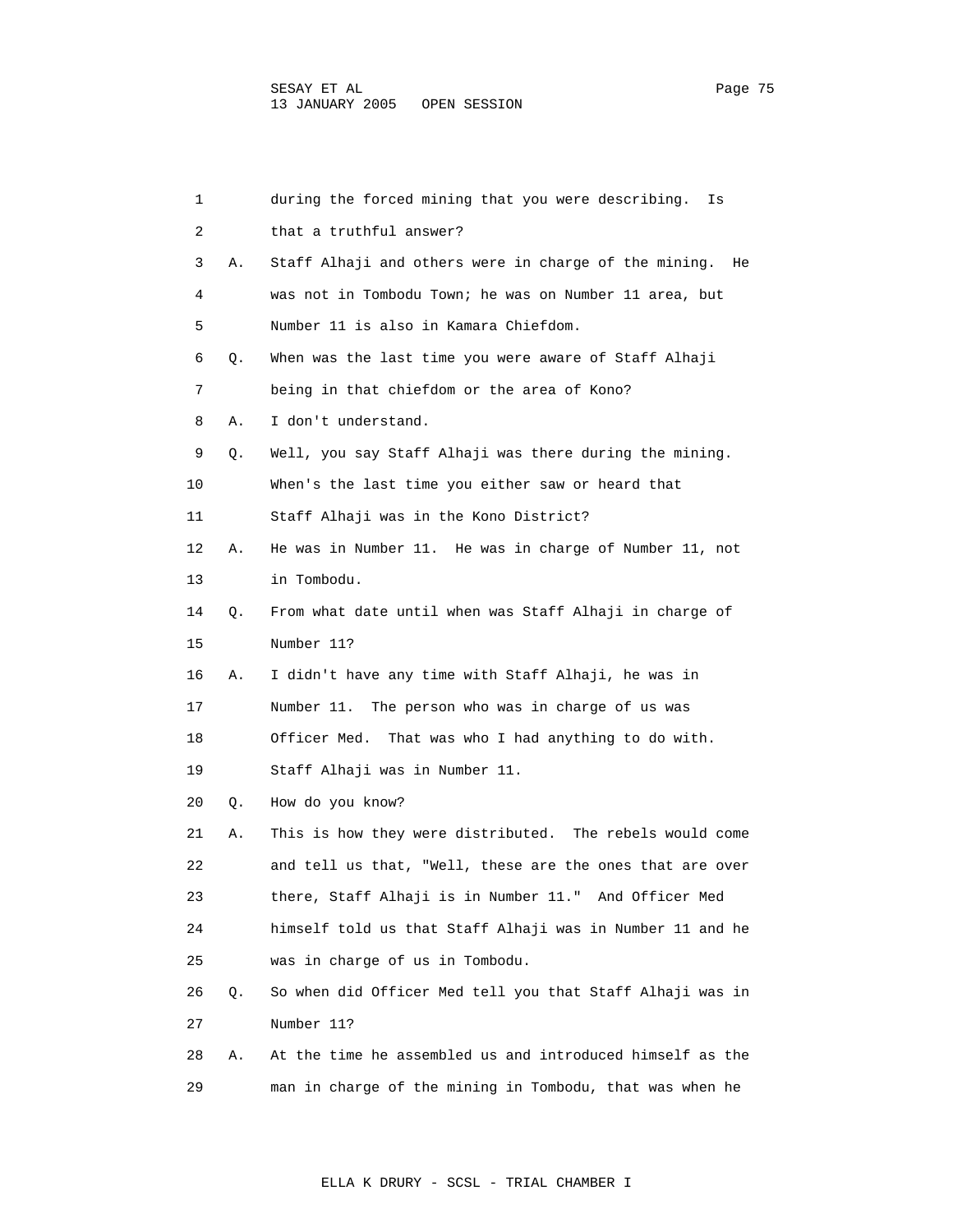| 1  |    | told us that Staff Alhaji was the man in charge in Number |
|----|----|-----------------------------------------------------------|
| 2  |    | 11.                                                       |
| 3  | Q. | But you never saw him from that time or did you?          |
| 4  | Α. | Him, Alhaji? When we were in Tombodu I didn't have any    |
| 5  |    | time with Staff Alhaji. I had no time with him since      |
| 6  |    | that time.                                                |
| 7  | Q. | So is this correct: You do not know if Staff Alhaji       |
| 8  |    | remained the commander of Number 11 after the time you    |
| 9  |    | first met Officer Med; is that correct?                   |
| 10 | Α. | From the time Officer Med introduced himself to us and    |
| 11 |    | told us that Staff Alhaji was in Tombodu, Staff Alhaji    |
| 12 |    | remained in Tombodu -- I'm sorry in Number 11. He stayed  |
| 13 |    | in Number 11. Everybody stayed where he was in his own    |
| 14 |    | area.                                                     |
| 15 | Q. | Well, how long did he remain there, then?                 |
| 16 | Α. | He was there until mining concluded. Everybody stayed     |
| 17 |    | where he or she was. He was there until mining            |
| 18 |    | concluded.                                                |
| 19 | Q. | When was that?                                            |
| 20 | Α. | By the time mining was going on around 2001, everybody    |
| 21 |    | Nobody went to another person's<br>stayed where he was.   |
| 22 |    | location.                                                 |
| 23 | Q. | Well, I suggest to you that Staff Alhaji left the area in |
| 24 |    | late 1998. Can you agree with that?                       |
| 25 | Α. | It's possible that he left but returned.                  |
| 26 | Q. | I'm suggesting to you he didn't return; what do you say   |
| 27 |    | to that?                                                  |
| 28 | Α. | Regarding him leaving the area in 1998?                   |
| 29 | Q. | I'm suggesting he left in late 1998 and did not return to |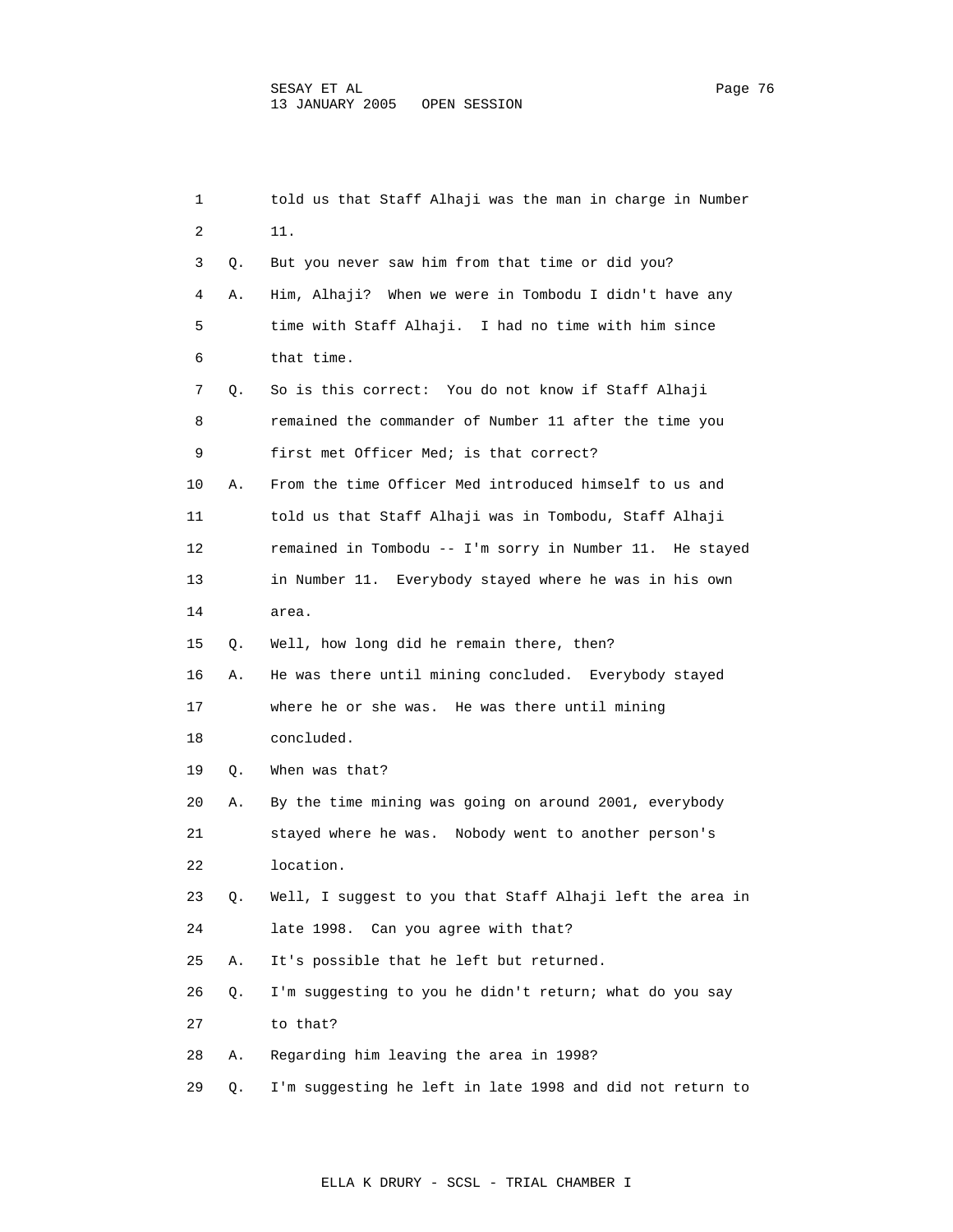| 1  |    | Tombodu, Number 11 or Kono; what do you say to that?     |
|----|----|----------------------------------------------------------|
| 2  | Α. | I want to show him that he return, he was there.         |
| 3  | Q. | How do you know?                                         |
| 4  | Α. | He was in Number 11 and Officer Med told us that he was  |
| 5  |    | in Number 11 and he was there.                           |
| 6  | Q. | How do you know he was still there in 2001?              |
| 7  | Α. | That was his own base. All of us who were civilians knew |
| 8  |    | that Staff Alhaji was there. That was his own base.      |
| 9  | Q. | But how did you know that, Mr Witness? How did you know  |
| 10 |    | that?                                                    |
| 11 | Α. | Officer Med came and told us, that is how I knew.        |
| 12 |    | Everybody was given his own area of command.             |
| 13 | Q. | Did Officer Med tell you in 2001 that Staff Alhaji was   |
| 14 |    | still at Number 11?                                      |
| 15 | Α. | The time they started mining that was when Officer Med   |
| 16 |    | told us that Staff Alhaji was in Number 11. Whether he   |
| 17 |    | left there or he didn't leave there I don't know, but we |
| 18 |    | were told he was in Number 11.                           |
| 19 | Q. | So you don't know -- after the point of Officer Med      |
| 20 |    | telling you about Staff Alhaji, you don't know if he was |
| 21 |    | still there; is that correct?                            |
| 22 | Α. | Well, I didn't go where he was. I was in my own town.    |
| 23 | Q. | You don't know; is that correct?                         |
| 24 | Α. | I didn't go there. I couldn't know whether he was there  |
| 25 |    | at that time.                                            |
| 26 | Q. | Thank you. Your return from Fakuniya involved, you say,  |
| 27 |    | going to xxxxxx; is that correct?                        |
| 28 | Α. | I did not immediately settle in xxxxxx when I left       |
| 29 |    | Fakuniya.                                                |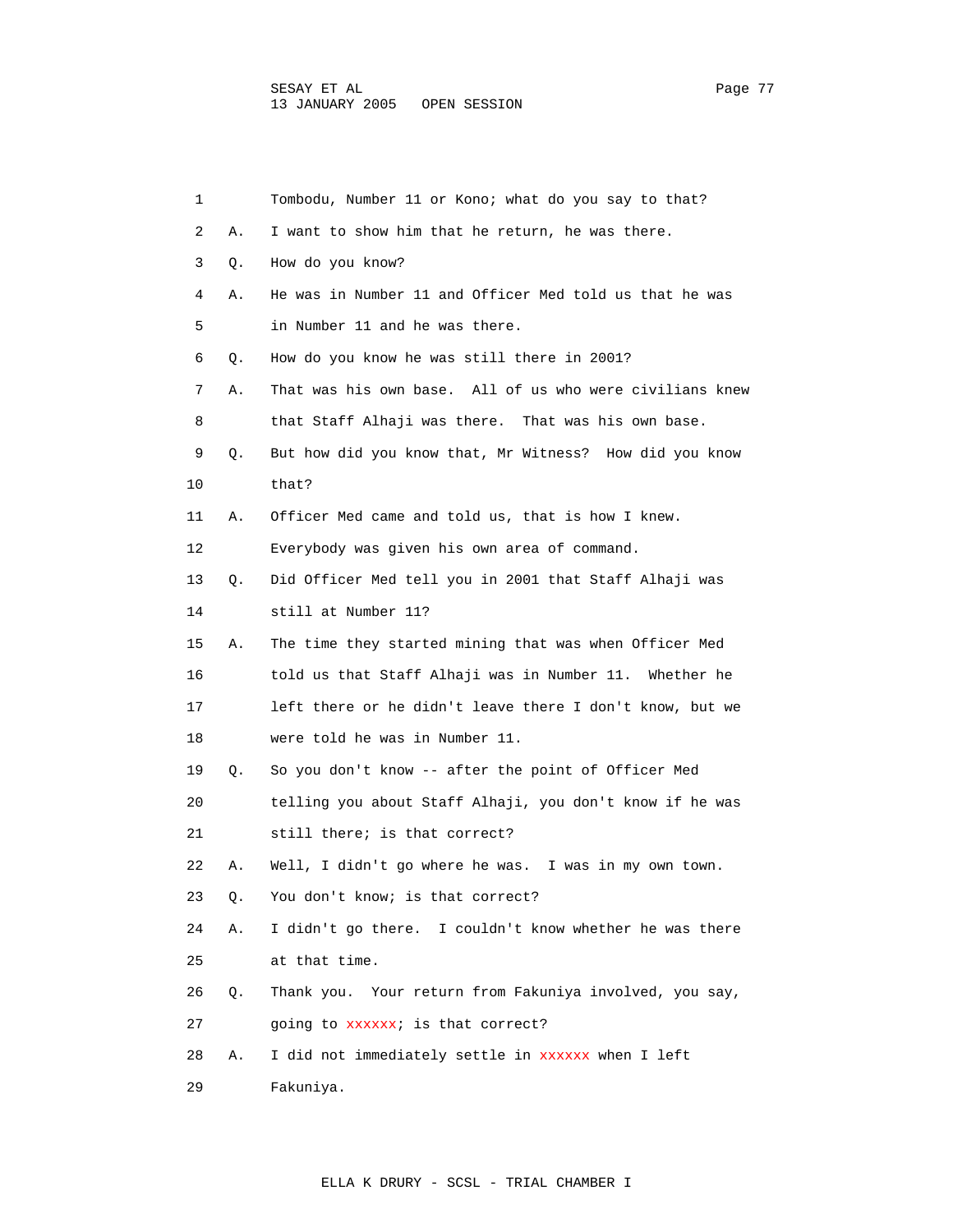| 1  | Q. | Listen very carefully to the question, Mr Witness,          |
|----|----|-------------------------------------------------------------|
| 2  |    | because I don't want to take longer with you than is        |
| 3  |    | necessary. When you were returning from Fakuniya your       |
| 4  |    | journey took you at some stage to Yaryah; is that           |
| 5  |    | correct?                                                    |
| 6  | Α. | Yes.                                                        |
| 7  | Q. | Now, is Yaryah near Kayama, K-A-Y-A-M-A?                    |
| 8  | Α. | Yes.                                                        |
| 9  |    | PRESIDING JUDGE:<br>$K- A$ ?                                |
| 10 |    | MR JORDASH: K-A-Y-A-M-A.                                    |
| 11 | Q. | Which is fairly near Koidu Town; is that correct?           |
| 12 | Α. | No, it's not close to Koidu. There is a long distance       |
| 13 |    | between them.                                               |
| 14 | Q. | Okay. It's in Kono, though?                                 |
| 15 | Α. | Yes.                                                        |
| 16 | Q. | Your journey also took you through Mansofinia; is that      |
| 17 |    | correct?                                                    |
| 18 | Α. | Yes, when we were going towards Fakuniya I went through     |
| 19 |    | Mansofinia.                                                 |
| 20 | Q. | And also Kondea; is that correct?                           |
| 21 | Α. | Yes, you leave Yadu Sandor and you go to Sandu to go to     |
| 22 |    | Kondea.<br>That's the route.                                |
| 23 | Q. | And you came across some rebels in Yaryah, didn't you?      |
| 24 | Α. | Yes, we found rebels in Yaryah. It was the rebels that      |
| 25 |    | pulled us out of the bush and brought us to Yaryah.         |
| 26 | Q. | Did you see any rebels in Kondea or Mansofinia?             |
| 27 |    | Did you see any $-$ -<br>PRESIDING JUDGE:                   |
| 28 |    | Rebels in Mansofinia and/or Kondea.<br>MR JORDASH:          |
| 29 |    | When you travel you don't go along the main<br>THE WITNESS: |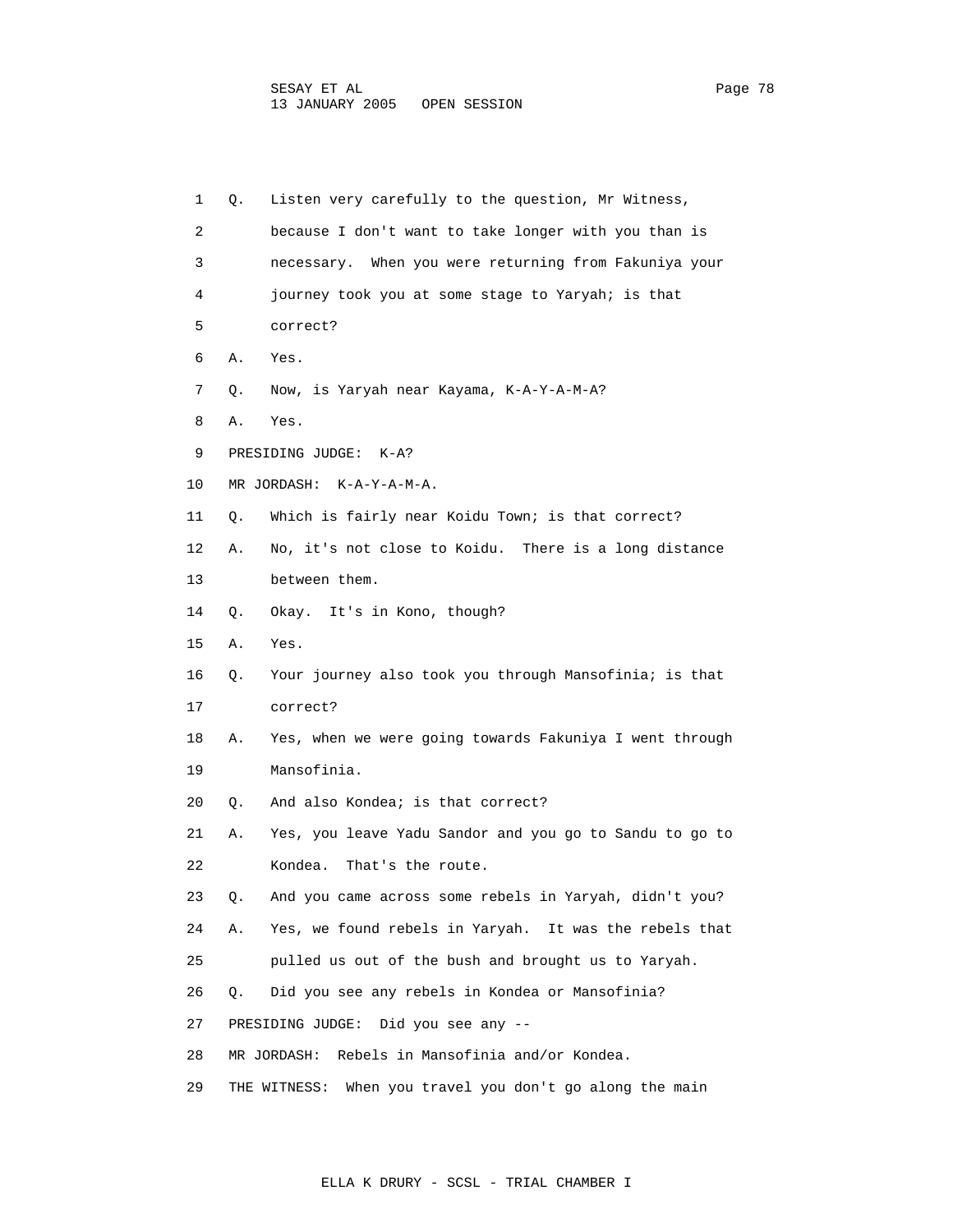1 road. We went through the bush path. We didn't see any 2 rebels along that way. 3 MR JORDASH: 4 Q. Do you know who Mr Brima is - Brima, an ex-Sierra Leone 5 Army who was involved in the junta? 6 A. Brima -- I don't know him, but I heard about him. 7 Q. Were you aware that Yaryah is Brima's hometown? 8 PRESIDING JUDGE: Brima who, Brima Mansu [phoen]? 9 MR JORDASH: No, Mr Brima, he's in the detention centre. 10 JUDGE BOUTET: AFRC. 11 MR HARRISON: Alex Tamba Brima. 12 PRESIDING JUDGE: Alex Tamba Brima. 13 MR JORDASH: I should have been clearer, I know. 14 PRESIDING JUDGE: I didn't know it was the same man. 15 MR JORDASH: No, it's my fault entirely. 16 Q. Alex Tamba Brima, part of the AFRC junta; you're aware of 17 who he is? 18 A. I was not born at Yaryah. I wasn't born at Yaryah. I 19 heard about him, I don't know him. 20 Q. Were you aware that there'd been a large movement of 21 rebels around late 1998 -- I'm suggesting this is 22 correct -- a large movement of rebels through Yaryah -- I 23 beg your pardon -- through Kondea and Mansofinia? Are 24 you aware of that? 25 A. Ever since we heard that ECOMOG have arrived we stopped 26 seeing the rebels. We didn't see them until we came back 27 and they took us out of the bush and they say, "You can" 28 -- when they removed the ECOMOG from their location, they 29 brought us back and said, "You can go home."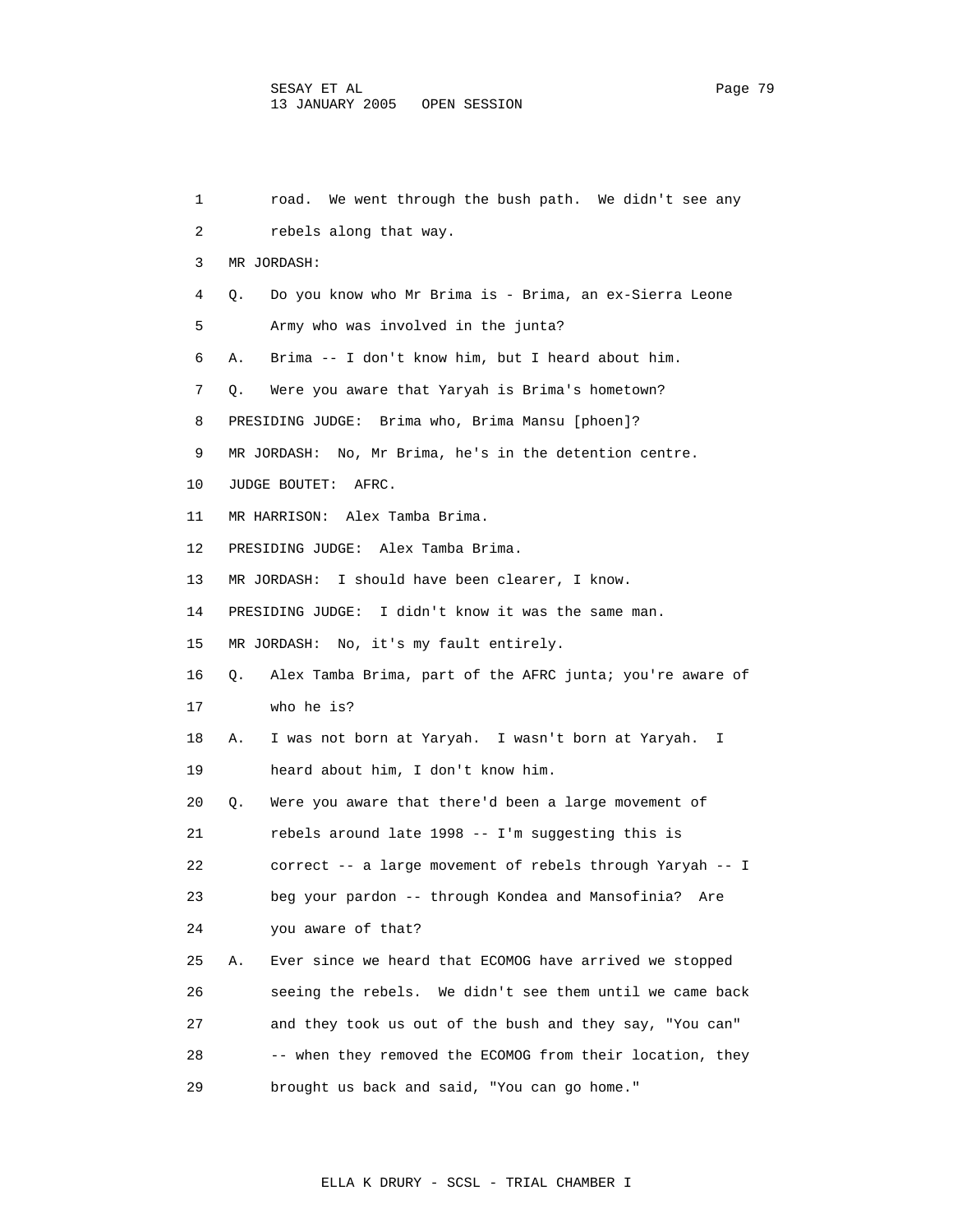1 PRESIDING JUDGE: Mr Jordash, I think we can take a break at 2 this stage so that you can pursue the cross-examination 3 after the break. The Court will rise for 10 minutes, 4 please. 5 [Break taken at 4.31 p.m.] 6 [HS130105F] 7 [On resuming at 4.56 p.m.] 8 PRESIDING JUDGE: Mr Jordash, we have resumed the session. 9 You may proceed, please. 10 MR JORDASH: Your Honour, thank you. 11 Q. When you arrived in Yaryah, do you recall how many 12 civilians there were approximately? 13 A. I don't remember. I don't know. 14 Q. Well, where did you go in Yaryah? 15 PRESIDING JUDGE: He says he cannot remember the number of 16 civilians in Yaryah at the time he got there? 17 THE WITNESS: Yes. 18 MR JORDASH: 19 Q. Was there -- were you one of, say, only about ten, or was 20 there a hundred? Can you give a rough estimation? 21 A. I can't say because there were too many people. I didn't 22 count them. 23 PRESIDING JUDGE: Try. You know, save us some time. 24 MR JORDASH: Thank you. 25 PRESIDING JUDGE: Save us some time. You know, when you were 26 talking of the movement of vehicles during the mining and 27 you were able to say 150, and then you know, it rose up 28 to 500, you know, coming in and out and so on and so

29 forth. Again, you know, we don't want exact figures.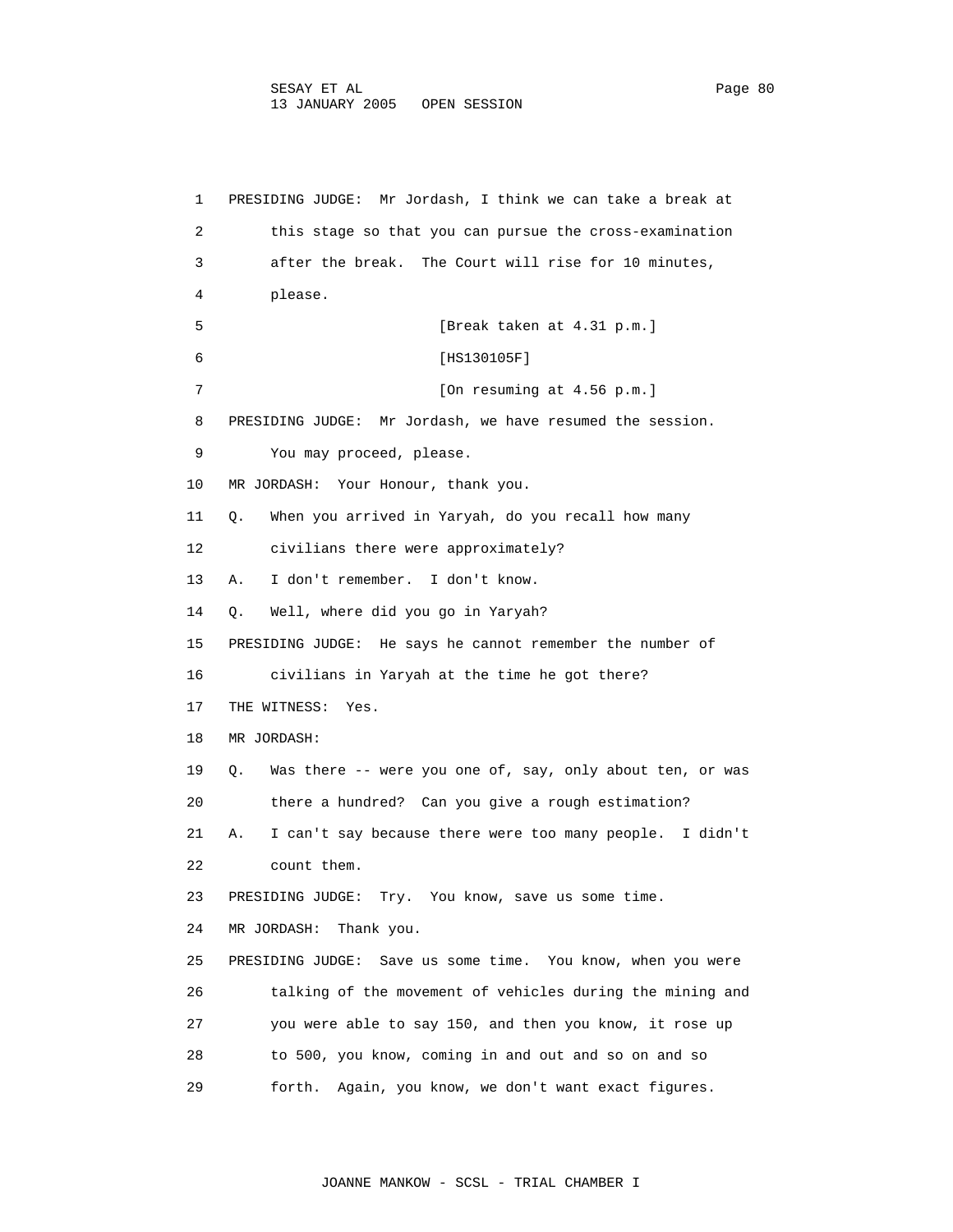| 1  |    | You were there. Just let us have an approximation, just         |
|----|----|-----------------------------------------------------------------|
| 2  |    | as you were approximating earlier on.                           |
| 3  |    | There were more than a hundred people.<br>THE WITNESS:          |
| 4  |    | MR JORDASH:                                                     |
| 5  | О. | And rebels were coming in to Yaryah from the bush having        |
| 6  |    | been called by rebels. Is that correct?                         |
| 7  | Α. | Yes.                                                            |
| 8  | Q. | Was more and more -- were more and more civilians               |
| 9  |    | arriving as you -- sorry, let me start that again.              |
| 10 |    | Did you see more civilians arriving when you were in            |
| 11 |    | Yaryah to add to the hundred or so?                             |
| 12 | Α. | Yes.                                                            |
| 13 | Q. | Were they from different surrounding villages?                  |
| 14 | Α. | I couldn't tell. I didn't know where they came from.<br>I.      |
| 15 |    | just saw people coming in.                                      |
| 16 | Q. | Did you see any from Tombodu?                                   |
| 17 | Α. | People from Tombodu were there, a lot of them.                  |
| 18 | Q. | Did you speak to any?                                           |
| 19 | Α. | Yes.                                                            |
| 20 | Q. | Who did you speak to?                                           |
| 21 | Α. | The acquaintances I knew in Tombodu, some of them were          |
| 22 |    | But we were all in separate locations.<br>there.<br>But I       |
| 23 |    | spoke to some of them.                                          |
| 24 | Q. | Can you name them.                                              |
| 25 | Α. | These were my relatives and acquaintances. I can't call         |
| 26 |    | all their names.                                                |
| 27 | О. | Not relatives -- I understand.<br>Not all.<br>Just a few.<br>We |
| 28 |    | don't want to hear, Mr Witness, about your relatives.<br>We     |
| 29 |    | can deal with that later if need be.                            |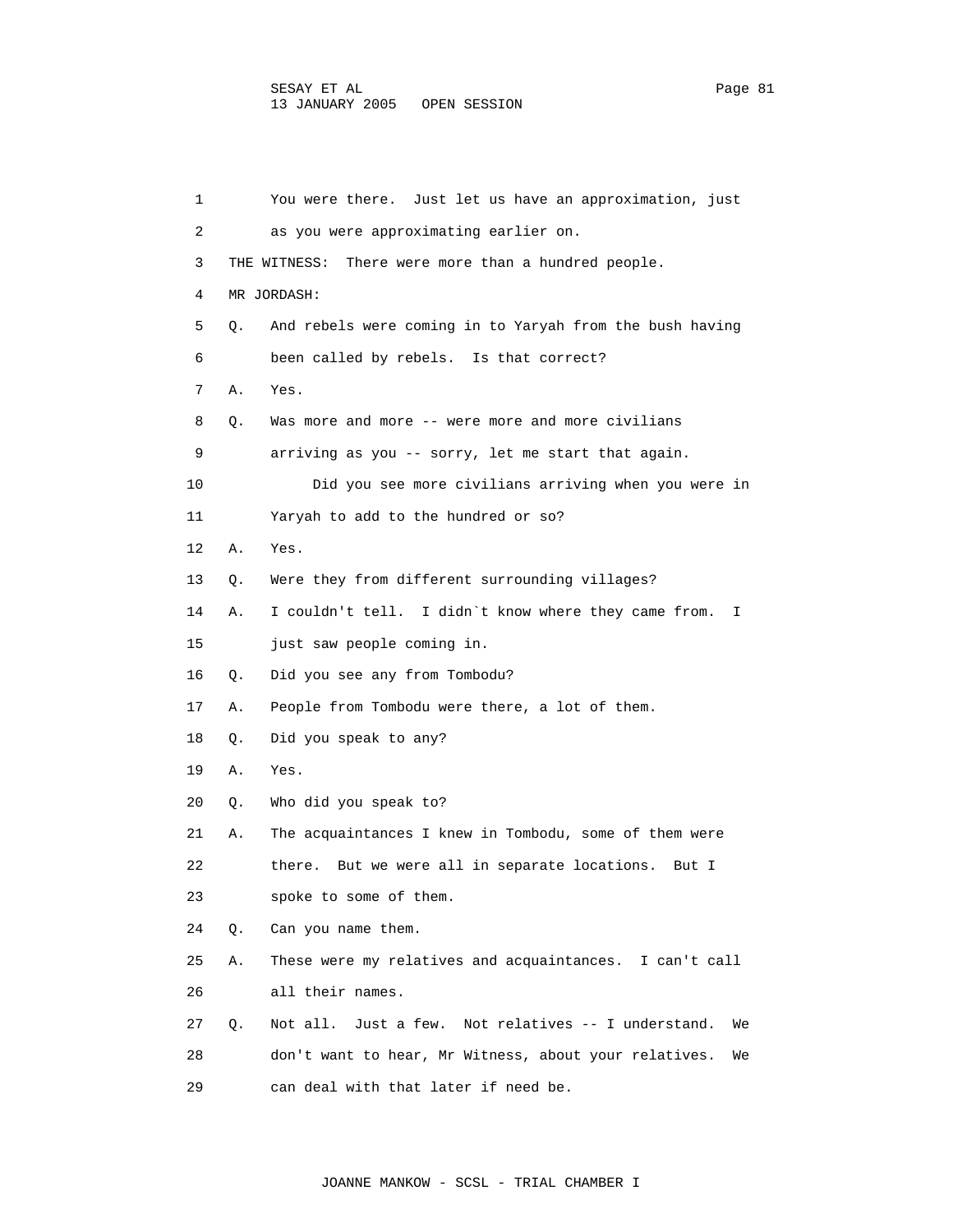| $\mathbf 1$ |    | What acquaintances did you see and speak to?                     |
|-------------|----|------------------------------------------------------------------|
| 2           | Α. | I saw a lot of people. The ones I spoke to were not too          |
| 3           |    | many. xxxxxx saw Sahr Dengima, xxxxxx saw Kai Lebbie, xxxxxx saw |
| 4           |    | Femusu. XXXXXX saw girls and young boys.                         |
| 5           | Q. | Could you just say the names slowly, please.                     |
| 6           | Α. | Yes.                                                             |
| 7           | Q. | Would you say them slowly.                                       |
| 8           | Α. | Sahr Dengima.                                                    |
| 9           | Q. | Yes.                                                             |
| 10          | Α. | Femusu Lebbie.                                                   |
| 11          | Q. | Yes.                                                             |
| 12          | Α. | Kai Lebbie.                                                      |
| 13          | Q. | Yes.                                                             |
| 14          | Α. | Yusufu.                                                          |
| 15          | Q. | Any more?                                                        |
| 16          | Α. | Finda Lebbie. There were also children, small children           |
| 17          |    | among us.                                                        |
| 18          | Q. | Thank you.<br>Okay.                                              |
| 19          |    | MR JORDASH: We'll, I'll deal with the follow-on questions to     |
| 20          |    | that in a closed session, if I may, at a later stage.            |
| 21          | Q. | You were given a pass, you say, by Colonel Hector.<br>Is         |
| 22          |    | that correct?                                                    |
| 23          | Α. | Yes.                                                             |
| 24          | Q. | Were all civilians being given passes, or just you?              |
| 25          | Α. | Yes.                                                             |
| 26          | Q. | As far as you're aware, the hundred civilians or more            |
| 27          |    | were all given passes to enable them to travel to their          |
| 28          |    | Is that correct?<br>villages.                                    |
| 29          | Α. | Yes.                                                             |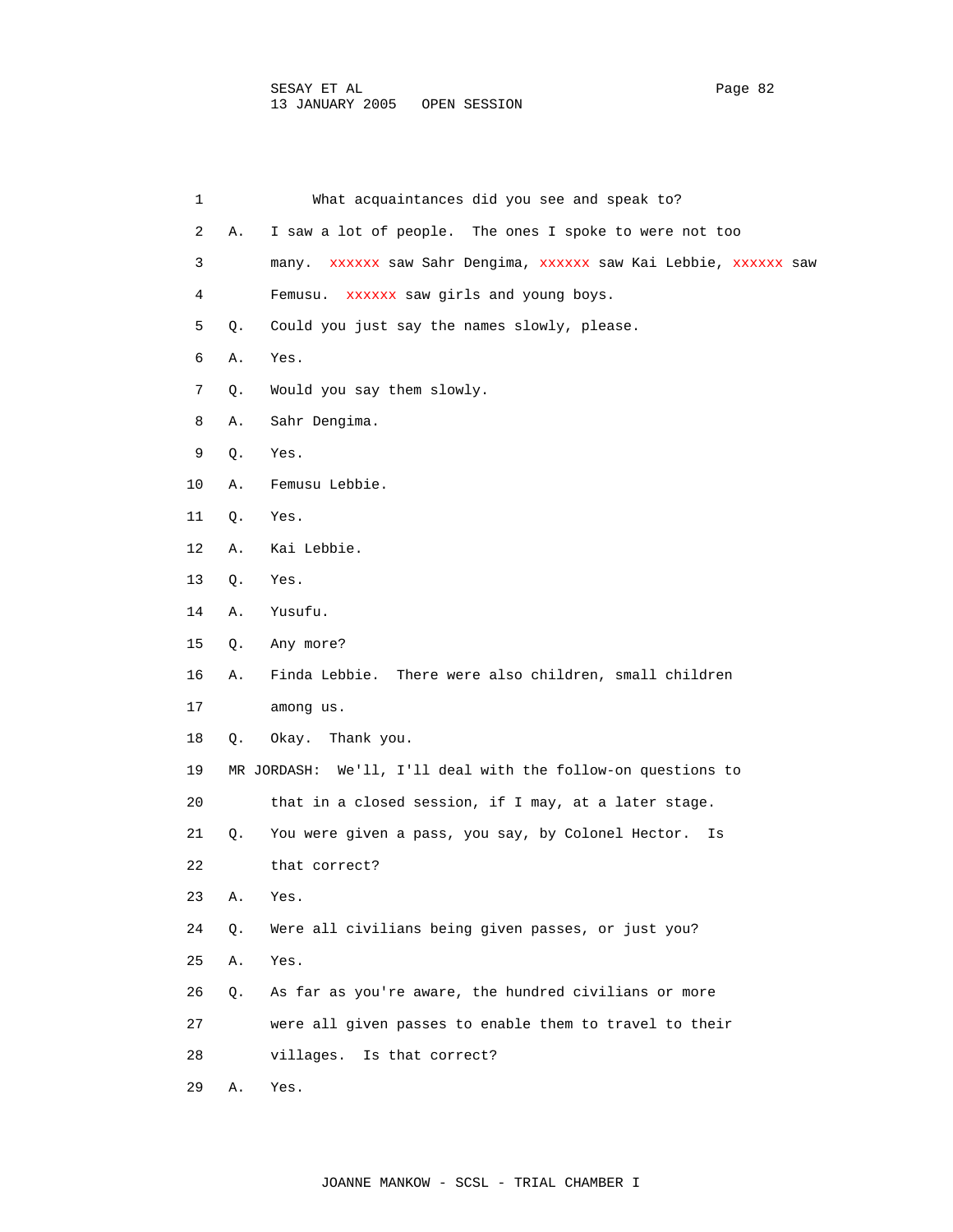1 Q. Did you meet people later on in Tombodu, or have you met 2 people since then who were also given passes to be able 3 to travel freely to their villages? 4 A. Yes. 5 Q. What did the pass say? 6 A. That pass -- that pass was to enable you and prevent you 7 from being hurt by other people, to explain that you're 8 going to your home. 9 Q. What did it specific -- as accurately as you can, what 10 did the pass say? 11 A. I don't remember. 12 Q. What language was it written in? 13 A. It was written in English. 14 Q. Now, just moving forward to the meeting xxxxxx attended in 15 xxxxxx on the 19th of February, at that meeting - is 16 this correct - xxxxxx were told by the rebels that the 17 civilians should come back to their village? Is that 18 correct? Should come back to Tombodu? 19 A. Yes. 20 Q. And so you returned to try -- to your relatives. Is that 21 correct? 22 A. Yes. 23 Q. Now, you've told us that when you entered Tombodu, you 24 saw the pit known as Savage, the Savage Pit. Is that 25 correct? 26 A. Yes. 27 Q. And you appeared to be upset even remembering what you'd 28 seen of the Savage Pit. Is that correct? 29 A. Yes.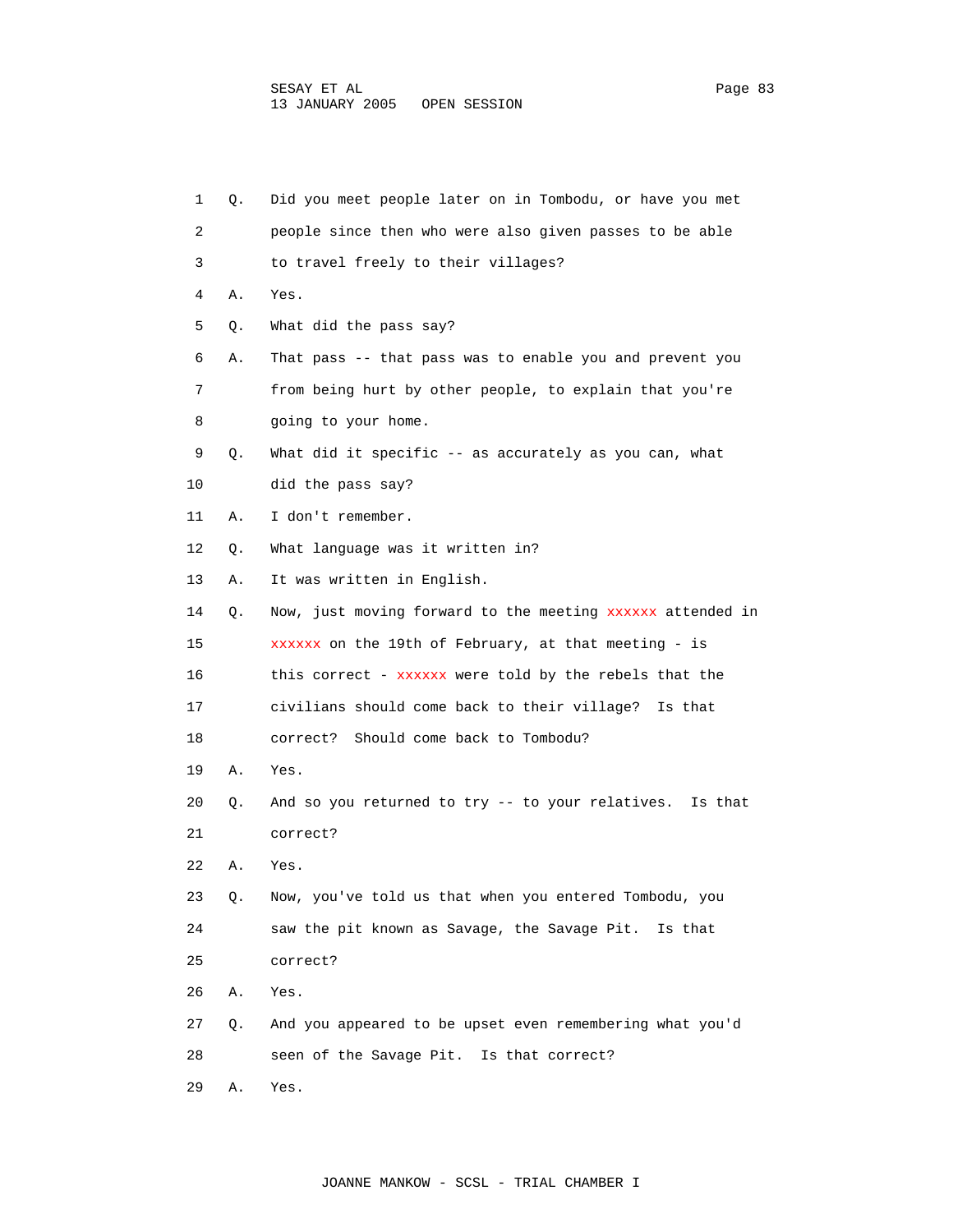| 1  | Q. | And you were told, is it correct, that that was a pit        |
|----|----|--------------------------------------------------------------|
| 2  |    | which had been used to put people who had been killed in?    |
| 3  |    | Is that correct?                                             |
| 4  | Α. | Yes.                                                         |
| 5  | Q. | And you also knew at that time that in your absence from     |
| 6  |    | Tombodu, Staff Alhaji and Savage had been killing            |
| 7  |    | civilians in Tombodu. Is that correct?                       |
| 8  | Α. | No.                                                          |
| 9  | Q. | You knew when you saw the Savage Pit that Savage had been    |
| 10 |    | killing people in Tombodu, didn't you?                       |
| 11 | Α. | I didn't know.                                               |
| 12 | Q. | Well, you knew somebody had been killing people in           |
| 13 |    | Tombodu in your absence. Is that correct?                    |
| 14 | Α. | When I arrived, they told me.<br>Yes.                        |
| 15 | Q. | When xxxxxx attended the meeting with Commander Biabia, they |
| 16 |    | told XXXXXX to leave the meeting and go and bring            |
| 17 |    | people -- call people to return to Tombodu.<br>Is that       |
| 18 |    | correct?                                                     |
| 19 | Α. | Yes.                                                         |
| 20 | Q. | Now, I want to just read you a sentence from a statement.    |
| 21 |    | But before I do, I want to just tell you what the            |
| 22 |    | statement is. Do you remember being interviewed by the       |
| 23 |    | Prosecution in November of 2002?                             |
| 24 | Α. | Yes.                                                         |
| 25 | Q. | I'm going to read from the statement, which is a             |
| 26 |    | statement you gave to the person who interviewed you.        |
| 27 |    | Okay?                                                        |
| 28 | Α. | Okay.                                                        |
| 29 |    | Could I just ask for --<br>MR HARRISON:                      |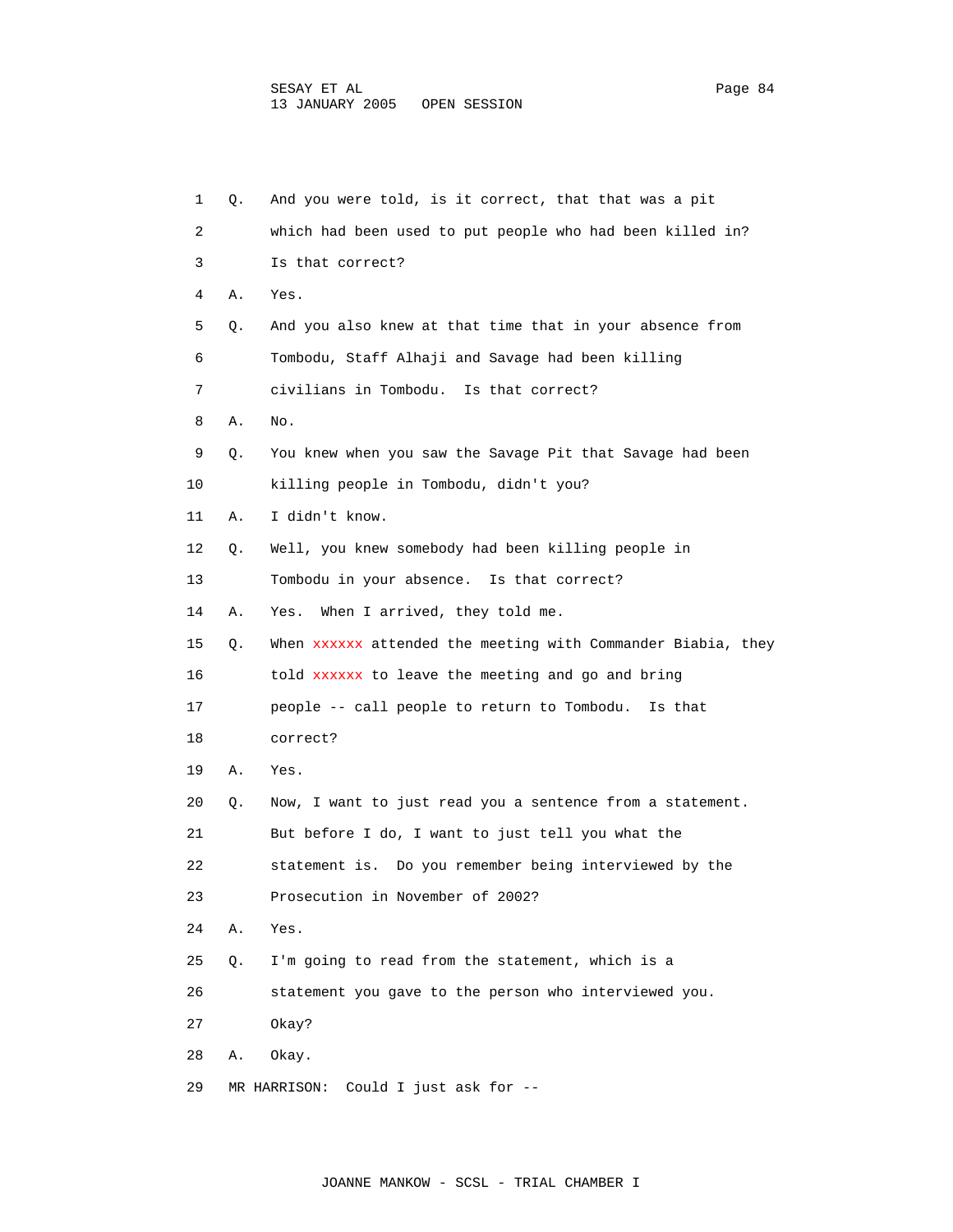1 JUDGE THOMPSON: Are you going to refer to -- what will be the 2 object of this? 3 MR JORDASH: I want to put a statement to him and see if he 4 accepts whether that`s something he said. 5 JUDGE THOMPSON: In other words, the choice would be to 6 refresh his memory or what? 7 MR JORDASH: To refresh his memory of something he said 8 previously. 9 JUDGE THOMPSON: Are you sensing that we might have to go down 10 the road of possibly prior inconsistent statement? Or 11 no, you can't say that at this stage? 12 MR JORDASH: It's not for any inconsistency at this stage, 13 what it`s for, it`s to remind the witness of a particular 14 piece of evidence to have it adduced. A shortcut, if 15 Your Honours don`t mind. 16 JUDGE THOMPSON: That's fine, as far as I'm concerned. 17 JUDGE BOUTET: I do have one technical problem with that. I 18 don't have any problem with refreshing the witness's 19 memory, but it's more as to the how. Obviously, you have 20 a document in front of you which is the statement that 21 the witness may have given at the time you've mentioned, 22 in November 2002. I don't know the language in which it 23 was given on the one hand. But I would suggest that the 24 best approach is to give statement to the witness, once 25 you have established he has made a statement. Give it to 26 him so he can read it to refresh his memory, and then you 27 carry on, if this is what you intend to do. But I don't 28 know if the witness for that purpose can read that 29 statement in English.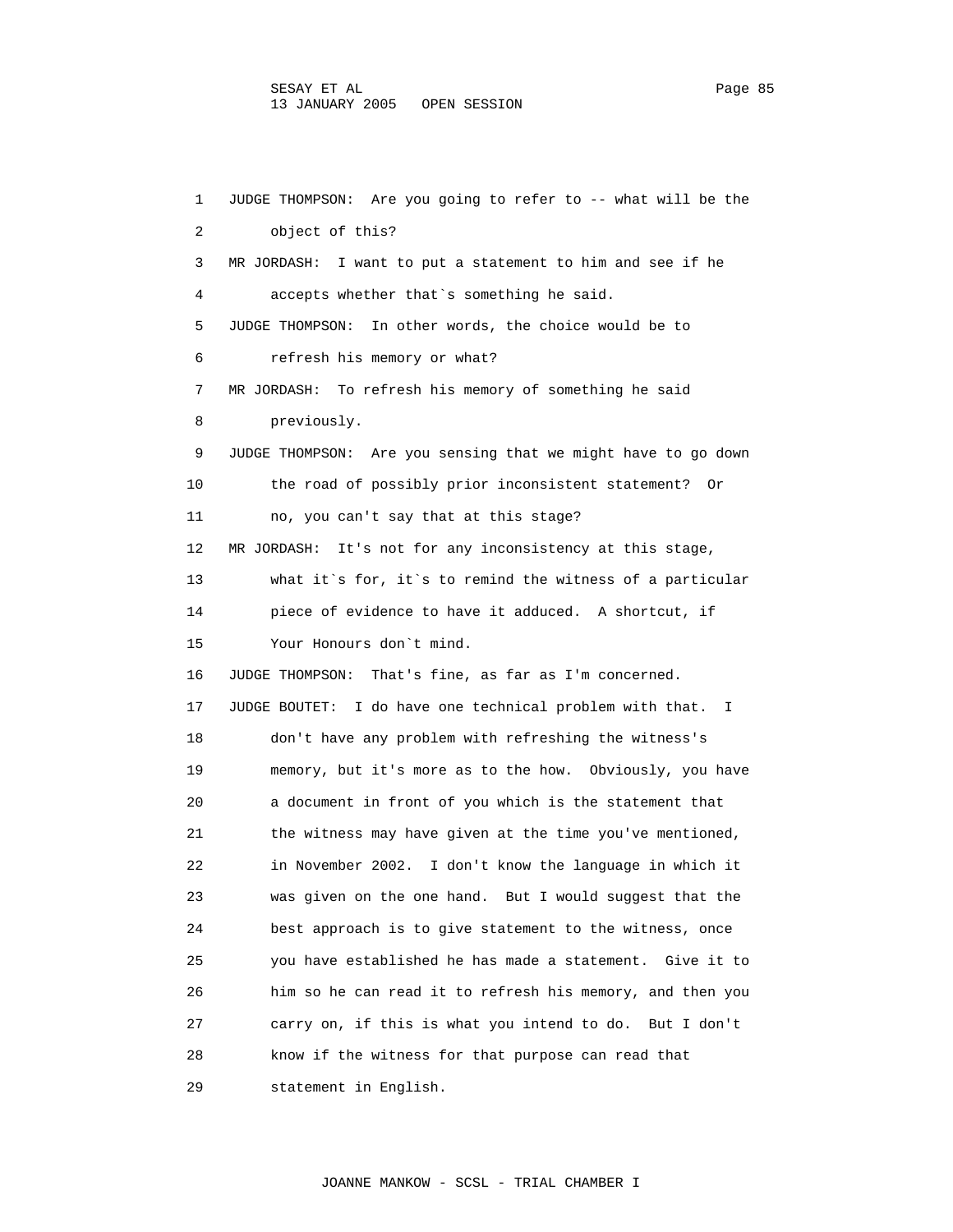SESAY ET AL PAGE 2012 CONTROL 2014 12:30 Page 86 13 JANUARY 2005 OPEN SESSION

 1 PRESIDING JUDGE: This is it, because he said earlier on -- 2 JUDGE BOUTET: He can read some. 3 PRESIDING JUDGE: -- a little bit of English. 4 JUDGE BOUTET: So I'm -- 5 MR JORDASH: Could I first of all then try to -- I might be 6 elicit the evidence without, if I cannot then I would ask 7 that the original statement be given to the witness. 8 Q. But first, could I just ask you, Mr Witness, did you tell 9 the Prosecution this: "That following the meeting with 10 Commander Biabia, they told me and some captured people 11 from Sandor Chiefdom to go into the bush and tell the 12 people to return to Tombodu." 13 So the question is this: Can you remember telling 14 the Prosecution this: "They told me and some captured 15 people from Sandor Chiefdom to go into the bush and call 16 people to return to Tombodu." Did you tell the 17 Prosecution that? 18 A. No, tell them that. 19 MR JORDASH: Could the witness please be given a copy of his 20 original statement. 21 Q. Mr Witness, is the statement in English? Did you have 22 that statement -- did you have this statement which was 23 taken from you in November 2002 read back to you, and 24 then did you sign it as your statement? 25 A. Yes. 26 Q. Right. Can you read that statement, Mr Witness? I'm 27 just asking if you're capable, if your English ability is 28 good enough to read the statement. 29 A. I'm may not be able to read it right through.

JOANNE MANKOW - SCSL - TRIAL CHAMBER I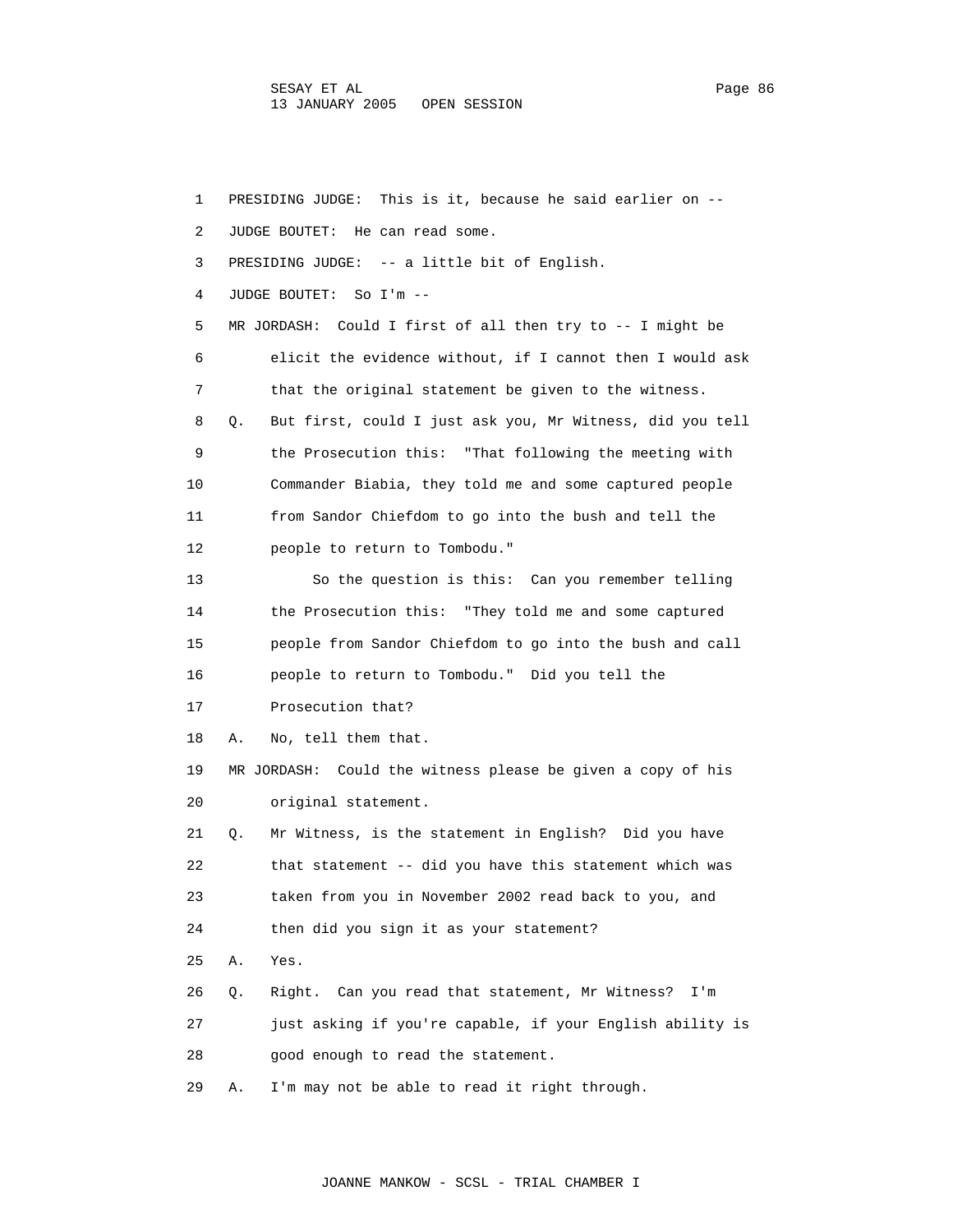| 1  | Q. | Okay. Well, let me try with the bit I want you to look   |
|----|----|----------------------------------------------------------|
| 2  |    | at, Mr Witness. Can you see the second paragraph?        |
| 3  | Α. | Yes.                                                     |
| 4  | Q. | Right. If you would count five lines down the second     |
| 5  |    | paragraph. Right, have you got that? Yeah. And go to     |
| 6  |    | the end of that line where it says "they told me" Do     |
| 7  |    | you see that? Do you see that, Mr Witness? Do you see    |
| 8  |    | that?                                                    |
| 9  | Α. | This is my statement, but they didn't tell me to go and  |
| 10 |    | call the people that they have gone to the -- they told  |
| 11 |    | me to go and bring my own family.                        |
| 12 | Q. | Do you know why in your statement it says that they told |
| 13 |    | you and some captured people from Sandor Chiefdom to go  |
| 14 |    | in the bush and call people to return to Tombodu? Do you |
| 15 |    | know why it says that?                                   |
| 16 | Α. | No.                                                      |
| 17 | Q. | Okay. Let me ask you this, then: Were there any          |
| 18 |    | captured people from Sandor Chiefdom in the meeting you  |
| 19 |    | attended?                                                |
| 20 | А. | I wouldn't -- I wouldn't know. I didn't -- I had just    |
| 21 |    | arrived. I hadn't slept yet, so the people I met there   |
| 22 |    | were the civilians. So I really don't know.              |
| 23 | Q. | Okay. But that's not something you would say that that   |
| 24 |    | is something that you did not tell the Prosecution when  |
| 25 |    | they took your statement. Is that your evidence?         |
| 26 | Α. | They told me to go and call my people from<br>It's true. |
| 27 |    | So that's what I told them.<br>the bush.                 |
| 28 | Q. | Okay.                                                    |
| 29 |    | In that meeting. In that meeting.<br>PRESIDING JUDGE:    |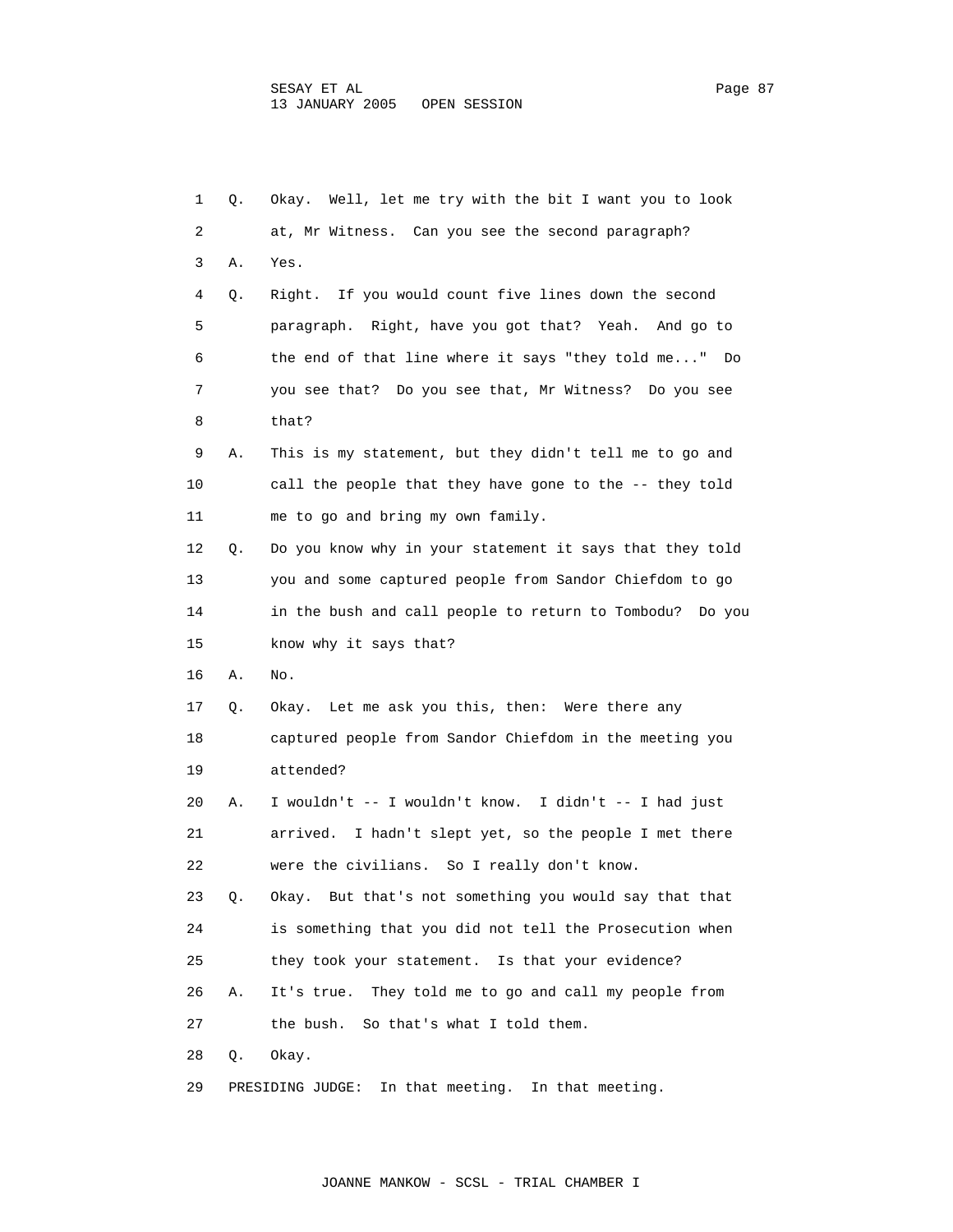1 THE WITNESS: Yes. 2 PRESIDING JUDGE: Was everybody there from your village or 3 there were some strangers? There were some strange faces 4 in that meeting looking at -- 5 THE WITNESS: There were a few strange faces. There were not 6 many of them. 7 MR JORDASH: 8 Q. Let me ask you this, please, Mr Witness: Did you know 9 where Savage was when you were at that meeting? 10 A. No, at that time I didn't know. 11 Q. Did you know where Staff Alhaji was when you attended 12 that meeting? 13 A. No. 14 Q. Did you know where the rebels who had -- who were 15 responsible for the bones and skeletons you saw in the 16 Savage Pit were? 17 A. Yes. 18 Q. Where were they? 19 A. They told me they were settled in Tombodu, but we didn't 20 find them there any more. 21 Q. So the question I want to ask you, then, Mr Witness, is 22 this: Why would you leave the safety of Yaryah and bring 23 your family to Tombodu without knowing where the likes of 24 Rambo, Staff Alhaji, Savage, or the people responsible 25 for the skeletons in the house were? 26 A. When we heard that ECOMOG had been deployed in Kono, we 27 came closer. But when we also heard they had been 28 removed, the rebels told us to come into town and it was 29 now peaceful. So that's why we all came out of the bush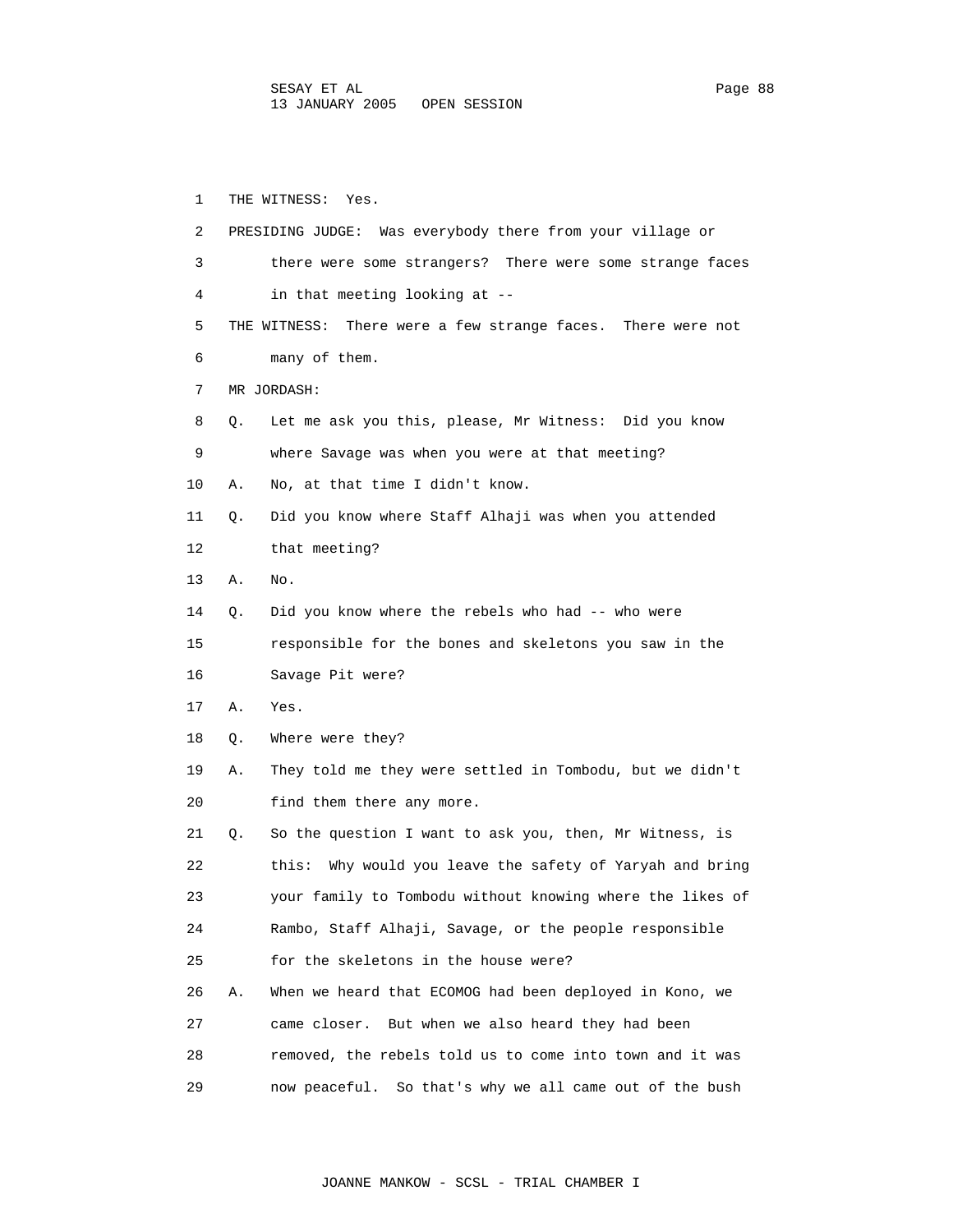1 and came to my hometown. 2 Q. What reassured you that Tombodu, the scene of these 3 killings, was safer than Yaryah? 4 PRESIDING JUDGE: Was he aware of the killings before he came 5 and discovered the Savage Pit? 6 MR JORDASH: Yes. Not before he discovered the Savage Pit, 7 but before he brought his family. Because he`d seen the 8 Savage Pit on the 19th of February. 9 PRESIDING JUDGE: But he had received assurances that it was 10 now safe. He had received some assurances that -- I 11 don't know - that it was safe. And he took them for what 12 it was. ECOMOG was now being deployed, it was now safe. 13 And -- and you remember in his earlier testimony he did 14 say that he consulted with the family members. Consulted 15 with them. There was a lot of hesitation. But after the 16 consultation, they subsequently took the decision to go 17 back. So it was with a lot of hesitation that they 18 decided to go back, and this was certainly because of the 19 assurance given to them by the rebels that -- who, to 20 quote them, were all over the place, taken possession of 21 the whole place, that Tombodu was now safe and that they 22 could come back to resettle their village. 23 I just wanted to place this, you know, in this 24 background for us to know how to proceed from there. 25 MR JORDASH: Your Honour, yes. 26 Q. When you arrived back in your village on the 26th of 27 February 1999, you`ve told us that you were asked by the 28 rebels to brush the village. Is that correct? 29 JUDGE THOMPSON: He was asked by the commander.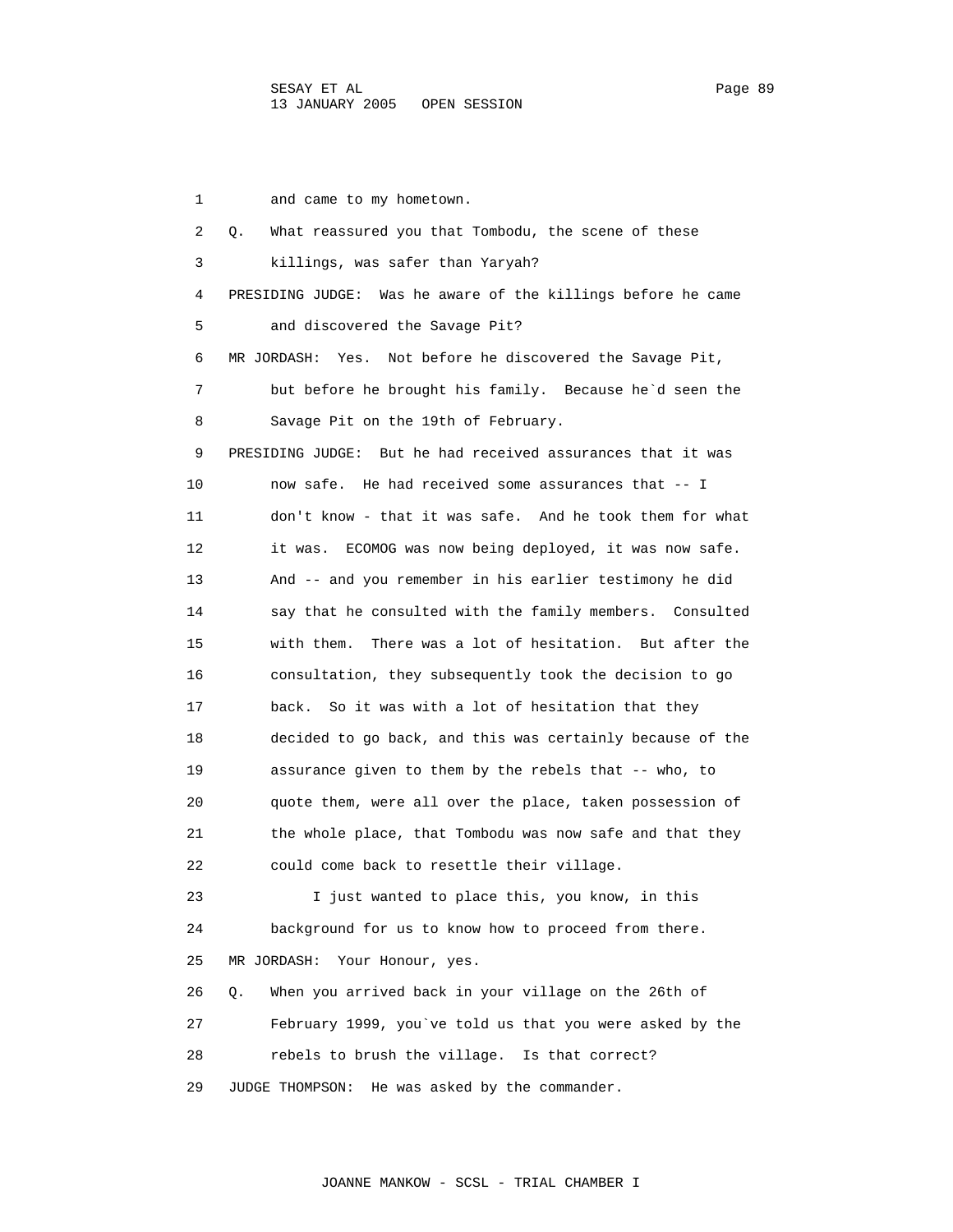1 MR JORDASH: I've taken a note of "asked". 2 JUDGE THOMPSON: I may be wrong. But I recall the context was 3 the command, guns over our heads, orders, that kind of 4 thing. Not in that context. 5 MR JORDASH: Not when they first arrived. 6 JUDGE THOMPSON: I apologise. You may be right. 7 MR JORDASH: But I'll clarify that. 8 Q. Mr Witness, when you arrived back in the village on the 9 26th of February 1999, were you asked to brush the 10 village or were you commanded and ordered under threat to 11 brush the village? 12 A. No. 13 Q. Were you asked to brush the village? 14 A. The town was bushy, so we had to brush it, yes. Yes, we 15 brushed the town. 16 Q. And why did you do that? 17 A. It's our town. That's where we were born, and it was 18 burnt down. That's why we were brushing it. 19 Q. You said yesterday that that was at the behest of the 20 rebels. Did the rebels instruct you to brush the 21 village? 22 A. Yes, that is why they called us to come into the town, so 23 that we could brush our towns. 24 Q. Was that a threat to brush the village or a request? 25 A. We were not threatened. 26 Q. When you arrived back in the -- into Tombodu, where did 27 you -- what type of accommodation did you have? Not 28 where did you sleep, but what kind of sleeping 29 accommodation did you have?

JOANNE MANKOW - SCSL - TRIAL CHAMBER I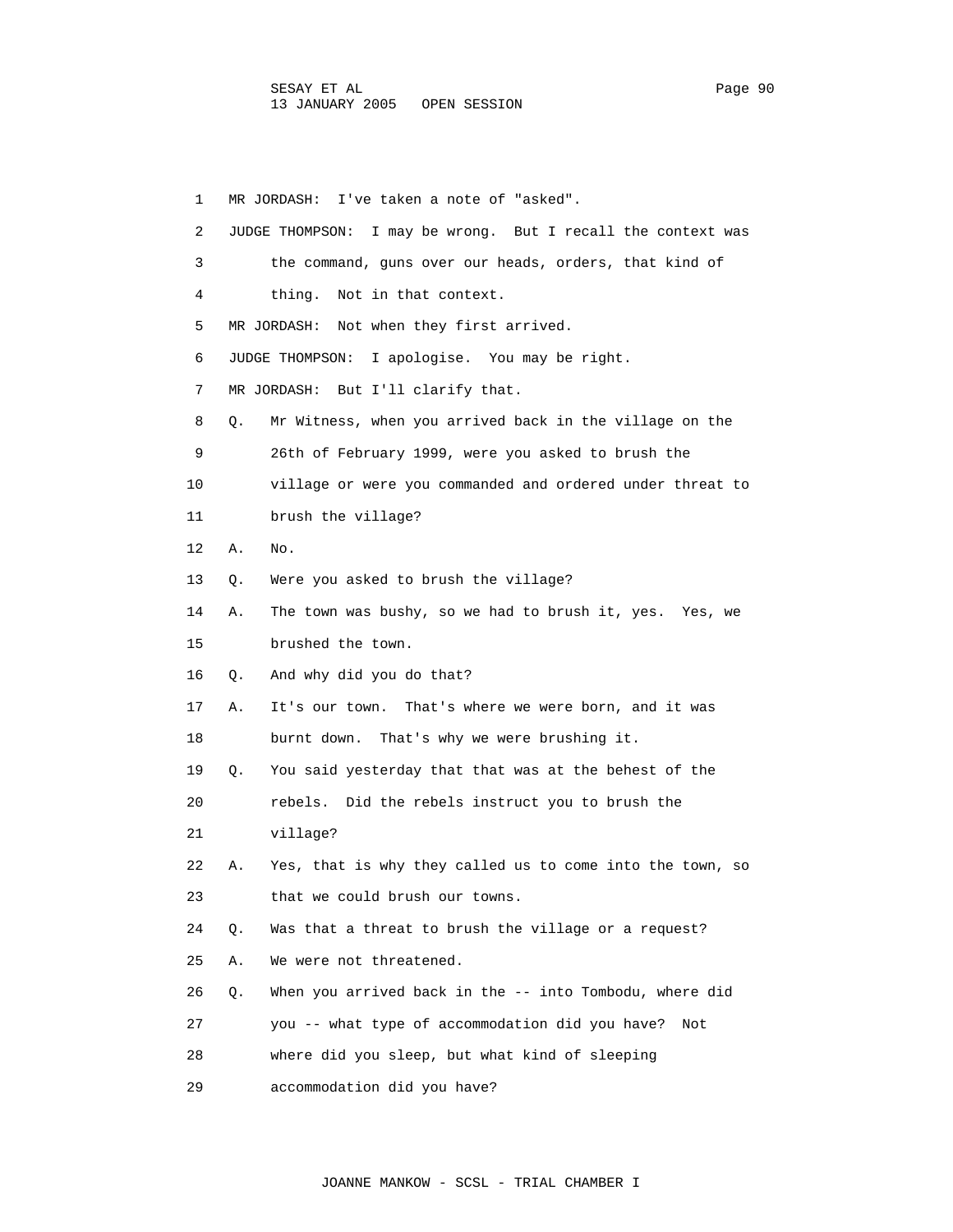| 1  | Α. | We constructed -- we constructed booths, sheds, out of    |
|----|----|-----------------------------------------------------------|
| 2  |    | zinc that had been burnt on the houses.                   |
| 3  | О. | You told us about the G5. Did you meet the G5 on the      |
| 4  |    | 26th of February?                                         |
| 5  | Α. | Yes.                                                      |
| 6  | Q. | Was it the 26th of February when the caretaker of the     |
| 7  |    | chiefdom, Ngekia, was elected -- selected?                |
| 8  | Α. | No.                                                       |
| 9  | Q. | When was it?                                              |
| 10 | А. | It was over two to three weeks when the number of         |
| 11 |    | civilians had increased, when they requested us to        |
| 12 |    | appoint him.                                              |
| 13 | Q. | So the civilians kept returning over the next few weeks   |
| 14 |    | after the 26th of February. Is that correct?              |
| 15 | Α. | Yes, yes.                                                 |
| 16 | Q. | Who lived in the 21 houses which remained?                |
| 17 | Α. | Some houses, you couldn't even enter. Most of the houses  |
| 18 |    | were occupied by the rebels.                              |
| 19 | Q. | Well, for example?                                        |
| 20 | Α. | It was like the back houses. I mean, many of the houses,  |
| 21 |    | when they were burnt, the zinc caved in, so there was no  |
| 22 |    | way you could get into the house.                         |
| 23 | Q. | But which rebels were living in the houses?               |
| 24 | Α. | The ones we found in the town.                            |
| 25 | Q. | Like who?                                                 |
| 26 | Α. | CO Biabia, Colonel Junior, the rebels, the commanders,    |
| 27 |    | the G5 commander, Sylvester Kieh. These were the ones     |
| 28 |    | that were there, with their wives that they had.          |
| 29 | Q. | We've heard those names before.<br>But there's 21 houses, |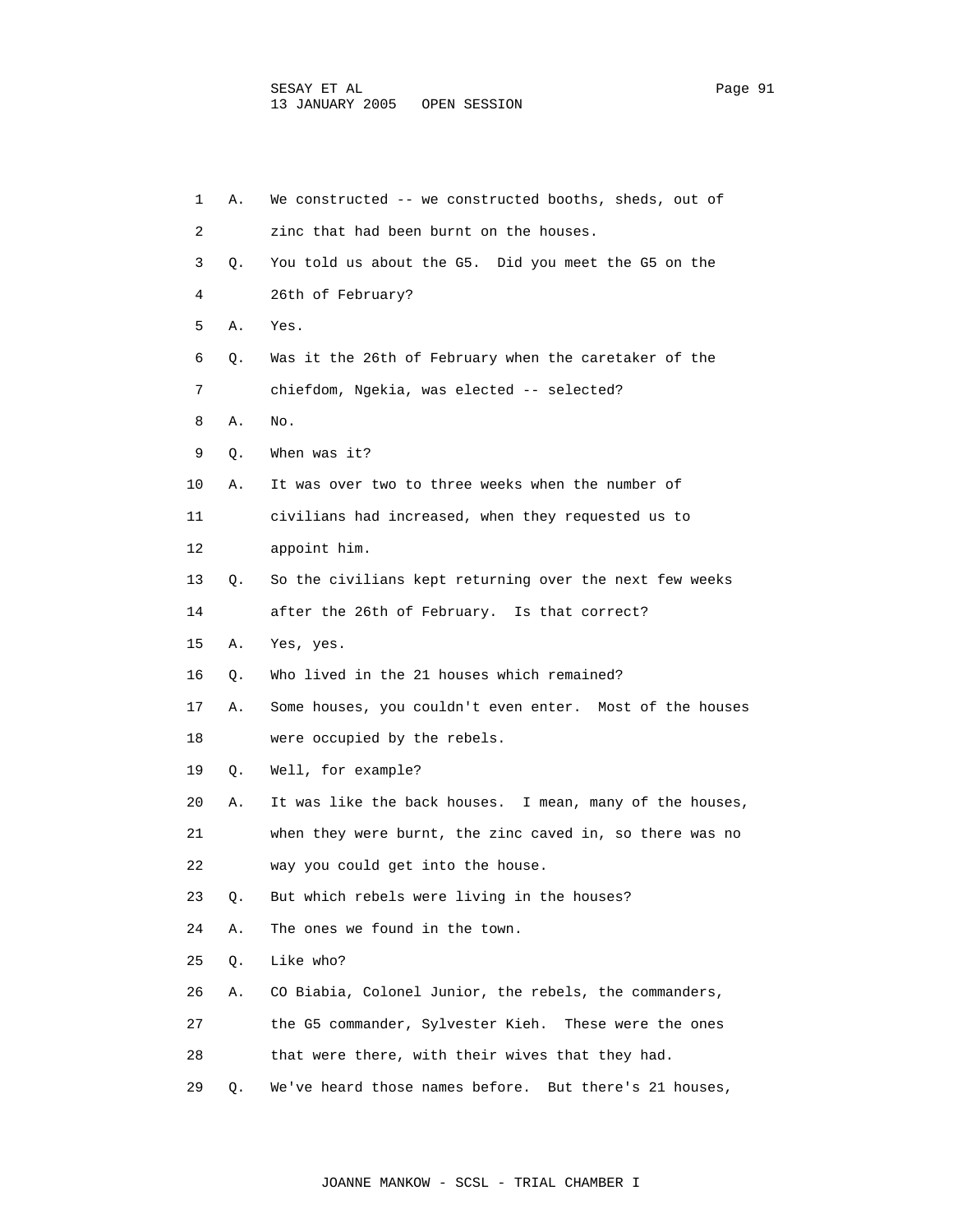| 1  |    | and you were in Tombodu for several years. Can you not        |
|----|----|---------------------------------------------------------------|
| 2  |    | name any of the rebels who were living in those houses at     |
| 3  |    | the time?                                                     |
| 4  | Α. | There were -- there were many rebels. The ones that I've      |
| 5  |    | called, these were the main commanders and the big men        |
| 6  |    | among the rebels. There were little guys, young men,          |
| 7  |    | foot soldiers, also their wives. They were all in the         |
| 8  |    | I don't know any of them.<br>houses.                          |
| 9  | Q. | Do you know any of them besides Commander Biabia,             |
| 10 |    | Sylvester Kieh, and Junior?                                   |
| 11 | Α. | They had very funny name. Yes, I knew some of them.           |
| 12 | Q. | Can you give me any examples at all?                          |
| 13 | Α. | One of them was called "Mon Ami". The other one was           |
| 14 |    | called "War Problem." These were the names they gave          |
| 15 |    | themselves.                                                   |
| 16 |    | PRESIDING JUDGE: One of them was "Mon Ami", and the other No  |
| 17 |    | Problem or War Problem? One of them was called Mon Ami.       |
| 18 |    | THE WITNESS: War Problem.                                     |
| 19 |    | MR JORDASH:                                                   |
| 20 | Q. | Anybody else?                                                 |
| 21 | Α. | The other one was called Dunya Banda [phoen].                 |
| 22 |    | PRESIDING JUDGE:<br>Mention as many as you can remember. Are  |
| 23 |    | those all you can remember?                                   |
| 24 |    | There are many of them. I just have forgotten<br>THE WITNESS: |
| 25 |    | many of their names. You know the commanders and their        |
| 26 |    | junior commanders, they all had these funny names.<br>I've    |
| 27 |    | forgotten some of them.                                       |
| 28 |    | MR JORDASH:                                                   |
| 29 | О. | You've told us earlier today that the same rebels             |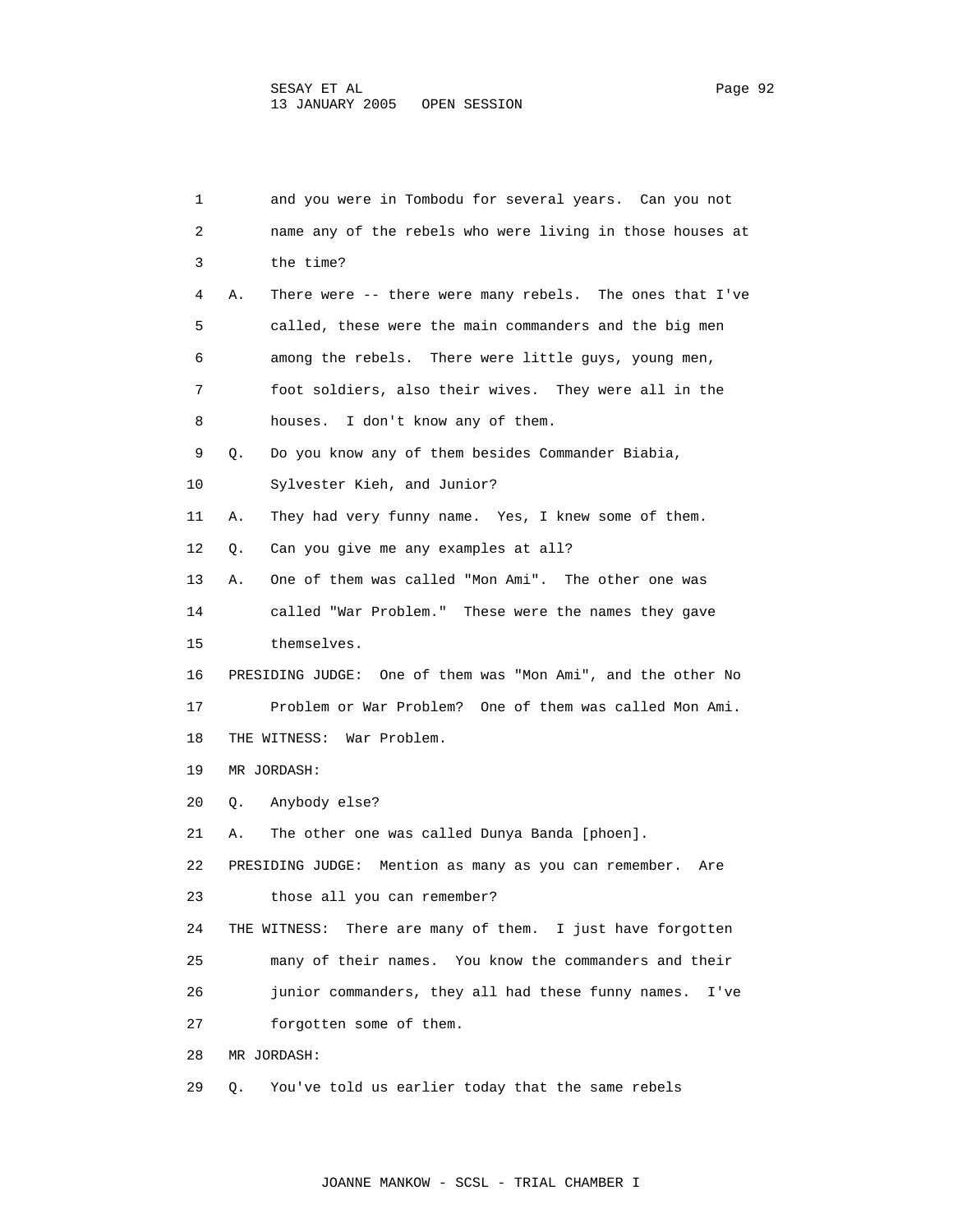| 1  |    | remained in the same places through the period of 1999     |
|----|----|------------------------------------------------------------|
| 2  |    | Is that correct?<br>and 2000.                              |
| 3  | Α. | Well, that, I don't know. I can't speak clear about        |
| 4  |    | I mean, I don't really understand this question.<br>this.  |
| 5  | Q. | Well, what I'm getting at is this, Mr Witness: You say     |
| 6  |    | that there was forced mining. The forced mining would      |
| 7  |    | have been quarded by many of these rebels. Is that         |
| 8  |    | correct?                                                   |
| 9  | Α. | It was later on that the rebels that arrived, yes.<br>Yes. |
| 10 |    | It was later on.                                           |
| 11 | Q. | Sorry, what was later on?                                  |
| 12 | Α. | Those who were settled in Tombodu were always there. But   |
| 13 |    | new rebels joined them later on. Many of them came later   |
| 14 |    | on to join the ones that were already there.               |
| 15 | Q. | So the ones that were already there were responsible over  |
| 16 |    | two years or so of forcing you to - you and others - to    |
| 17 |    | mine for diamonds. Is that correct, according to you?      |
| 18 | Α. | No.                                                        |
| 19 | Q. | Well, who was responsible, then, besides the big           |
| 20 |    | commanders like Commander -- like Officer Med and Biabia   |
| 21 |    | and the G5? Who was responsible for quarding you?          |
| 22 | Α. | These are commanders, but even their bodyguards that came  |
| 23 |    | from different places, we didn't even know them.<br>Thev   |
| 24 |    | came from all over the place, and they came as many as     |
| 25 |    | possible.                                                  |
| 26 | Q. | And you never learned their names?                         |
| 27 | Α. | I can't know their names.<br>There are too many of them.   |
| 28 | Q. | Well, who was most responsible on a day-to-day basis of    |
| 29 |    | guarding you when you were mining? Who's the one you       |

JOANNE MANKOW - SCSL - TRIAL CHAMBER I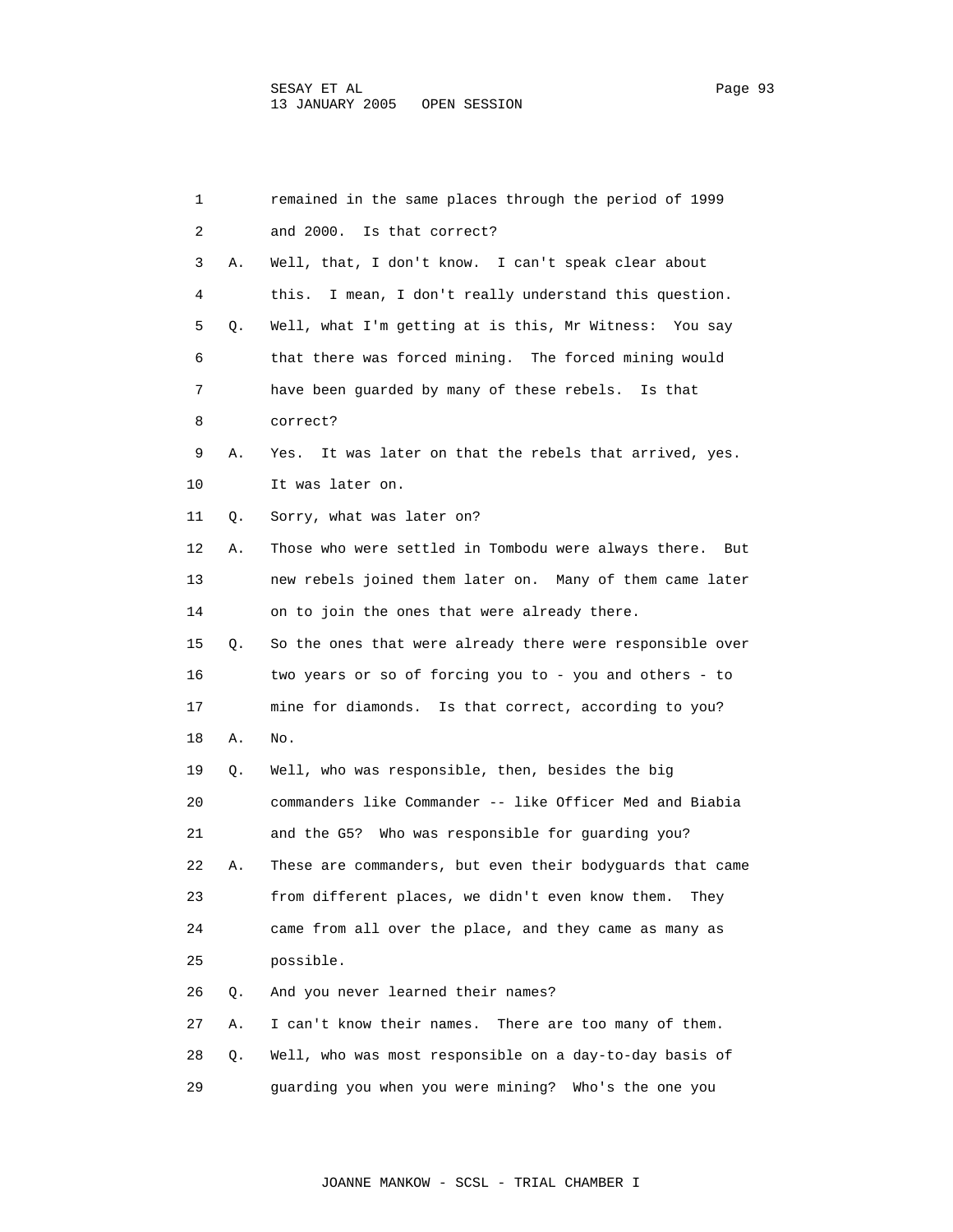1 most remember? 2 A. There were many of them. I can't call their names. I 3 don't remember their names. The ones I remember are the 4 commanders. 5 PRESIDING JUDGE: The question is who was -- who do you 6 remember most as being responsible for guarding you? Who 7 do you remember most, not so many names? Who was the 8 most prominent one who was responsible for guarding you 9 for whatever you were doing? 10 THE WITNESS: These were rebels, and there were a large number 11 of them. We couldn't even ask their names. Officer Med 12 was their leader. 13 Q. Were you, Mr Witness, forced to mine? You? 14 A. Yes. 15 Q. Approximately when was the first time you were forced to 16 mine? 17 A. When the mining started in Tombodu, they started forcing 18 us to mine. We started the mining there, before they 19 started bringing in new people. 20 Q. When was that? 21 A. It was during the dry season. 22 Q. Which year? 23 A. This was in the year 2000. 24 Q. So let me just understand your evidence, if I may: You 25 were one of the first people forced to mine, and you 26 began that mining in 2000. Is that correct? 27 A. Yes. 28 Q. Okay. So you would say there was no forced mining in 29 Tombodu in 1999. Is that correct?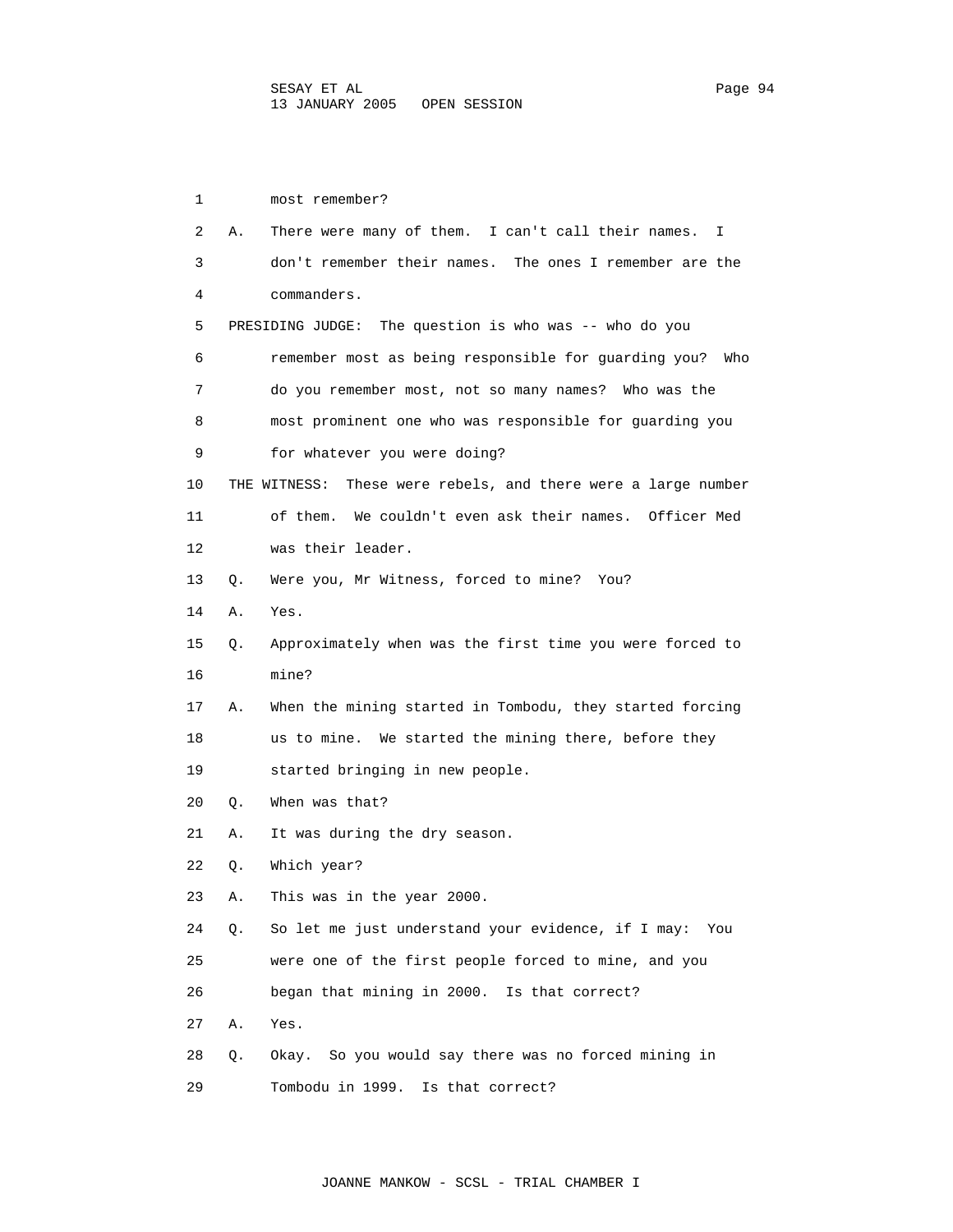| 1  | At that time, mining hadn't started yet. That was the<br>Α.     |
|----|-----------------------------------------------------------------|
| 2  | period when they were carrying the luggages that were in        |
| 3  | the for -- bush.                                                |
| 4  | JUDGE THOMPSON: He says there was no forced mining in Tombodu   |
| 5  | in the year?                                                    |
| 6  | MR JORDASH:<br>1999.                                            |
| 7  | JUDGE THOMPSON: 1999.                                           |
| 8  | JUDGE BOUTET: They didn't start forced mining before 2000.      |
| 9  | That's what he's saying, yes.<br>JUDGE THOMPSON:                |
| 10 | JUDGE BOUTET: 1998 or 1999, but not before 2000.                |
| 11 | MR JORDASH: Yes, I'll clarify because it's obviously very       |
| 12 | important.                                                      |
| 13 | What you observed as forced mining beginning was in 2000.<br>Q. |
| 14 | It's quite important this, Mr Witness; is that correct?         |
| 15 | Yes, in my own presence.<br>Α.                                  |
| 16 | And was that, Mr Witness, around, you would say, April of<br>Q. |
| 17 | 2000?                                                           |
| 18 | About that. The mining didn't have any time.<br>That was<br>Α.  |
| 19 | around that.                                                    |
| 20 | Around April of 2000?<br>Q.                                     |
| 21 | I can't think too well on that. But we started this<br>Α.       |
| 22 | mining in the dry season. In fact, April found us               |
| 23 | mining.                                                         |
| 24 | Just, if you can't answer this, you can't. But would you<br>О.  |
| 25 | estimate that --                                                |
| 26 | I won't be able to know the exact date, but this was in<br>Α.   |
| 27 | the dry season.                                                 |
| 28 | Okay. Now, just thinking about the beginning of 2000, is<br>Q.  |
| 29 | your evidence that the forced mining began approximately        |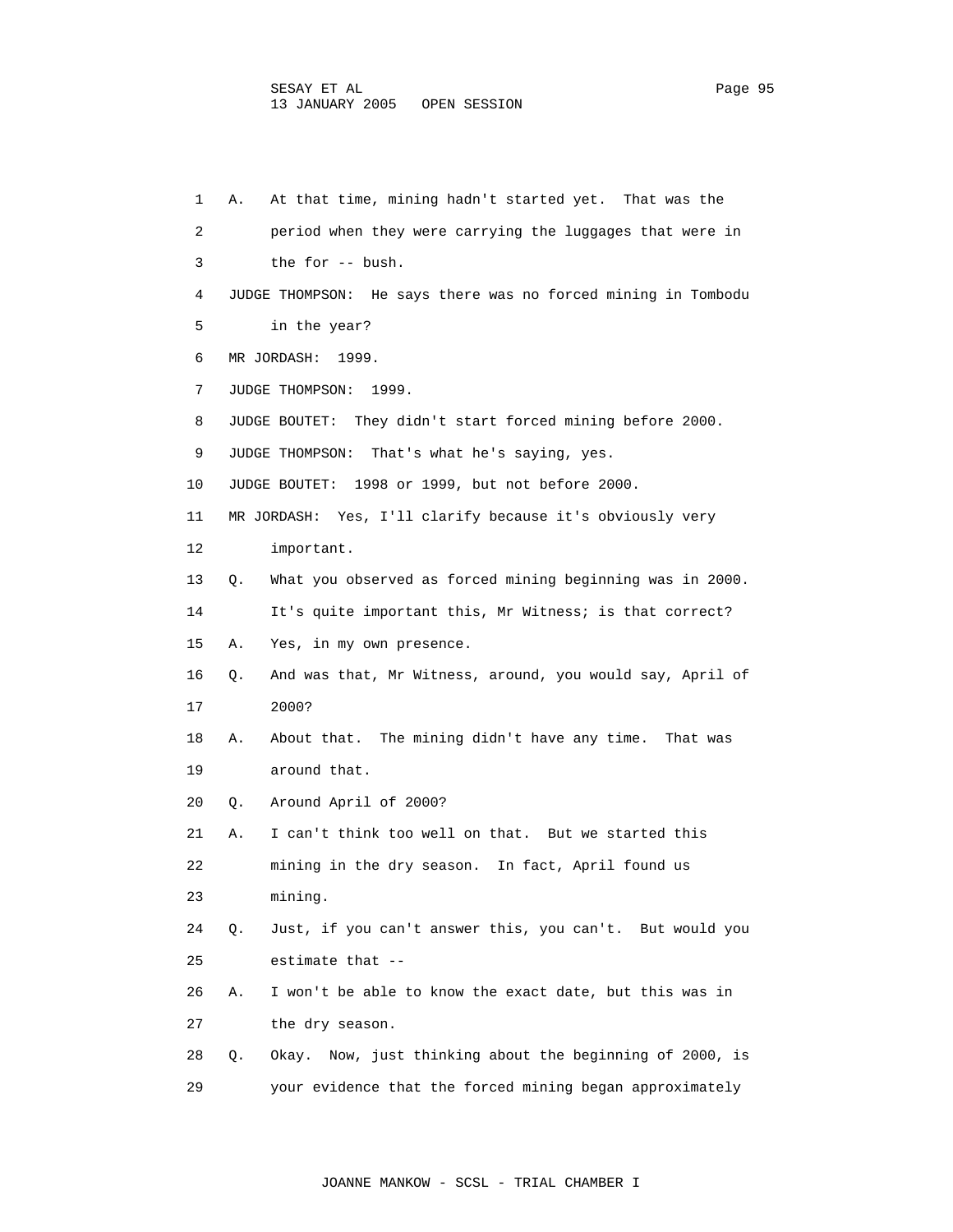1 one or -- sorry, approximately two months into the year? 2 A. I wouldn't be able to know this. 3 Q. Okay. 4 PRESIDING JUDGE: It is the range of the dry season. 5 MR JORDASH: It's very important, Your Honour. 6 PRESIDING JUDGE: I don't know when. It's a difficult 7 question for him. 8 MR JORDASH: It is. 9 PRESIDING JUDGE: The dry season, where he said first of all 10 he started by saying it started in April. Then he said 11 no, in April they were already doing the mining, and they 12 started the mining during the dry season. It's now a 13 question of determining when the dry season stepped in. 14 He can't either, you know, that it started in the first 15 two months of 2000. 16 MR JORDASH: Your Honour, I must ask the question because the 17 indictment says -- 18 PRESIDING JUDGE: I know what the indictment says. 19 JUDGE THOMPSON: We sense your direction. We know where 20 you're driving at. 21 JUDGE THOMPSON: The dry season does not coincide with the 22 calendar dry season. 23 MR JORDASH: It's a problem. 24 JUDGE THOMPSON: You don't have a calendar dry season, so if 25 you talk about the dry season, it`s from some time the 26 previous year to the beginning of the new year. 27 PRESIDING JUDGE: [Microphone not activated] 28 JUDGE THOMPSON: And we can take judicial notice of that. 29 MR JORDASH: I need to be able to -- it`s a big problem for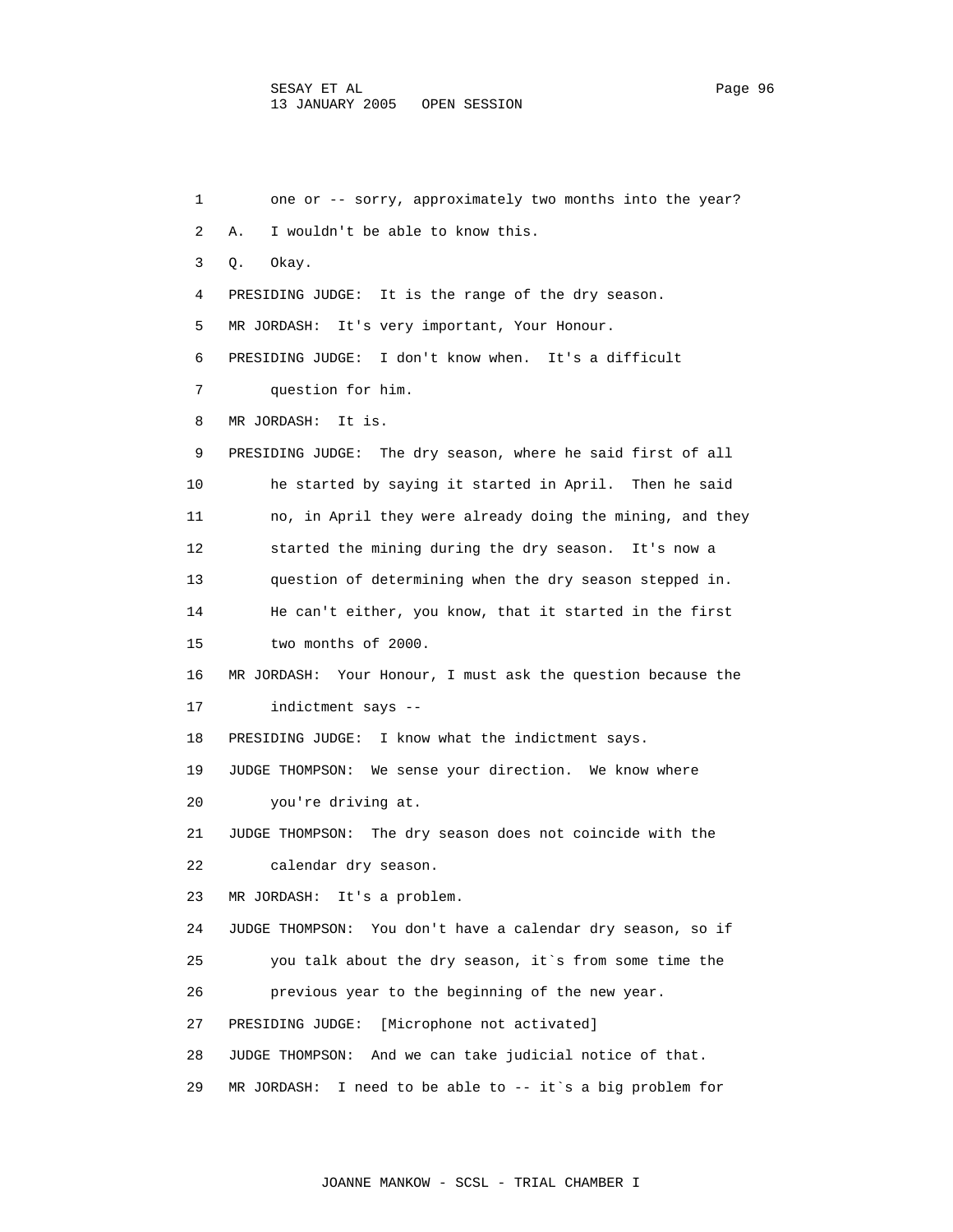1 the Defence. 2 JUDGE THOMPSON: We sense the direction. We sense the purpose 3 of the question. 4 PRESIDING JUDGE: [Microphone not activated] 5 MR JORDASH: I`ll move on. The witness has said he cannot -- 6 Your Honour, I seek to move -- could I just briefly 7 take... 8 PRESIDING JUDGE: Yes, please. 9 [Trial Chamber confers] 10 JUDGE BOUTET: I'm being instructed about dry season. That's 11 what we're talking about. 12 PRESIDING JUDGE: I'm telling my colleague that when winter is 13 hitting them up in white man's country, we have the dry 14 season here. 15 MR JORDASH: If it helps, I`ve got it written down in my file 16 just in case I forget. 17 PRESIDING JUDGE: And it's chilly cold over there when we have 18 the dry season here. 19 MR JORDASH: My application would be to go into closed session 20 for approximately 10 or 15 minutes. I'd like to, if I 21 may, deal with the same area that was dealt with in 22 closed session yesterday. I cannot imagine it would take 23 longer than 15 minutes. 24 [Trial Chamber deliberates] 25 JUDGE THOMPSON: Yes, learned counsel, we are minded, in fact, 26 to adjourn at this stage and take -- let you pursue your 27 line of cross-examination in closed session tomorrow. 28 And perhaps invite your learned colleagues, if they are 29 minded to do the same, so that we can avoid this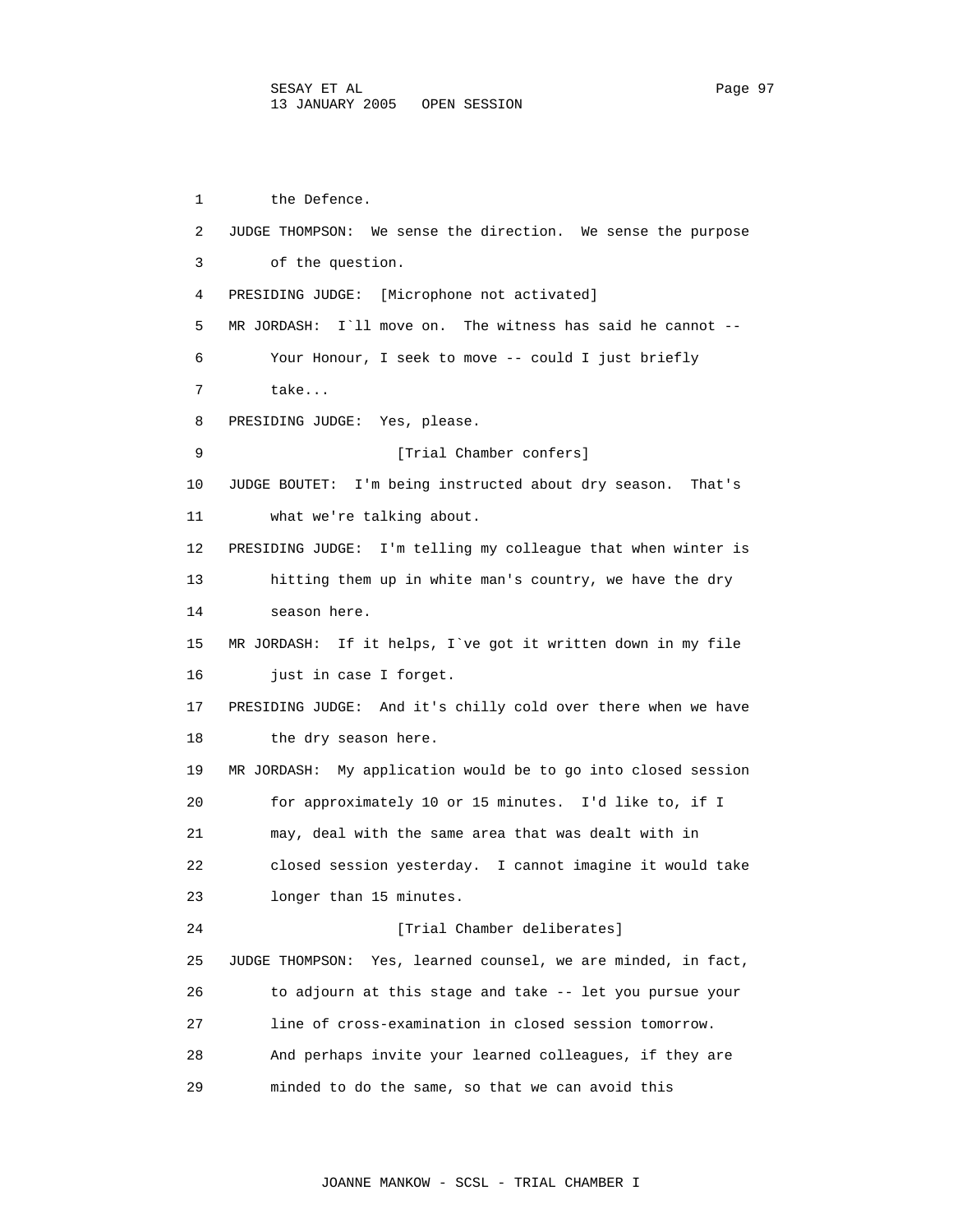1 shuttling between closed and open session. We also, as a 2 hint, do not intend to hear a fresh application. We need 3 to link up the earlier application for closed session in 4 examination-in-chief and see how we can, in the interests 5 of judicial economy, rather than take fresh applications 6 all the time. That would be our deposition. But let me 7 hear the Prosecution. I see he wants to get on our feet. 8 MR HARRISON: I just want to make it clear we would consent to 9 Mr Jordash`s application. 10 JUDGE THOMPSON: I beg your pardon? 11 MR HARRISON: We would consent. 12 JUDGE THOMPSON: Thank you very much. 13 PRESIDING JUDGE: Well, I suppose we know from where we shall 14 start tomorrow. 15 MR JORDASH: Your Honour, yes. 16 PRESIDING JUDGE: So Mr Jordash, did you have any other 17 observations? 18 MR JORDASH: No, thank you. 19 PRESIDING JUDGE: Right. Learned counsel, we'll have to 20 adjourn and resume tomorrow at 9.30. The Court will 21 rise, please. 22 [Whereupon the hearing adjourned at 5.53 p.m., to be 23 reconvened on Friday, the 14th day of January, 2005, at 24 9.30 a.m.] 25 26 27 28 29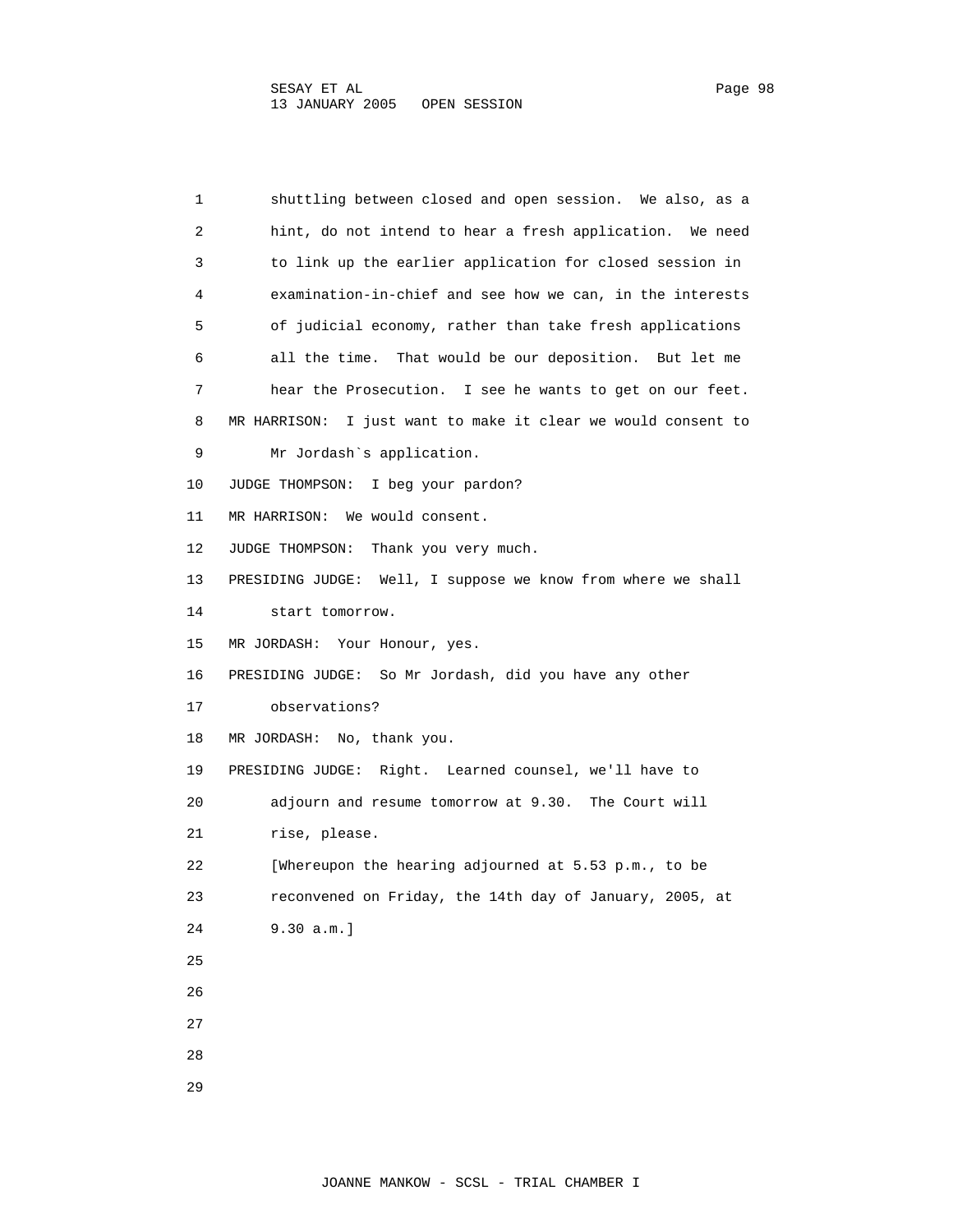| WITNESS FOR THE PROSECUTION  |  |
|------------------------------|--|
| WITNESS: TF1-304             |  |
| EXAMINED BY MR BRAUN         |  |
| CROSS-EXAMINED BY MR JORDASH |  |